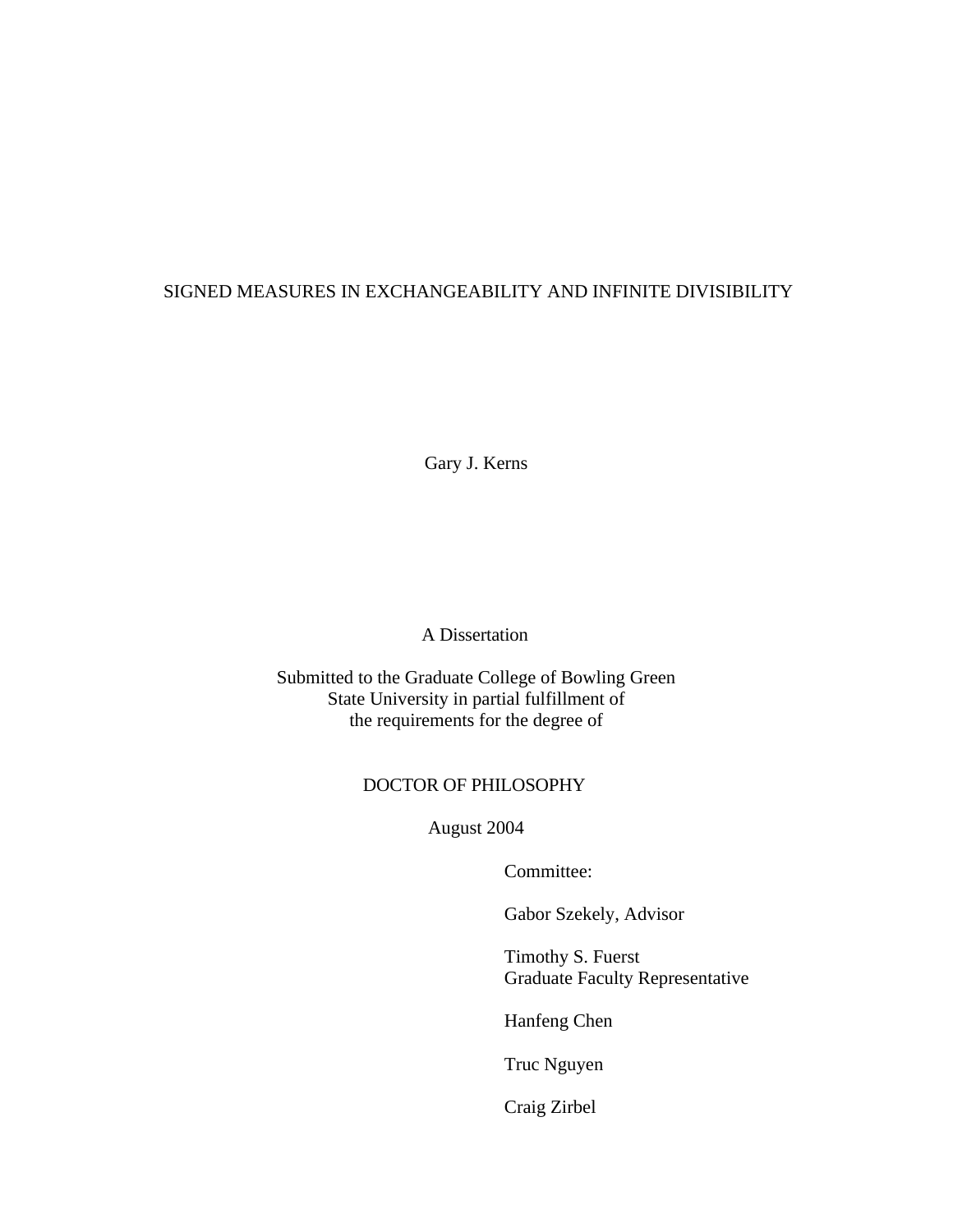#### ABSTRACT

#### Gábor J. Székely, Advisor

The focus of this research was to explore the mathematical uses of signed measures in Probability Theory. Two distinct areas were investigated.

The first involved exchangeability and the representation theorem of de Finetti, which says that an infinite sequence of binary valued exchangeable random variables are mixtures of independent, identically distributed (i.i.d.) random variables. It is well known that the theorem does not hold in general for finite sequences, in particular, it works only for sequences that are nonnegatively correlated. This research proved that while for infinite sequences the classical (that is, nonnegative) mixtures of i.i.d. random variables are sufficient, with some finite sequences a signed "mixture" is needed to retain de Finetti's convenient representation.

Two applications of this idea were examined. One concerned Bayesian consistency, in which it was established that a sequence of posterior distributions continues to converge to the true value of a parameter  $\theta$  under much wider assumptions than are ordinarily supposed. The next pertained to Statistical Physics, and it was demonstrated that the quantum statistics of Fermi-Dirac may be derived from the statistics of classical (i.e. independent) particles by means of a signed mixture of multinomial distributions.

The second area of this research concerned infinitely divisible  $(ID)$  random variables. The class of **generalized infinitely divisible**  $(GID)$  random variables was defined, and its properties were investigated. It was submitted that under broad conditions the class ID is significantly extended, admitting nonincreasing discrete distributions with bounded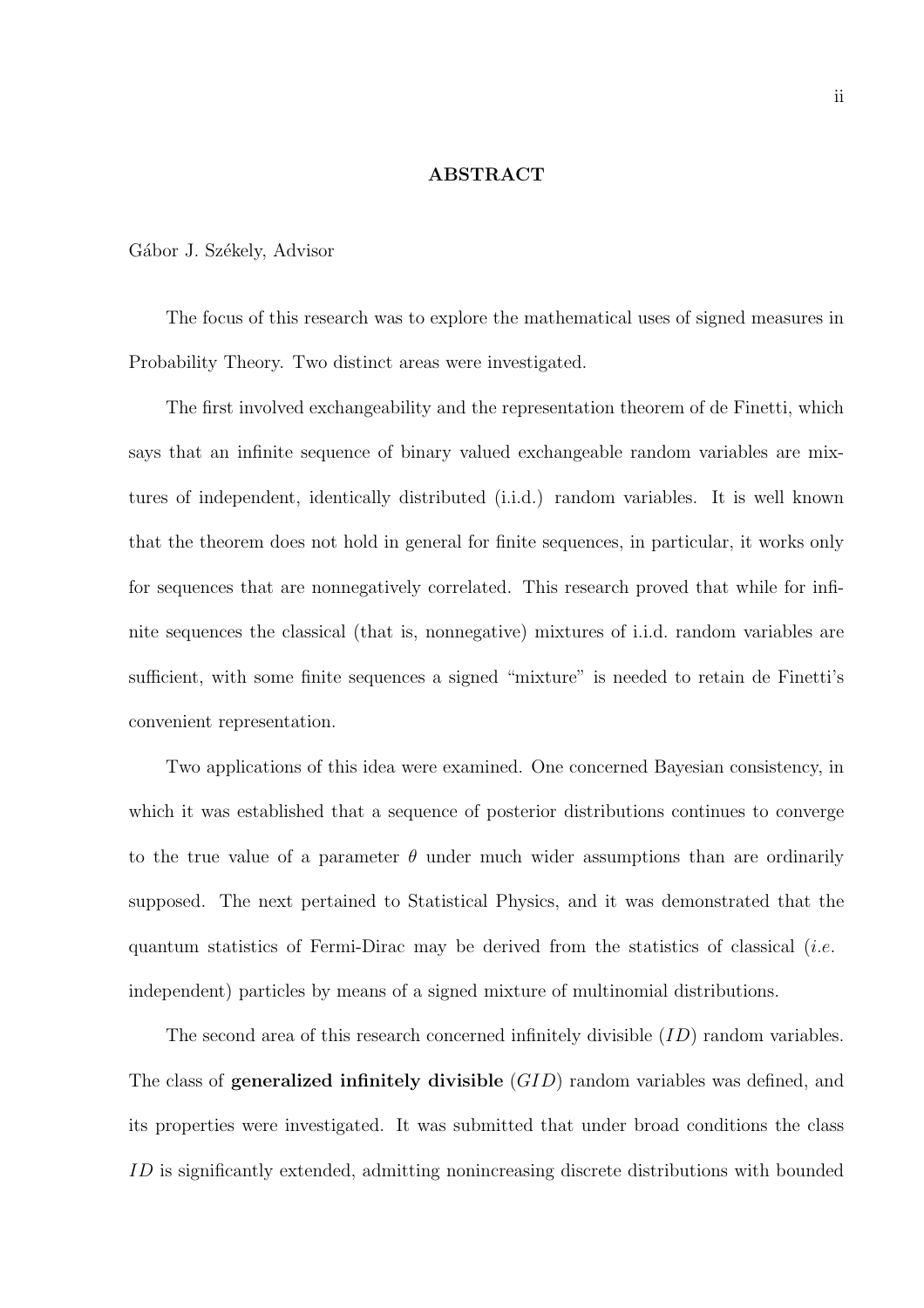support and continuous candidates such as the uniform distribution on  $[0, 1]$ ; all of which are known to be not divisible in the classical sense.

Additionally the class of strongly infinitely divisible (SID) distributions was introduced and under a technical assumption of asymptotic negligibility it was shown that many classical traits may be salvaged, such as nonvanishing characteristic functions with a modified Lévy-Khintchine representation. On the other hand, the symmetry is not exact, as displayed by a lack of closure of the  $SID$  class.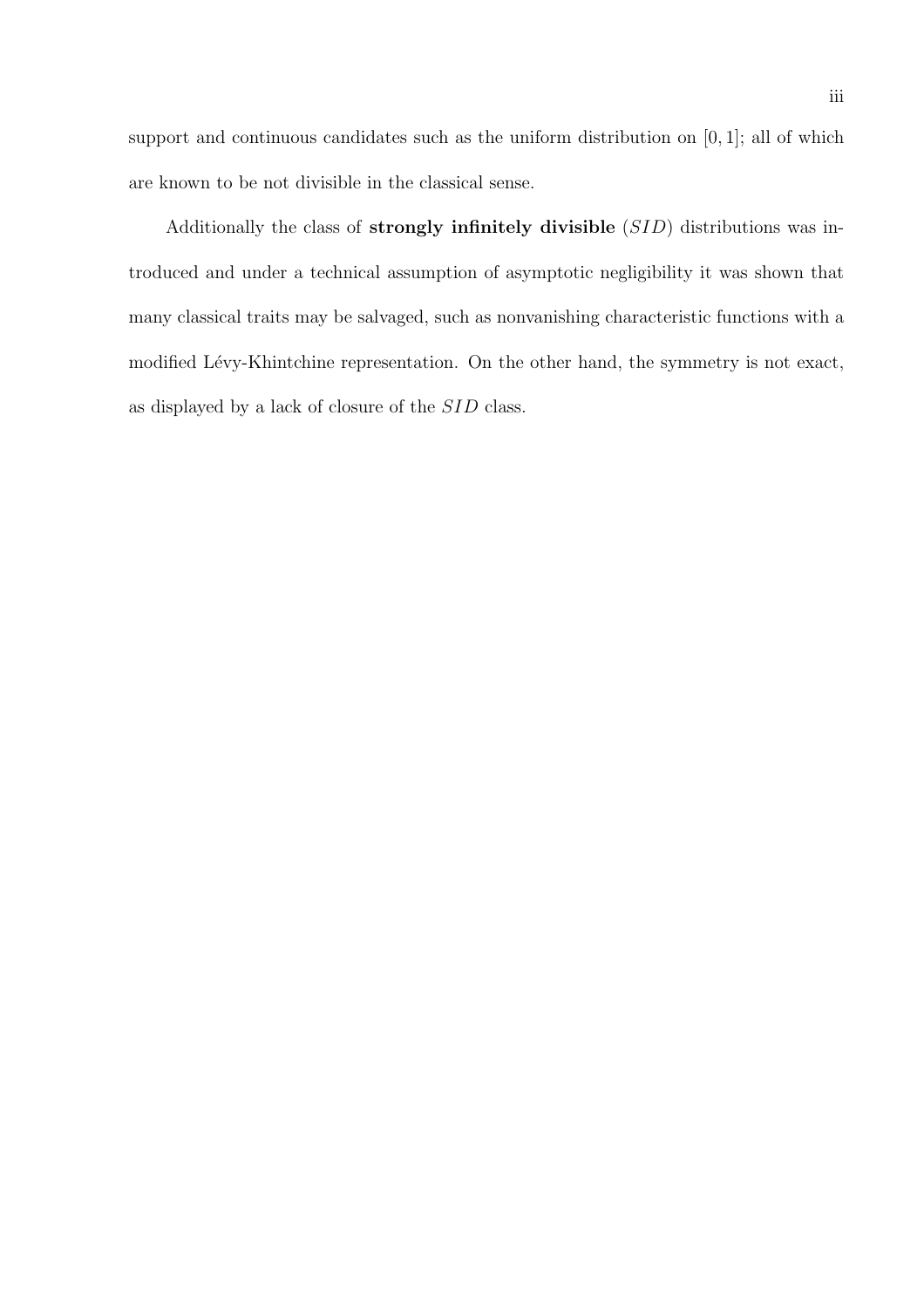#### ACKNOWLEDGMENTS

I wish to express my sincere gratitude to my advisor, Dr. Gábor J. Székely, for his patience, encouragement, and inspiration throughout the entirety of this research. I thank all of the members of my committee, Dr. Craig Zirbel, Dr. Hanfeng Chen, Dr. Truc Nguyen, and Dr. Timothy Fuerst for their advice and helpful comments. A wealth of appreciation is extended to the faculty of the Department of Mathematics and Statistics, particularly the chair Dr. Neal Carothers, for superb instruction, counsel, and support during my short time at Bowling Green State University. I am deeply grateful to Cyndi Patterson, Marcia Seubert, and Mary Busdeker for their frequent assistance and persistent professionalism.

I am wholly indebted to my family, for their love.

Finally, I would like to thank Xiaojing Lu, to whom I dedicate this dissertation.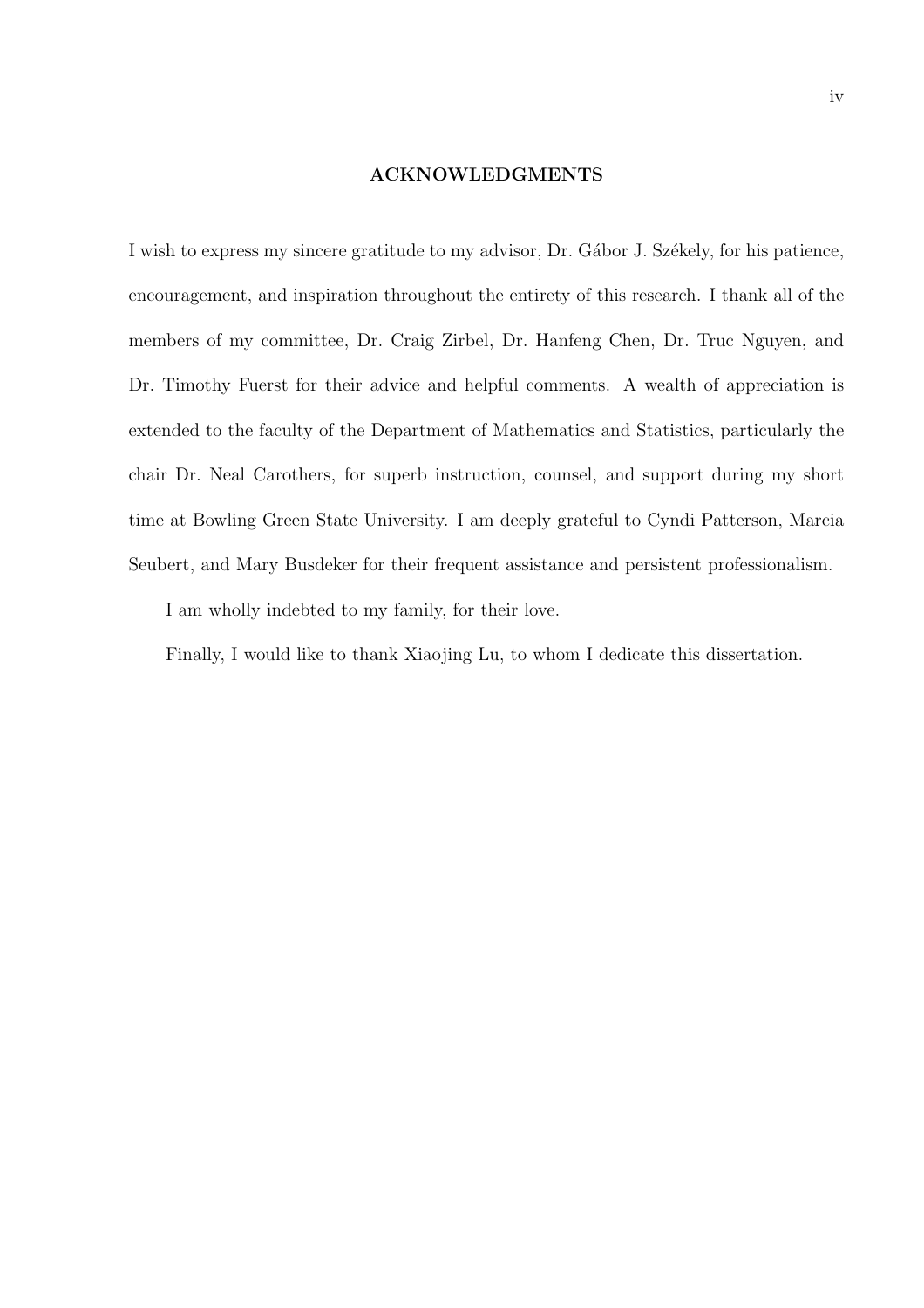# TABLE OF CONTENTS

|     | <b>CHAPTER 1: PRELIMINARIES</b>                                                            | $\mathbf{1}$   |
|-----|--------------------------------------------------------------------------------------------|----------------|
| 1.1 | Random Variables and Expectation $\ldots \ldots \ldots \ldots \ldots \ldots \ldots \ldots$ | $\mathbf{1}$   |
| 1.2 |                                                                                            | $\overline{4}$ |
| 1.3 | Relative Compactness and Helly's Selection Principle                                       | 12             |
|     | <b>CHAPTER 2: GENERALIZED INFINITE DIVISIBILITY</b>                                        | 18             |
| 2.1 |                                                                                            | 18             |
| 2.2 |                                                                                            | 21             |
| 2.3 |                                                                                            | 29             |
| 2.4 |                                                                                            | 30             |
|     | <b>CHAPTER 3: STRONG INFINITE DIVISIBILITY</b>                                             | 33             |
|     |                                                                                            |                |
| 3.1 |                                                                                            | 33             |
| 3.2 |                                                                                            | 40             |
| 3.3 | Asymptotic Negligibility and the Canonical Representation                                  | 44             |
| 3.4 |                                                                                            | 56             |
|     | CHAPTER 4: DE FINETTI'S THEOREM                                                            | 59             |
| 4.1 |                                                                                            | 59             |
| 4.2 |                                                                                            | 64             |
| 4.3 |                                                                                            | 71             |
| 4.4 |                                                                                            | 74             |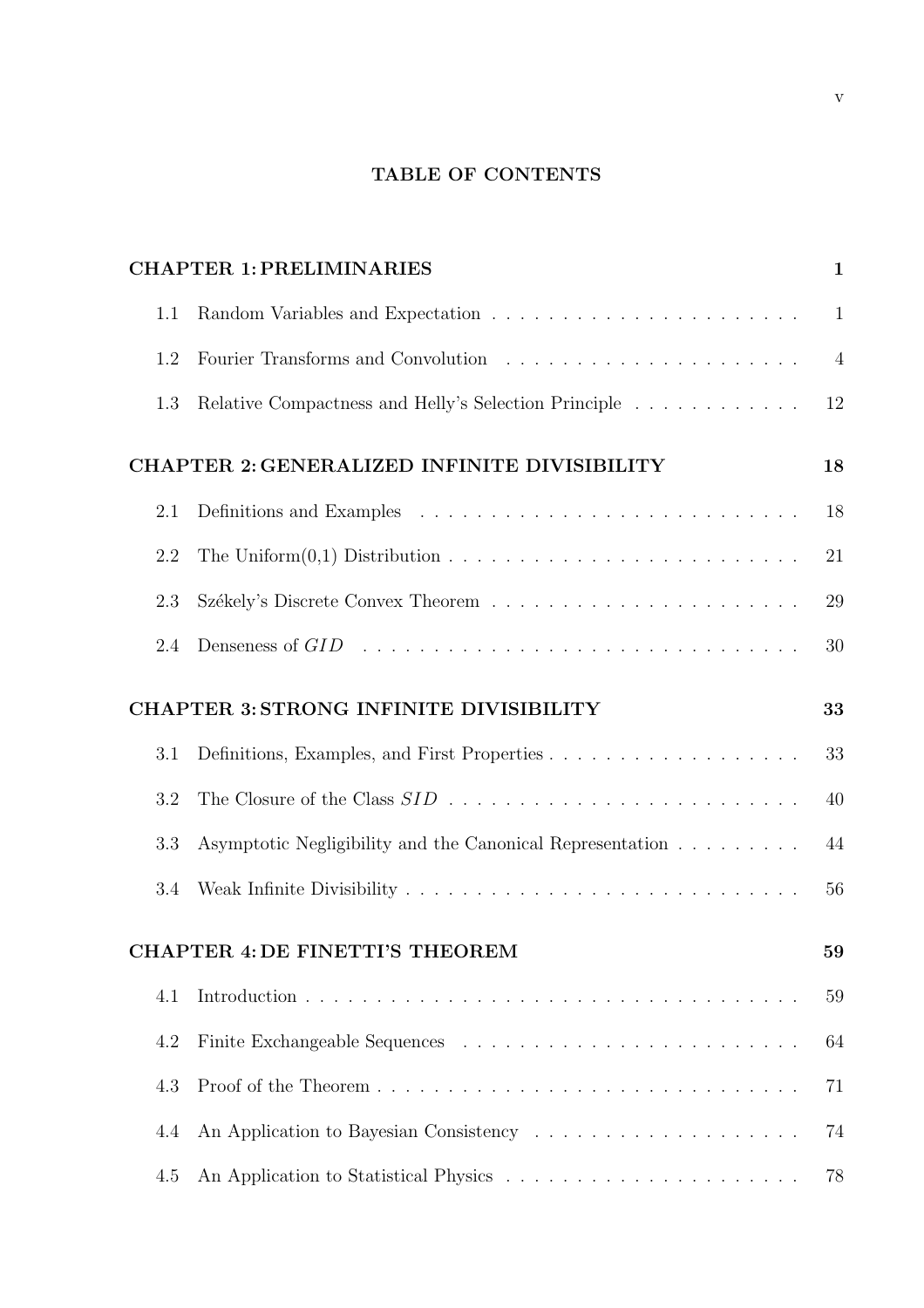| Appendix A: COMPLEX MEASURE THEORY                                                       | 88 |
|------------------------------------------------------------------------------------------|----|
|                                                                                          |    |
| A.2 Topological and L <sup>p</sup> Spaces, Inequalities, and Complex Radon Measures . 91 |    |
|                                                                                          |    |
| Appendix B: MODES OF CONVERGENCE                                                         | 98 |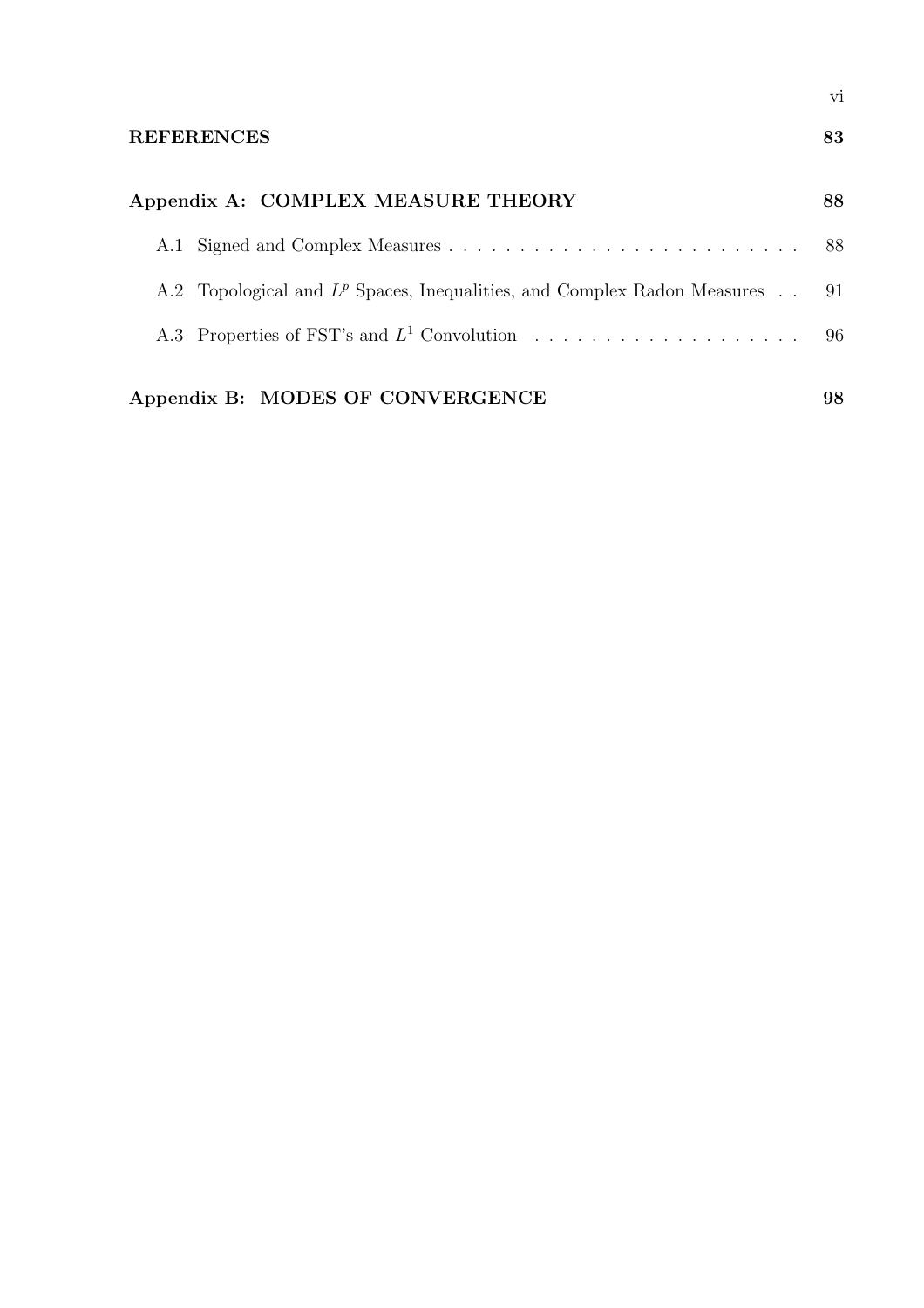# CHAPTER 1 PRELIMINARIES

### 1.1 Random Variables and Expectation

Let  $(\Omega, \mathcal{A}, \nu)$  be a complex (respectively signed) measure space. If  $\nu$  is normalized so that  $\nu(\Omega) = 1$ , then we call  $(\Omega, \mathcal{A}, \nu)$  a complex (respectively signed) probability space. A random variable is an extended real-valued A-measurable function on Ω.

Every random variable X has associated with it a complex measure  $\nu_X$  on the Borel subsets of the real line defined by

$$
\nu_X(B) = \nu \circ X^{-1}(B) = \nu(X^{-1}(B)),
$$

for all  $B \in \mathcal{B}$ . We say that X has the **distribution**  $\nu_X$  or that X is **distributed** according to the complex measure  $\nu_X$ , and we write  $X \sim \nu_X$ . When the random variable is understood we will just write  $\nu$ . Similarly, there exists a function of bounded variation  $F_X$ , defined for  $x \in \mathbb{R}$  by  $F_X(x) = \nu_X ((-\infty, x]).$ 

Of course, the random variable  $X$  has two other measures associated with it, namely the variation measure  $|\nu|$  and the normalized variation measure  $|\nu|/||\nu||$ . Sometimes it will be necessary to refer to them explicitly. We will do so with the notation  $X \overset{v}{\sim} |v|$  and  $X \stackrel{\text{nv}}{\sim} |\nu|/||\nu||$ . Note that if  $X \stackrel{\text{nv}}{\sim} \mu$  then  $\mu$  is a classical probability distribution. Also, if  $X \sim \nu$ , then we denote  $\text{TVar}(X) = |\nu|(\text{I\!R}).$ 

There is some notation to be introduced to help us with the integration operations we will be using. For measurable f we denote the **expectation** of  $f(X)$  by

$$
\mathbb{E}_{\nu}f(X) = \int_{\mathbb{R}} f(x) d\nu(x),
$$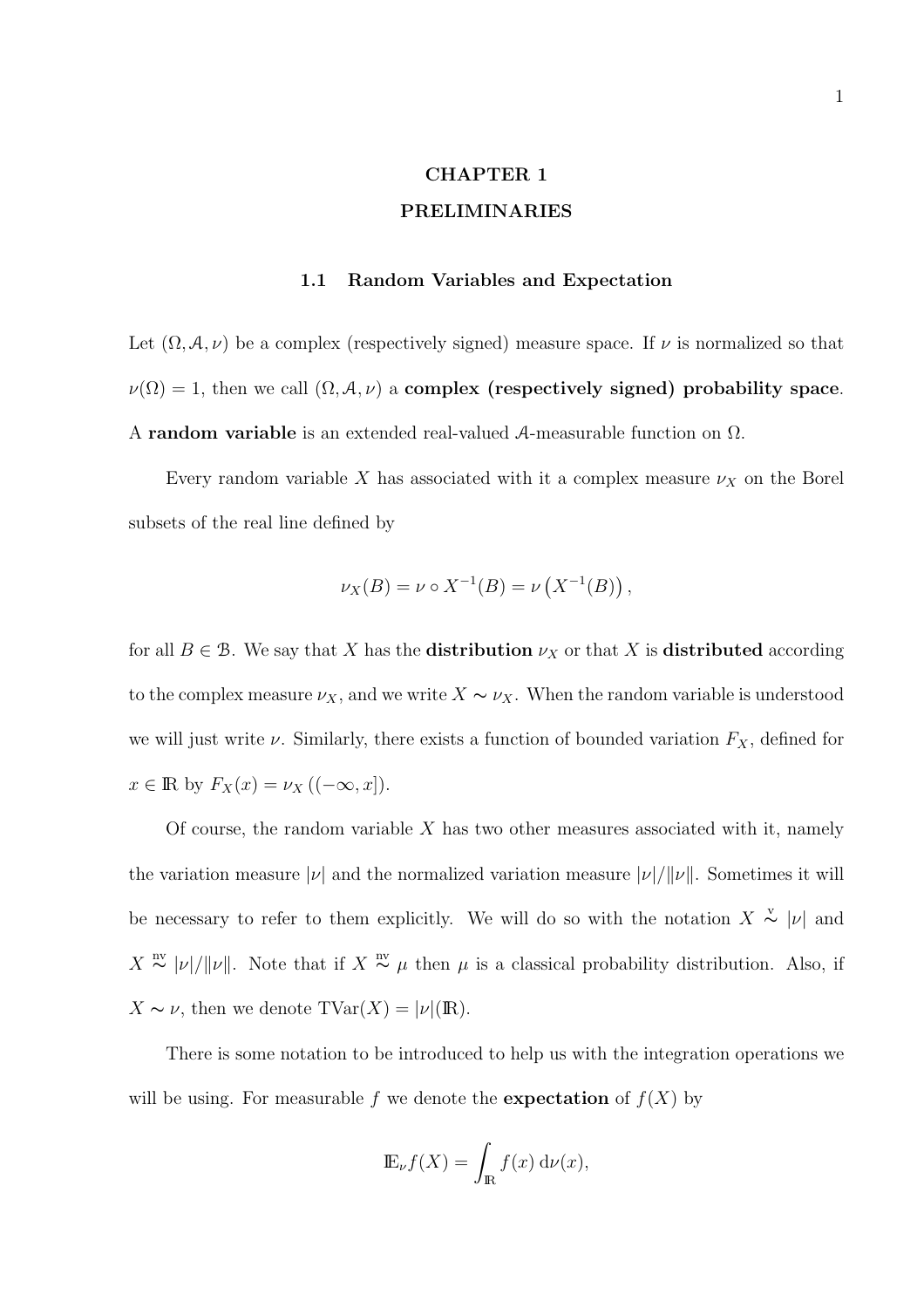where the right hand side of the expression is the Lebesgue-Stieltjes integral. When the distribution  $\nu$  is clear from the context we will abbreviate to  $E f(X)$ . We notate

$$
|\mathbb{E}| f(X) = \int f d|\nu|
$$
, and  $||\mathbb{E}|| f(X) = \int f d\left(\frac{|\nu|}{\|\nu\|}\right)$ ;

that is,  $|\mathbb{E}_{\nu}| = \mathbb{E}_{|\nu|}$  and  $||\mathbb{E}_{\nu}|| = \mathbb{E}_{|\nu|/||\nu||}$ . From this notation naturally follows

$$
\mathbb{P}(X \in B) = \mathbb{E}1_B = \nu(B), \ |\mathbb{P}|(X \in B) = |\mathbb{E}|1_B, \text{ and } \|\mathbb{P}\|(X \in B) = \|\mathbb{E}\|1_B.
$$

Notice that if  $\nu$  is a classical probability distribution then  $\mathbb{E} = |\mathbb{E}| = ||\mathbb{E}||$  and  $\mathbb{P} = |\mathbb{P}| = ||\mathbb{P}||.$ 

It is appropriate to mention that many relevant results concerning signed measures are proven in the appendices. A portion of them are standard and the remaining are extensions of known properties of measures to the signed case. Where possible, the results are stated in a form that holds for the more general complex measure; however, for this dissertation only signed measures are needed.

#### Example 1.1.1 (The Generalized Bernoulli Distribution).

Perhaps the most simple example of a signed distribution is the signed analog of the discrete Bernoulli distribution. A random variable  $X$  has a *Generalized Bernoulli* distribution if

$$
\mathbb{P}(X = 0) = 1 - p, \quad \mathbb{P}(X = 1) = p,
$$

where p is a specified real number. We will denote this by  $X \sim GBern(p)$ . There are three cases to consider, depending on the value of p.

Case 1.  $0 \le p \le 1$ . This is the classical and well known  $Bern(p)$  case.

Case 2.  $p > 1$ . The variation measure is

$$
|\mathbb{P}|(X=0) = p-1, \quad |\mathbb{P}|(X=1) = p
$$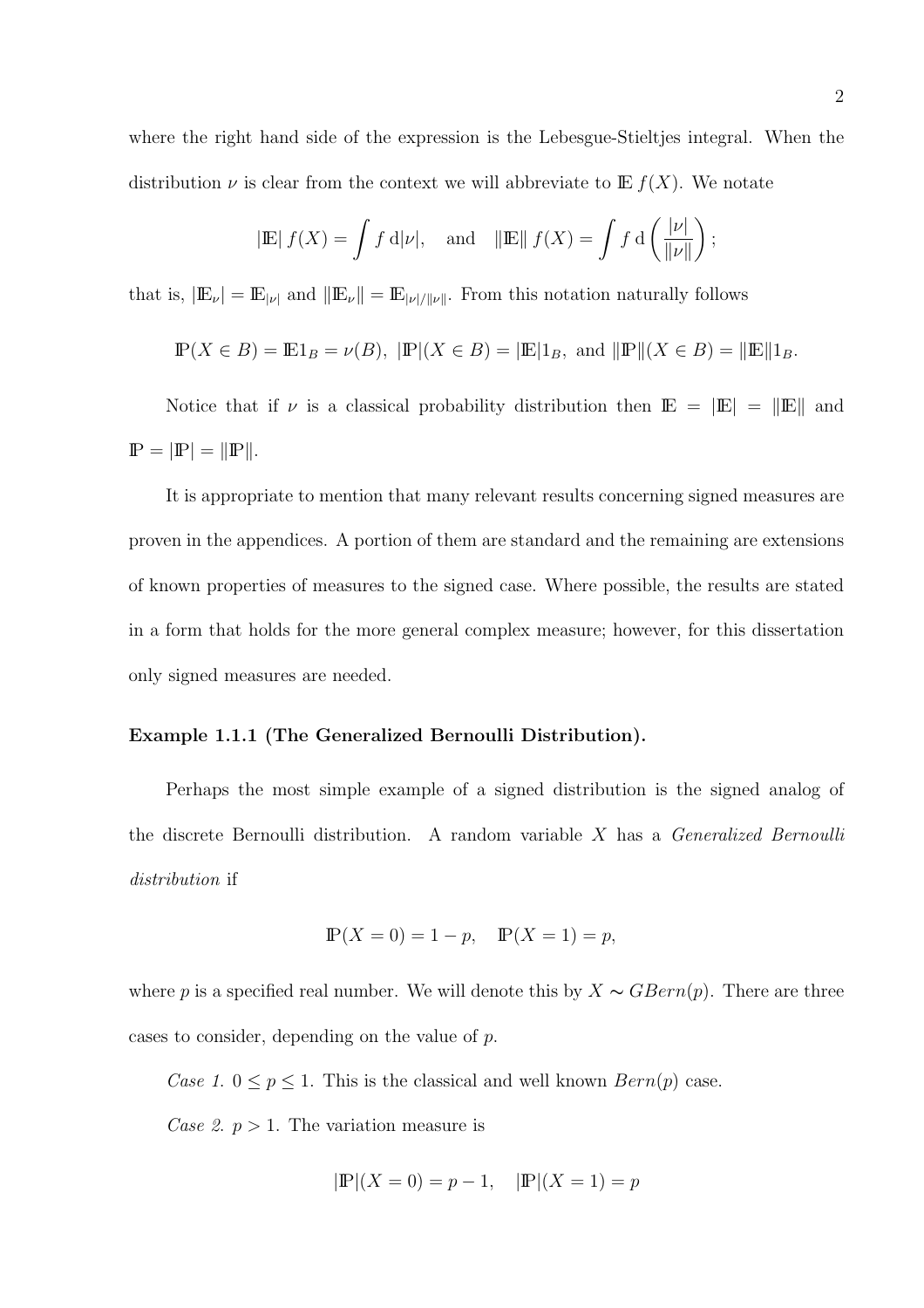with total variation  $2p - 1$ , and the normalized variation measure is

$$
\|\mathbb{P}\|(X=0) = \frac{p-1}{2p-1}, \quad \|\mathbb{P}\|(X=1) = \frac{p}{2p-1}.
$$

Case 3.  $p < 0$ . Here, the variation measure is

$$
|\mathbb{P}|(X=0) = 1 + |p|, \quad |\mathbb{P}|(X=1) = |p|
$$

with total variation  $2|p| + 1$ , and the normalized variation measure is

$$
\|\mathbb{P}\|(X=0) = \frac{1+|p|}{2|p|+1}, \quad \|\mathbb{P}\|(X=1) = \frac{|p|}{2|p|+1}.
$$

We may economize notation by denoting  $GBern_{\pm}(p)$  according to whether  $p > 1$  or  $p < 0$ , respectively. Then we may say

If 
$$
X \sim GBern_{\pm}(p)
$$
, then  $X \stackrel{\text{nv}}{\sim} Bern\left(\frac{|p|}{2|p| \mp 1}\right)$ .

Notice that as p ranges from  $-\infty$  to 0, the quantity  $|p|/(2|p|+1)$  decreases from 1/2 to 0, and as p ranges from 1 to  $\infty$ , the probability  $|p|/(2|p|-1)$  decreases from 1 to 1/2.

### Example 1.1.2 (The Generalized Poisson Distribution).

A random variable X has a Generalized Poisson distribution, denoted  $X \sim G P o i(\lambda)$ , if

$$
\mathbb{P}(X=k) = \frac{\lambda^k e^{-\lambda}}{k!}, \quad k = 0, 1, 2, \dots
$$

for some specified  $\lambda \in \mathbb{R}$ . Of course  $\sum_{k} \mathbb{P}(X = k) = 1$ , and for  $\lambda < 0$  we have

$$
\text{TVar}(X) = \sum_{k=0}^{\infty} |\mathbb{P}(X=k)| = \sum_{k=0}^{\infty} \left| \frac{\lambda^k \, e^{-\lambda}}{k!} \right| = e^{-\lambda} \sum_{k=0}^{\infty} \frac{|\lambda|^k}{k!} = e^{2|\lambda|}.
$$

But then this implies that

$$
\|\mathbb{P}\|(X = k) = e^{-2|\lambda|} \frac{|\lambda|^k e^{-\lambda}}{k!} = \frac{|\lambda|^k e^{-|\lambda|}}{k!},
$$

in other words, if  $X \sim GPoi(\lambda)$  with  $\lambda < 0$ , then  $X \stackrel{\text{nv}}{\sim} Poi(|\lambda|)$ .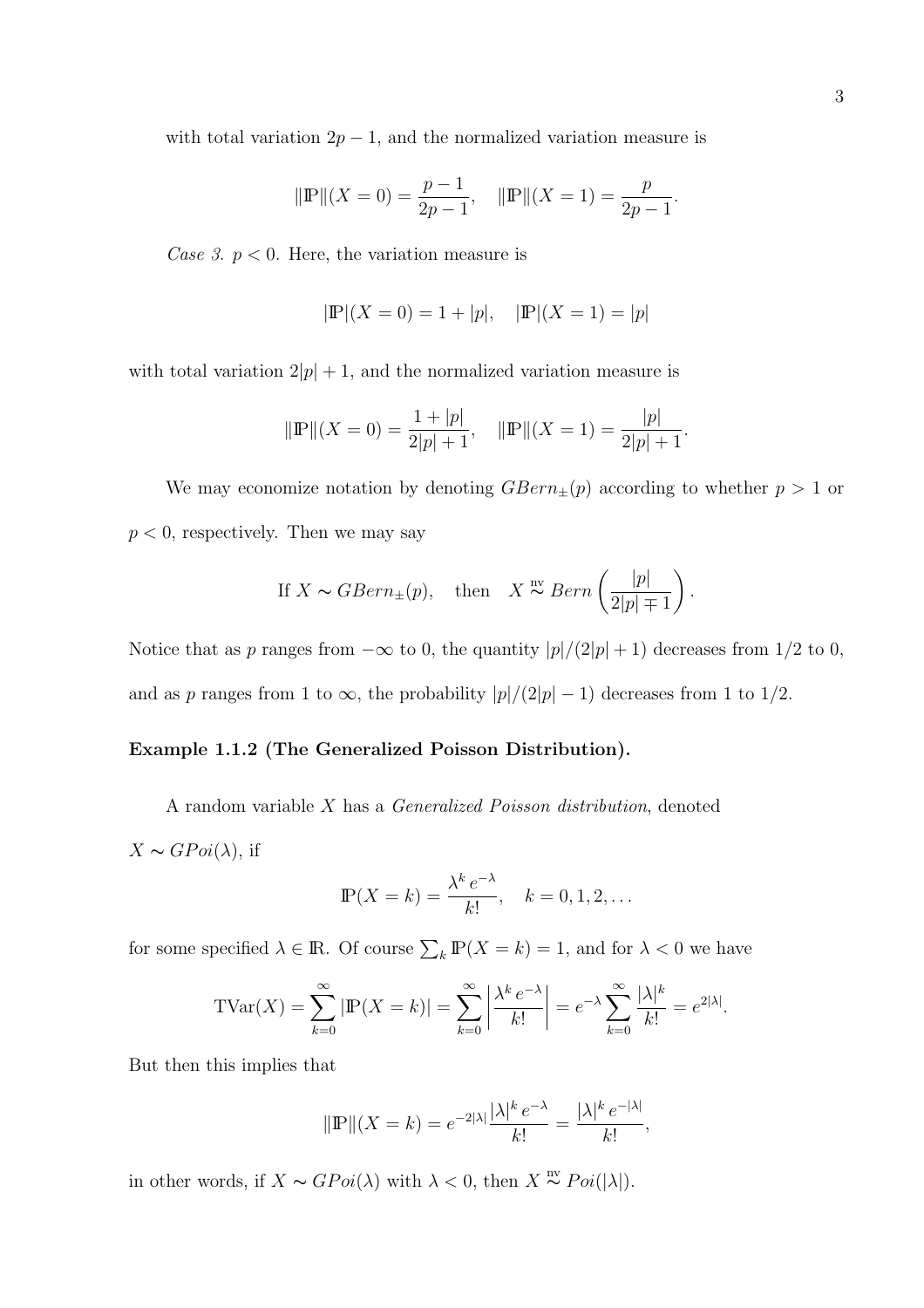#### Example 1.1.3 (The Generalized Geometric Distribution).

A random variable X has a Generalized Geometric distribution, denoted

 $X \sim GGeo(p),$  if

$$
\mathbb{P}(X = k) = p(1 - p)^k, \quad k = 0, 1, 2, \dots
$$

for some specified number  $p, 0 < p < 2$ . Note that this distribution collapses to the classical  $Geo(p)$  distribution when  $0 < p < 1$ . The fact that  $\sum_{k} \mathbb{P}(X = k) = 1$  follows from the fact that the geometric series  $\sum \alpha^k$  converges absolutely for  $|\alpha| < 1$ . And for  $1 \le p < 2$ , we have

$$
TVar(X) = \sum_{k=0}^{\infty} |P(X = k)| = p \sum_{k=0}^{\infty} (p-1)^k = \frac{p}{1 - (p-1)} = \frac{p}{2 - p}.
$$

This of course implies that if  $X \sim GGeo(p)$  for  $1 \leq p < 2$ , then  $X \stackrel{\text{nv}}{\sim} Geo(2-p)$ .

Remark. The radius of convergence being 1 for the geometric series explains why we only defined  $GGeo(p)$  for  $0 < p < 2$ . The series simply diverges for all other p. This fact will become significant later.

## 1.2 Fourier Transforms and Convolution

**Definition 1.2.1.** We begin by defining the **Fourier-Stieltjes Transform** of  $\nu \in M(\mathbb{R})$ to be

$$
\mathcal{F}\nu(t) = \widehat{\nu}(t) = \int_{\mathbb{R}} e^{-2\pi itx} \, \mathrm{d}\nu(x).
$$

Note that if  $d\nu = f dm$  for some  $f \in L^1(m)$ , then the above becomes

$$
\mathcal{F}f(t) = \hat{f}(t) = \int_{\mathbb{R}} e^{-2\pi itx} f(x) \, dm(x),
$$

and  $\hat{f}$  is called the Fourier transform of  $f \in L^1(m)$ .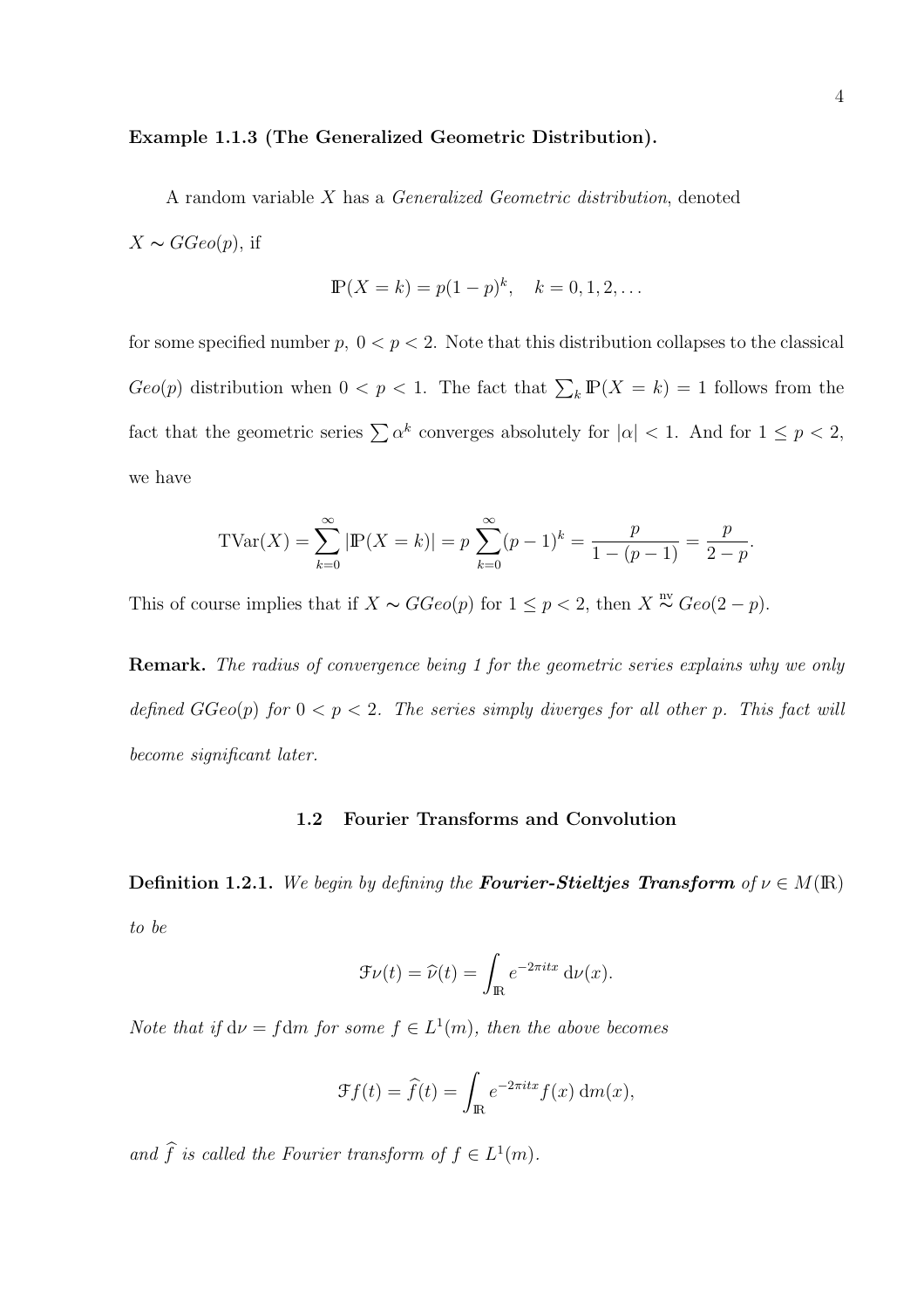Since  $e^{itx}$  is uniformly continuous in x it is clear that  $\hat{\nu}$  is a bounded continuous function and that  $\|\widehat{\nu}\|_u \leq \|\nu\|$ .

Definition 1.2.2. If  $\mu$ ,  $\nu \in M(\mathbb{R})$ , we define their convolution  $\mu * \nu \in M(\mathbb{R})$  by  $\mu * \nu(E) = \mu \times \nu(\alpha^{-1}(E)),$  where  $\alpha(x, y) = x + y$ . In other words,

$$
\mu * \nu(E) = \iint 1_E(x+y) \, d\mu(x) d\nu(y).
$$

The operation of convolution of measures corresponds to the addition of the respective random variables. We summarize some important properties of convolution in the next proposition.

Proposition 1.2.1 (Folland). Let  $\mu, \nu \in M(\mathbb{R})$ .

1. For every bounded and measurable h,

$$
\int h \, d(\mu * \nu) = \iint h(x + y) \, d\mu(x) d\nu(y).
$$

- 2. Convolution is commutative and associative.
- 3.  $\|\mu * \nu\| < \|\mu\| \|\nu\|.$
- 4. If  $d\mu = f dm$  and  $d\nu = g dm$ , then  $d(\mu * \nu) = (f * g) dm$ .
- 5.  $\widehat{\mu * \nu} = \widehat{\mu} \cdot \widehat{\nu}$ .

In terms of random variables, for  $\nu \in M(\mathbb{R})$  we have the **characteristic function** of  $X \sim \nu$ , denoted  $\varphi_X$ , defined to be  $\varphi_X(t) = \mathbb{E}_{\nu} e^{itX}$  for  $t \in \mathbb{R}$ . Clearly  $\widehat{\nu}(t) = \varphi_X(-2\pi t)$ .

**Proposition 1.2.2.** If  $f(t) = \mathbb{E}_{\nu} e^{itX}$  is the characteristic function of  $X \sim \nu \in M$ , then | $|f|^2$  is also a characteristic function of  $\mu \in M$  which is real and nonnegative. If  $\nu \in M_{\pm}$ , then so is  $\mu$ .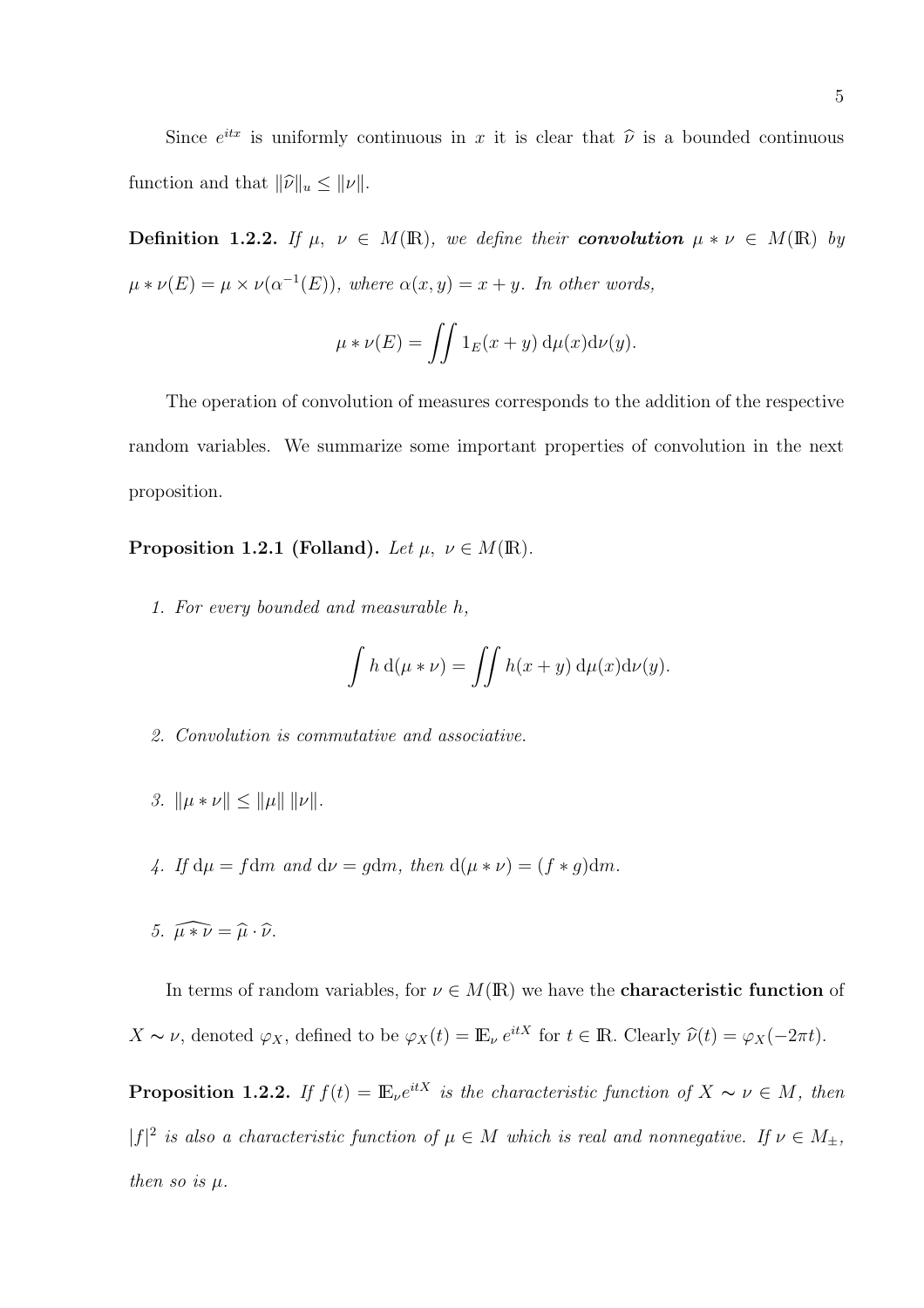*Proof.* We expand  $f$  into its real and imaginary parts:

$$
f(t) = \int (\cos tx + i \sin tx) d(\nu_r(x) + i\nu_i(x))
$$
  
= 
$$
\int \cos tx d\nu_r - \int \sin tx d\nu_i + i \left( \int \cos tx d\nu_i + \int \sin tx d\nu_r \right)
$$

in which case

$$
\overline{f(t)} = \int \cos tx \, d\nu_r - \int \sin tx \, d\nu_i - i \left( \int \cos tx \, d\nu_i + \int \sin tx \, d\nu_r \right)
$$
  
= 
$$
\int (\cos tx - i \sin tx) \, d(\nu_r(x) - i\nu_i(x))
$$
  
= 
$$
\int e^{-itx} \, d\overline{\nu}(x),
$$

where  $\overline{\nu} = \nu_r - i\nu_i \in M$  satisfies

$$
\int d\overline{\nu} = \int d\nu_r - i \int d\nu_i = 1.
$$

Now, let  $X \sim \nu$  and let  $Y \sim \overline{\nu}$  be independent of X. Then

$$
|f|^2(t) = f(t) \cdot \overline{f(t)} = \mathbb{E}e^{itX} \cdot \mathbb{E}e^{it(-Y)} = \mathbb{E}e^{it(X-Y)}
$$

and we see that  $|f|^2$  is the characteristic function of  $Z = X - Y \sim \mu \in M$ . Obviously  $|f|^2$ is real and nonnegative. It is equally clear that if  $\nu \in M_{\pm}$  then  $\nu = \overline{\nu}$ ; consequently the distribution of  $-Y$  is also in  $M_{\pm}$  which implies that the distribution of Z is ultimately in  $M_{\pm}$ , as claimed.  $\Box$ 

**Notation.** For a complex measure  $\nu$  we will write  $\nu^{*n}$  to denote the n-fold convolution  $\nu * \nu * \cdots * \nu$ . In this notation,

$$
|\nu^{*n}| = |\nu * \nu * \cdots * \nu| \quad and \quad |\nu|^{*n} = |\nu| * |\nu| * \cdots * |\nu|.
$$

Similarly, we denote

$$
\mathbb{E}_{\nu}^{*n}=\mathbb{E}_{\nu^{*n}},\quad |\mathbb{E}_{\nu}^{*n}|=\mathbb{E}_{|\nu^{*n}|},\quad \text{and}\quad |\mathbb{E}_{\nu}|^{*n}=\mathbb{E}_{|\nu|^{*n}}.
$$

,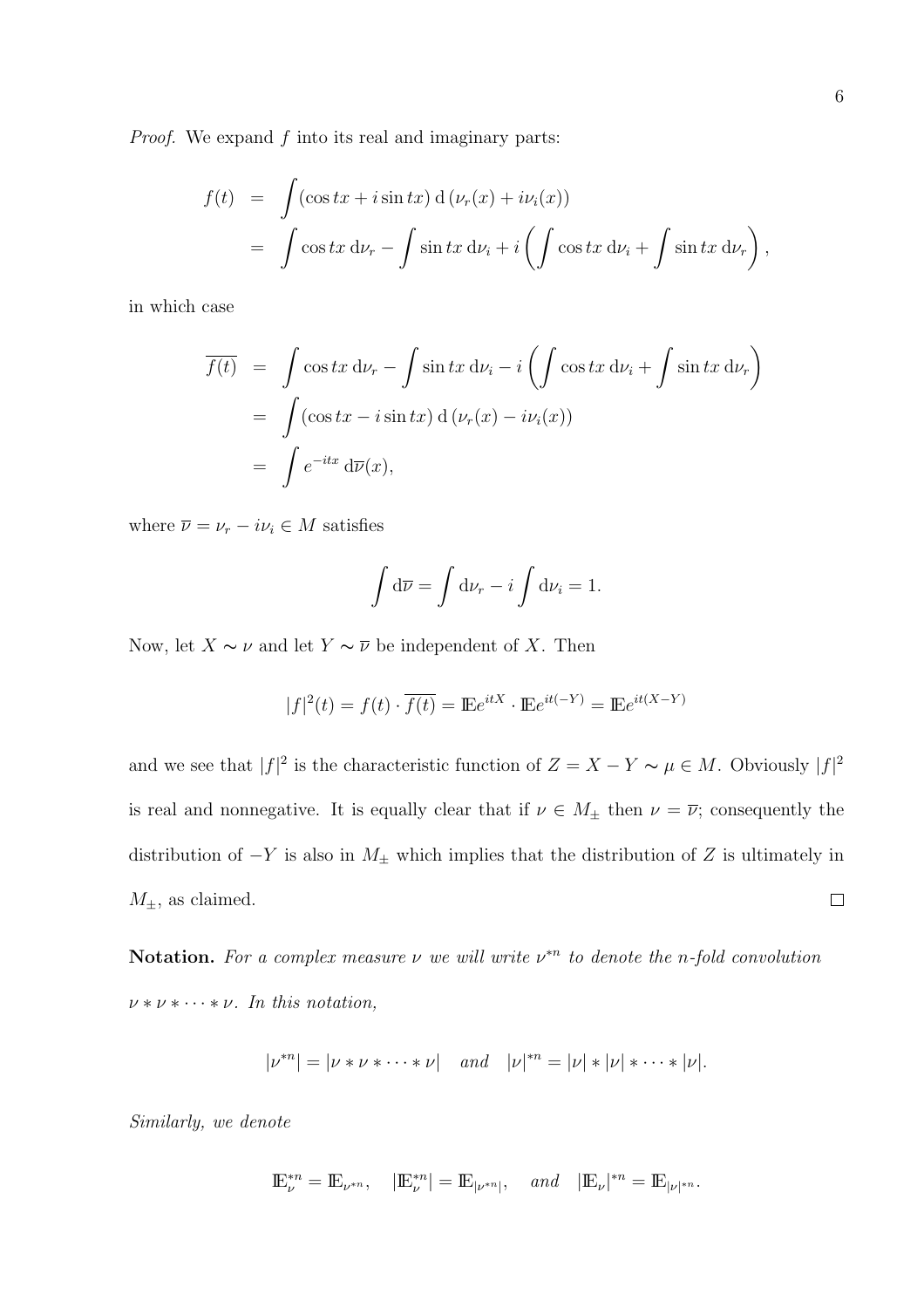In terms of random variables, if  $X \sim \nu^{n}$ , then we may think of X as having the form  $X = X_1 + X_2 + \cdots + X_n$ , where the  $X_i$  are independent and identically distributed according to the complex measure  $\nu$ .

**Proposition 1.2.3.** Suppose  $\nu \in M$  and  $X \sim \nu^{*n}$ . Then for any  $1 \leq p < \infty$ ,

$$
|\mathbb{E}|^{*n}|X|^p \le n^p \, \|\nu\|^{n-1} \, |\mathbb{E}||X_1|^p. \tag{1.2.1}
$$

On the other hand, if  $X_1 \geq 0$  then for any  $0 < \delta < 1$ ,

$$
n^{\delta} \, \| \nu \|^{n-1} \, |\mathbb{E}| X_1^{\delta} \le |\mathbb{E}|^{n} X^{\delta}.
$$
\n(1.2.2)

Proof. To prove equation (1.2.1), Minkowski's Inequality A.2.2 shows that

$$
||X||_p \le \sum_{k=1}^n ||X_k||_p,
$$

where we integrate with respect to the *n*-fold product measure  $|\mu| \times \cdots \times |\mu|$ . In that case the above becomes

$$
(|\mathbb{E}|^{*n}|X|^p)^{1/p} \leq \sum_{k=1}^n (||\nu||^{(n-1)}|\mathbb{E}||X_k|^p)^{1/p}
$$
  
=  $||\nu||^{(n-1)/p} \cdot n \cdot (|\mathbb{E}||X_1|^p)^{1/p}.$ 

Raising both sides to the  $p<sup>th</sup>$  power shows the claim.

To prove equation (1.2.2), the function  $f(x) = x^{\delta}$  is concave and for fixed  $\omega$  Jensen's Inequality yields

$$
\frac{X_1^{\delta}(\omega)+X_2^{\delta}(\omega)+\cdots+X_m^{\delta}(\omega)}{m}\leq \left(\frac{X_1(\omega)+X_2(\omega)+\cdots+X_m(\omega)}{m}\right)^{\delta}.
$$

Taking expectations on both sides with respect to  $|\nu| \times \cdots \times |\nu|$  gives

$$
\frac{1}{m}\sum_{i=1}^{m}|\mathbb{E}|X_i^{\delta}\cdot\|\nu\|^{n-1} = |\mathbb{E}|X_1^{\delta}\cdot\|\nu\|^{n-1} \le \frac{|\mathbb{E}|^{*n}X^{\delta}}{m^{\delta}}.
$$

 $\Box$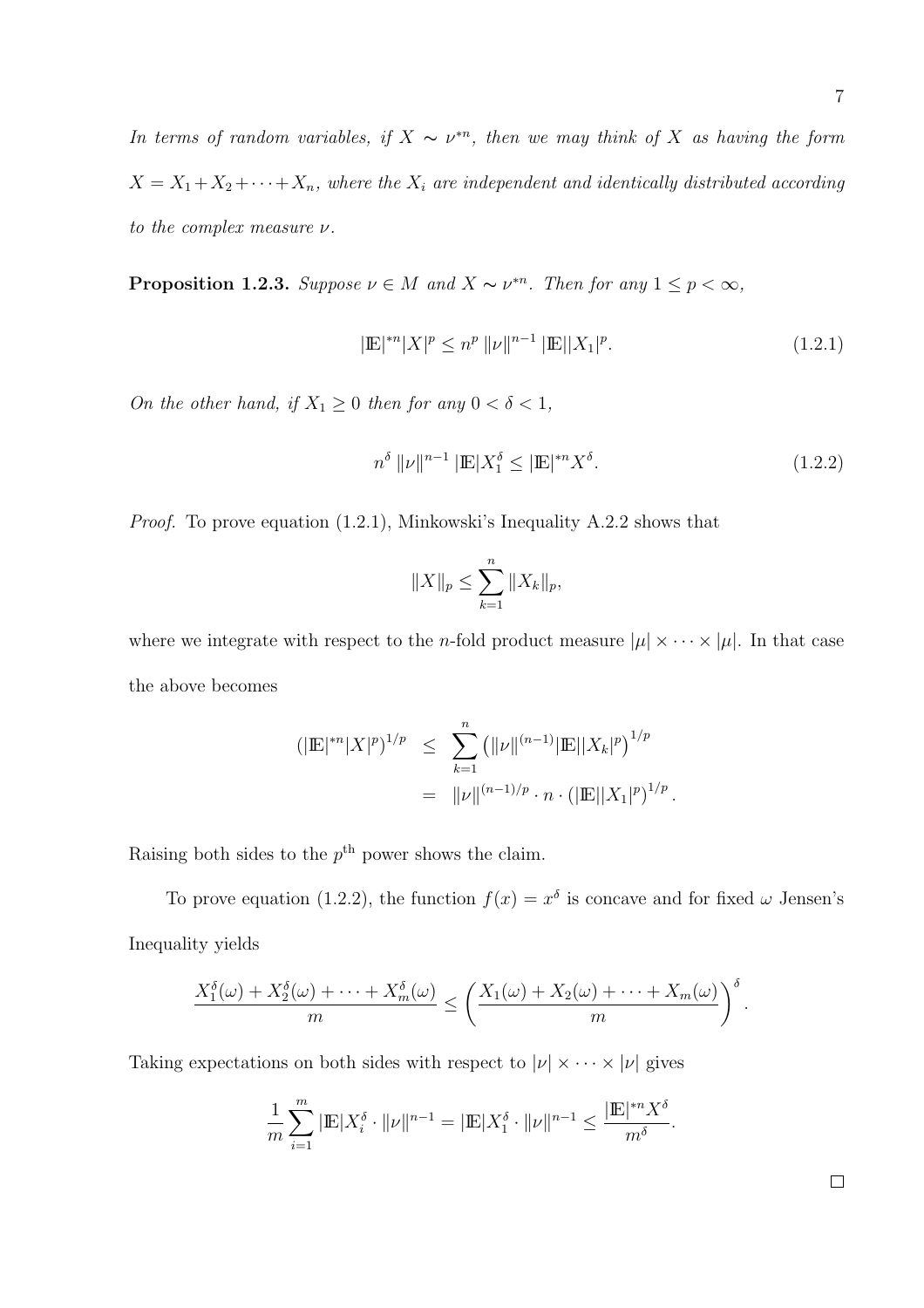**Proposition 1.2.4.** If  $\nu \in M_{\pm}$  and  $X \sim \nu^{*n}$  then for measurable  $f \geq 0$ :

$$
|\mathbb{E}_{\nu}^{*n}|f(X) \leq |\mathbb{E}_{\nu}|^{*n}f(X).
$$

Proof. We write

$$
\nu^{*n} = \nu * \nu * \cdots * \nu
$$
  
=  $(\nu^{+} - \nu^{-}) * (\nu^{+} - \nu^{-}) * \cdots * (\nu^{+} - \nu^{-})$   
=  $\sum_{k=0}^{n} {n \choose k} (-1)^{k} (\nu^{+})^{n-k} * (\nu^{-})^{k}$   
 $\leq \sum_{k=0}^{n} {n \choose k} (\nu^{+})^{n-k} * (\nu^{-})^{k}$   
=  $|\nu| * |\nu| * \cdots * |\nu|$   
=  $|\nu|^{*n}$ ,

where the (in)equalities are meant to hold setwise. That is, for any  $E \in \mathcal{B}$  we have  $\nu^{*n}(E) \leq |\nu|^{*n}(E)$  which, by virtue of Proposition A.1.1 shows that  $|\nu^{*n}|(E) \leq |\nu|^{*n}(E)$ for all  $E \in \mathcal{B}$ . Thus the proposition is true when f is a nonnegative simple function, and then for  $f \geq 0$  by the Monotone Convergence Theorem, since in that case we may take a  $\Box$ sequence of nonnegative simple functions increasing to  $f$ .

We continue the discussion of convolution with the extension of two families of random variables that will be very important in the next chapter.

## Example 1.2.1 (The Generalized Negative Binomial Distribution).

A random variable X has a Generalized Negative Binomial distribution (denoted  $GNegB(r, p)$ ) if

$$
\mathbb{P}(X = k) = \binom{-r}{k} (-q)^k p^r, \quad k = 0, 1, 2, \dots,
$$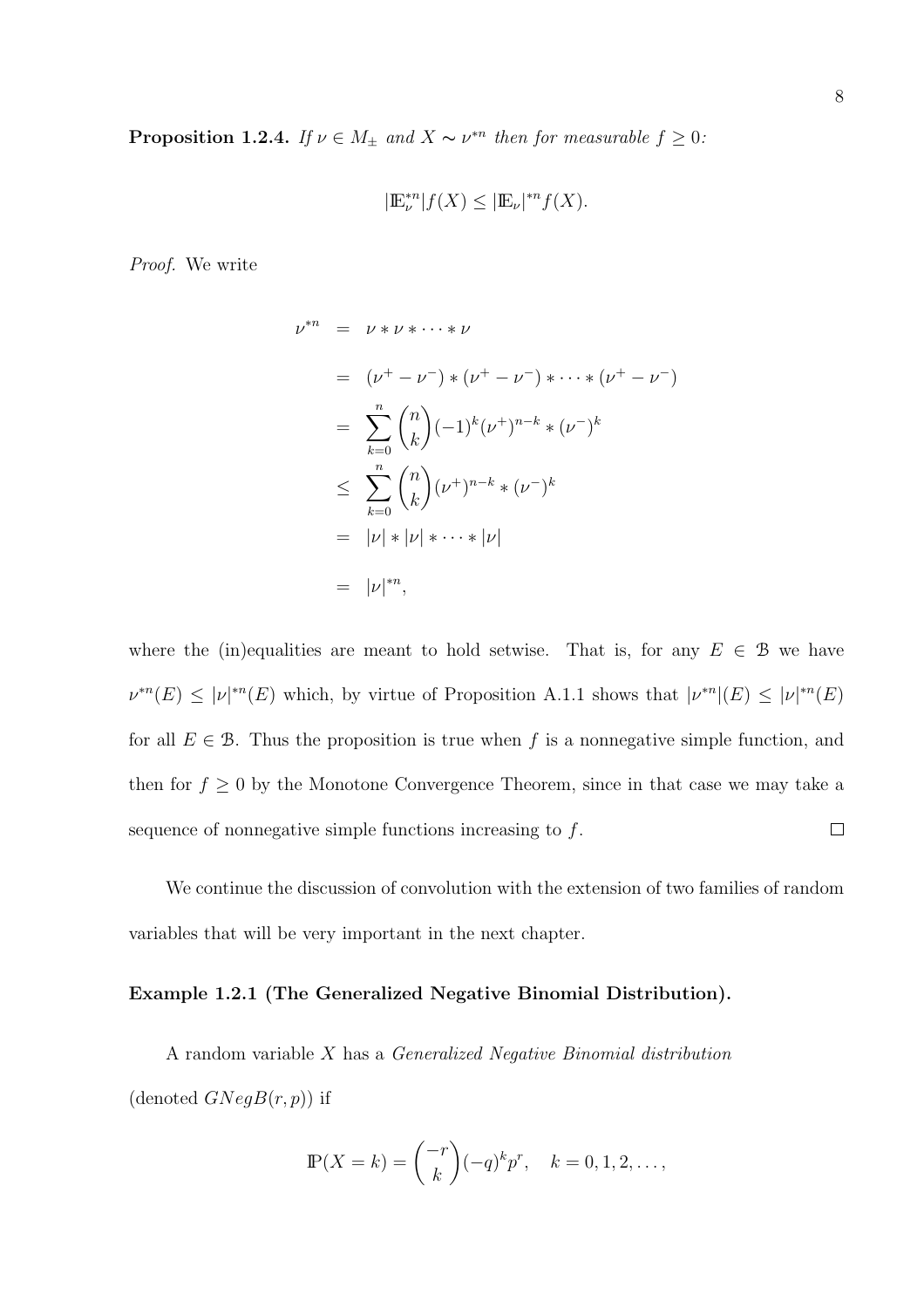for some specified  $r > 0$  and  $0 < p < 2$ . Here,  $q = 1 - p$  and

$$
\binom{-r}{k} = \frac{-r(-r-1)\cdots(-r-k+1)}{k!}.
$$

**Remark.** The above binomial coefficient simplifies to  $\binom{-r}{k}$ ¢  $(-1)^k =$  $(r+k-1)$ k ¢ , and our definition matches the classical Negative Binomial distribution.

The fact that  $\sum_{k} \mathbb{P}(X = k) = 1$  follows from the binomial series and the observation  $\vert -q\vert <1:$ 

$$
\sum_{k=0}^{\infty} \binom{-r}{k} (-q)^k p^r = p^r (1-q)^{-r} = 1.
$$

When  $1 \leq p < 2$  we get a distribution whose total variation is

$$
\sum_{k=0}^{\infty} |\mathbb{P}(X = k)| = p^r \sum_{k=0}^{\infty} {\binom{-r}{k}} (-|q|)^k = \left(\frac{p}{1 - (p-1)}\right)^r = \left(\frac{p}{2-p}\right)^r.
$$

This calculation now shows that

if 
$$
X \sim GNegB(r, p)
$$
 with  $r > 0$  and  $1 \le p < 2$ , then  $X \stackrel{\text{nv}}{\sim} NegB(r, 2 - p)$ .

The characteristic function of  $X \sim GNegB(r, p)$  is

$$
\varphi_X(t) = \left(\frac{p}{1 - q e^{it}}\right)^r.
$$

A moment's reflection will convince us that  $\varphi_X = (\varphi_Y)^r$ , where  $Y \sim GGeo(p)$ ; that is, X is the convolution of "r"  $GGeo(p)$  random variables. Now, we know from Proposition 1.2.1 that when  $r \in \mathbb{N}$  we should have  $\text{TVar}(X) \leq (\text{TVar}(Y))^r$ , but we already calculated TVar(Y) in Section 1.1 and found it to be  $\text{TVar}(Y) = p/(2 - p)$ , therefore we actually get equality in this case.

## Example 1.2.2 (The Generalized Binomial Distribution).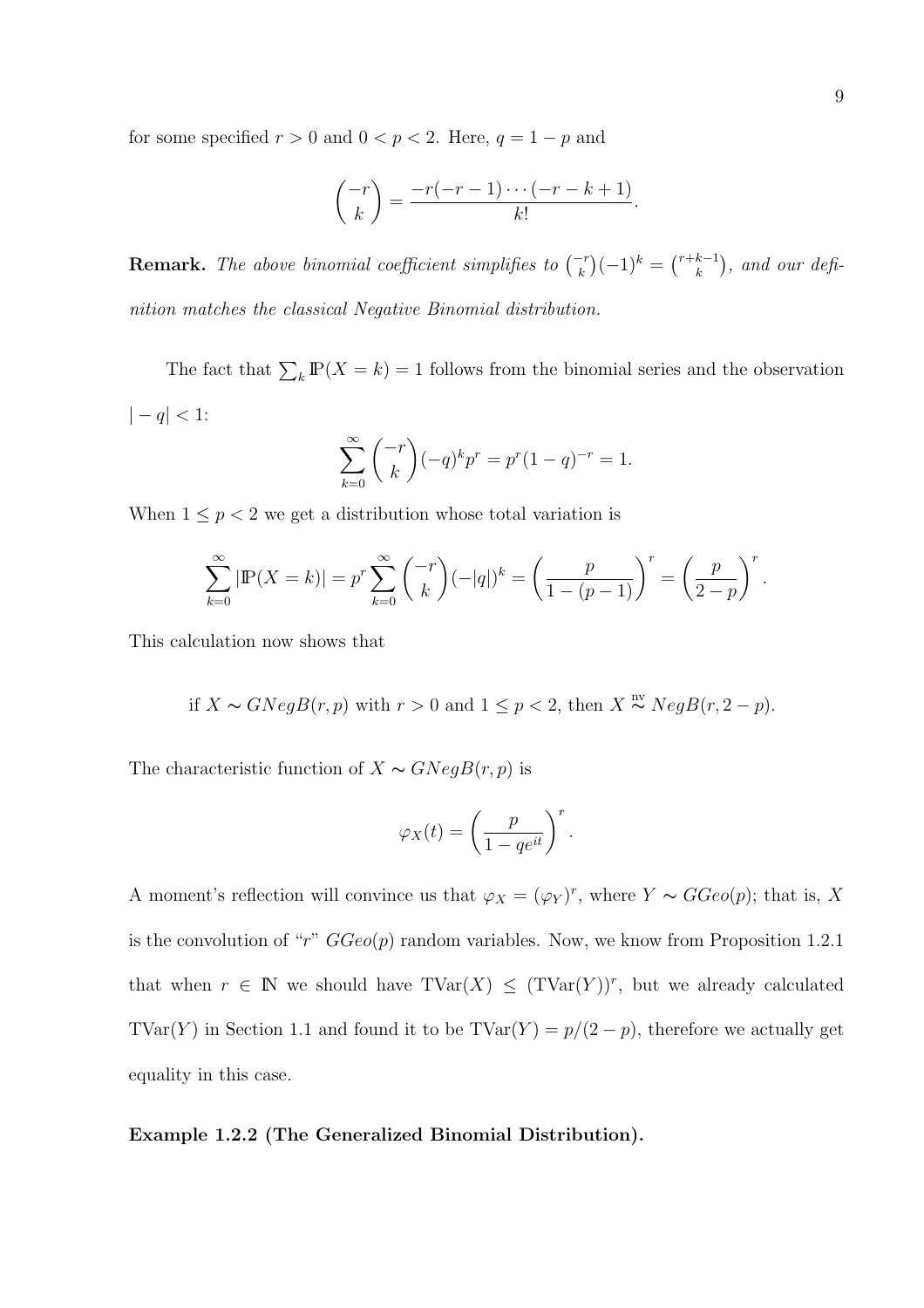The random variable X has the Generalized Binomial distribution (denoted X  $\sim$  $GBin(n, p)$  if

$$
\mathbb{P}(X = k) = \binom{n}{k} p^{k} (1-p)^{n-k}, \quad k = 0, 1, \dots, n,
$$

for some  $n \in \mathbb{N}$  and  $p \in \mathbb{R}$ . The fact that  $\sum_{k} \mathbb{P}(X = k) = 1$  is immediately implied by the Binomial Theorem and a generalized distribution occurs when  $p \notin [0, 1]$ , in which case

$$
TVar(X) = \sum_{k=0}^{n} |P(X = k)| = {n \choose k} (|p|)^k (|p| \mp 1)^{n-k} = (2|p| \mp 1)^n,
$$

as  $p > 1$  or  $p < 0$ , respectively. The characteristic function of  $X \sim GBin(n, p)$  is  $\varphi_X(t) =$  $(q + pe^{it})^n$ , where  $q = 1 - p$ . We see that  $\varphi_X = (\varphi_Y)^n$ , where  $Y \sim GBern(p)$ ; that is, X is the convolution of "n"  $GBern(p)$  random variables. Similar to before we should have  $\text{TVar}(X) \leq (\text{TVar}(Y))^n$ , but in Section 1.1 it was shown that  $\text{TVar}(Y) = 2|p| \mp 1$  and again equality unexpectedly holds.

To see why, notice that although  $GNegB(r, p)$  was defined for  $r > 0$ , in fact,  $\sum_{k} \mathbb{P}(X =$  $k$ ) = 1 for any  $r \in \mathbb{R}$  and  $0 < p < 2$ . Even more is true:

**Proposition 1.2.5.** For any  $r < 0$  and  $0 < p < 2$ ,

$$
GNegB(r,p) \stackrel{\text{d}}{=} GBin(|r|, 1-p^{-1}).
$$

*Proof.* Let  $X \sim GNegB(r, p)$  with characteristic function

$$
\varphi_X(t) = \left(\frac{p}{1 - q e^{it}}\right)^r
$$

$$
= \left[\frac{1}{p} + \left(1 - \frac{1}{p}\right)e^{it}\right]^{r}
$$

.

The last expression is the characteristic function of a  $GBin(|r|, 1-p^{-1})$  random variable.  $\Box$ 

We conclude from the last proposition that  $GNeqB$  and  $GBin$  random variables are in essence only different manifestations of the same random phenomena. However, there is a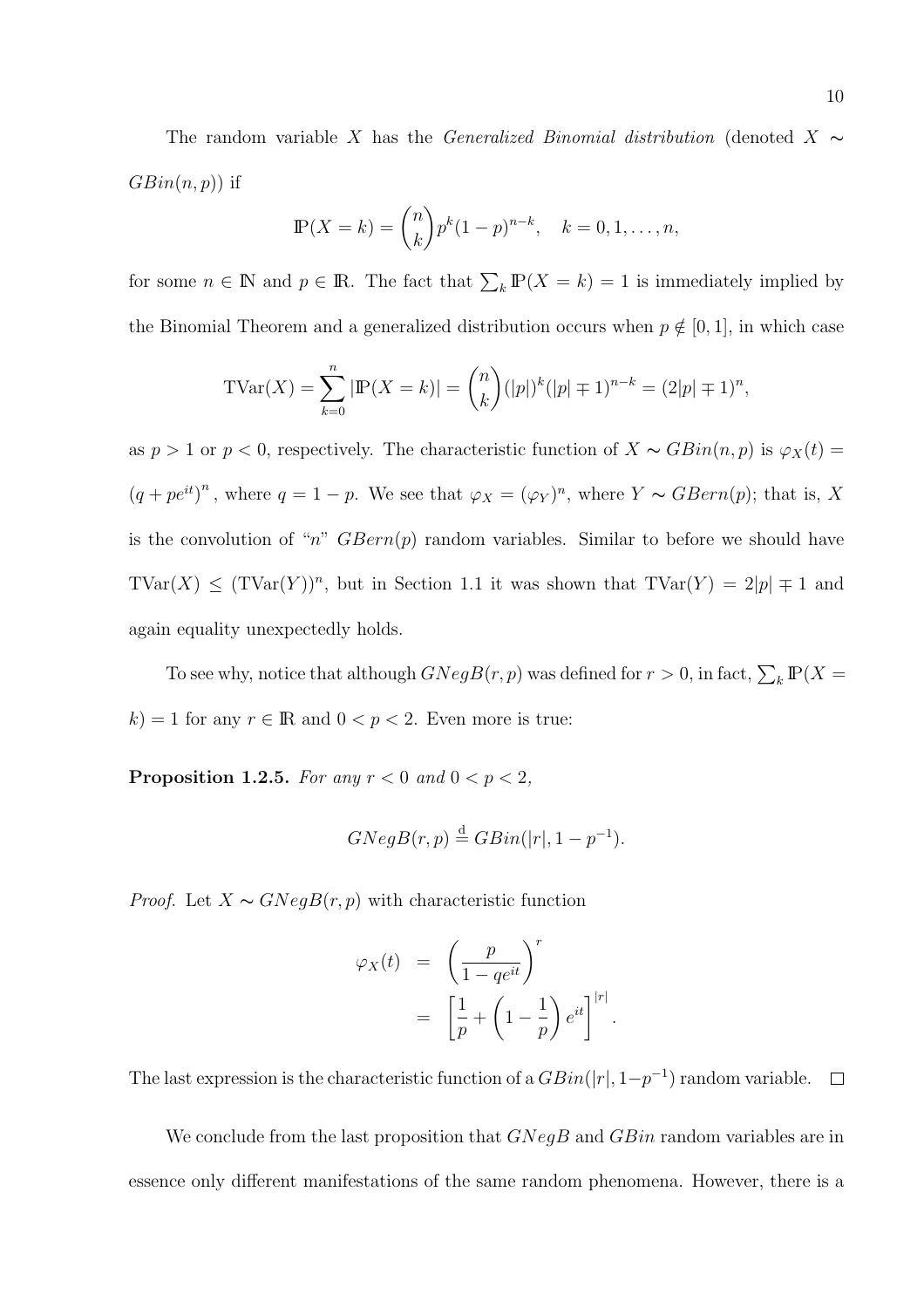critical difference: for any fixed  $r < 0$ , as p ranges over the entire set  $0 < p < 2$  the collection of GBin random variables generated is not the entire class; only those  $GBin(|r|, \alpha)$  for which  $\alpha < 1/2$  are included. This will play a **critical** role in Chapter 3.

## Example 1.2.3.

If  $X \sim G Poi(\lambda)$  then its characteristic function is  $\varphi_X(t) = e^{\lambda(e^{it}-1)}$ . It is immediate that if  $X_1$  and  $X_2$  are independent  $GPoi(\lambda_1)$ ,  $GPoi(\lambda_2)$  random variables, respectively, then

$$
\varphi_{X_1+X_2}(t) = \exp\{(\lambda_1 + \lambda_2)(e^{it} - 1)\}\
$$

showing that  $X_1 + X_2$  is consequently distributed as  $GPoi(\lambda_1 + \lambda_2)$ , just as in the classical case. But this shows something more. It provides us with an example that strict inequality in Proposition 1.2.1 may occur; by taking  $\lambda_1 < 0$  and  $\lambda_2 > 0$  with  $|\lambda_1| > \lambda_2$  one obtains

$$
TVar(X_1 + X_2) = e^{2|\lambda_1 + \lambda_2|} = e^{2(|\lambda_1| - \lambda_2)} < e^{2|\lambda_1|} \cdot 1 = TVar(X_1) \cdot TVar(X_2).
$$

Two common features of the previous examples are that all random variables so far have been discrete and their probabilities have been signed. It is natural to go further and look for generalized continuous distributions; at the same time another natural question concerns the existence of probability distributions taking complex values. In a final example we find both: a continuous random variable whose probability density is complex.

#### Example 1.2.4 (The Complex Gamma Distribution).

A random variable X has a Complex Gamma distribution, denoted  $X \sim CGamma(\alpha, \beta)$ , if its probability density is of the form

$$
f_X(x) = \frac{1}{\Gamma(\alpha)\,\beta^{\alpha}} x^{\alpha - 1} \, e^{-\frac{x}{\beta}}, \quad x \in \mathbb{R},
$$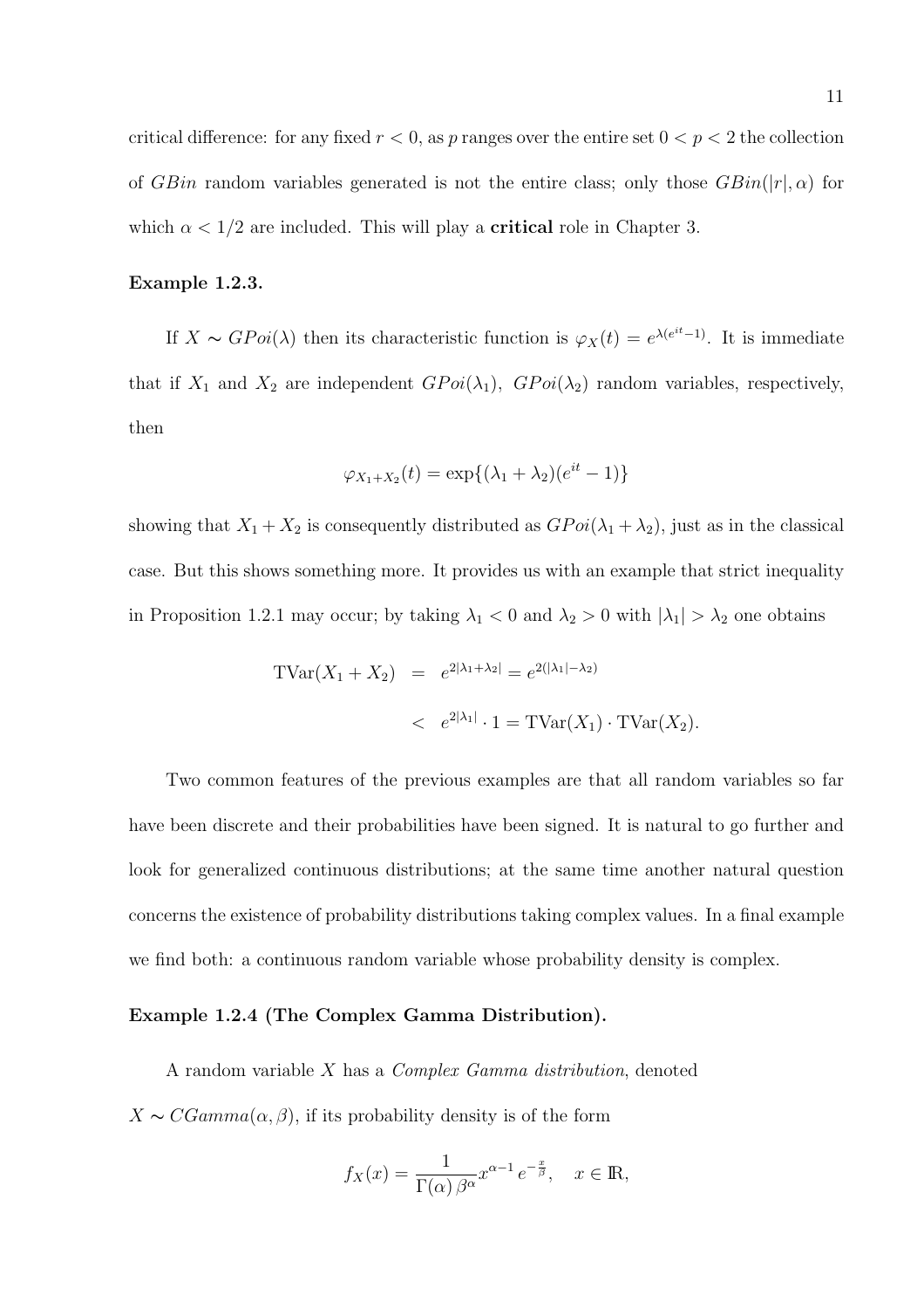for some specified complex constant  $\alpha \in \mathbb{C}$  with  $|\alpha| > 0$  and some real  $\beta > 0$ . Note that this distribution collapses to the classical  $Gamma(\alpha, \beta)$  distribution when  $\alpha$  is real.

#### 1.3 Relative Compactness and Helly's Selection Principle

This section is devoted entirely to the modification of a classical result and its detailed proof. The classical Helly-Bray Theorem asserts that for a given class of uniformly bounded increasing functions  $\{F_n\}$  on  $\mathbb R$  there exists an increasing F such that  $F_n \to F$ . In Appendix B we see that Prohorov's Theorem gives the appropriate analogue for complex measures. The trouble is that for our purposes we need to know more about  $F$  than just existence in order to be able to say anything useful.

As it turns out, on the real line, by modifying Helly's Selection Principle we may select a specific  $F$  with attractive properties and we may select in such a way to ensure that the convergence is sufficiently strong. In some aspects it is exactly this section that provides the underpinning for the next two chapters that follow.

Recall from Appendix B, page 98 that  $\mu_{\alpha}$  converges **vaguely** to  $\mu$ , denoted  $\mu_{\alpha} \stackrel{v}{\longrightarrow} \mu$ , if  $\int f d\mu_{\alpha} \rightarrow$ R  $f d\mu$  for all  $f \in C_0(\Omega)$ .

**Theorem 1.3.1.** If  $\{\mu_n\} \subset M(\mathbb{R})$  is bounded and tight then there exists a complex measure  $\mu \in M(\mathbb{R})$  and a subsequence  $(n_j)$  such that  $\mu_{n_j} \stackrel{v}{\longrightarrow} \mu$ . Further, if  $\{\mu_n\}$  are signed then by choosing wisely we may select the subsequence so that  $\limsup_j ||\mu_{n_j}|| \le ||\mu||$ .

This is a modification of a classical result, and its proof is long. We begin by proving the following Lemma.

**Lemma 1.3.1 (Widder [48]).** Let the complex constants  $(a_{m,n})$  and the positive number A be such that

$$
|a_{m,n}| \le A, \quad m, n \in \mathbb{N}.
$$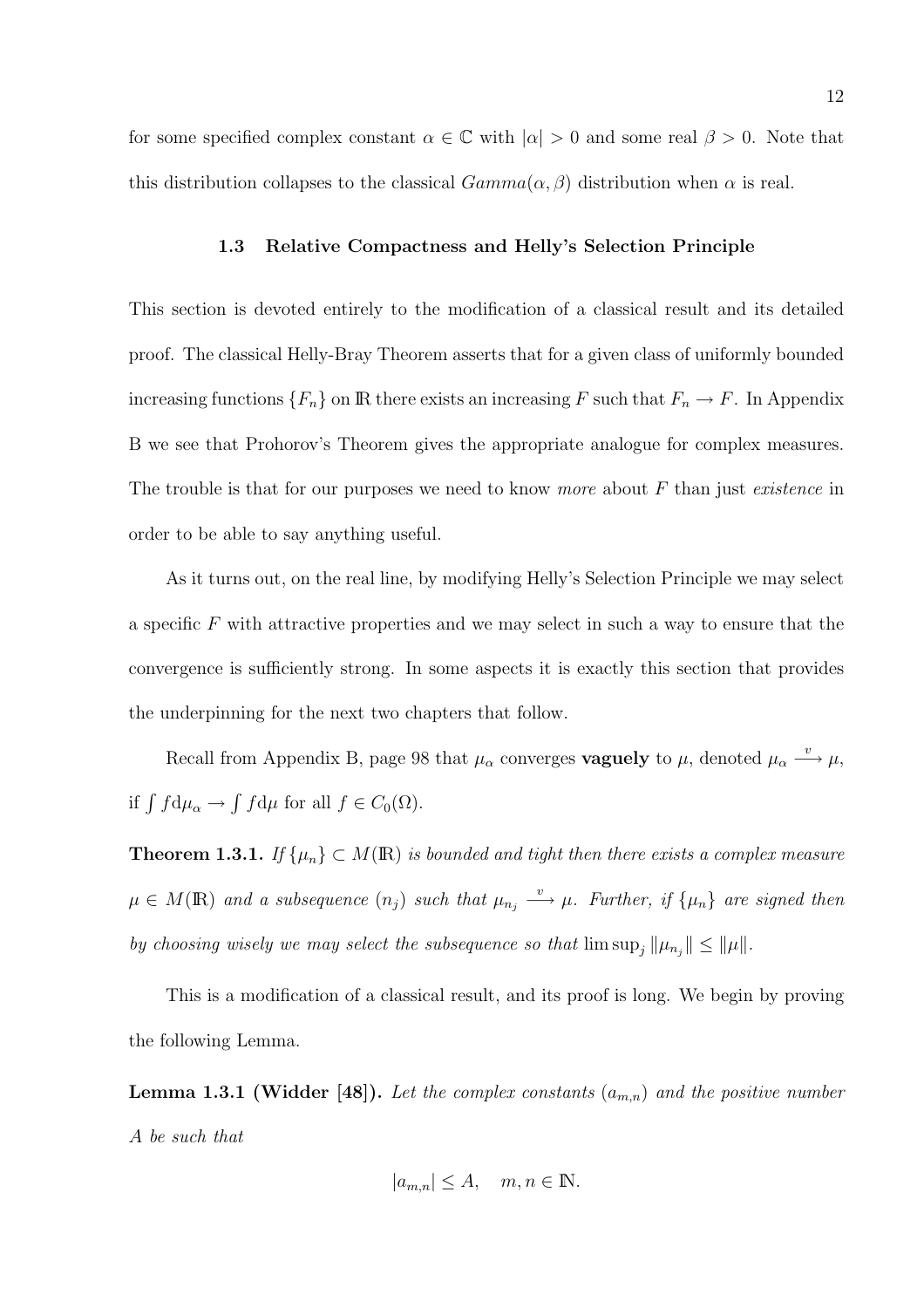Then there exist a sequence of integers  $n_1 < n_2 < \cdots$  and a sequence of numbers  $a_1, a_2, \ldots$ such that

$$
\lim_{k \to \infty} a_{m,n_k} = a_m = \limsup_{k \to \infty} a_{m,n_k}, \quad m \in \mathbb{N}.
$$

*Proof.* Since the sequence  $(a_{1,n})_{n=1}^{\infty}$  is bounded, its limit superior, which we denote by  $a_1$ , is finite and there exists a sequence

$$
n_1^1 < n_2^1 < \dots \tag{1.3.1}
$$

such that

$$
\lim_{k \to \infty} a_{1,n_k^1} = a_1 = \limsup_{k \to \infty} a_{1,n_k^1}.
$$

Likewise, the sequence  $(a_{2,n_k^1})_{k=1}^{\infty}$  has a limit superior so we may find integers  $n_1^2 < n_2^2 < \cdots$ all contained in  $(1.3.1)$  and a number  $a_2$  such that

$$
\lim_{k \to \infty} a_{2,n_k^2} = a_2 = \limsup_{k \to \infty} a_{2,n_k^2}.
$$

Proceeding in this way we find for any positive integer m a set of integers  $n_1^m < n_2^m < \cdots$ all included in the set  $n_1^{m-1} < n_2^{m-1} < \cdots$  and a number  $a_m$  such that

$$
\lim_{k \to \infty} a_{m,n_k^m} = a_m = \limsup_{k \to \infty} a_{m,n_k^m}.
$$

If now we set

$$
n_k = n_k^k, \quad k \in \mathbb{N},
$$

it is clear that the sequence  $(n_k)_{k=1}^{k\to\infty}$  is increasing and that

$$
\lim_{k \to \infty} a_{m,n_k^m} = a_m = \limsup_{k \to \infty} a_{m,n_k^m}, \text{ for all } m \in \mathbb{N}.
$$

 $\Box$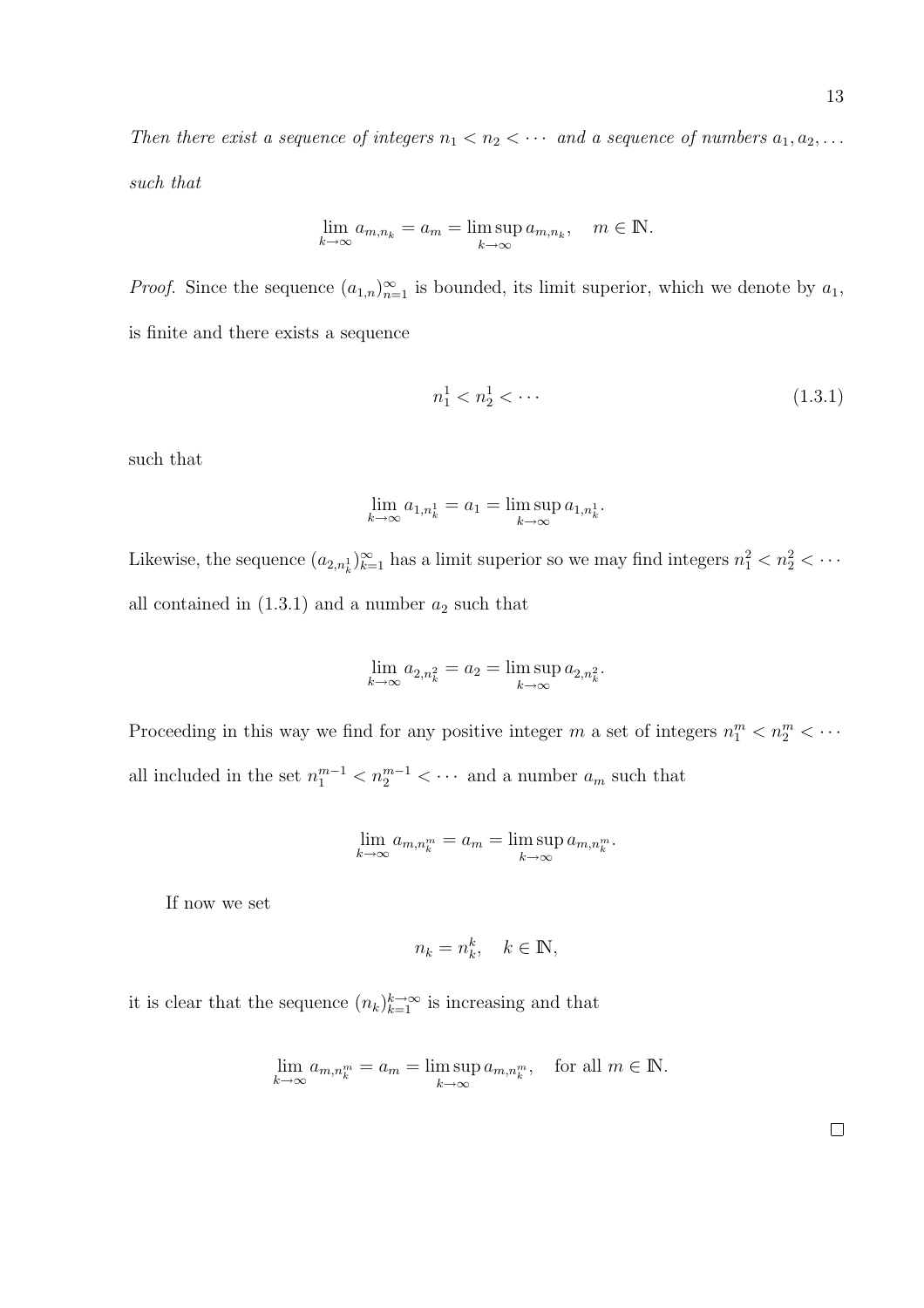Let now  $\{F_n\}$  be the respective cumulative distribution functions of  $\{\mu_n\}$ . The complete statement of the theorem is proved only for signed measures, although it turns out even for sequences of complex measures that there exists a subsequence and a complex measure  $\mu$  such that  $\mu_{n_k} \stackrel{v}{\longrightarrow} \mu$ . For, if  $\alpha_n$  and  $\beta_n$  are the real and imaginary parts of  $F_n$ , respectively, the sequences  $(\alpha_n)$  and  $(\beta_n)$  both satisfy the hypotheses of the theorem. For a suitable sequence of integers  $(n_k^{(1)})$  $(k)$ <sub>k</sub> $(k)$ <sub>k=1</sub> and a function  $\alpha$  of bounded variation we would have

$$
\limsup_{k \to \infty} \alpha_{n_k^{(1)}}(x) = \alpha(x), \quad x \in \mathbb{R}.
$$

From the sequence  $(n_k^{(1)})$  $\binom{1}{k}$  we could pick another  $(n_k^{(2)})$  $\binom{2}{k}$ , and we could determine a function  $\beta$  of bounded variation such that

$$
\limsup_{k \to \infty} \beta_{n_k^{(2)}}(x) = \beta(x), \quad x \in \mathbb{R}.
$$

Then the complex function F with real and imaginary parts  $\alpha$  and  $\beta$  would be the function sought, as would be the subsequence  $(n_k^{(2)})$  $\binom{2}{k}\mathcal{E}_{k=1}^{\infty}$ , because the corresponding cumulative distribution functions converge pointwise (Proposition B.1).

However, it is only in the signed case that we are able to exploit the nice properties of the positive and negative variation, so that the resulting total variations behave appropriately. Due to the fact that the real and imaginary parts of a complex measure are not mutually singular, it is not clear which choice of a subsequence would result in a conveniently supported measure.

*Proof of Theorem 1.3.1.* To prove the theorem for the signed case we write  $F_n = F_n^+ - F_n^-$ , where  $F_n^+$  and  $F_n^-$  are the positive and negative variation cumulative distribution functions. Then  $|F_n| = F_n^+ + F_n^-$ , and by hypothesis there exists a constant A such that

$$
0 \le |F_n|(x) \le A
$$
, for all x and n.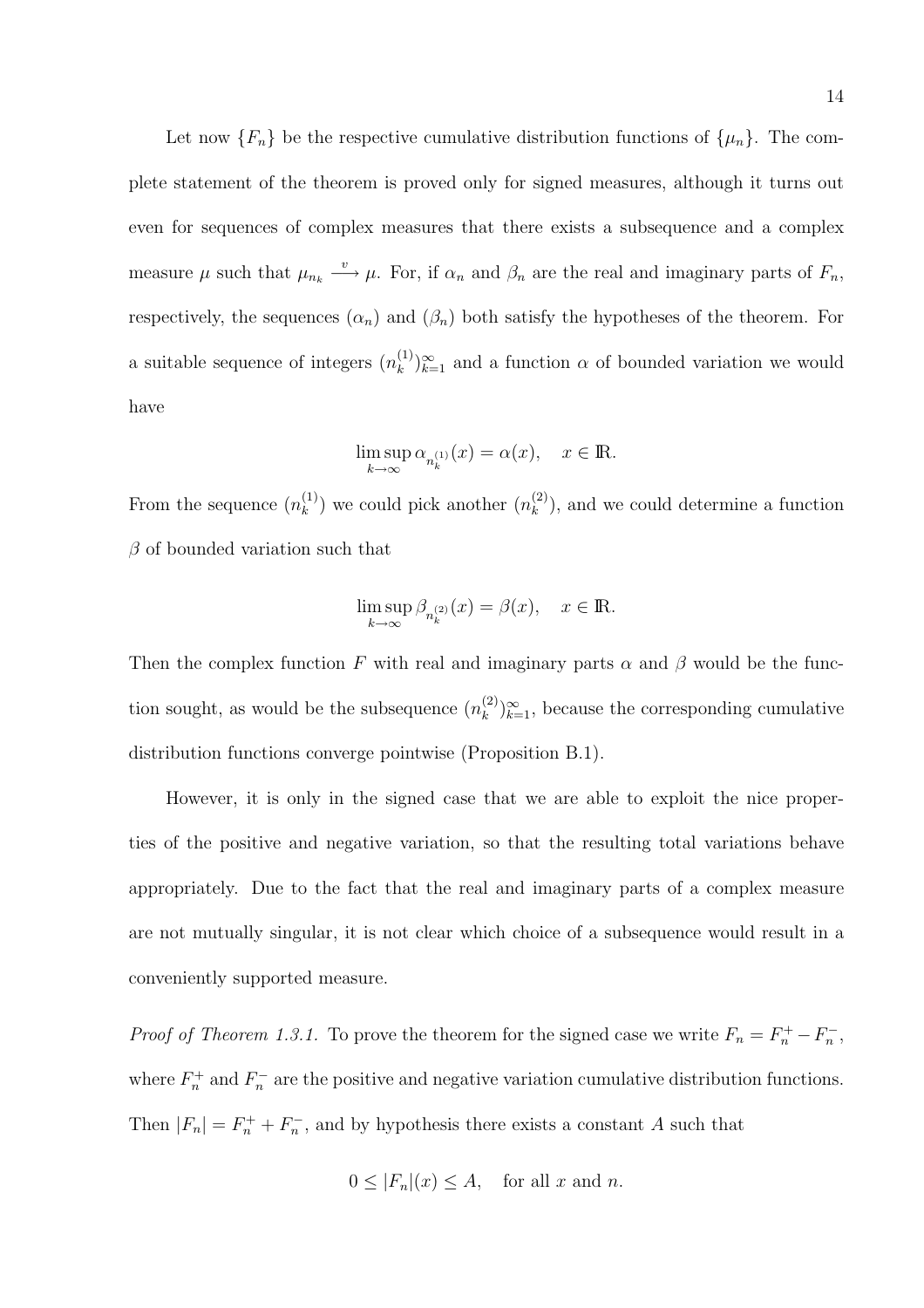Arrange all of the rational numbers of R in a sequence  $(r_m)_{m=1}^{\infty}$  and then apply Lemma 1.3.1 to the set of numbers

$$
a_{m,n} = F_n^+(r_m), \quad m, n \in \mathbb{N}.
$$

We thus obtain a function  $F^+$  defined at all rational points and a sequence of integers  $(n_k^{(0)}$  $\binom{0}{k}$  such that

$$
\lim_{k \to \infty} F_{n_k^{(0)}}^+(r_m) = F^+(r_m) = \limsup_k F_{n_k^{(0)}}^+(r_m), \quad m \in \mathbb{N}.
$$

Now set for  $x \in \mathbb{R}$ 

$$
\overline{F^+}(x) = \limsup_k F^+_{n_k^{(0)}}(x),
$$

and

$$
\underline{F^+}(x) = \liminf_k F^+_{n_k^{(0)}}(x).
$$

Then of course

$$
F^+(r_m) = \overline{F^+}(r_m) = \underline{F^+}(r_m), \quad m \in \mathbb{N}.
$$

Moreover, by their definition it is clear that  $\overline{F^+}$  and  $\underline{F^+}$  are nondecreasing functions. Their common points of continuity are consequently dense in  $\mathbb{R}$ . Let t be such a point. Then  $\overline{F^+}(t) = \underline{F^+}(t)$ , since one can find a sequence of rationals converging to t and  $\overline{F^+} = \underline{F^+}$  for all those rationals; we therefore define

 $F^+(t) = \overline{F^+}(t) = \underline{F^+}(t)$ , for t a continuity pt. of  $\overline{F^+}$  and  $\underline{F^+}$ .

Thus  $F^+$  has been defined at all but a countable set of points  $(z_k)_{k=1}^{\infty}$ , the points of discontinuity of either  $\overline{F^+}$  or  $\underline{F^+}$ . Apply Lemma 1.3.1 to the set of numbers

$$
a_{m,k} = F_{n_k^{(0)}}^+(z_m), \quad m, k \in \mathbb{N}
$$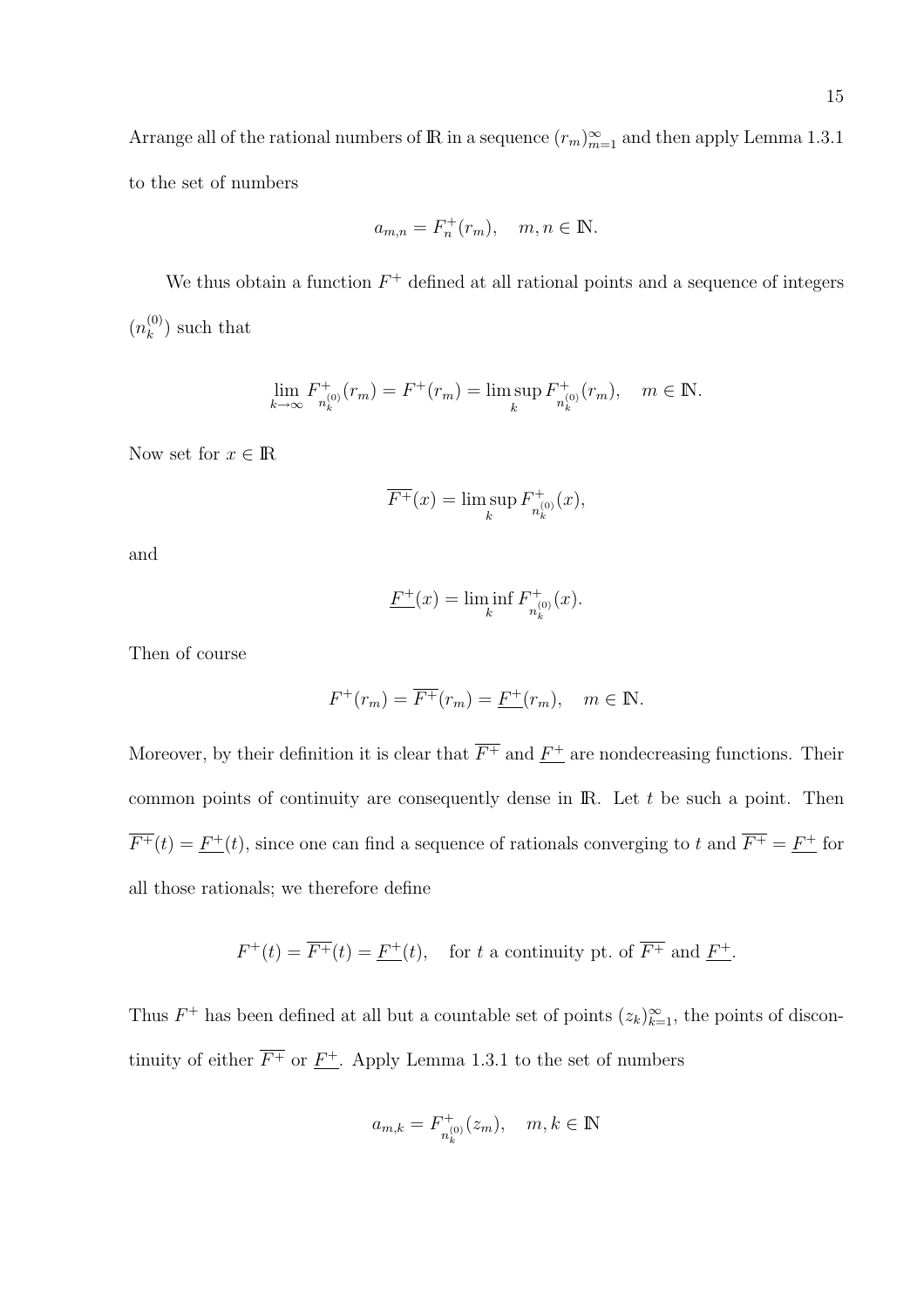to obtain a set of integers  $n_1^{(1)} < n_2^{(1)} < \cdots$  all included in  $(n_k^{(0)}$  ${k^{(0)}\choose k}^{\infty}_{k=1}$  and a sequence  $(a_m)_{m=1}^{\infty}$ such that

$$
\lim_{k \to \infty} F_{n_k^{(1)}}^+(z_m) = a_m = \limsup_k F_{n_k^{(1)}}^+(z_m), \quad m \in \mathbb{N}.
$$

Complete the definition of  $F^+$  by the equations

$$
F^+(z_m) = a_m, \quad m \in \mathbb{N}.
$$

We then see that

$$
\lim_{k \to \infty} F_{n_k^{(1)}}^+(x) = F^+(x) = \limsup_k F_{n_k^{(1)}}^+(x), \quad x \in \mathbb{R},
$$

that  $F^+$  is nondecreasing on R, and that  $|F^+(x)| \leq A$ , showing that  $F^+$  is of bounded variation.

We can use an identical argument to find a nondecreasing function  $F^-$  of bounded variation satisfying  $|F^{-}(x)| \leq A$  and a sub-subsequence  $(n_k)$  included within  $(n_k^{(1)})$  $\binom{1}{k}$  such that

$$
\lim_{k \to \infty} F_{n_k}^-(x) = F^-(x) = \limsup_k F_{n_k}^-(x), \quad x \in \mathbb{R}.
$$

Now set  $F = F^+ - F^-$ . Clearly, F is of bounded variation, satisfies  $0 \leq |F|(x) \leq$ 2A for all  $x$ , and also

$$
\lim_{k \to \infty} F_{n_k}(x) = F(x) = \limsup_k F_{n_k}(x), \quad x \in \mathbb{R}.
$$

Then Proposition B.1 shows that  $F_{n_k} \stackrel{v}{\longrightarrow} F$ , or in other words  $\mu_{n_k} \stackrel{v}{\longrightarrow} \mu$ . We finally go to show

$$
\limsup_{k\to\infty} \|\mu_{n_k}\| \le \|\mu\|.
$$

Let  $\epsilon > 0$ . By tightness, there exists a compact set K such that  $|\mu_{n_k}|(K^c) < \epsilon$  for all k, in which case  $\mu_{n_k}^{\pm}(K^c) < \epsilon$  as well. Let  $r_m \in K^c$  be rational. Then

$$
F_{n_k}^+(r_m) \ge F_{n_k}^+(\infty) - \epsilon, \quad \text{for all } k.
$$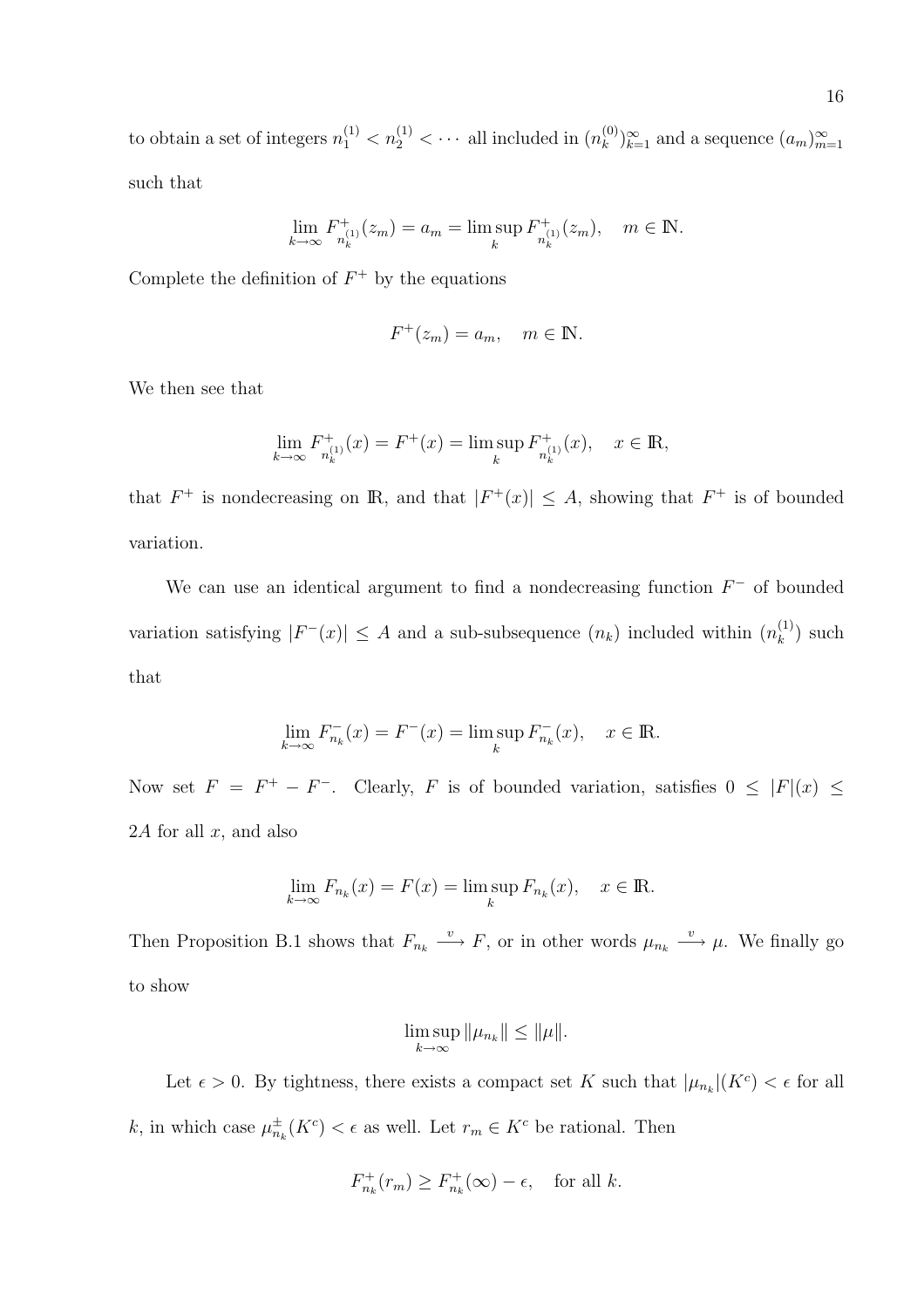Now take  $\limsup_k$  on both sides to get

$$
F^+(r_m) = \limsup_{k \to \infty} F^+_{n_k}(r_m) \ge \limsup_{k \to \infty} ||\mu^+_{n_k}|| - \epsilon,
$$

which yields  $||\mu^+|| = F^+(\infty) \ge F^+(r_m) \ge \limsup_{k \to \infty} ||\mu_{n_k}^+|| - \epsilon$ , that is,

$$
\|\mu^+\| \ge \limsup_{k \to \infty} \|\mu_{n_k}^+\| - \epsilon.
$$

Since  $\epsilon$  can be made arbitrarily small we get

$$
\|\mu^+\| \ge \limsup_{k \to \infty} \|\mu_{n_k}^+\|,
$$

and by a similar argument we also get

$$
\|\mu^-\| \ge \limsup_{k \to \infty} \|\mu_{n_k}^-\|.
$$

But then (by boundedness of  $\|\mu_{n_k}^{\pm}\|$ )

$$
\limsup_{k \to \infty} \|\mu_{n_k}\| = \limsup_k (\|\mu_{n_k}^+\| + \|\mu_{n_k}^-\|)
$$
  
\n
$$
\leq \limsup_k \|\mu_{n_k}^+\| + \limsup_k \|\mu_{n_k}^-\|
$$
  
\n
$$
\leq \|\mu^+\| + \|\mu^-\| \quad \text{(from above)}
$$
  
\n
$$
= \|\mu\|.
$$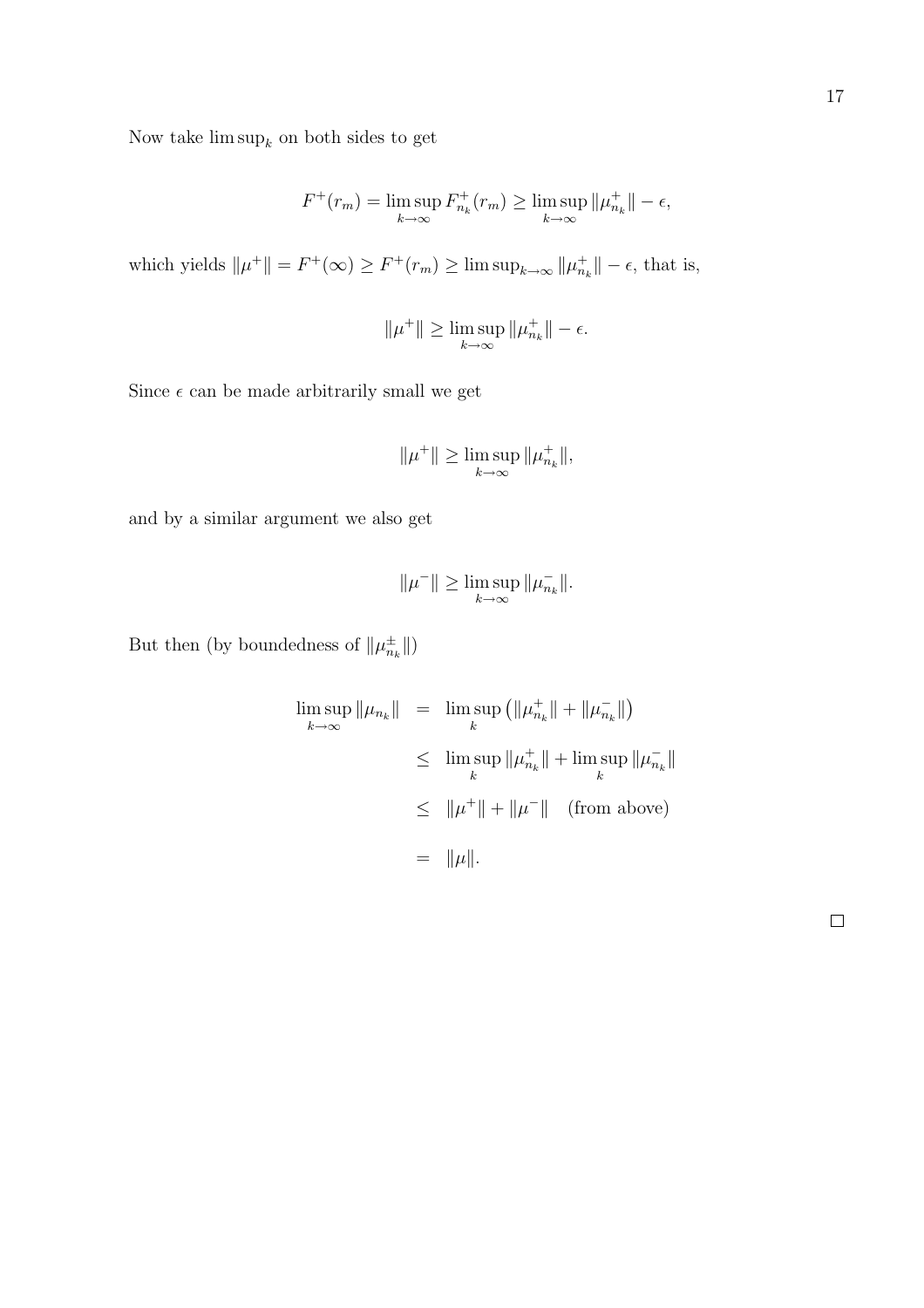# CHAPTER 2

## GENERALIZED INFINITE DIVISIBILITY

### 2.1 Definitions and Examples

Definition 2.1.1. A probability distribution  $\nu$  is said to be generalized infinitely divis**ible** (GID) if for each  $n \in \mathbb{N}$  there exists a normalized signed distribution  $\nu^{(n)} \in M_{\pm}(\mathbb{R})$ such that

$$
\nu = \underbrace{\nu^{(n)} * \nu^{(n)} * \cdots * \nu^{(n)}}_{n \text{ factors}}.
$$

Equivalently,  $\hat{\nu}$  is GID if for each  $n \in \mathbb{N}$  there exists a normalized signed measure  $\nu^{(n)} \in M_{\pm}$  with Fourier-Stieltjes Transform  $\widehat{\nu^{(n)}}$  such that

$$
\widehat{\nu} = (\widehat{\nu^{(n)}})^n.
$$

In terms of random variables this means, for each  $n \geq 1$ , in a suitable finite signed measure space there exist random variables X and  $X_{n,j}$ ,  $1 \leq j \leq n$ , such that X has characteristic function  $\widehat{\nu}$ ,  $X_{n,j}$  has characteristic function  $\widehat{\nu^{(n)}}$ , and

$$
X = \sum_{j=1}^{n} X_{n,j}.
$$

X is thus "divisible" into n independent and identically distributed parts, for each  $n \in \mathbb{N}$ .

We may speak of a distribution, a Fourier-Stieltjes transform, or a random variable being GID interchangeably. The facet of GID to which we are referring will be stated explicitly in places where it is not immediately clear from the context.

**Notation.** If v is GID and  $n \in \mathbb{N}$  we write  $X^{(n)}$  for the n<sup>th</sup> factor of X, i.e. the random variable distributed according to the signed measure  $\nu^{(n)}$ . In this notation, X is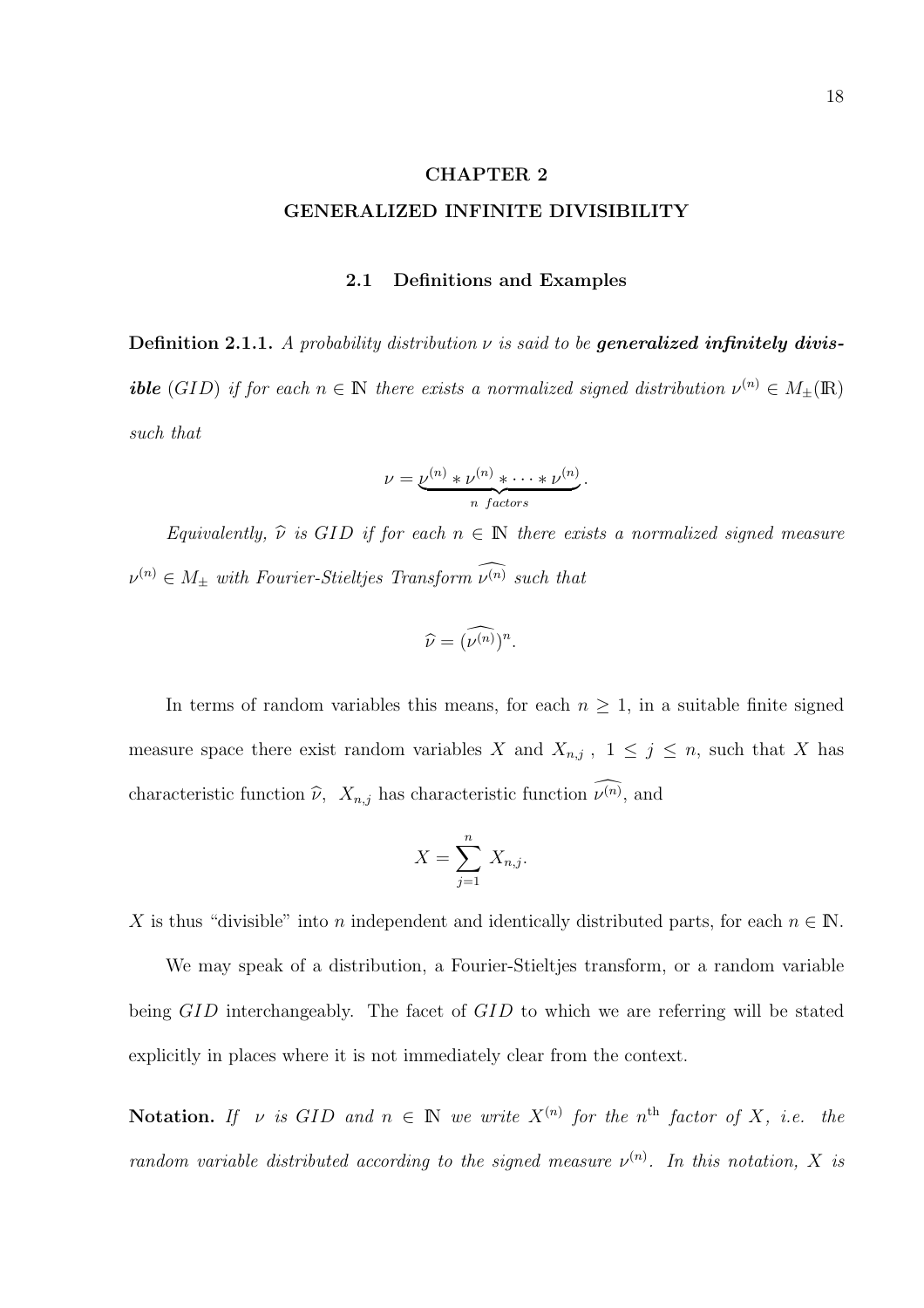GID if and only if for each  $n \in \mathbb{N}$  one can write  $X = X_1^{(n)} + X_2^{(n)} + \cdots + X_n^{(n)}$ , where  $X_i^{(n)}$  $i^{(n)}$ ,  $i = 1, 2, \ldots, n$  are i.i.d. according to some normalized signed distribution  $\nu^{(n)}$ .

## Example 2.1.1  $(GPoi(\lambda))$ .

We saw in Chapter 1, Example 1.2.3 that for a random variable  $X \sim GPoi(\lambda)$  it suffices to take  $X^{(n)} \sim GPoi(\lambda/n)$ , which satisfies  $||\nu^{(n)}|| = e^{2|\lambda|/n} < \infty$ .

# Example 2.1.2  $(GNegB(r, p)).$

Notice for all  $r > 0$  and  $0 < p < 2$  we may take  $X^{(n)} \sim GNegB(r/n, p)$ . The classical ID case is  $0 < p < 1$ . When  $1 \le p < 2$ , it follows from our calculations in Chapter 1 that  $||\nu^{(n)}|| = [p/(2-p)]^{r/n} < \infty.$ 

## **Example 2.1.3** (*GBern(q)*,  $q \le 1/2$ ).

It is easy to see that  $X \sim GBern(1/2)$  has characteristic function  $\phi(t) = (1 + e^{it})/2$ with  $n^{\text{th}}$  root

$$
[\phi(t)]^{1/n} = 2^{-1/n} \sum_{k=0}^{\infty} {1/n \choose k} e^{itk}.
$$

The distribution  $\{2^{-1/n}\binom{1/n}{k}\}$ k ¢ :  $k = 0, 1, \ldots$  is absolutely summable with sum 1. For the remainder we may use the work that we did in Chapter 1, Section 1.2. Due to Proposition 1.2.5, when  $q < 1/2$  this is merely the claim that  $GNegB(r, p)$  is  $GID$  for  $-1 < r < 0$ and  $0 < p < 2$ . Notice first that  $\binom{-r}{0}$ ¢  $= 1$  and  $\overline{a}$ 

$$
\begin{pmatrix} -r \\ k \end{pmatrix}
$$
 is 
$$
\begin{cases} > 0, & \text{if } k \text{ is odd,} \\ < 0, & \text{if } k \text{ is even.} \end{cases}
$$

*Case 1.*  $0 < p < 1$ . Then  $q = 1 - p > 0$  and  $\mathbb{P}(X = 0) = \begin{pmatrix} -r & 0 \\ 0 & r \end{pmatrix}$ ¢  $(-q)^0 p^r > 0$  with  $\overline{a}$ 

$$
\mathbb{P}(X = k) = \binom{-r}{k} (-q)^k p^r \quad \text{being} \quad \begin{cases} < 0, & \text{if } k \text{ is odd,} \\ < 0, & \text{if } k \text{ is even.} \end{cases}
$$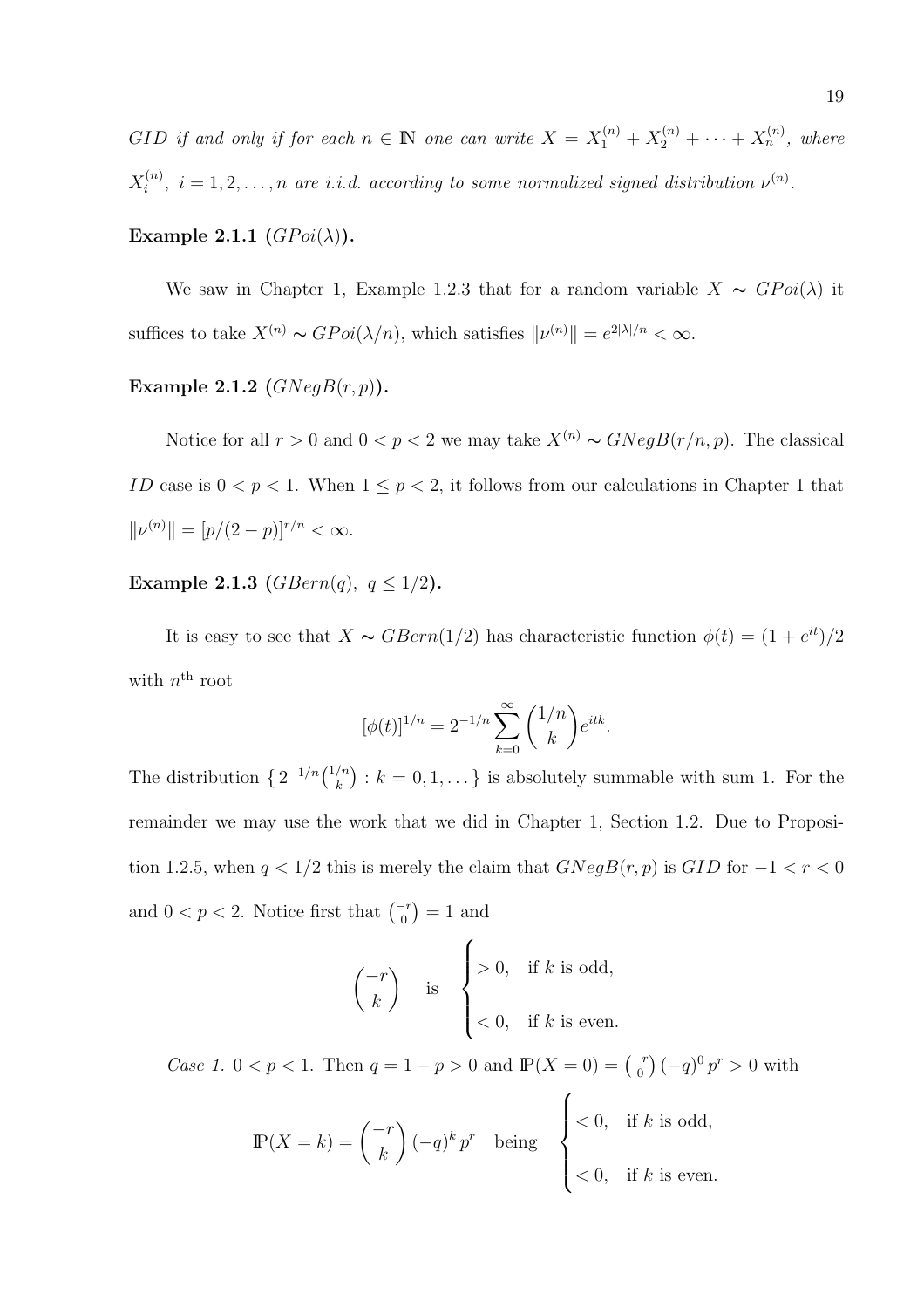Therefore  $|\mathbb{P}(X = k)| = -\mathbb{P}(X = k)$  for  $k \ge 1$ . We may now say that when  $-1 < r < 0$ and  $0 < p < 1$  :

$$
\begin{aligned} \text{TVar}(GNegB(r,p)) &= \sum_{k=0}^{\infty} |\mathbb{P}(X=k)| \\ &= \mathbb{P}(X=0) - \sum_{k=1}^{\infty} \binom{-r}{k} (-q)^k p^r \\ &= p^r - \left(\sum_{k=0}^{\infty} \binom{-r}{k} (-q)^k p^r - p^r\right) \\ &= 2p^r - 1. \end{aligned}
$$

This shows that  $\|\nu^{(n)}\| = 2p^{r/n} - 1 < \infty$ .

*Case 2.*  $1 \le p < 2$ . Then  $q \le 0$ ,  $\mathbb{P}(X = 0) > 0$ , and  $\overline{a}$ 

$$
\mathbb{P}(X = k) = \binom{-r}{k} (-q)^k p^r \text{ is } \begin{cases} > 0, & \text{if } k \text{ is odd,} \\ < 0, & \text{if } k \text{ is even.} \end{cases}
$$

Therefore

$$
|\mathbb{P}(X = k)| = \begin{cases} \mathbb{P}(X = k), & \text{if } k \text{ is odd,} \\ -\mathbb{P}(X = k), & \text{if } k \text{ is even.} \end{cases}
$$

 $\overline{a}$ 

We may now say that when  $-1 < r < 0$  and  $1 \leq p < 2$  we have

$$
\begin{aligned}\n\text{TVar}(GNegB(r,p)) &= \sum_{k=0}^{\infty} |\mathbb{P}(X=k)| \\
&= \mathbb{P}(X=0) + \sum_{k=1}^{\infty} \mathbb{P}(X=k)(-1)^{k+1} \\
&= p^r - p^r \sum_{k=1}^{\infty} \binom{-r}{k} q^k \\
&= p^r - p^r \left[ \frac{1}{(1+q)^r} - 1 \right] \\
&= 2p^r - \left( \frac{p}{2-p} \right)^r\n\end{aligned}
$$

This shows

$$
\|\nu^{(n)}\| = 2p^{r/n} - \left(\frac{p}{2-p}\right)^{r/n} < \infty.
$$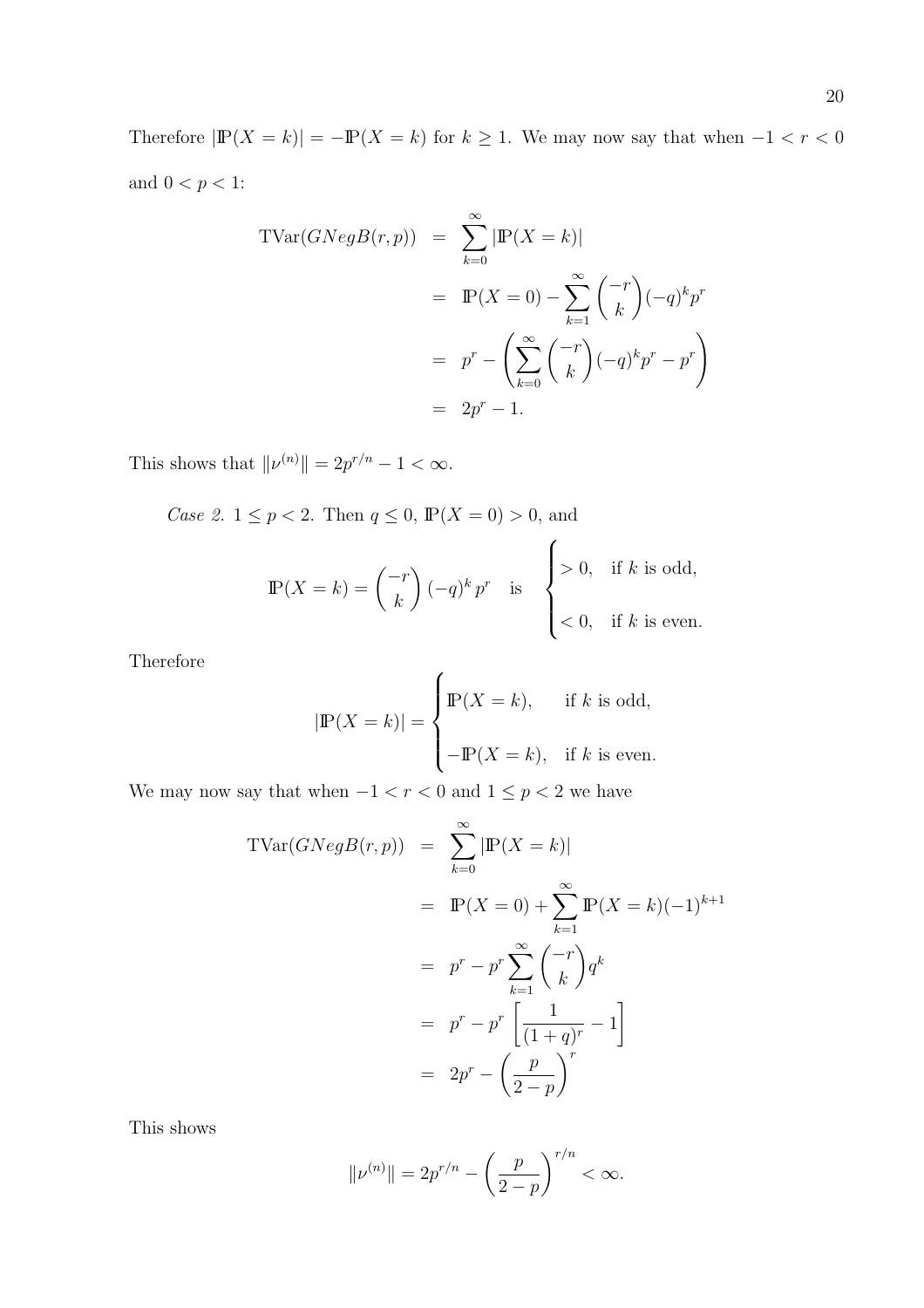We therefore conclude that the class  $GBern(q)$ ,  $q \leq 1/2$  is  $GID$ , as claimed.

## 2.2 The Uniform(0,1) Distribution

In contrast to the previous section where all  $GID$  random variables were discrete, it is in this section that a purely continuous GID random variable is encountered for the first time.

## **Theorem 2.2.1.** The Uniform $(0, 1)$  distribution is GID.

It is well known (see O'Brien and Steutel [38] or Sato [42]) that the  $Unif(0,1)$  distribution is not classically ID, a fact perhaps most quickly implied by the random variables bounded support. Thus any factor of the uniform is necessarily signed.

We will motivate its divisibility merely by displaying the characteristic function of its  $n<sup>th</sup>$  factor. Since essentially the same calculation works for the more general  $\alpha<sup>th</sup>$  factor, where  $\alpha > 1$  is real, that is what is shown below.

$$
\left(\int e^{itx} 1_{(0,1)}(x) dx\right)^{1/\alpha} = \left(\frac{e^{it} - 1}{it}\right)^{1/\alpha}
$$
  
\n
$$
= \left(\frac{1}{-it}\right)^{1/\alpha} \sum_{k=0}^{\infty} {1/\alpha \choose k} (-e^{it})^k
$$
  
\n
$$
= \sum_{k=0}^{\infty} {1/\alpha \choose k} (-1)^k e^{itk} \int_0^{\infty} \frac{1}{\Gamma(1/\alpha)} u^{1/\alpha - 1} e^{\frac{-u}{(1/\alpha + it)}} du
$$
  
\n
$$
= \sum_{k=0}^{\infty} {1/\alpha \choose k} (-1)^k e^{itk} \int_0^{\infty} e^{itu} \frac{u^{1/\alpha - 1}}{\Gamma(1/\alpha)} du
$$
  
\n
$$
= \sum_{k=0}^{\infty} {1/\alpha \choose k} (-1)^k \int_k^{\infty} e^{itx} \frac{(x - k)^{1/\alpha - 1}}{\Gamma(1/\alpha)} dx
$$
  
\n
$$
= \int_0^{\infty} e^{itx} \sum_{k=0}^{\infty} {1/\alpha \choose k} (-1)^k \frac{(x - k)^{1/\alpha - 1}}{\Gamma(1/\alpha)} 1_{(k,\infty)}(x) dx
$$
  
\n
$$
= \int_0^{\infty} e^{itx} f_\alpha(x) dx,
$$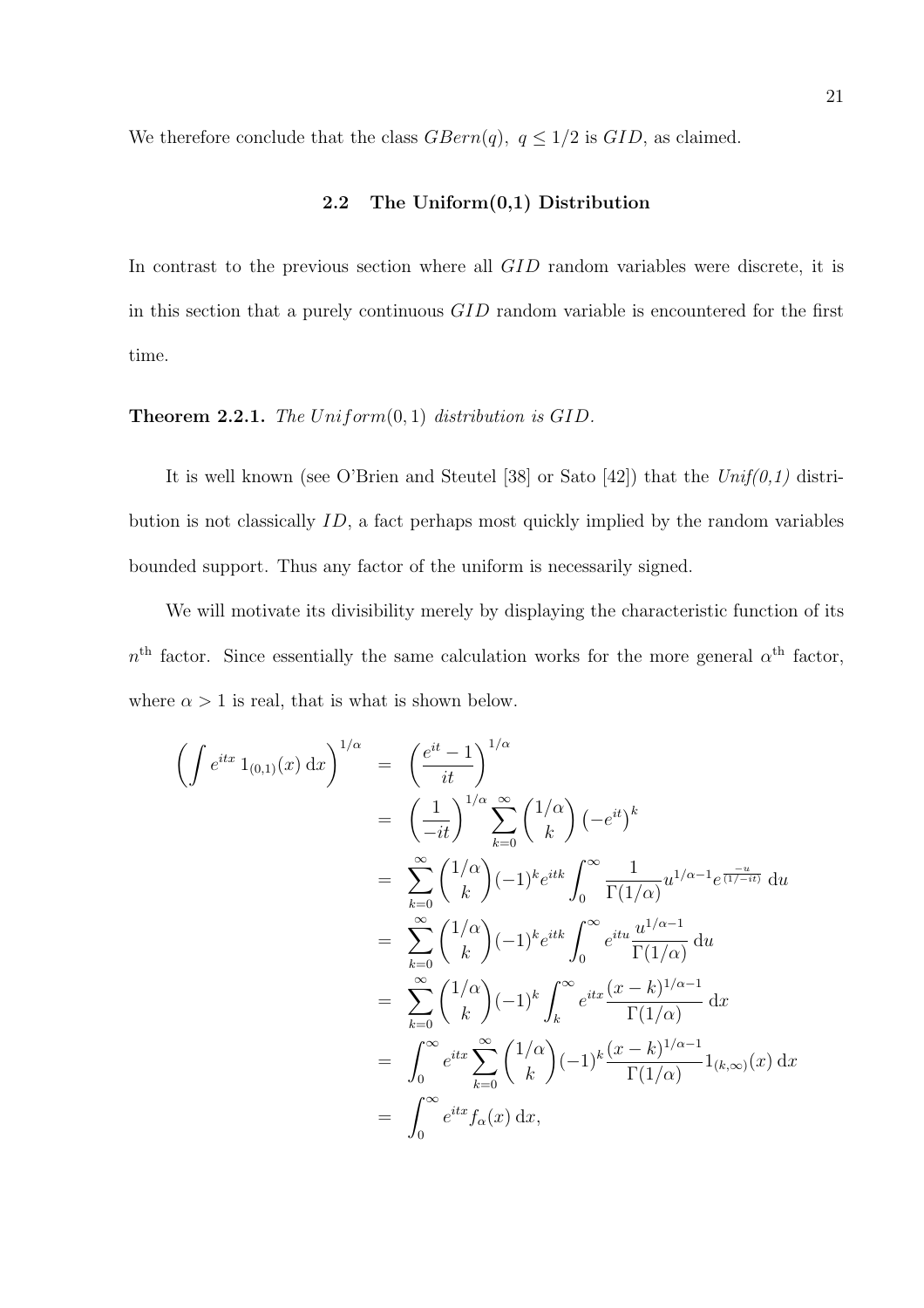where

$$
f_{\alpha}(x) = \sum_{k=0}^{\infty} {1/\alpha \choose k} (-1)^k \frac{1}{\Gamma(1/\alpha)} (x-k)^{1/\alpha - 1} 1_{(k,\infty)}(x), \quad x > 0.
$$

We have thus found the p.d.f. of the  $\alpha^{\text{th}}$  factor of the  $Unif(0,1)$  distribution. It is not even slightly obvious that  $f_{\alpha} \in L^{1}$  but, remarkably, it is. This is what is proved next.

Theorem 2.2.2 (G.J.Székely). For all  $a > 0$ ,

$$
\Gamma(a)u_a(x) = \sum_{k=0}^{\lfloor x \rfloor} (-1)^k {a \choose k} (x-k)^{a-1}, \quad x > 0,
$$

is in  $L^1$ .

We will need several auxiliary lemmas before we are able to prove this theorem. Throughout we will use the following conventions: for  $0 < a \leq 1/2$  let

$$
a_k = (-1)^{k-1} {a \choose k}, \quad b_k = (-1)^k {a \choose k}, \quad k = 0, 1, 2, \dots
$$

The first lemma concerns finding the asymptotic behavior of the above defined constants  $a_k$  and  $b_k$ .

Lemma 2.2.1.

$$
a_k = \frac{a \Gamma(k-a)}{k! \Gamma(1-a)} = \frac{a}{\Gamma(1-a)} \frac{1}{k^{a+1}} (1 + O(1/k)),
$$

and

$$
b_k = \frac{\Gamma(k+a)}{k!\,\Gamma(a)} = \frac{1}{\Gamma(a)} \, \frac{1}{k^{1-a}} \, (1+O(1/k)).
$$

*Proof.* We prove the lemma for the case of  $a_k$ , the case for  $b_k$  being remarkably similar. The first equality is true because

$$
(-1)^{k-1} \binom{a}{k} = \frac{(-1)^{k-1} \Gamma(a+1)}{k! \Gamma(a-k+1)} = \frac{a}{k!} \left( \frac{(-1)^{k-1} \Gamma(a)}{\Gamma(a-(k-1))} \right)
$$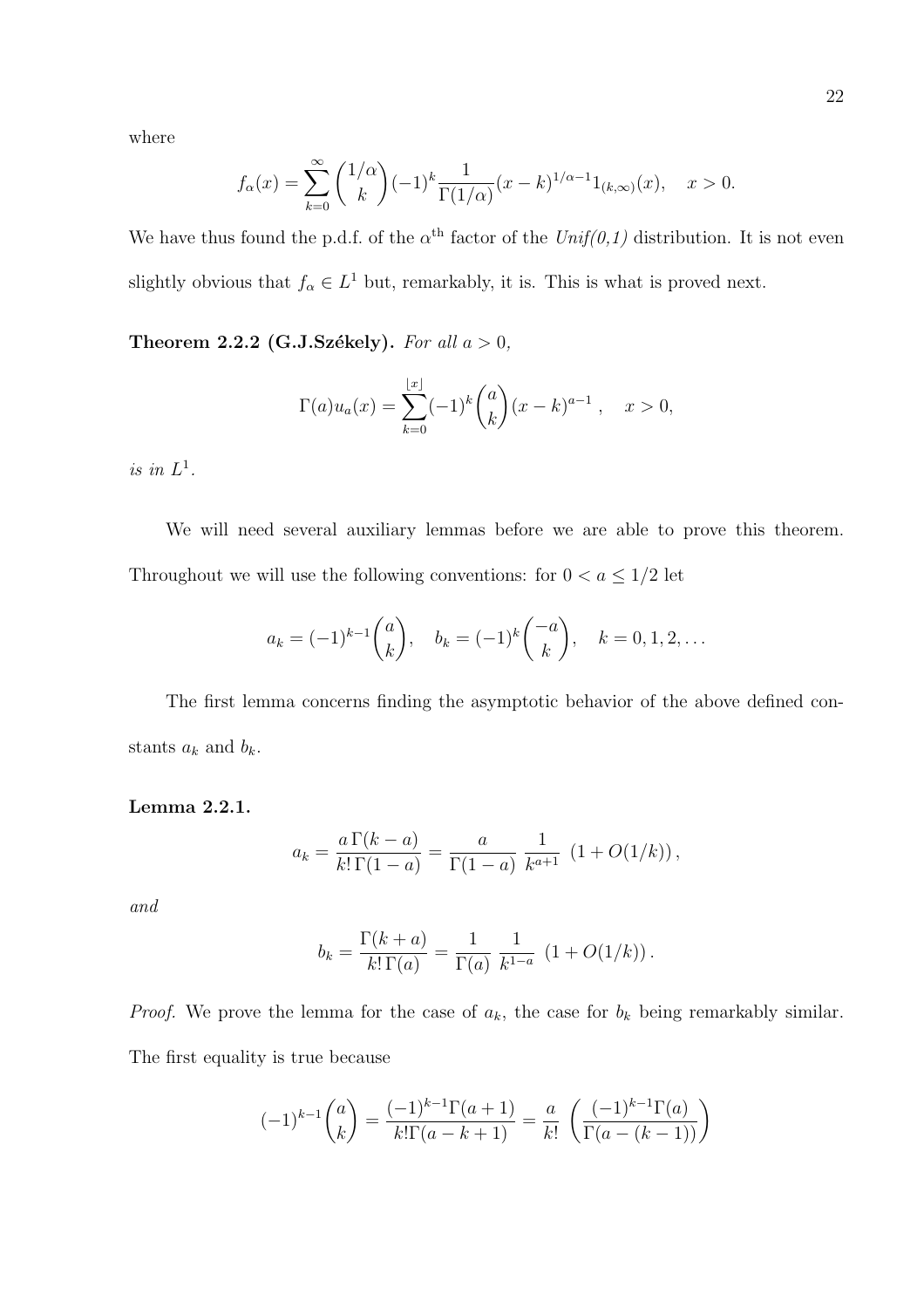$$
\frac{(-1)^{k-1}\Gamma(a)}{\Gamma(a-(k-1))} = (-1)^{k-1}(a-1)(a-2)\cdots(a-(k-1))
$$
  
=  $(k-1-a)(k-2-a)\cdots(1-a)\cdot\frac{\Gamma(1-a)}{\Gamma(1-a)}$   
=  $\frac{\Gamma(k-a)}{\Gamma(1-a)}$ .

The second equality is true from the fact that

$$
\frac{\Gamma(k-a)}{\Gamma(k+1)} = \frac{1}{k^{a+1}} (1 + O(1/k)),
$$

which is evident from the representation

$$
\Gamma(n+1) = \left(\frac{n}{e}\right)^n \sqrt{2\pi n} e^{\mu(n)}, \text{ where } \frac{1}{12n+1} < \mu(n) < \frac{1}{12n},
$$

(see Feller  $[22]$ , González  $[28]$ , or Robbins  $[40]$ ) since

$$
\frac{\Gamma(k-a)}{\Gamma(k+1)} = \frac{\left(\frac{k-a-1}{e}\right)^{k-a-1} \sqrt{2\pi (k-a-1)} e^{\mu(k-a-1)}}{\left(\frac{k}{e}\right)^k \sqrt{2\pi k} e^{\mu(k)}}
$$
\n
$$
\leq \frac{(k-a-1)^{k-a-1/2}}{k^{k+1/2}} \frac{e^k}{e^{k-a-1}} \exp\left\{\frac{1}{12(k-a-1)} - \frac{1}{12k+1}\right\}
$$
\n
$$
= \left(1 - \frac{a+1}{k}\right)^k \frac{e^{a+1}}{k^{1/2} (k-a-1)^{a+1/2}} \exp\left\{\frac{12(a+1)+1}{12^2(k^2-(a+1)k)}\right\}
$$
\n
$$
\leq \frac{1}{k^{1/2} (k-a-1)^{a+1/2}} \exp\left\{\frac{12(a+1)+1}{12^2(k^2-(a+1)k)}\right\}.
$$

The equality now follows because for all  $c, d > 0$ ,

$$
\exp\left\{\frac{c}{k^2 - dk}\right\} = 1 + o(1/k).
$$

 $\Box$ 

As a next step we find an identity for the convolution of the  $a_k$  and  $b_k$  sequences.

Lemma 2.2.2.

$$
\sum_{k=0}^{n} a_k b_{n+1-k} = b_{n+1} - a_{n+1}, \quad n \ge 0.
$$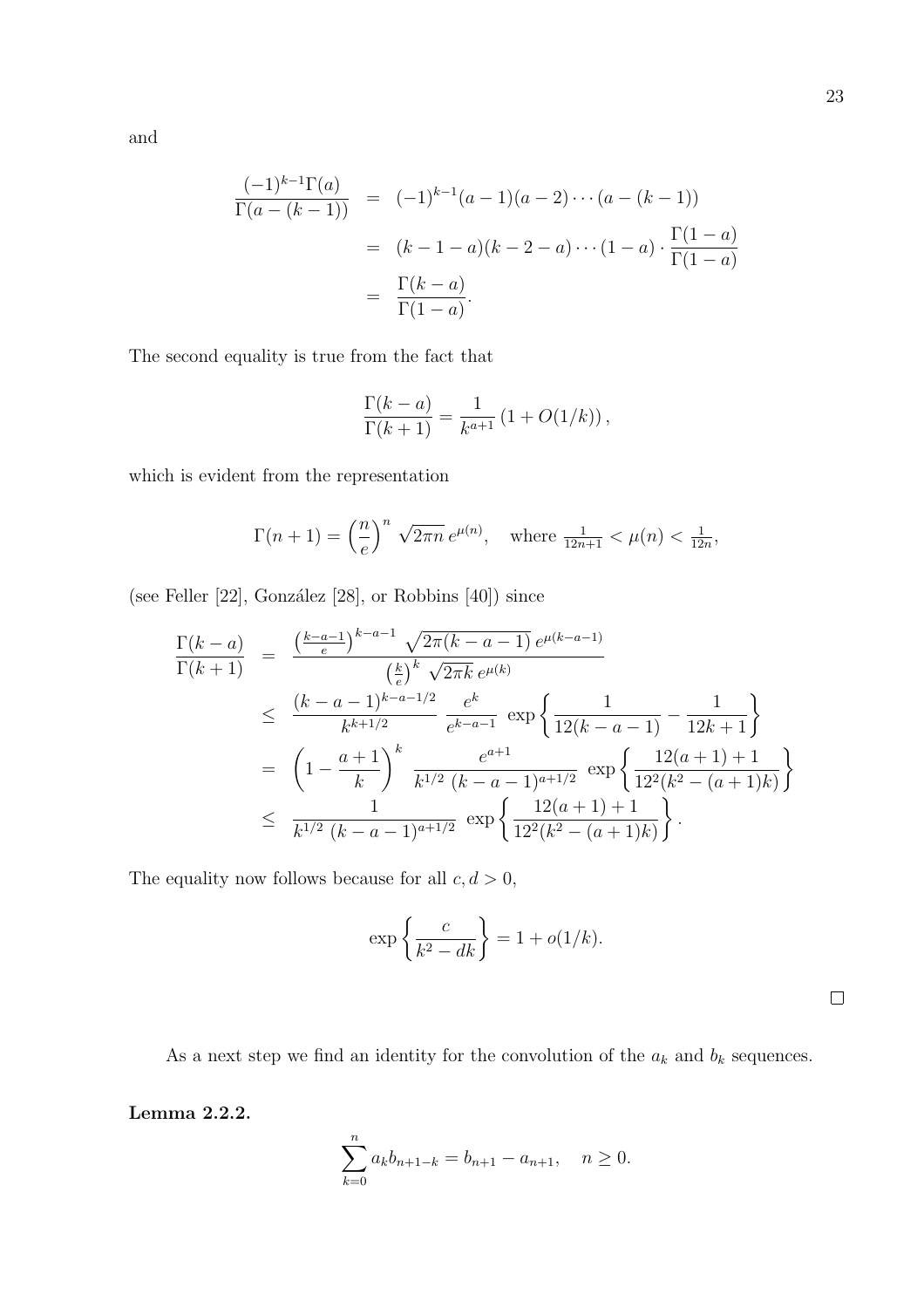*Proof.* Consider the functions  $G_{\pm a}(z) = (1-z)^{\pm a}$  on  $|z| < 1$ , which are analytic and have the power series representation

$$
G_a(z) = -\sum_{k=0}^{\infty} a_k z^k, \quad G_{-a}(z) = \sum_{k=0}^{\infty} b_k z^k.
$$

Furthermore, notice that there exist coefficients  $(c_k)$  such that the power series representation

$$
G_a(z) \cdot G_{-a}(z) = \sum_{k=0}^{\infty} c_k z^k = -(1-z)^a (1-z)^{-a} = -1
$$

holds for any  $|z| < 1$  . This of course implies that for all  $n \geq 0$  the coefficients  $c_{n+1}$  are zero, which by the Cauchy rule for multiplying series means

$$
c_{n+1} := \sum_{k=0}^{n+1} a_k b_{n+1-k} = \sum_{k=0}^{n} a_k b_{n+1-k} + (-1)b_{n+1} + a_{n+1}(1) = 0,
$$

and thus

$$
\sum_{k=0}^{n} a_k b_{n+1-k} = b_{n+1} - a_{n+1}, \quad n \ge 0.
$$

Last we investigate the asymptotic formulas concerning the convolution of the  $a_k$ sequence wit the more tractable sequence  $(n+1-k)^{a-1}$ .

### Lemma 2.2.3.

$$
\sum_{k=1}^{n} a_k (n+1-k)^{a-1} = \Gamma(a) \sum_{k=1}^{n} a_k b_{n+1-k} + O\left(\sum_{k=1}^{n} \frac{1}{k^{a+1}(n+1-k)^{2-a}}\right)
$$
  
=  $\Gamma(a) (b_{n+1} - a_{n+1}) + O(n^{-a-1} \vee n^{a-2})$   
=  $(n+1)^{a-1} + O(n^{-a-1} \vee n^{a-2}).$ 

Proof. First we show

$$
a_k(n+1-k)^{a-1} = \Gamma(a)a_k b_{n+1-k} + O\left(\frac{1}{k^{a+1}(n+1-k)^{2-a}}\right).
$$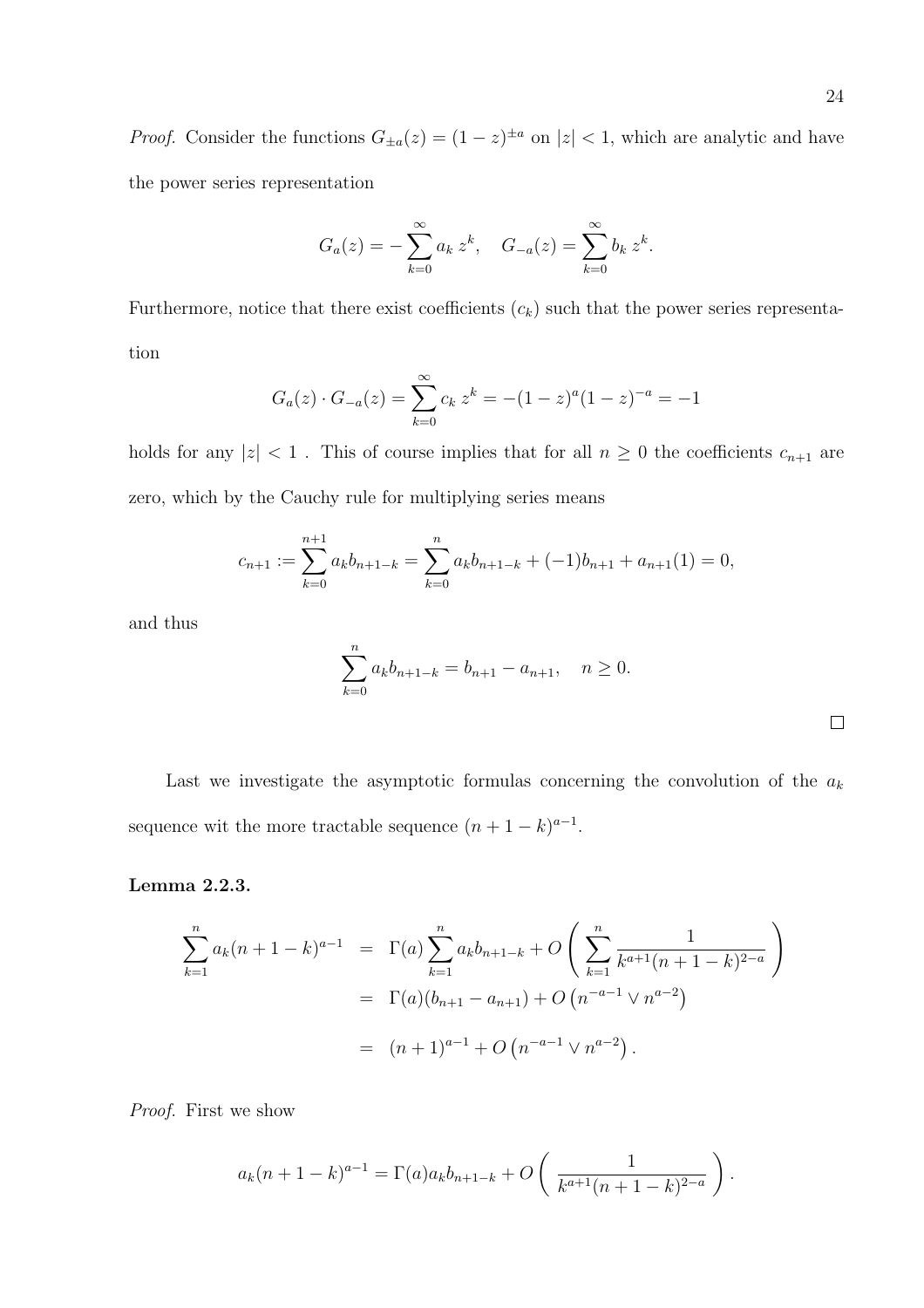This follows from Lemma 2.2.1 because then  $a_k[(n+1-k)^{a-1} - \Gamma(a)b_{n+1-k}]$  is

$$
= a_k \left[ (n+1-k)^{a-1} - \left( \frac{1}{(n+1-k)^{1-a}} (1+O(\frac{1}{n+1-k})) \right) \right]
$$
  
\n
$$
= \frac{1}{k^{1+a}} \left( 1+O(\frac{1}{k}) \right) \left[ O(\frac{1}{(n+1-k)^{2-a}}) \right]
$$
  
\n
$$
= O\left( \frac{1}{k^{1+a}(n+1-k)^{2-a}} \right) + O\left( \frac{1}{k^{2+a}(n+1-k)^{2-a}} \right)
$$
  
\n
$$
= O\left( \frac{1}{k^{1+a}(n+1-k)^{2-a}} \right).
$$

Now sum over  $k$  to get

$$
\sum_{k=1}^{n} a_k (n+1-k)^{a-1} = \Gamma(a) \sum_{k=1}^{n} a_k b_{n+1-k} + O\left(\sum_{k=1}^{n} \frac{1}{k^{a+1}(n+1-k)^{2-a}}\right).
$$

Then Lemma 2.2.2 gives that the right hand side above is just

$$
\Gamma(a)(b_{n+1} - a_{n+1}) + O\left(\sum_{k=1}^n \frac{1}{k^{a+1}(n+1-k)^{2-a}}\right).
$$

But in fact,

$$
\sum_{k=1}^{n} \frac{1}{k^{a+1}} \frac{1}{(n+1-k)^{2-a}} = O(n^{-a-1}).
$$

To see this consider the related integral

$$
\int_{1}^{n} \frac{1}{x^{1+a}} \frac{1}{(n+1-x)^{2-a}} \mathrm{d}x
$$

which after some algebra and a variable change is

$$
\frac{\int_{\frac{1}{n+1}}^{\frac{n}{n+1}} u^{-a-1} (1-u)^{(a-1)-1} du}{(n+1)^2}.
$$

This last expression is indeterminate of the form  $\infty/\infty$  because the numerator is a truncated Beta integral  $\int x^{\alpha-1}(1-x)^{\beta-1}dx$  which diverges if  $\alpha < 0$ ,  $\beta < 0$ . Then L'Hospital's Rule shows that the limit as  $n \to \infty$  of the above is

$$
\lim_{n \to \infty} \frac{\frac{d}{dn} \int_{\frac{1}{n+1}}^{\frac{n}{n+1}} u^{-a-1} (1-u)^{(a-1)-1} du}{2(n+1)},
$$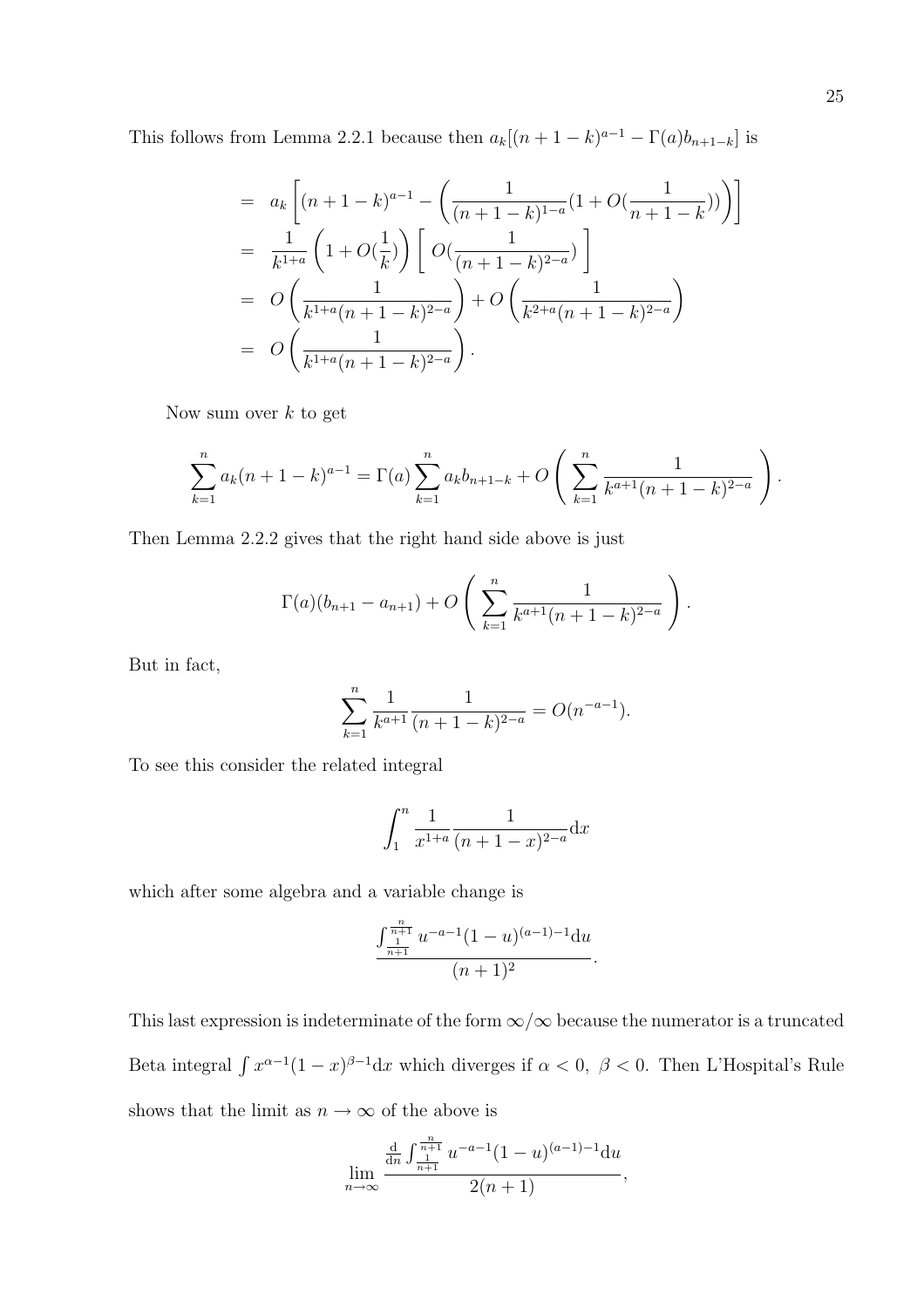and it suffices to show that the derivative in the numerator is  $O(n^{-a})$ . This follows perhaps most quickly from Leibnitz' Rule A.3.3, which gives the derivative to be

$$
\left[ \left( \frac{n}{n+1} \right)^{-(a+1)} \left( 1 - \frac{n}{n+1} \right)^{a-2} - \left( \frac{1}{n+1} \right)^{-(a+1)} \left( 1 - \frac{n}{n+1} \right)^{a-2} \cdot (-1) \right] \frac{1}{(n+1)^2}
$$

$$
= \frac{n+1}{n^{1+a}} - \frac{n+1}{n^{2-a}} = (n+1) \left( \frac{n^{1-2a} - 1}{n^{2-a}} \right) = O(n^{-a}).
$$

We may therefore write the displayed quantity of interest above as being

$$
= \Gamma(a)(b_{n+1} - a_{n+1}) + O(n^{-a-1} \vee n^{a-2}),
$$

and we claim that this last expression is  $(n+1)^{a-1} + O(n^{-a-1} \vee n^{a-2})$ . This is easily seen by using Lemma 2.2.1 and calculating  $\Gamma(a)(b_{n+1} - a_{n+1})$  to be

$$
= \Gamma(a) \left( \frac{1}{\Gamma(a)(n+1)^{1-a}} - \frac{a}{\Gamma(1-a)(n+1)^{1+a}} \right) \left( 1 + O(\frac{1}{n+1}) \right) \n\propto \frac{1}{(n+1)^{1-a}} + O\left( \frac{1}{(n+1)^{2-a}} \right) + \frac{1}{(n+1)^{a+1}} + O\left( \frac{1}{(n+1)^{a+2}} \right).
$$

Looking above we see that the second and fourth terms are  $O(n^{a-2})$ , and the third is  $O(n^{-a-1})$  as claimed; the lemma is proved.  $\Box$ 

With all of the technical machinery established in the last three lemmas it is now possible to achieve the ultimate goal of showing that the density of the Uniform $(0,1)$ 's factors is in fact integrable. We now go to prove Theorem 2.2.1.

*Proof of the Theorem.* It is sufficient to prove the theorem for  $0 < a \leq 1/2$ . In this case

$$
\Gamma(a)u_a(x) = x^{a-1} - \sum_{k=1}^{\lfloor x \rfloor} a_k(x-k)^{a-1}, \quad x > 0,
$$

where  $a_k$  is as defined before Lemma 2.2.1, with

$$
\sum_{k=1}^{\infty} a_k = \sum_{k=1}^{\infty} {a \choose k} (-1)^{k-1} = -[(1-1)^a - 1] = 1.
$$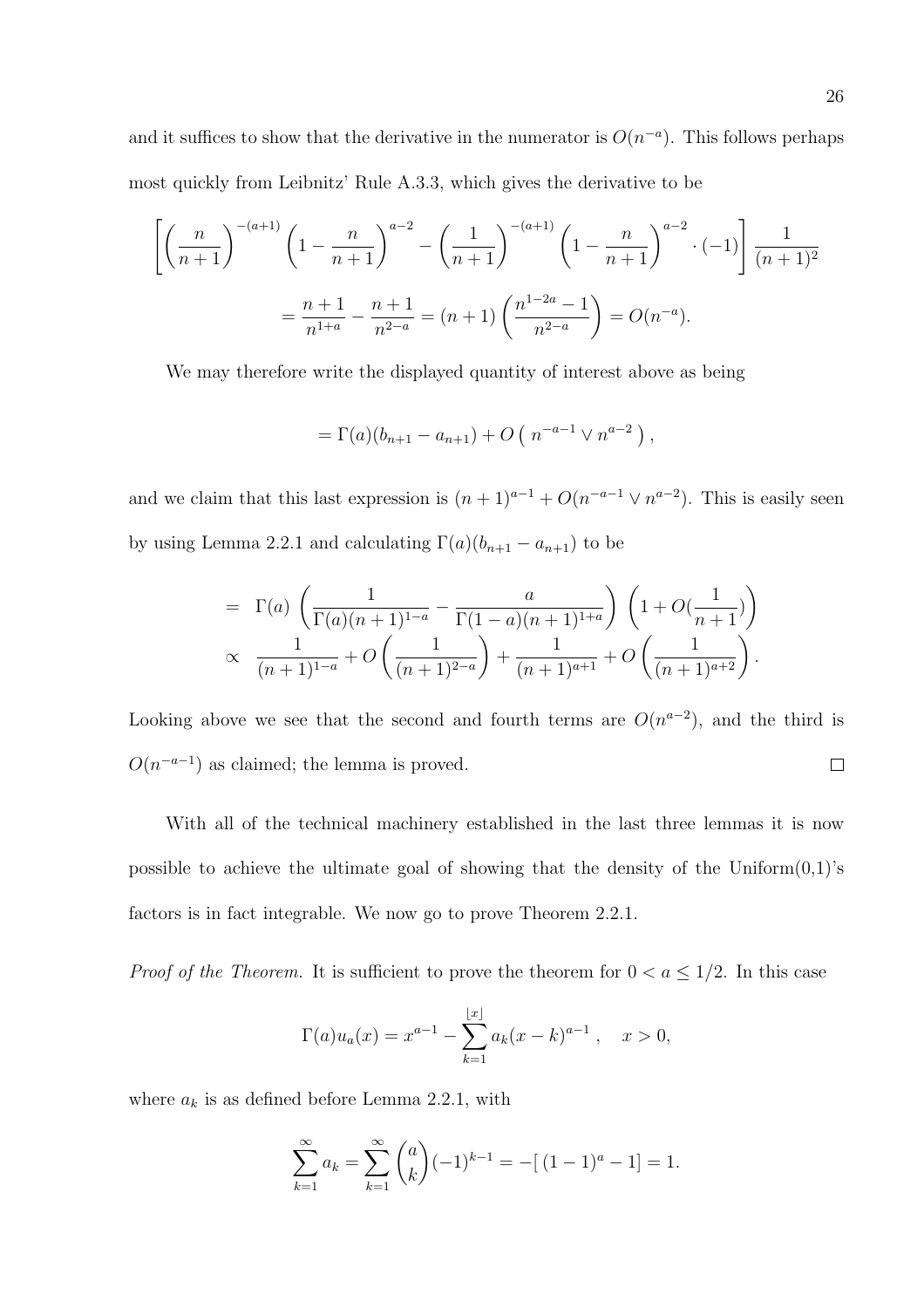Although  $\Gamma(a)u_a(x)$  was already split into the difference of two positive functions, the terms were not in  $L^1$ . We need one more step. Let  $n < x < n+1$ , i.e.  $n = |x|$ . Then  $\Gamma(a)u_a(x) = g(x) - h(x)$ , where

$$
g(x) = x^{a-1} \left( 1 - \sum_{k=1}^{n} a_k \left( \frac{n+1-k}{n+1} \right)^{a-1} \right),
$$
  

$$
h(x) = \sum_{k=1}^{n} a_k \left( (x-k)^{a-1} - \left( \frac{n+1-k}{n+1} x \right)^{a-1} \right).
$$

These functions turn out to be in  $L^1$ . (They are also nonnegative although this is not quite clear in case of  $g(x)$ , and we are not going to use this property.)

On the one hand,

$$
0 \le (x - k)^{a-1} - \left(\frac{n+1-k}{n+1}x\right)^{a-1}
$$
  
\n
$$
\le (1 - a) \left[\frac{n+1-k}{n+1}x - (x - k)\right](x - k)^{a-2}
$$
  
\n
$$
\le \frac{k(n+1-x)}{n+1} (x - k)^{a-2} \le (x - k)^{a-2},
$$

hence

$$
(x-k)^{a-1} - \left(\frac{n+1-k}{n+1}x\right)^{a-1} \le (x-k)^{a-1} \wedge (x-k)^{a-2}.
$$

Thus

$$
\int_0^\infty h(x) dx = \sum_{n=1}^\infty \int_n^{n+1} \sum_{k=1}^n a_k \left( (x-k)^{a-1} - \left( \frac{n+1-k}{n+1} x \right)^{a-1} \right) dx
$$
  
= 
$$
\sum_{k=1}^\infty a_k \sum_{n=k}^\infty \int_n^{n+1} \left( (x-k)^{a-1} - \left( \frac{n+1-k}{n+1} x \right)^{a-1} \right) dx,
$$

where the interchange of the sums is justified because all of the terms are nonnegative.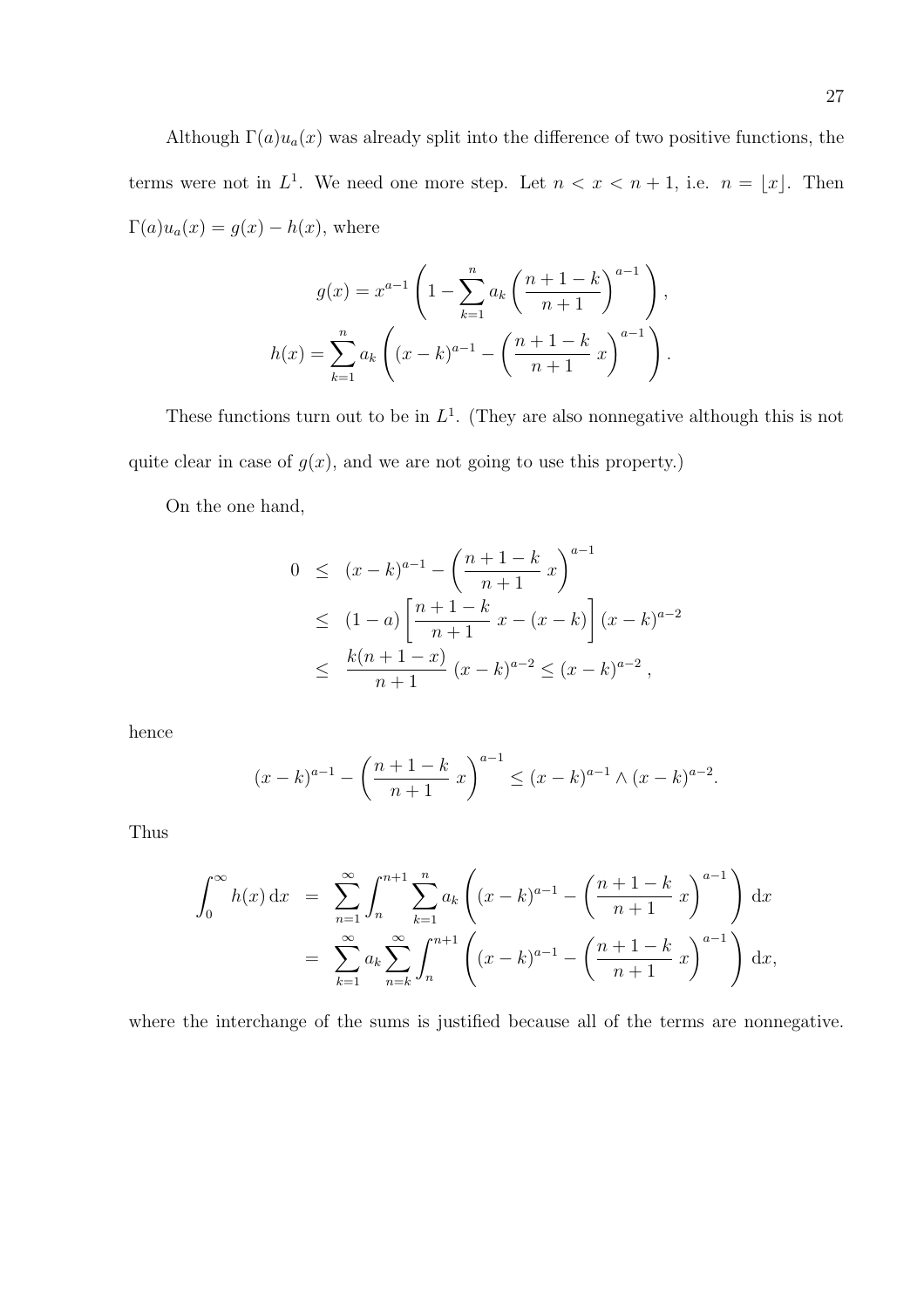Continuing,

$$
= \sum_{k=1}^{n} a_k \int_k^{\infty} \left( (x-k)^{a-1} - \left( \frac{n+1-k}{n+1} x \right)^{a-1} \right) dx
$$
  

$$
\leq \sum_{k=1}^{n} a_k \int_k^{\infty} (x-k)^{a-1} \wedge (x-k)^{a-2} dx
$$
  

$$
= \left( \sum_{k=1}^{n} a_k \right) \int_0^{\infty} u^{a-1} \wedge u^{a-2} du
$$
  

$$
= 1 \cdot \int_0^1 u^{a-1} du + \int_1^{\infty} u^{a-2} du < \infty,
$$

and therefore  $h \in L^1$ . On the other hand, we define  $b_k$  as above and use Lemmas 2.2.1, 2.2.2, and 2.2.3 to get the equality

$$
\sum_{k=1}^{n} a_k (n+1-k)^{a-1} = (n+1)^{a-1} + O\left(n^{-a-1} \vee n^{a-2}\right).
$$

This means

$$
\int_0^{\infty} |g(x)| dx = \sum_{n=0}^{\infty} \int_n^{n+1} x^{a-1} \left| 1 - \sum_{k=1}^n a_k \left( \frac{n+1-k}{n+1} \right)^{a-1} \right| dx,
$$

and

$$
\left| 1 - \sum_{k=1}^{n} a_k \left( \frac{n+1-k}{n+1} \right)^{a-1} \right| = \left| 1 - \frac{1}{(n+1)^a} \sum_{k=1}^{n} a_k (n+1-k)^{a-1} \right|
$$
  
= 
$$
\left| 1 - \frac{1}{(n+1)^a} \left[ (n+1)^{a+1} + O(n^{-a-1} \vee n^{a-2}) \right] \right|
$$
  
= 
$$
O\left( \frac{n^{-a-1}}{(n+1)^{a-1}} \vee \frac{n^{a-2}}{(n+1)^{a-1}} \right)
$$
  
= 
$$
O(n^{-2a} \vee n^{-1}).
$$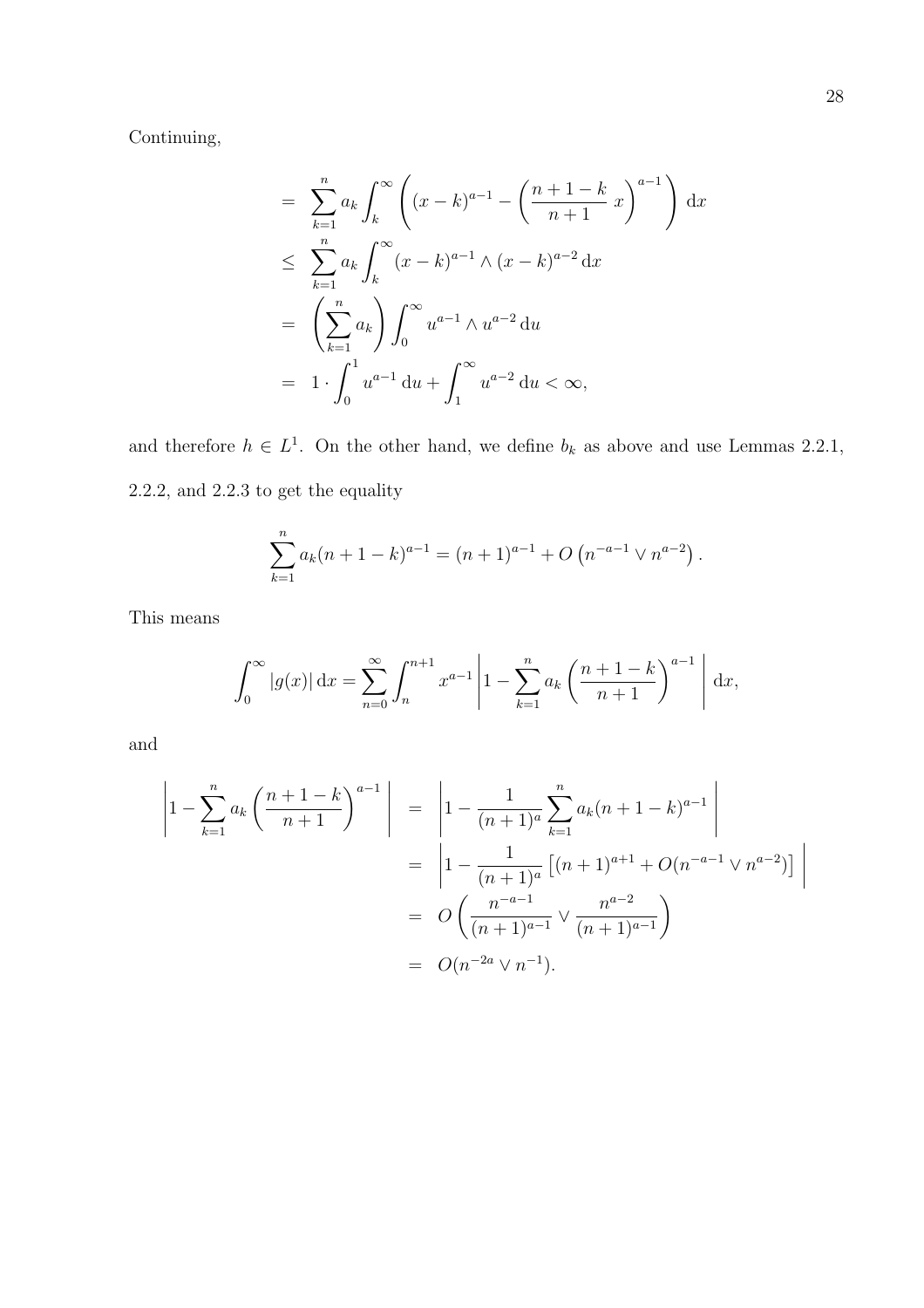$$
\int_0^\infty |g(x)| \, dx \leq \sum_{n=0}^\infty \int_n^{n+1} x^{a-1} O(n^{-2a} \vee n^{-1}) \, dx
$$
  
= 
$$
\sum_{n=0}^\infty O(n^{-2a} \vee n^{-1}) \int_n^{n+1} x^{a-1} \, dx
$$
  

$$
\leq \sum_{n=0}^\infty O(n^{-2a} \vee n^{-1}) \cdot n^{a-1}
$$
  
= 
$$
\sum_{n=0}^\infty O(n^{-(1+a)} \vee n^{-2+a}) < \infty.
$$

Therefore  $u_a = h + g$  is in  $L^1$  as desired.

As a result of the last theorem we see that for each k there exists an  $f_k \in L^1$  such that

$$
\left(\int e^{itx} 1_{(0,1)}(x) dx\right)^{1/k} = \int e^{itx} f_k(x) dx
$$

and we conclude that the Uniform $(0,1)$  distribution is  $GID$ .

### 2.3 Székely's Discrete Convex Theorem

We saw in the last section that the  $Unif(0,1)$  distribution is  $GID$ . And this fact is in no way isolated; there are very many  $GID$  distributions, as the next theorem due to Gábor J. Székely reveals. The interpretation of this theorem is quite startling: in fact, all discrete distributions with nonincreasing probabilities on the integers  $0, 1, \ldots, N$  for some  $N < \infty$ are GID!

Theorem 2.3.1 (G. J. Székely[44]). If  $p_0 \ge p_1 \ge \cdots \ge p_N > 0$  satisfy  $\sum_{j=0}^N p_j = 1$ , then for each  $k \in \mathbb{N}$  there exists a sequence  $(a_i^{(k)})$  $j^{(k)}_{j}$   $\sum_{j=0}^{\infty}$  of real numbers with

$$
\sum_{j=0}^{\infty} |a_j^{(k)}| < \infty \quad and \quad \sum_{j=0}^{\infty} a_j^{(k)} = 1
$$

such that

$$
\left(\sum_{j=0}^{N} p_j e^{itj}\right)^{1/k} = \sum_{j=0}^{\infty} a_j^{(k)} e^{itj}, \quad t \in \mathbb{R}.
$$

 $\Box$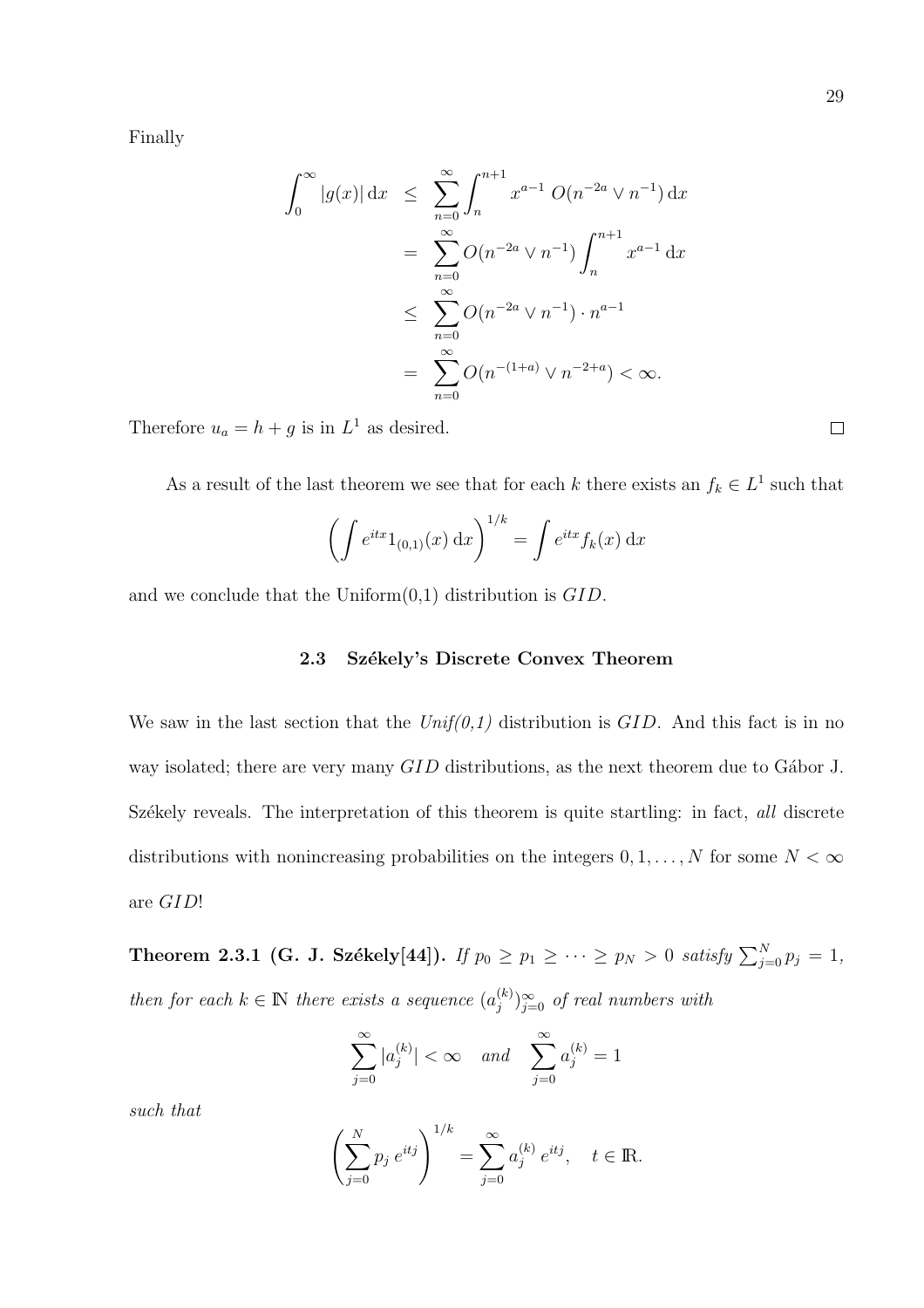*Proof.* Let  $G(z) = \sum_{j=0}^{N} p_j z^j$ . If  $|z| \leq 1$ , then

$$
|(1-z)G(z)| = |p_0 - \sum_{j=1}^{N} (p_{j-1} - p_j)z^j - p_N z^{N+1}| \ge
$$
  

$$
p_0 - \left| \sum_{j=0}^{N} (p_j - p_{j+1}) |z|^j + p_N |z|^{N+1} \right| \ge p_0 - \left| \sum_{j=0}^{N} (p_j - p_{j+1}) + p_N \right| = 0,
$$

with equality iff  $|z| = 1$  and the points  $(p_j - p_{j+1})z^j$ ,  $j = 0, 1, ..., N-1$ ,  $p_N z^{N+1}$  are on the real line. If the greatest common divisor of the j's for which  $p_{j-1} - p_j \neq 0$  is d, then

$$
G(z) = (1 + z + \dots + z^{d-1})G^*(z^d),
$$

where every zero of  $G^*$  has modulus strictly bigger than 1. Thus the radius of convergence of G<sup>\*</sup>'s associated power series is strictly bigger than 1, hence  $[G^*(z)]^{1/k}$  is absolutely convergent at  $z = 1$  for  $k = 2, 3, \ldots$  What remains to be proved is that  $(1 + z + \cdots + z)$  $z^{d-1}$ <sup>1/k</sup> =  $(1 - z^d)^{1/k} (1 - z)^{-1/k}$  is also absolutely convergent for  $z = 1$ . This follows from  $\sqrt{\alpha}$ ¢ the observation that  $\sum_{j=0}^{\infty}$  $|<\infty$  for all  $0<|\alpha|<1$ , e.g. for  $\alpha=\pm 1/2,\pm 1/3,\ldots$  $\Box$ j

We see therefore that every nonincreasing probability distribution with bounded support is GID. However, the assumption of bounded support, while not obviously necessary, turns out to be quite important. In the next chapter this problem will be more closely examined.

#### 2.4 Denseness of GID

According to Theorem 2.3.1, every nonincreasing discrete probability distribution on a finite subset of the nonnegative integers is GID. The next question would be whether there is an analogue for the continuous distributions, and in fact, there is. However, the analogy is not exact, to be made precise below.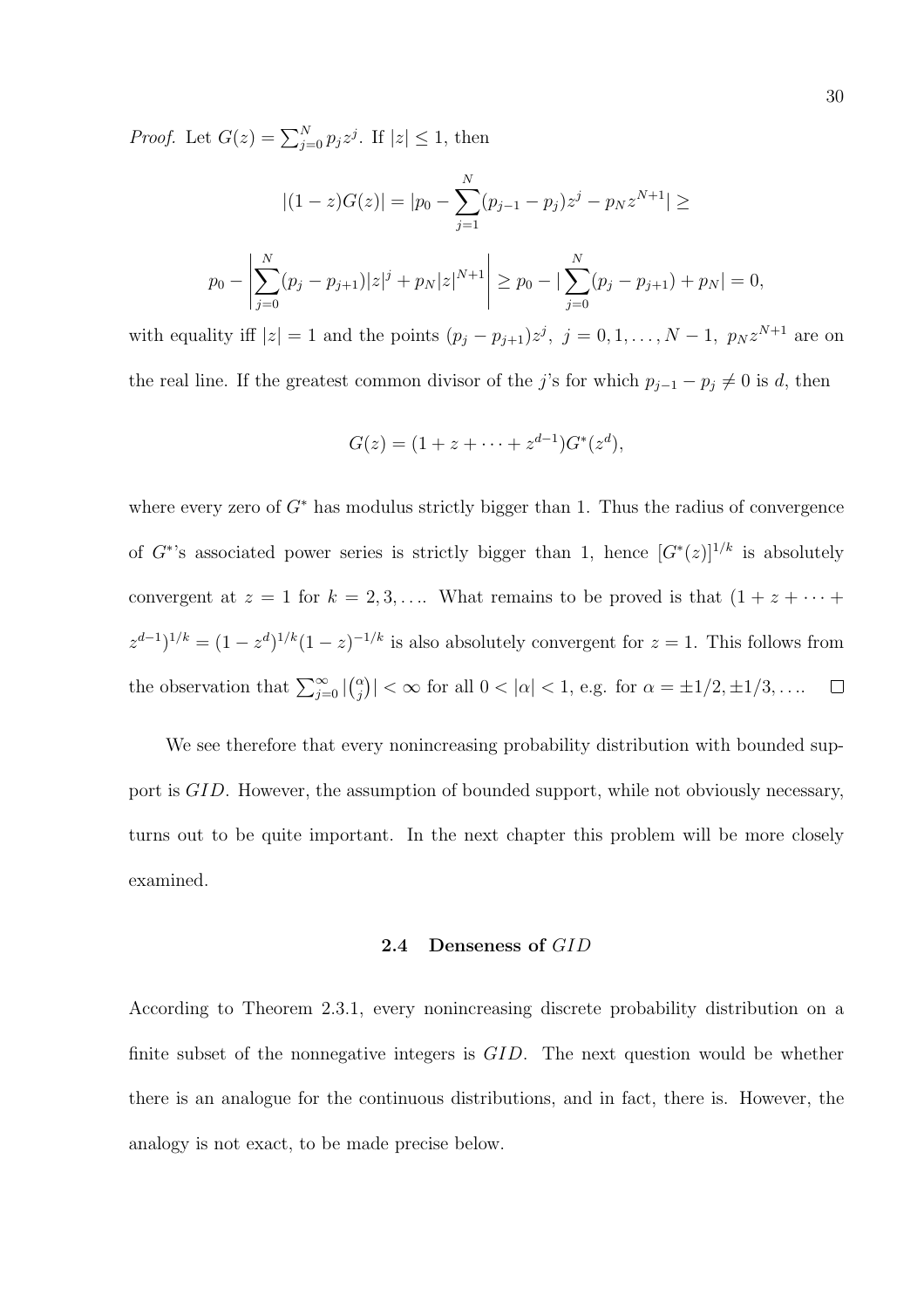We denote by  $C_+$  the set of all probability distributions on  $\mathbb{R}_+$  that are **concave**, that is, all cumulative distribution functions  $F$  for which

$$
F(p\,x + (1 - p)\,y) \ge p\,F(x) + (1 - p)\,F(y), \quad \text{for all } x, y \ge 0 \text{ and } 0 < p < 1.
$$

**Proposition 2.4.1.** The class GID is dense in  $C_+$  under the topology of total variation, and hence under the weak topology. That is, given  $\epsilon > 0$  and a distribution function  $F \in \mathcal{C}_+$ there exists G that is GID such that  $||F - G|| < \epsilon$ .

*Proof.* Given a distribution function  $F \in \mathcal{C}_+$  on  $[0, \infty)$ , define  $f : (0, \infty) \to \mathbb{R}$  by

$$
f(x) = \frac{F'_{-}(x) + F'_{+}(x)}{2}, \quad x > 0,
$$

where  $F'_{\pm}$  is the right (resp. left) limiting difference quotient. Note that from concavity of  $\cal F$  follows:

- 1. F is continuous except possibly at  $x = 0$ ,
- 2. f is defined and finite at each point,
- 3.  $f \geq 0$  is nonincreasing,
- 4. f has at most countably many points of discontinuity.

Together these considerations imply that f is Riemann integrable on  $[0, M]$  for any M.

Given  $\epsilon > 0$  select  $M \in \mathbb{N}$  such that  $F(M) > 1 - \epsilon/2$ , and let  $\delta > 0$  be so small that for any partition P of  $[0, M]$  with mesh $(P) < \delta$  we have

$$
|S(f, P) - \int_0^M f(x) \, \mathrm{d}x| < \epsilon/2
$$

where  $S(f, P)$  is a Riemann sum of f with respect to the partition P. Lastly, let  $m \in \mathbb{N}$ be such that  $1/m < \delta$  and set  $N = M \cdot m$ .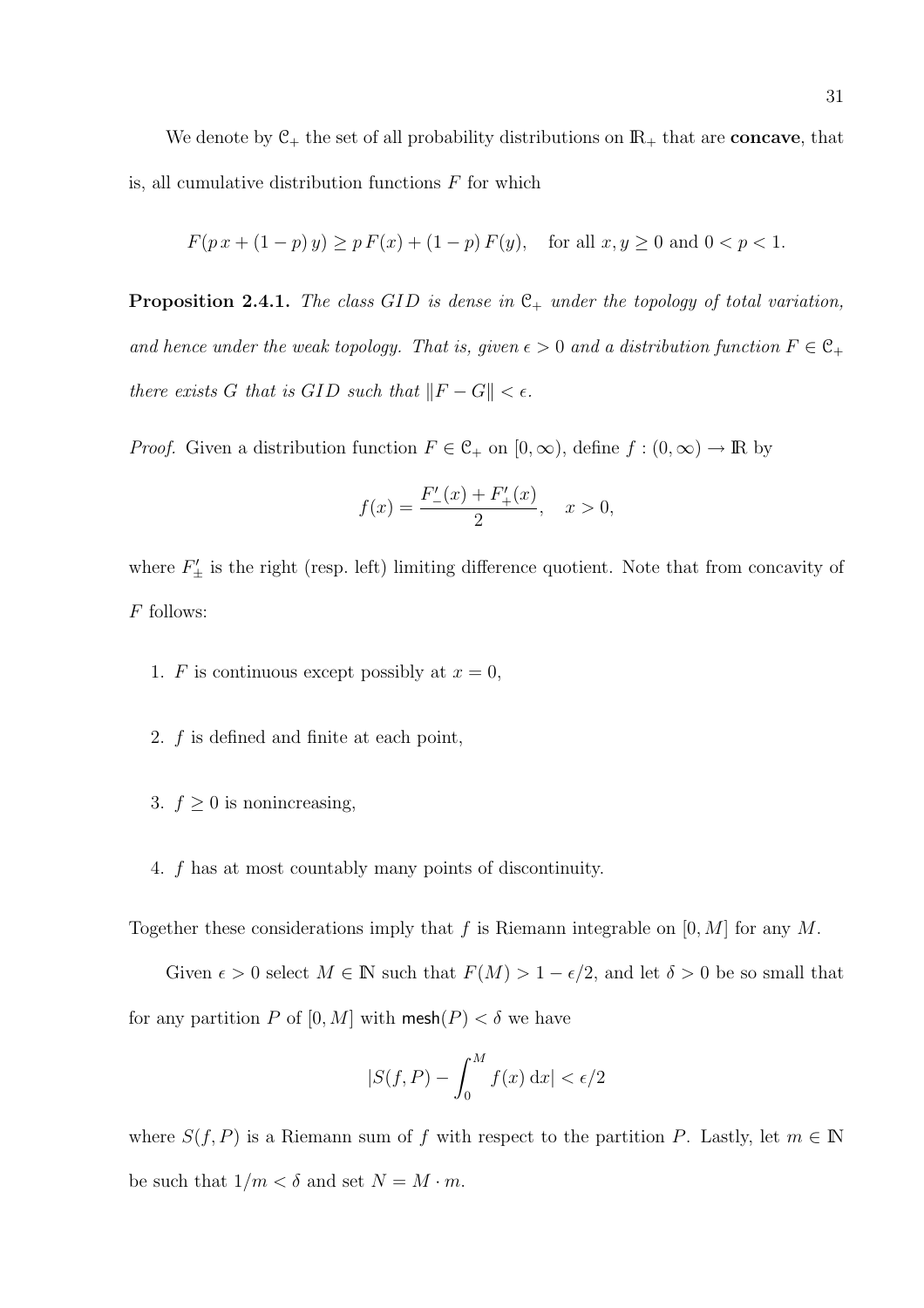Define

$$
p_k = \begin{cases} f\left(\frac{k+1}{m}\right), & \text{if } k = 0, 1, \dots, N-1, \\ 0, & \text{if } k = N, N+1, \dots \end{cases}
$$

and

$$
g(x) = \sum_{k=0}^{N-1} p_k \, 1_{(\frac{k}{m}, \frac{k+1}{m}]}(x), \quad x \ge 0.
$$

Then  $\int |f - g| < \epsilon$ . Furthermore,

$$
\int e^{itx} g(x) dx = \sum_{k=0}^{N-1} p_k \int_{\frac{k}{m}}^{\frac{k+1}{m}} e^{itx} dx
$$
  

$$
= \sum_{k=0}^{N-1} p_k \frac{1}{it} \left( e^{it \frac{k+1}{m}} - e^{it \frac{k}{m}} \right)
$$
  

$$
= \frac{e^{i \frac{t}{m}} - 1}{i(t/m)} \sum_{k=0}^{N-1} \frac{p_k}{m} e^{i \frac{t}{m} k}
$$
  

$$
= \varphi_U \left( \frac{t}{m} \right) \varphi_D \left( \frac{t}{m} \right),
$$

where  $\varphi_U$  is the characteristic function of a  $Unif(0,1)$  distribution and  $\varphi_D$  is the characteristic function of a discrete measure placing mass  $p_0 \ge p_1 \ge \cdots \ge p_{N-1} > 0$  at  $k = 0, 1, \ldots, N - 1$ , respectively. But we know that  $\varphi_U$  is  $GID$  from Theorem 2.2.1 and we know  $\varphi_D$  is  $GID$  from Theorem 2.3.1; and g is merely the convolution of these two  $GID$ random variables, hence also GID.

The only remaining detail is to note that  $\int |f-g| = 2||F-G||$  by Scheffé's Lemma A.2.1, and we conclude that  $GID$  is dense in  $C_{+}$ .  $\Box$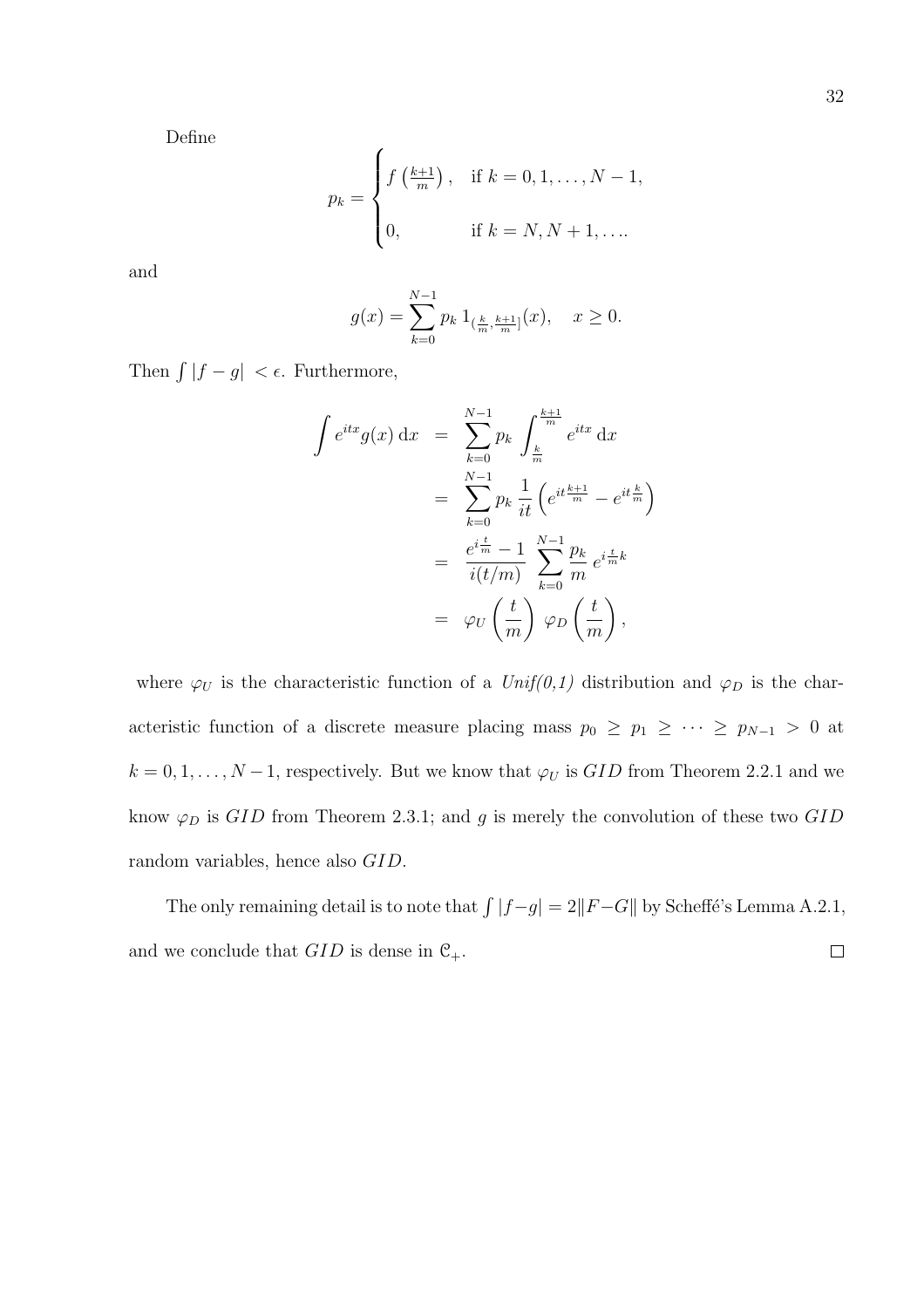# CHAPTER 3 STRONG INFINITE DIVISIBILITY

### 3.1 Definitions, Examples, and First Properties

The definition of the class  $GID$  is relaxed enough to allow all sorts of unexpected and pathological behavior from its members. The trouble arises from the lack of structure in a GID random variable's infinitesimal factors; their variation may increase without bound, or mass may "escape to infinity" due to the cancellation of the probabilities involved. One is thus motivated to find mild conditions to impose on its composite pieces that permit new and interesting properties, and yet preserve some of the intuition one already has about classical ID distributions. To that end we define the following subclass of GID:

Definition 3.1.1. We say that a GID normalized signed distribution, characteristic function, or random variable  $X \sim \nu$  is **strongly infinitely divisible** (SID) if there exists  $\delta > 0$  such that

$$
\sup_n |\mathbb{E}| (1+|X^{(n)}|^\delta) < \infty.
$$

Otherwise we say  $X$  is **weakly infinitely divisible** (WID).

As a first step in trying to qualitatively understand the properties implied by the above condition we look at some examples of SID random variables in the attempt to obtain some intuition.

Example 3.1.1  $(GPoi(\lambda))$ .

In Chapter 2 it was shown that a  $GPoi(\lambda)$  random variable X is  $GID$ , with  $X^{(n)} \sim$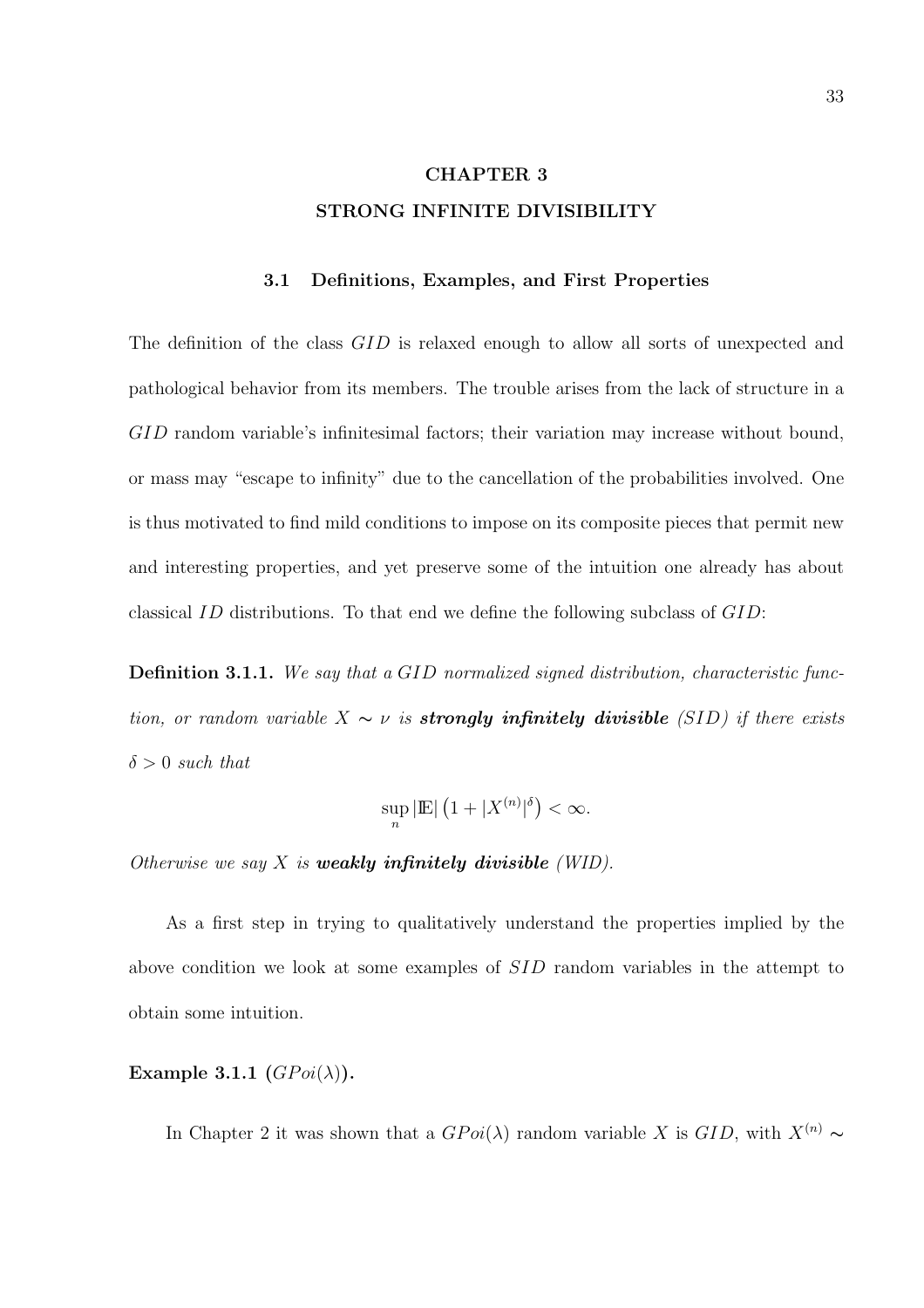$GPoi(\lambda/n)$ . That implies

$$
|\mathbb{E}|1 = ||\nu^{(n)}|| = e^{2|\lambda|/n}
$$
 and  $|\mathbb{E}||X^{(n)}| = e^{2|\lambda|/n} \frac{|\lambda|}{n}$ 

whose sum is bounded in n, and thus  $GPoi$  is  $SID$ .

### Example 3.1.2  $(GNegB(r, p)).$

It is known from Chapter 2 that for all  $r > 0$  and  $0 < p < 2$ ,  $X \sim GNegB(r, p)$  is an element of  $GID$ , with  $X^{(n)} \sim GNegB(r/n, p)$ . The classical ID case is  $0 < p < 1$ , where the moment condition is trivially satisfied because  $\mathbb{E}X^{(n)} = rq(np$ . And when  $1 \leq p < 2$ , recall that  $\|\nu^{(n)}\| = [p/(2-p)]^{r/n}$  and  $X^{(n)} \overset{\text{nv}}{\sim} NegB(r/n, 2-p)$ , implying

$$
|\mathbb{E}||X^{(n)}| = ||\nu^{(n)}|| \, ||\mathbb{E}|||X^{(n)}| = \left(\frac{p}{2-p}\right)^{r/n} \cdot \frac{r(p-1)}{n(2-p)},
$$

which is bounded in  $n$ .

# Example 3.1.3 ( $GBern(p)$ ,  $p < 1/2$ ).

One may now take full advantage of the work that was done in Chapters 1 and 2. From Proposition 1.2.5 it suffices to demonstrate that  $GNegB(r, p)$  is  $SID$  for  $-1 < r < 0$ and  $0 < p < 2$ ; membership in GID has already been established in Chapter 2. In the spirit of the argument there, two cases will be considered.

Case 1.  $0 < p < 1$ . Earlier it was seen that  $\|\nu^{(n)}\| = 2p^{r/n} - 1$  which is of course bounded in  $n$ . To finish, calculate

$$
|\mathbb{E}||X^{(n)}| = \sum_{k=0}^{\infty} k |\mathbb{P}(X^{(n)} = k)|
$$
  
= 
$$
-\sum_{k=1}^{\infty} k \binom{-r/n}{k} (-q)^k p^r
$$
  
= 
$$
-\mathbb{E}X^{(n)} = \frac{|r|q}{np}.
$$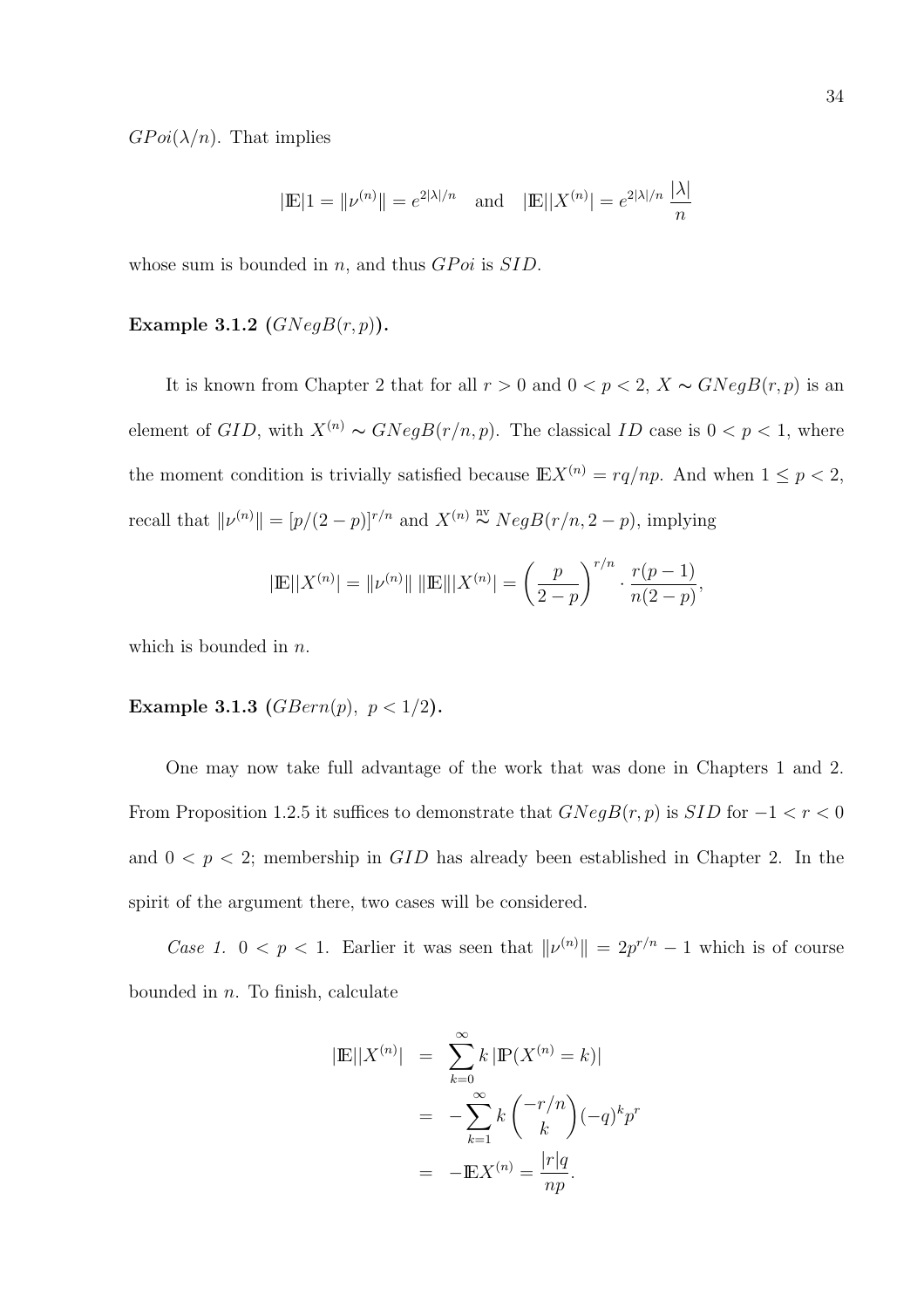This is also bounded in n and this case is thus SID.

Case 2.  $1 \leq p < 2$ . From before

$$
\|\nu^{(n)}\| = 2p^{r/n} - \left(\frac{p}{2-p}\right)^{r/n}
$$

which is of course bounded in  $n$ . Lastly

$$
|\mathbb{E}| |X^{(n)}| = \sum_{k=0}^{\infty} k | \mathbb{P}(X^{(n)} = k) |
$$
  
=  $-\frac{p^{r/n}}{(2-p)^{r/n}} \sum_{k=0}^{\infty} k { -r/n \choose k} (- (p-1))^k (2-p)^{r/n}$   
=  $-\left(\frac{p}{2-p}\right)^{r/n} \frac{r(p-1)}{n(2-p)}$   
=  $\left(\frac{p}{2-p}\right)^{r/n} \frac{|r|(p-1)}{n(2-p)},$ 

and because this is bounded in n, the class  $GBern(p)$ ,  $p < 1/2$  is  $SID$ , as claimed.

It might seem that the restrictions necessary to be a member of SID are too stringent and its only constituents are trivial textbook examples; however, as the next theorem shows, strongly infinitely divisible distributions are prevalent and quite easy to construct.

**Theorem 3.1.1.** If  $\mu \in M_{\pm}(\mathbb{R})$  puts nonnegative mass at 0 and is such that  $|\mathbb{E}| |X|^p < \infty$ for some  $1 \leq p < \infty$ , then

$$
\widehat{\gamma}(t) = \exp\left\{\lambda(\widehat{\mu}(t) - 1)\right\}
$$

is an SID characteristic function of some  $\gamma \in M_{\pm}$  for each  $\lambda \in \mathbb{R}$ . Furthermore,  $\gamma$  satisfies

$$
\begin{array}{rcl}\|\gamma^{(m)}\|&\leq&\exp\left\{\frac{|\lambda|}{m}(\|\mu\|\mp1)\right\}&\text{and}\\\|\mathbb{E}_{\gamma}\|X^{(m)}\|\leq&\exp\left\{\frac{|\lambda|}{m}(\|\mu\|\mp1)\right\}\cdot\frac{|\lambda|}{m}\cdot|\mathbb{E}_{\mu}||X|\\\end{array}
$$

for each  $m \in \mathbb{N}$  according to whether  $\lambda$  is positive or negative, respectively.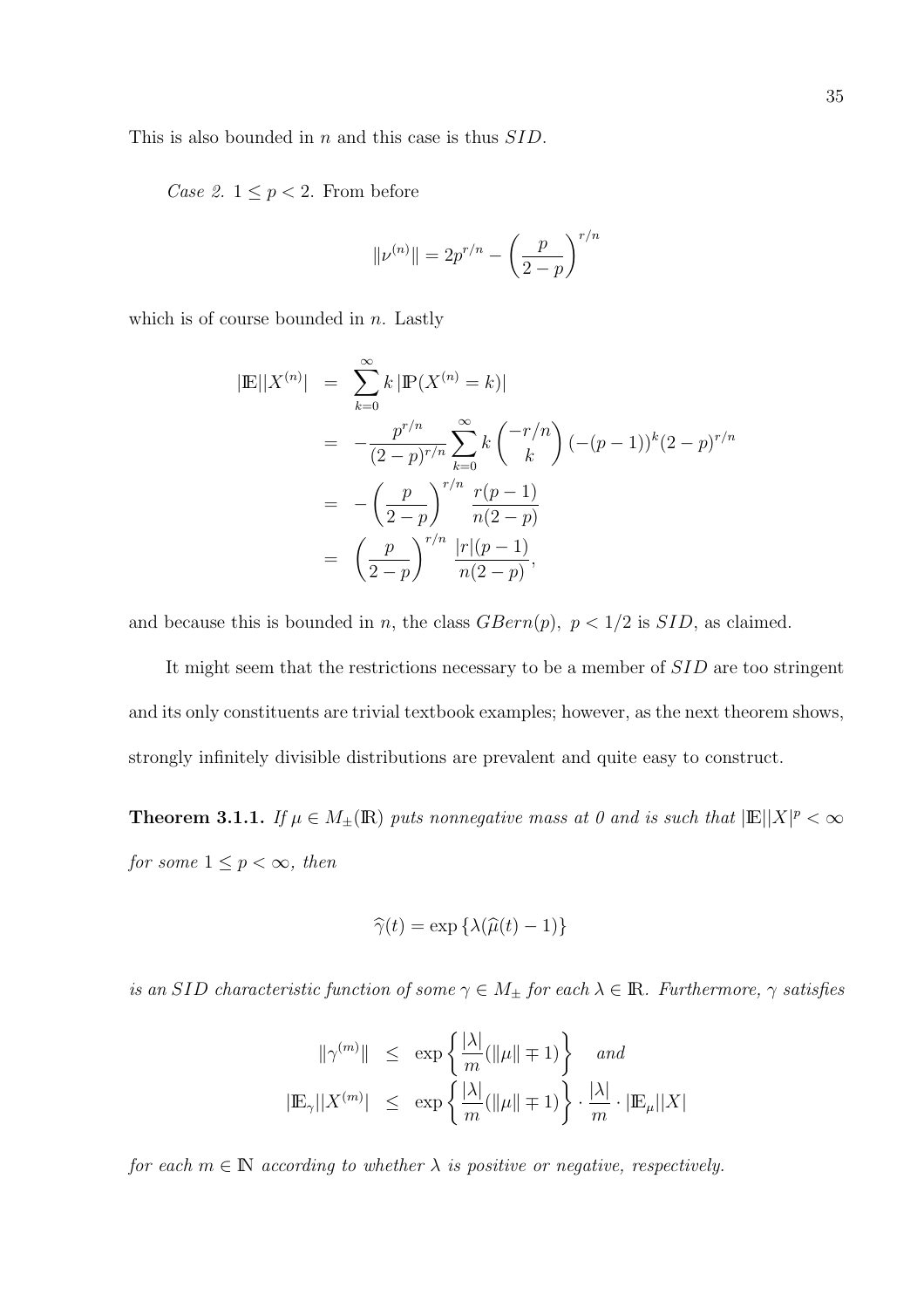Remark. A distribution of the above form is called Generalized Compound Poisson, denoted  $GCP(\lambda, \mu)$ . In one sense this statement extends the classical Lévy's Theorem: the above is an infinitely divisible characteristic function when  $\mu \in M_+$  and  $\lambda \geq 0$ . However, notice that in the more general setting an additional moment restriction is used, so the extension is not entirely direct.

*Proof.* In the trivial case  $\lambda = 0$  the function f is identically 1 and the corresponding degenerate random variable at 0 is clearly  $SID$ , for any  $\mu$ . Write P and N for the Hahn Decomposition of  $\Omega$  into  $\mu$ 's positive and negative sets, respectively, and let  $\mu = \mu^+ - \mu^$ be the corresponding Jordan Decomposition of  $\mu$ .

For  $\lambda \neq 0$  define

$$
\nu_n = \frac{\lambda}{n} \cdot \mu + \left(1 - \frac{\lambda}{n}\right) \cdot 1_0 = \frac{\lambda}{n} \mu^+ + \left(1 - \frac{\lambda}{n}\right) 1_0 - \frac{\lambda}{n} \mu^-,
$$

where  $1_0$  is the point mass at 0.

*Case 1.*  $\lambda > 0$ . For  $0 \notin E \subset P$  and  $0 \notin F \subset N$ ,

$$
\nu_n(E) = \frac{\lambda}{n} \mu^+(E) > 0, \quad \nu_n(F) = -\frac{\lambda}{n} \mu^-(F) < 0,
$$

and

$$
\nu_n(\{0\}) = \frac{\lambda}{n}\mu^+(\{0\}) + \left(1 - \frac{\lambda}{n}\right) \ge 0, \quad \text{for } n \ge \lambda.
$$

This means that for all  $n$  sufficiently large,

$$
\nu_n = \frac{\lambda}{n} \mu^+ + \left(1 - \frac{\lambda}{n}\right) 1_0 - \frac{\lambda}{n} \mu^-,
$$
  
\n
$$
|\nu_n| = \frac{\lambda}{n} \mu^+ + \left(1 - \frac{\lambda}{n}\right) 1_0 + \frac{\lambda}{n} \mu^- = \frac{\lambda}{n} |\mu| + \left(1 - \frac{\lambda}{n}\right) 1_0,
$$
  
\n
$$
||\nu_n|| = \frac{\lambda}{n} ||\mu|| + \left(1 - \frac{\lambda}{n}\right) = \left(1 + \frac{\lambda(||\mu|| - 1)}{n}\right),
$$

and

$$
|\mathbb{E}_{\nu_n}||X|^p = \frac{\lambda}{n} |\mathbb{E}_{\mu}||X|^p.
$$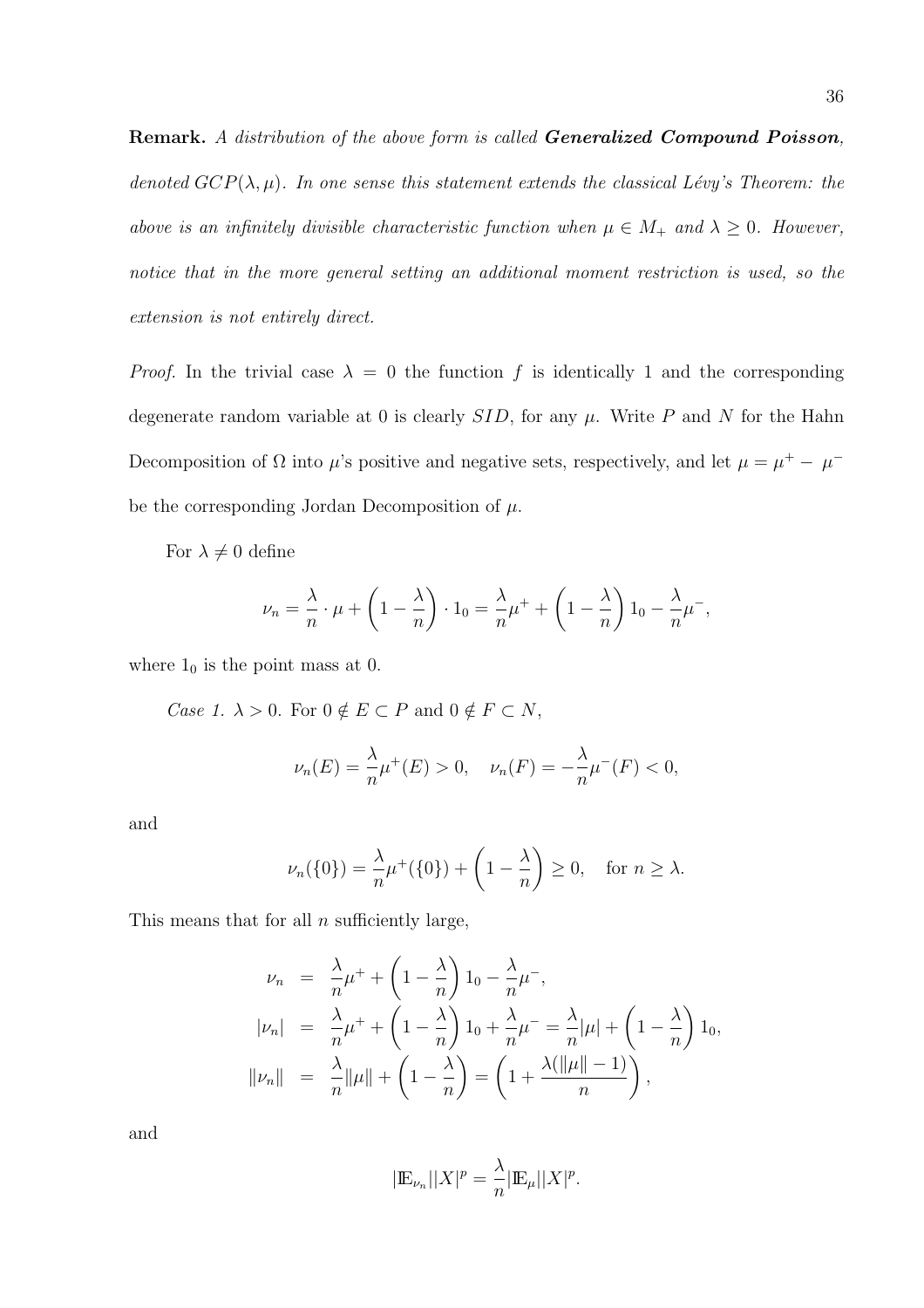$$
\nu_n = \frac{|\lambda|}{n} \mu^{-} + \left(1 + \frac{|\lambda|}{n}\right) 1_0 - \frac{|\lambda|}{n} \mu^{-},
$$
  
\n
$$
|\nu_n| = \frac{|\lambda|}{n} |\mu| + \left(1 + \frac{|\lambda|}{n}\right) 1_0,
$$
  
\n
$$
||\nu_n|| = \left(1 + \frac{|\lambda| (||\mu|| + 1)}{n}\right),
$$

and

$$
|\mathbb{E}_{\nu_n}||X|^p = \frac{|\lambda|}{n} |\mathbb{E}_{\mu}||X|^p.
$$

From the calculations for the two cases it is clear that the characteristic function of  $\nu_n$  is

$$
\widehat{\nu_n} = \frac{\lambda}{n}\widehat{\mu} + \left(1 - \frac{\lambda}{n}\right) = 1 + \frac{\lambda(\widehat{\mu} - 1)}{n}
$$

and so its  $n<sup>th</sup>$  power is a characteristic function as well. As  $n \to \infty$ ,

$$
\widehat{\nu_n^{*n}} = \left(1 + \frac{\lambda(\widehat{\mu} - 1)}{n}\right)^n \longrightarrow \exp\left\{\lambda(\widehat{\mu} - 1)\right\},\,
$$

thus the characteristic functions converge pointwise; it remains to verify boundedness and tightness. Owing to the above calculations and Proposition 1.2.1 one may say that the variation of  $\nu_n^{*n}$  when  $\lambda$  is positive (resp. negative) is at most

$$
\prod_{i=1}^n \|\nu_n\| = \left(1 + \frac{|\lambda|(\|\mu\| \mp 1)}{n}\right)^n.
$$

But this last bound increases as  $n \to \infty$  to  $\exp{\{\lambda(\|\mu\| \pm 1)\}}$ , and consequently  $\{\nu_n^{*n}\}\$ is bounded.

One may use Proposition 1.2.4 and equation (1.2.1) in Proposition 1.2.3 to assert

$$
|\mathbb{E}^{*n}_{\nu}||X|^r \leq |\mathbb{E}_{\nu}|^{*n}|X|^r \leq n^r \|\nu_n\|^{n-1} |\mathbb{E}_{\nu_n}||X|^r,
$$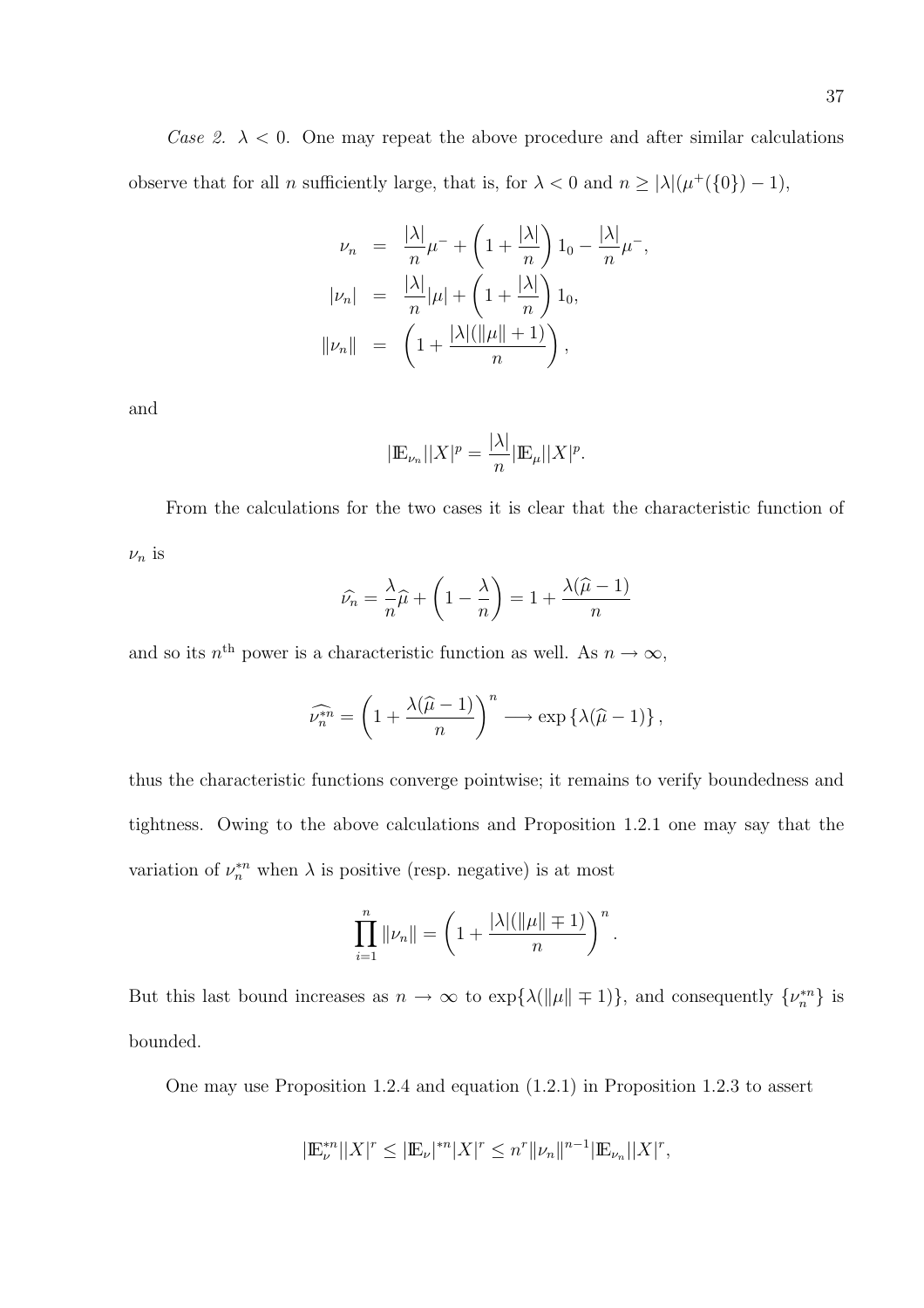for any  $1 \le r < \infty$ . Take  $r = 1$  and use the above calculations to see that the right hand side of the last expression is (as  $\lambda$  is pos., neg., respectively)

$$
= n \cdot \left(1 + \frac{|\lambda|(\|\mu\| \mp 1)}{n}\right)^{n-1} \frac{|\lambda|}{n} \cdot |\mathbb{E}_{\mu}||X|
$$

$$
= \left(1 + \frac{|\lambda|(\|\mu\| \mp 1)}{n}\right)^{n-1} |\lambda| \cdot |\mathbb{E}_{\mu}||X|
$$

$$
\leq \exp\{|\lambda|(\|\mu\| \mp 1)\} \cdot |\lambda| \cdot |\mathbb{E}_{\mu}||X|.
$$

Therefore by Proposition B.5 it is established that  $\{\nu_n^{*n}\}\$ is tight and Theorem B.4 guarantees that there exists a signed measure  $\gamma \in M_\pm$  such that

$$
\widehat{\gamma} = \exp\left\{\lambda(\widehat{\mu} - 1)\right\}, \text{ as desired.}
$$

It remains to be seen that  $\gamma$  is *SID*. It is clear that since  $\exp{\{\lambda(\hat{\mu} - 1)\}}$  is a characteristic function for all  $\lambda \in \mathbb{R}$ , then

$$
(\widehat{\gamma})^{1/k} = \exp\left\{\frac{\lambda}{k}(\widehat{\mu} - 1)\right\}
$$

is also a characteristic function for all k, and so  $\gamma$  is  $GID$ . And it is known from Proposition B.2 that

$$
\|\gamma^{(m)}\|\leq\lim_{n\to\infty}\|\nu_n^{*n}\|\leq\lim_{n\to\infty}\left(1+\frac{|\lambda|(\|\mu\|\mp1)}{mn}\right)^n=\exp\left\{\frac{|\lambda|}{m}(\|\mu\|\mp1)\right\}.
$$

Lastly,

$$
|\mathbb{E}||X^{(m)}| \le \exp\left\{\frac{|\lambda|}{m}(\|\mu\| \mp 1)\right\} \cdot \frac{|\lambda|}{m} \cdot |\mathbb{E}_{\mu}||X|,
$$

which shows

$$
\sup_{m} |\mathbb{E}| (1 + |X^{(m)}|) \le \exp\{|\lambda|(\|\mu\| \mp 1)\} (1 + |\lambda| \cdot |\mathbb{E}_{\mu}||X|) < \infty.
$$

Therefore,  $\gamma$  is  $SID,$  as desired.

### Example.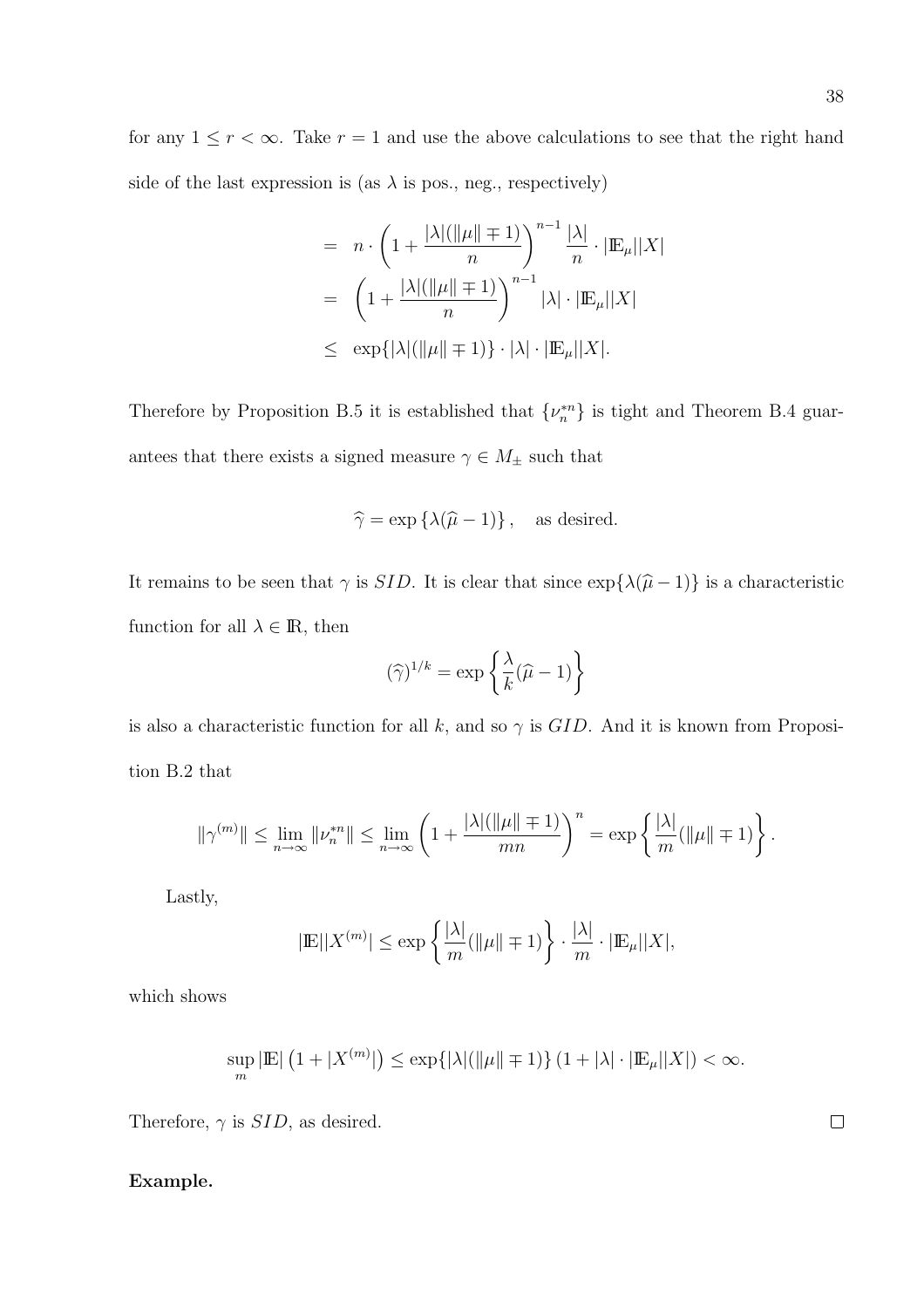The  $GPoi(\lambda)$  class is a good example of characteristic functions that have the above mentioned form; indeed,  $\varphi(t) = \exp\{\lambda(e^{it} - 1)\}\$ is such a characteristic function with  $\mu$ being the measure putting unit mass at the point  $x = 1$ . Notice in this case that equality holds with  $\|\gamma^{(m)}\|$  and  $|\mathbb{E}_{\gamma}||X^{(m)}|$ , another way in which the  $GPoi(\lambda)$  class is special.

It was suggested at the beginning of the section that the defining property of SID should impose some structure on a GID random variable's infinitesimal summands. This notion is made precise in the following proposition.

**Proposition 3.1.1.** If X is SID, then  $\{X^{(m)} : m \in \mathbb{N}\}\$ is bounded and tight.

Proof. For X that is SID let

$$
C = \sup_{n} |\mathbb{E}| \left( 1 + |X^{(n)}|^{b} \right) < \infty.
$$

Then

$$
\sup_n |\mathbb{E}|1 = \sup_n \|\mu^{(n)}\| \le C
$$

shows that  $\{\mu^{(n)}\}\)$  is bounded and

$$
\sup_n |\mathbb{E}| |X^{(n)}|^\delta \le C
$$

shows that  $\{\mu^{(n)}\}$  is tight by Proposition B.5.

Now the tools are available to prove a familiar (and useful) property of classical infinitely divisible distributions, which will show that the SID class preserves at least some of the classical intuition. The proof is similar to the proof in the classical case.

Theorem 3.1.2. An SID characteristic function never vanishes.

*Proof.* Let  $f = \hat{\mu}$  and  $f_n = \hat{\mu}^{(n)}$  be the respective characteristic functions of the SID random variable and its  $n^{\text{th}}$  factor. Then Proposition 3.1.1 shows that  $\{\mu^{(k)}: k \in \mathbb{N}\}\$ is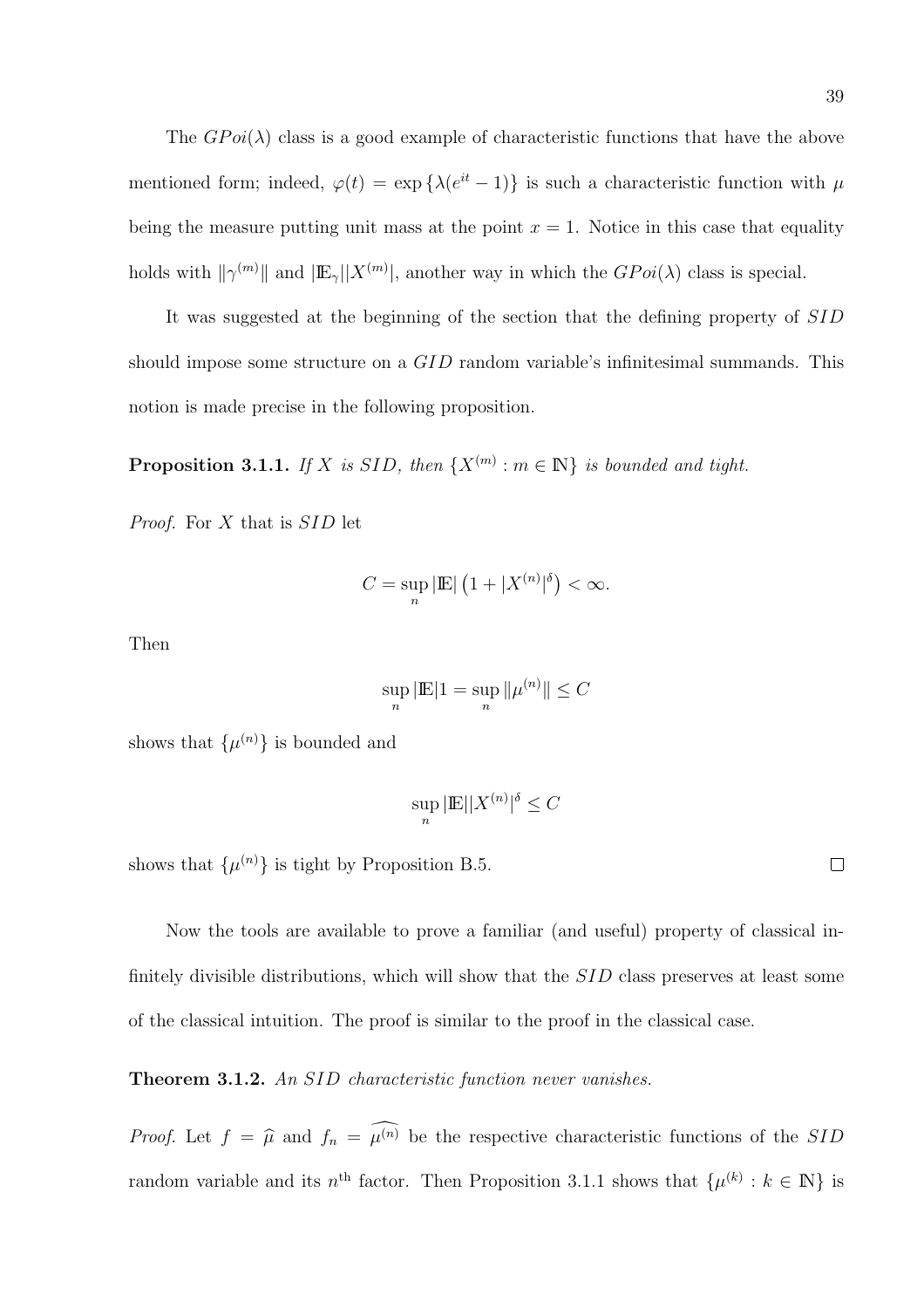bounded (by say,  $M$ ) and tight. Now write

$$
g = |f|^2, \quad g_n = |f_n|^2.
$$

These are characteristic functions of signed measures by Proposition 1.2.2, are real and positive, are bounded (by  $M^2$ ), and tight (Proposition B.6). Notice that for all  $t \in \mathbb{R}$ ,

$$
g_n(t) = [g(t)]^{1/n}.
$$

But  $0 \le g(t) \le M^2$ , hence  $\lim_{n\to\infty} [g(t)]^{1/n}$  is 0 or 1 according as  $g(t) = 0$  or  $g(t) \ne 0$ . Thus  $\lim_{n\to\infty} g_n(t)$  exists for all t, and the limit function, say  $h(t)$ , can take at most the two possible values 0 and 1. Furthermore, since g is continuous at  $t = 0$  with  $g(0) = 1$ , there exists a  $t_0 > 0$  such that  $g(t) \neq 0$  for all  $|t| \leq t_0$ , and it follows that  $h(t) = 1$  for  $|t| \leq t_0$ .

By boundedness, tightness, and convergence of the characteristic functions we may conclude from Theorem B.4 that there exists a (complex) measure  $\nu \in M$  such that  $\hat{\nu} = h$ , and so h must in fact be continuous everywhere. Hence h is identically equal to 1, and so for all  $t$ ,

$$
|f(t)|^2 = g(t) \neq 0.
$$

The theorem is proved.

### 3.2 The Closure of the Class SID

It has been demonstrated that SID shares many of the familiar characteristics of classical infinitely divisible distributions. However, this is where the similarity ends, for one of the most useful properties of the class  $ID$  is that it is closed, and the same may not be said of SID distributions.

**Proposition 3.2.1.** SID is **not** a closed subset of  $M_{\pm}(\mathbb{R})$  under the weak topology.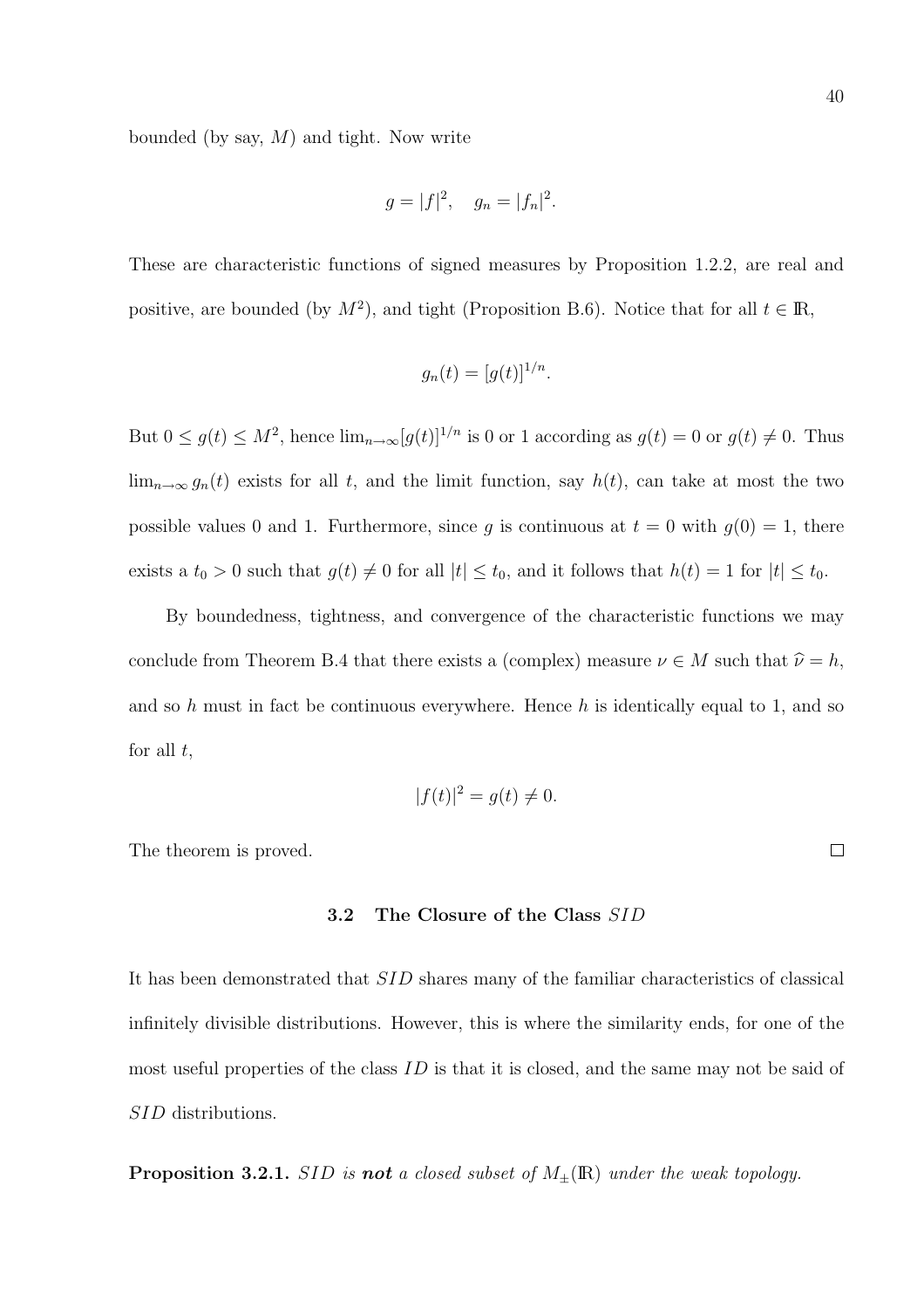$$
\varphi_X(t) = \frac{1 + e^{it}}{2},
$$

which is zero at the points  $t = \pm (2k+1)\pi$ ,  $k \in \mathbb{N}$ . Then X is not SID, by Theorem 3.1.2.

 $\Box$ 

Consequently,  $SID$  is not a closed subset of  $M_{\pm}(\mathbb{R})$ . Refer to the end of the section to see the reason for the failure in this example .

The above proof actually shows something more. Notice that while SID is not closed in M, it is still possible that SID may be closed when considered as a subspace of GID. To see that  $SID$  is not closed in this less restrictive sense, remember that from Theorem 2.3.1 follows that X above is  $GID$ , and (of course)  $X_n$  is  $GID$  as well, therefore  $SID$  is in fact not even closed as a subspace of GID!

This property (or, rather, lack thereof) is unexpected and somewhat unsettling. In the absence of closure, many of the classical results regarding ID distributions collapse. One might wonder if anything at all may be said about SID. Luckily it turns out that SID is almost closed, in the following sense:

**Theorem 3.2.1.** SID is an  $F_{\sigma}$  set under the weak topology.

If one lets

$$
A_N = \{\mu : \sup_j \|\mu^{(j)}\| \le N\},\
$$

and

$$
B(N, k, M) = \{ \mu \in A_N : \sup_l |\mathbb{E}| |X^{(l)}|^{1/k} \le M \},
$$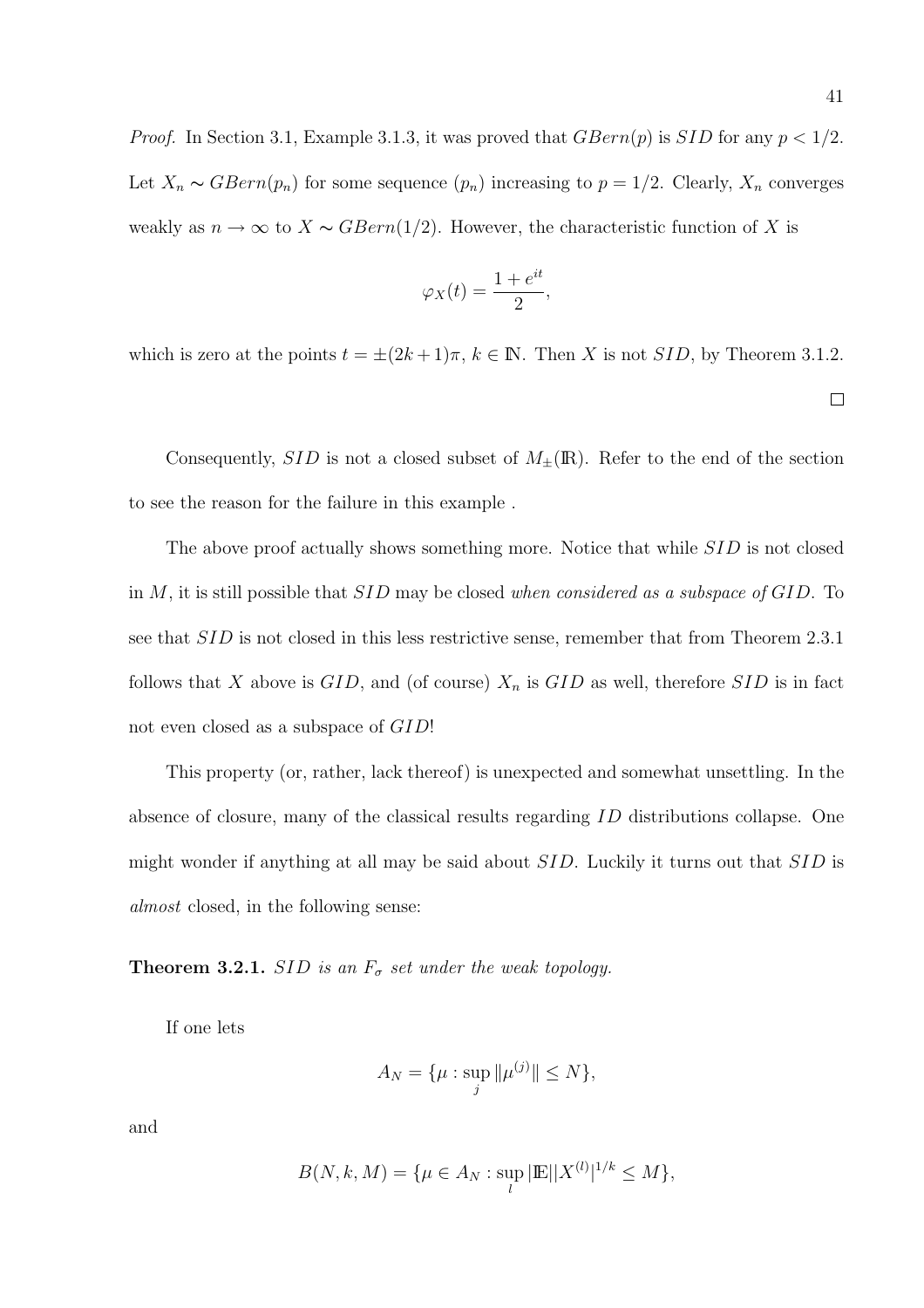then the claim is that

$$
SID = \bigcup_{N=1}^{\infty} \bigcup_{k=1}^{\infty} \bigcup_{M=1}^{\infty} B(N, k, M), \qquad (3.2.1)
$$

where  $B(N, k, M)$  is closed under weak convergence for each  $N, k, M \in \mathbb{N}$ .

*Proof.* First is shown the equality of the two sets in equation (3.2.1). If  $\mu$  is an element of the right hand side then  $\mu \in B(N, k, M)$  for some N, k, and M; further  $\sup_j \|\mu^{(j)}\| \le N < \infty$ and  $1/k > 0$  satisfies  $\sup_j |\mathbb{E}| |X^{(j)}|^{1/k} \leq M < \infty$ , and so

$$
\sup_{j} |\mathbb{E}| (1 + |X^{(j)}|^{1/k}) \le N + M < \infty.
$$

Therefore  $\mu$  is SID by definition of SID. On the other hand, if  $\mu$  is an element of the left hand side then  $\sup_j |E|$ ¡  $1+|X^{(j)}|^{1/k}$  = C for some  $\delta > 0$  and  $C < \infty$ . This means that  $\mu \in A_N$  for all  $N \geq C$ ; also for any j and for any  $k \in \mathbb{N}$  satisfying  $1/k < \delta$  one has from Proposition A.2.1

$$
|\mathbb{E}||X^{(j)}|^{1/k} \leq \left(|\mathbb{E}||X^{(j)}|^{\delta}\right)^{1/(k\delta)} \cdot ||\mu||^{1-1/(k\delta)} \leq C^{1/(k\delta)} N^{1-1/(k\delta)} < \infty.
$$

Choosing  $M \ge C^{1/(k\delta)} N^{1-1/(k\delta)}$  allows  $\mu \in B(N, k, M)$ .

It remains to be seen that  $B(N, k, M)$  is closed under weak convergence. To that end let  $\{\mu_n\} \subset B(N, k, M)$  satisfy  $\mu_n \Rightarrow \mu$  for some  $\mu \in M(\mathbb{R})$ , and the task is to show that  $\mu \in B(N, k, M)$ . To do that it is first established that  $\mu$  is GID.

Since  $\mu_n \Rightarrow \mu$  one has  $\widehat{\mu_n} \rightarrow \widehat{\mu}$  pointwise. Let  $m > 1$  be fixed and consider

$$
\widehat{\mu_n^{(m)}} = (\widehat{\mu_n})^{\frac{1}{m}}, \quad n = 1, 2, \dots
$$

These are by assumption Fourier-Stieltjes Transforms for  $\{\mu_n^{(m)}\} \subset M_{\pm}(\mathbb{R})$  and they converge pointwise to

$$
\lim_{n \to \infty} (\widehat{\mu_n})^{\frac{1}{m}} = (\widehat{\mu})^{\frac{1}{m}} = g_m,
$$
\n(3.2.2)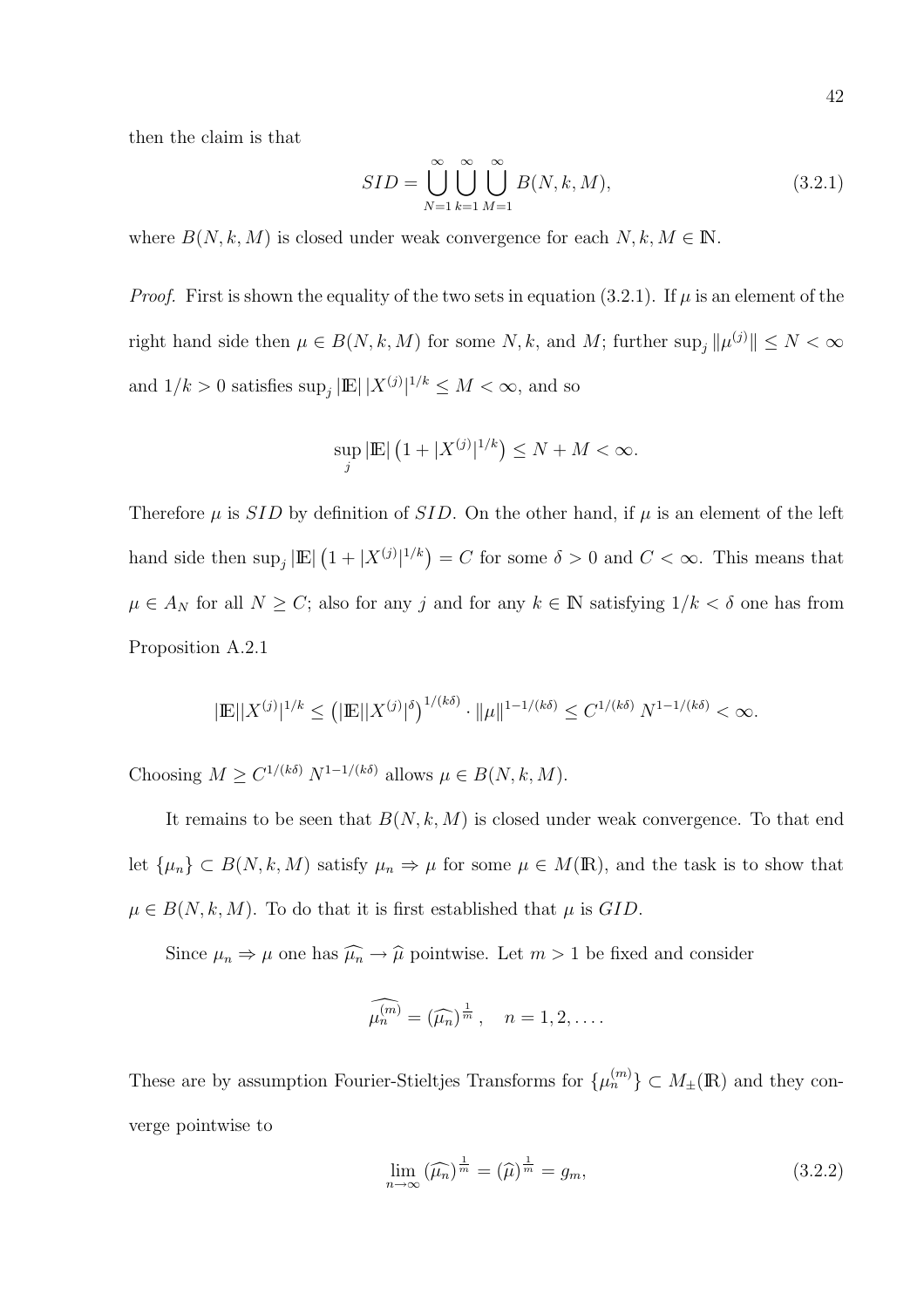where  $g_m$  is the distinguished  $m<sup>th</sup>$  root as in Chung [9]. It is required that there exist  $\mu^{(m)} \in M_{\pm}(\mathbb{R})$  such that

$$
\widehat{\mu^{(m)}} = g_m.
$$

But since  $\{\mu_n\} \subset \bigcup_{k \geq 1}$ S  $_{M\geq 1} B(N, k, M)$  the measures  $\{\mu_n^{(m)}\}$  are bounded (by N) and also

$$
|\mathbb{E}||X_n^{(m)}|^{1/k} \le M
$$

for all *n* because  $\{\mu_n\} \subset \bigcup_{N \geq 1} B(N, k, M)$ . Therefore

$$
\sup_n\,|\mathbb{E}||X_n^{(m)}|^{1/k}\leq \frac{M}{m^{1/k}}<\infty,
$$

and a quick application of Proposition B.5 gives that  $\{\mu_n^{(m)} : n \geq 1\}$  is bounded and tight. By Theorem 1.3.1 there exists a signed measure  $\nu_m \in M_{\pm}(\mathbb{R})$  and a subsequence  $(n_j)$  such that  $\mu_{n_j}^{(m)} \longrightarrow \nu_m$  as  $j \to \infty$ , and in fact, one may even arrange it so that  $\limsup_{j\to\infty} ||\mu_{n_j}^{(m)}|| \le ||\nu_m||$ ; but then (taking  $O = \mathbb{R}$ ) Proposition B.2 yields

$$
\lim_{j \to \infty} \|\mu_{n_j}^{(m)}\| = \|\nu_m\|; \tag{3.2.3}
$$

(this will be needed later). Then by Proposition B.4:

$$
\widehat{\mu_{n_j}^{(m)}} \longrightarrow \widehat{\nu_m} \tag{3.2.4}
$$

pointwise, but it is already known from equation (3.2.2) that  $\widehat{\mu_{n_j}^{(m)}} \longrightarrow g_m$ , hence  $g_m = \widehat{\nu_m}$ . The signed measure  $\mu^{(m)}$  (=  $\nu_m$ ) has thus been found such that

$$
\widehat{\mu^{(m)}} = \widehat{\nu_m} = g_m = \left(\widehat{\mu}\right)^{1/m},
$$

and since m was arbitrary,  $\mu$  is  $GID$ .

Using equation (3.2.3) one sees  $\|\mu^{(m)}\| = \lim_{j\to\infty} \|\mu^{(m)}_{n_j}\| \leq N$ , so  $\mu \in A_N$ . Also, Equations (3.2.3) and (3.2.4) together with Theorem B.5 show that  $|\mu_{n_j}^{(m)}| \Rightarrow |\mu^{(m)}|$ ; then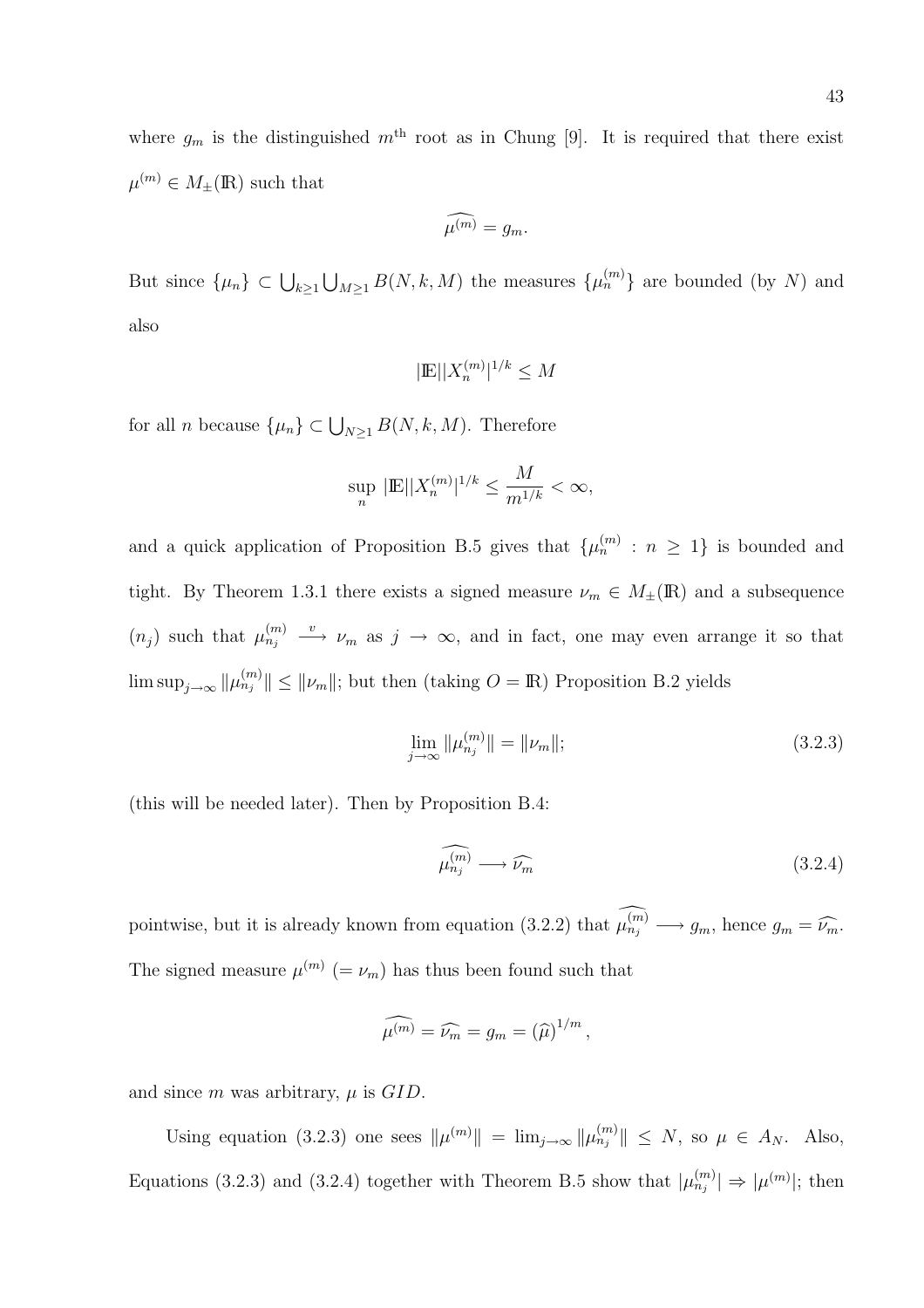by boundedness and Theorem B.6 it may be asserted

$$
|\mathbb{E}| |X^{(m)}|^{1/k} \leq \sup_j |\mathbb{E}| |X_{n_j}^{(m)}|^{1/k} \leq M,
$$

and therefore  $\mu \in B(N, k, M)$ , as required.

Once this fundamental property of SID has been established, it suggests the question, "What went wrong in the  $GBern(p_n)$  example at the beginning of the section?"

The answer lies buried in earlier calculations. The  $p_n$  converge to  $p = 1/2$ , which has been seen to be equivalent to a sequence of  $GNegB(-1, \alpha_n)$  random variables with  $\alpha_n \to 2$ as  $n \to \infty$ . Referring to the calculations in Section 3.1, for any fixed  $m > 1$ ,

$$
\|\nu^{(m)}\| = 2\alpha_n^{-1/m} - \left(\frac{\alpha_n}{2 - \alpha_n}\right)^{-1/m},
$$

and this converges as  $n \to \infty$  to  $2^{1-1/m}$ ; therefore the trouble must not be in the variations. We look a little further and find

$$
|\mathbb{E}| |X_n^{(m)}| = \left(\frac{\alpha_n}{2-\alpha_n}\right)^{-1/m} \frac{\alpha_n - 1}{m(2-\alpha_n)}.
$$

This last quantity explodes as  $n \to \infty$ . The conclusion is that even when the variations behave in ways that might seem completely reasonable, mass may still "escape to infinity" in the moments, and this behavior can cause problems in unexpected places.

### 3.3 Asymptotic Negligibility and the Canonical Representation

It was learned in the last section that even when SID random variables converge, and even when their component variations behave in a completely reasonable manner, still there may be a loss of mass at infinity in the moments which can cause problems that are exhibited in troubling ways, such as the lack of closure of the SID class.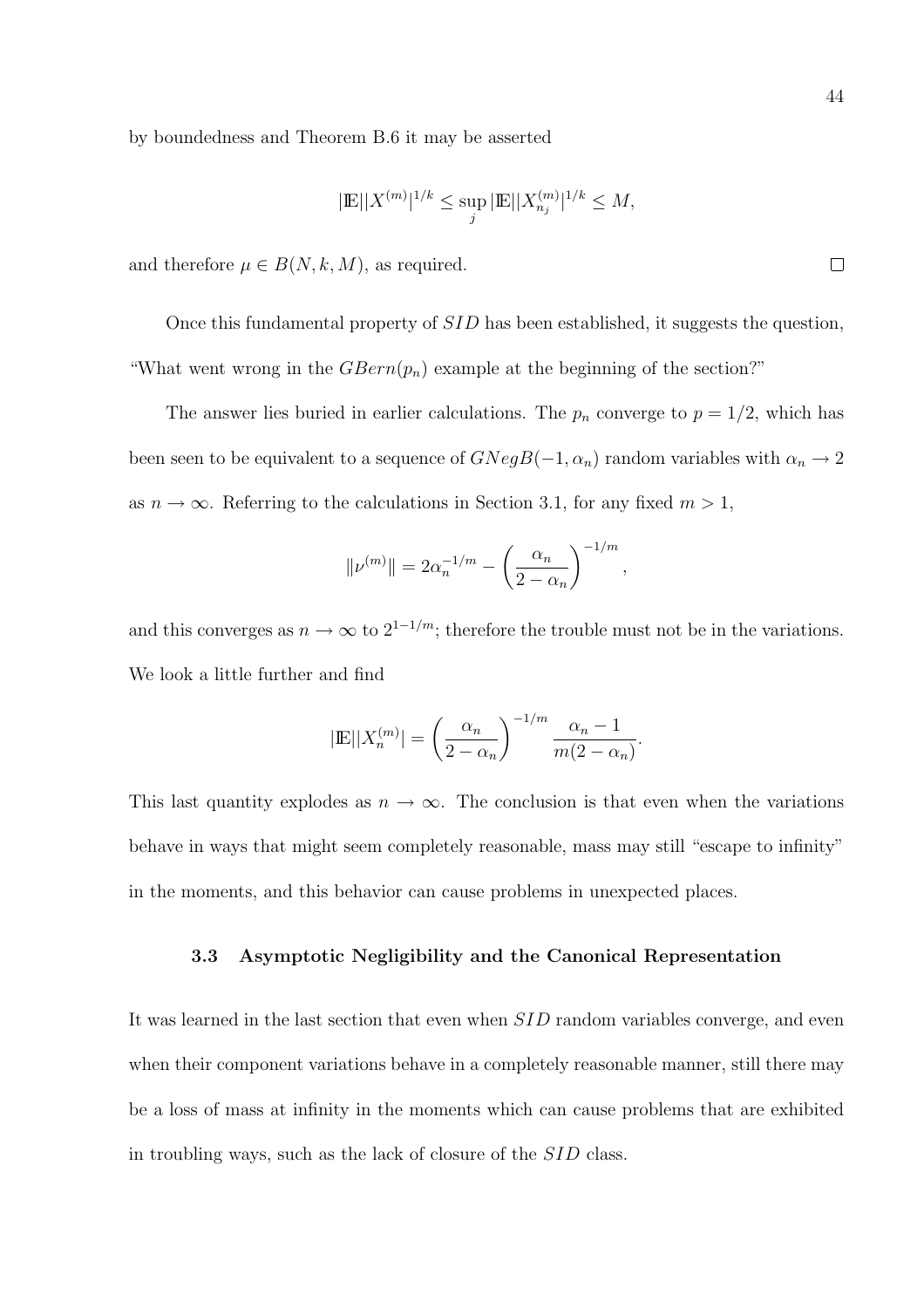As a result, one is led to the following terminology: For  $p > 0$ ,  $\alpha \ge 0$  one says that a GID random variable X is asymptotically negligible of rank p and order  $\alpha$ , denoted  $AN_p(\alpha)$ , if

$$
|\mathbb{E}| (1+|X^{(n)}|^p) = 1 + O(n^{-\alpha}), \text{ as } n \to \infty.
$$

Note that every *SID* random variable is  $AN_{\delta}(0)$  for some  $\delta > 0$ .

**Remark.** The defining quantity  $|E_{\nu}|$ ¡  $1 + |X^{(n)}|^p$ simplifies to

$$
\|\nu^{(n)}\| + |\mathbb{E}||X^{(n)}|^p = 1 + 2\|\nu^{(n)-}\| + |\mathbb{E}||X^{(n)}|^p.
$$

In this form it is clear that X is  $AN_p(\alpha)$  if and only if both  $\|\nu^{(n)}\|$  and  $|\mathbb{E}| |X^{(n)}|^p$  are  $O(n^{-\alpha})$ . Of course, Theorem 3.1.2 implies that  $\nu^{(n)}$  tends weakly to  $1_0$ , which suggests that the above quantities should tend to 0; the purpose of  $AN_p(\alpha)$  is to quantify the speed of this tendency, in some sense.

The reason for the terminology "rank" and "order" will become clear from the following

### Proposition 3.3.1.

$$
AN_p(\alpha) \supset AN_q(\beta)
$$
 provided  $0 < p < q$  and  $\alpha/p \le \beta/q$ .

*Proof.* Supposing that  $X \sim \nu$  is  $AN_q(\beta)$ , it is shown first that  $|\mathbb{E}| |X^{(n)}|^p$  is  $O(n^{-\alpha})$ :

$$
n^{\alpha} |\mathbb{E}| |X^{(n)}|^p \leq n^{\alpha} \cdot (|\mathbb{E}| |X^{(n)}|^q)^{p/q} \cdot ||\nu||^{1-p/q} \text{ by Proposition A.2.1}
$$
  
=  $n^{\alpha-\beta\frac{p}{q}} \cdot (n^{\beta} |\mathbb{E}| |X^{(n)}|^q)^{p/q} \cdot ||\nu||^{1-p/q}$   
 $\leq C^{p/q} M^{1-p/q},$ 

provided that  $\alpha - \beta(p/q) \leq 0$ , that is, provided  $\alpha/p \leq \beta/q$ .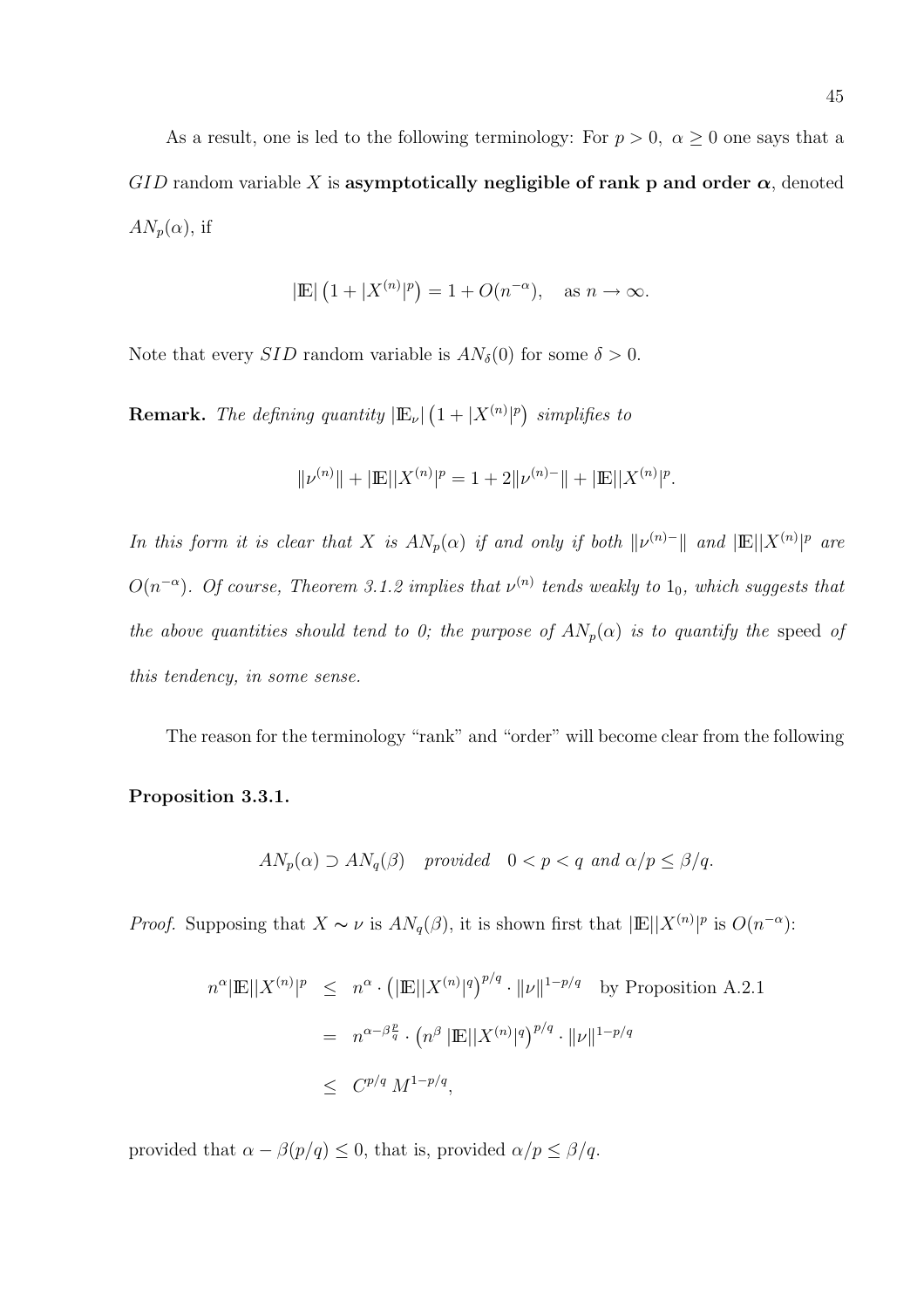Now after referring to the remark above it suffices to show that  $\|\nu^{(n)}\| = O(n^{-\alpha})$ . But the conditions  $p < q$  and  $\alpha/p \le \beta/q$  imply  $\alpha < \beta$ , from which follows

$$
n^{\alpha} \|\nu^{(n)-}\| = \frac{n^{\beta}}{n^{\beta-\alpha}} \|\nu^{(n)-}\| \le n^{\beta} \|\nu^{(n)-}\| = O(1).
$$

It turns out that  $G P o i(\lambda)$  and  $G N e g B(r, p)$  are  $AN_1(1)$ , as is any  $GCP$  random variable in Theorem 3.1.1.

# Example 3.3.1  $(GPoi(\lambda)).$

This is easy to see because in Section 3.1 is found

$$
|\mathbb{E}| (1+|X^{(n)}|) = e^{2\lambda/n} + e^{2\lambda/n} \frac{|\lambda|}{n}
$$

which is  $1 + O(n^{-1})$ .

### Example 3.3.2  $(GNegB(r, p))$ .

If  $0 \leq p \leq 1$  then we are in the classical world; there  $\|\nu^{(n)}\| = 1$  for all n, and  $|\mathbb{E}| |X^{(n)}| = r q / np$  which is  $O(n^{-1})$ . On the other hand if  $1 \leq p < 2$  then

$$
\|\nu^{(n)}\| = \left(\frac{p}{2-p}\right)^{r/n} = 1 + \sum_{k=1}^{\infty} \frac{1}{k!} \left[\frac{r}{n} \log\left(\frac{p}{2-p}\right)\right]^k = 1 + O(n^{-1}),
$$

and

$$
|\mathbb{E}| |X^{(n)}| = \left(\frac{p}{2-p}\right)^{r/n} \frac{|r|}{n} \frac{p-1}{2-p} = O(n^{-1}).
$$

Membership in  $AN<sub>1</sub>(1)$  follows.

Example 3.3.3 ( $GBern(p)$ ,  $p < 1/2$ ).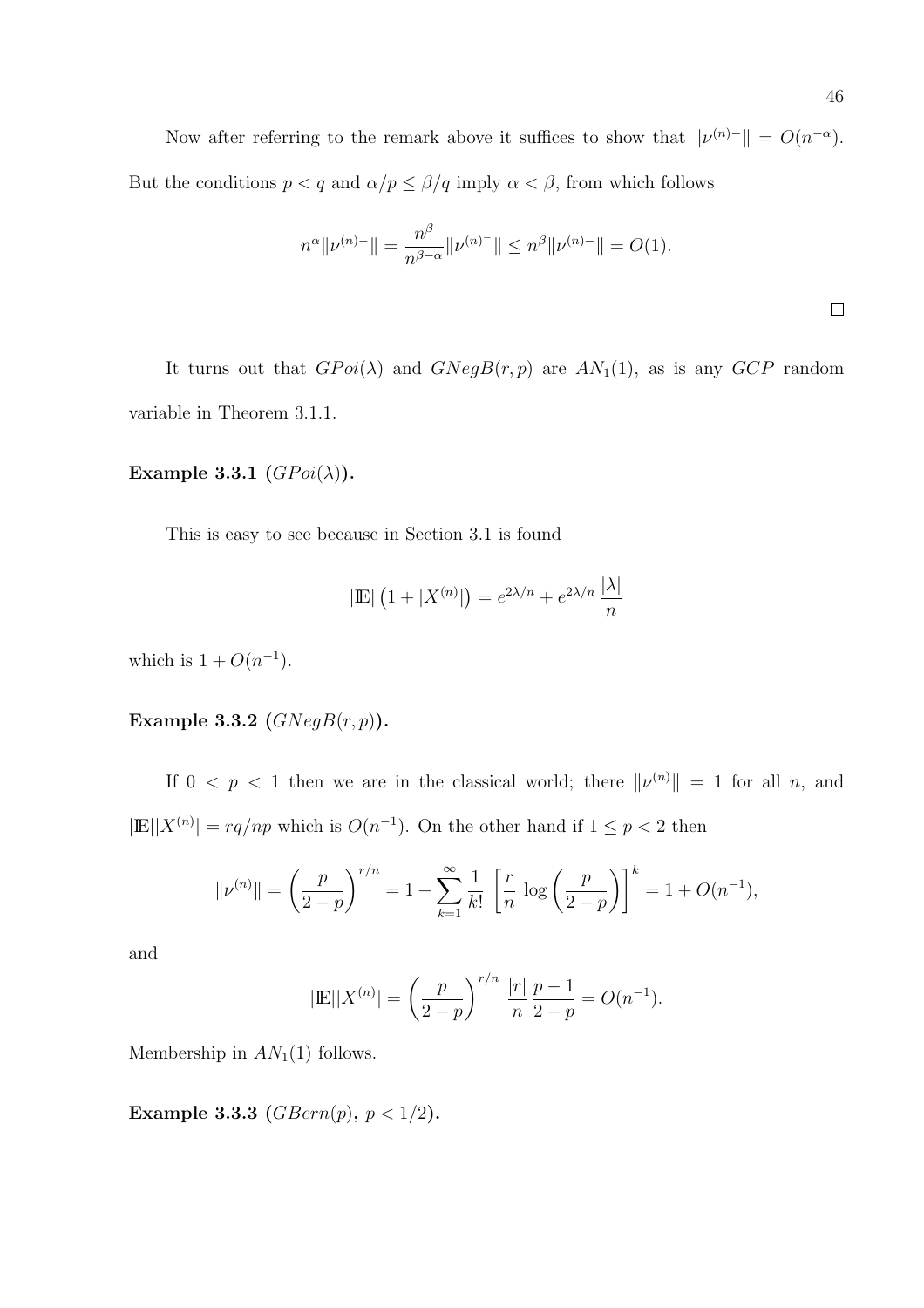Recall that this is merely the claim that  $GNegB(r, p)$  is  $AN_1(1)$  for  $-1 < r < 0$  any  $0 < p < 2.$  For any such  $r$  and  $0 < p < 1$  one has

$$
||\nu^{(n)}|| = 2p^{r/n} - 1 = 2e^{\frac{r}{n}\log p} - 1
$$
  
=  $1 + 2\sum_{k=1}^{\infty} \frac{1}{k!} \left(\frac{r\log p}{n}\right)^k$   
=  $1 + O(n^{-1}),$ 

and  $|\mathbb{E}| |X^{(n)}| = |r| q / np$  which is  $O(n^{-1})$ , while for  $1 \leq p < 2$ 

$$
\| \nu^{(n)} \| = 2p^{r/n} - \left(\frac{p}{2-p}\right)^{r/n}
$$
  
=  $2 \exp\left\{\frac{r}{n} \log p\right\} - \exp\left\{\frac{r}{n} \log\left(\frac{p}{2-p}\right)\right\}$   
=  $1 + \sum_{k=1}^{\infty} \frac{1}{k!} \left[\frac{r}{n} \left(\log\left(\frac{p}{2-p}\right) - \log p\right)\right]^k = 1 + O(n^{-1})$ 

and

$$
|\mathbb{E}| |X^{(n)}| = \left(\frac{p}{2-p}\right)^{r/n} \frac{|r|}{n} \frac{p-1}{2-p} = O(n^{-1});
$$

consequently  $GBern(p)$  is  $AN_1(1)$  for all  $p < 1/2$ .

Example 3.3.4  $(GCP(\lambda, \mu))$ .

From Section 3.1 these signed measures  $\gamma$  satisfy

$$
\begin{array}{rcl}\|\gamma^{(m)}\|&\leq&\exp\left\{\frac{|\lambda|}{m}(\|\mu\|\mp1)\right\}&\mbox{and}\\\ |\mathbb{E}_\gamma||X^{(m)}|&\leq&\exp\left\{\frac{|\lambda|}{m}(\|\mu\|\mp1)\right\}\cdot\frac{|\lambda|}{m}\cdot|\mathbb{E}_\mu||X| \end{array}
$$

and the  $AN_1(1)$  condition is obviously fulfilled for these random variables.

One of the most famous results for classical  $ID$  distributions is the Lévy-Khintchine canonical representation of ID characteristic functions. Now that many properties and examples of SID distributions have been built up, one might wonder whether an appropriate analogue of this result exists in the signed case and, if so, exactly what form it would have.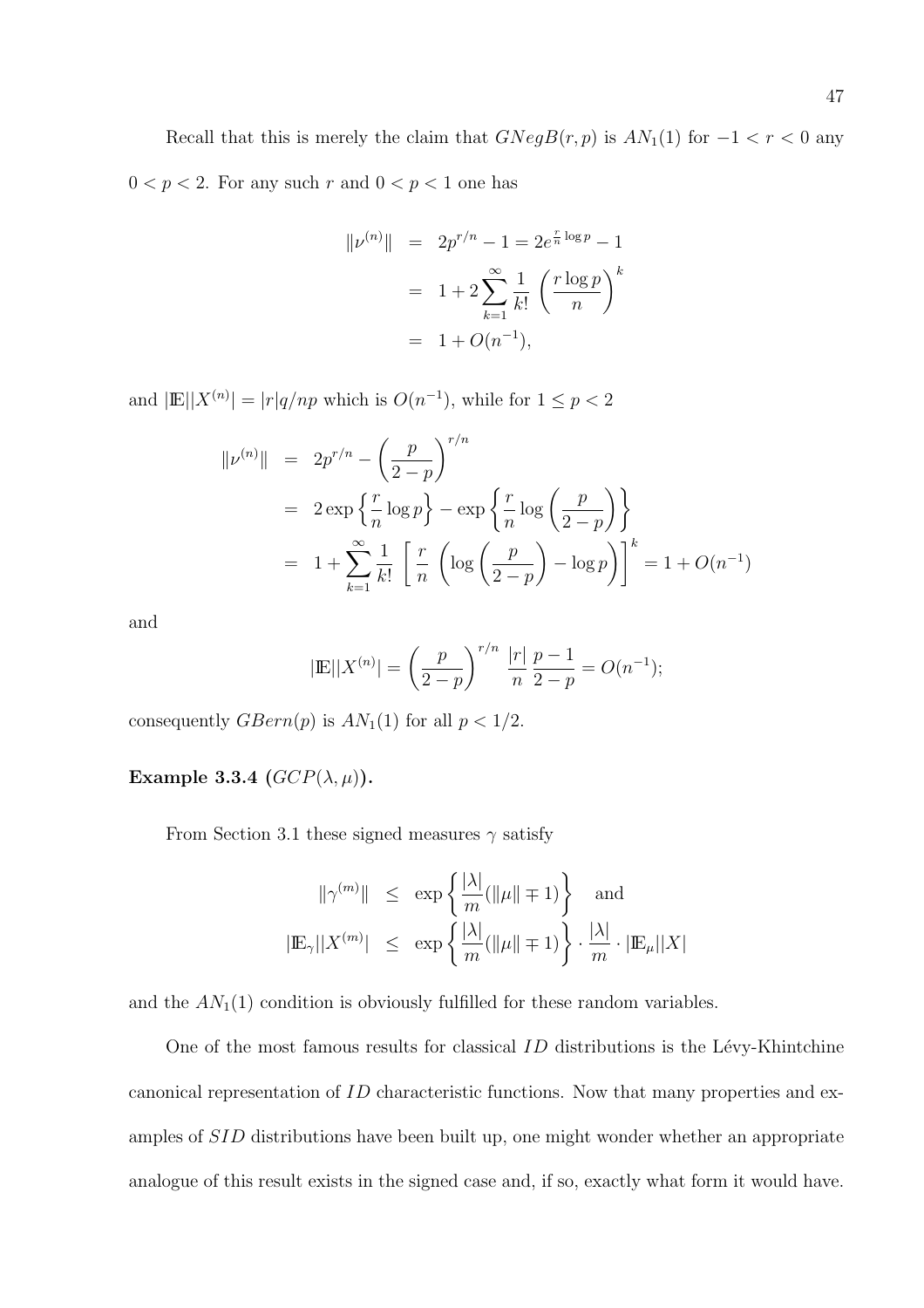It turns out that the *SID* class *does* have a corresponding representation for its characteristic functions, the derivation of which we now undertake.

**Theorem 3.3.1 (The Canonical Representation).** In order that the function  $f(t)$ be the characteristic function of a strongly infinitely divisible  $AN_1(1)$  distribution, it is necessary that its logarithm be representable in the form

$$
\log f(t) = iat + \int \left( e^{itx} - 1 - \frac{itx}{1 + x^2} \right) \frac{1 + x^2}{x^2} d\theta(x), \tag{3.3.1}
$$

where a is a real constant and  $\theta(x)$  is a function of bounded variation satisfying the moment conditions  $\int |x|^k d|\theta|(x) < \infty$ ,  $k = -1, 0, 1$ . The integrand at  $x = 0$  is defined by continuity to be

$$
\left(e^{itx} - 1 - \frac{itx}{1+x^2}\right) \frac{1+x^2}{x^2}\bigg|_{x=0} = -\frac{t^2}{2}.
$$

Conversely, if the logarithm of a function f is representable in the form  $(3.3.1)$ , where θ is as above and satisfies the additional requirements  $\int |x|^{-2} d|\theta|(x) < ∞$  and  $\int d\theta \neq$ − R  $x^{-2} d\theta(x)$ , then f is the characteristic function of an SID random variable X that is AN<sub>1</sub>(1). Moreover,  $X \sim \nu$  has

$$
\|\nu^{(m)}\| \le \exp\left\{\frac{2}{m}\int \left(1+\frac{1}{x^2}\right) d\theta^-(x)\right\} \text{ and}
$$
  

$$
|\mathbb{E}_{\nu}||X^{(m)}| \le \frac{1}{m} \cdot \int \left(|x|+\frac{1}{|x|}\right) d|\theta|(x).
$$

Lastly, the representation of  $\log f$  by  $(3.3.1)$  is unique.

Remark. Owing to Proposition 3.3.1, we may say that the above representation in fact holds for all random variables X that are  $AN_q(\beta)$  with  $0 < q \leq \beta$ .

Before the theorem may be proved some preliminary lemmas will be needed.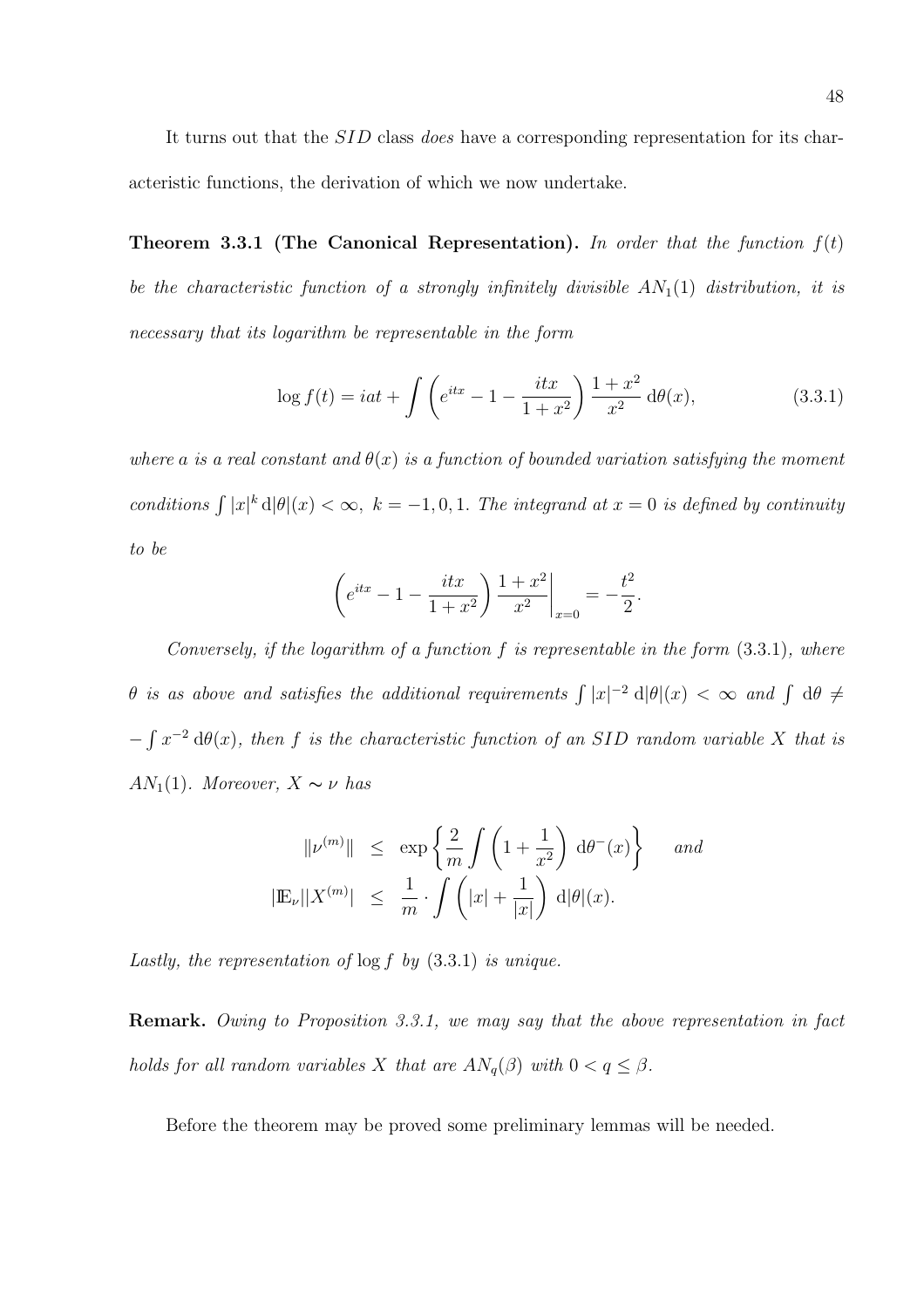**Lemma 3.3.1.** Let a be a constant and let  $\theta$  be a real-valued function of bounded variation satisfying

$$
\int |x|^k \, d|\theta|(x) < \infty, \ k = -2, -1, 0, 1, \quad \text{with} \quad \int d\theta \neq -\int x^{-2} \, d\theta(x).
$$

Suppose that a function  $f(t)$  of the real variable t admits the representation (3.3.1). Then f takes the form

$$
\log f(t) = \lambda(\widehat{\mu} - 1) + ict,
$$

and, in particular, f is the characteristic function of an SID random variable X.

Proof. Manipulate f into a more recognizable form:

$$
\log f(t) = iat + \int \left( e^{itx} - 1 - \frac{itx}{1+x^2} \right) \frac{1+x^2}{x^2} d\theta(x)
$$
  
= 
$$
\int e^{itx} \frac{1+x^2}{x^2} d\theta(x) - \int \frac{1+x^2}{x^2} d\theta(x) + iat - it \int \frac{1}{x} d\theta(x)
$$
  
= 
$$
\left( \int 1 + \frac{1}{u^2} d\theta(u) \right) \left[ \frac{1}{\int 1 + \frac{1}{u^2} d\theta(u)} \int e^{itx} \left( 1 + \frac{1}{x^2} \right) d\theta(x) - 1 \right]
$$
  
+ 
$$
+ it \left( a - \int \frac{1}{x} d\theta(x) \right).
$$

The above is recognized as having the form  $\log f(t) = \lambda(\hat{\mu}(t) - 1) + ict$ , where

- 1.  $\lambda =$  $\overline{R}$  $1 + \frac{1}{u^2}$ ¢  $d\theta(u)$ ,
- 2.  $d\mu(x) = \frac{1}{\int (1 + \frac{1}{u^2}) d\theta(u)}$ . ¡  $1 + \frac{1}{x^2}$ ¢  $d\theta(x),$
- 3.  $c =$ ¡  $a \int_1^1$  $\frac{1}{x} d\theta(x)$ ¢ .

The moment condition  $\int |x|^{-1} d|\theta|(x) < \infty$  implies that  $\theta$  (and hence  $\mu$ ) put mass 0 at the origin. Next is verified

$$
\int |x| d|\mu|(x) = \frac{1}{\left| \int \left(1 + \frac{1}{u^2}\right) d\theta(u) \right|} \int |x| \left(1 + \frac{1}{x^2}\right) d|\theta|(x)
$$

$$
= \frac{1}{\left| \int \left(1 + \frac{1}{u^2}\right) d\theta(u) \right|} \int \left(|x| + \frac{1}{|x|}\right) d|\theta|(x) < \infty,
$$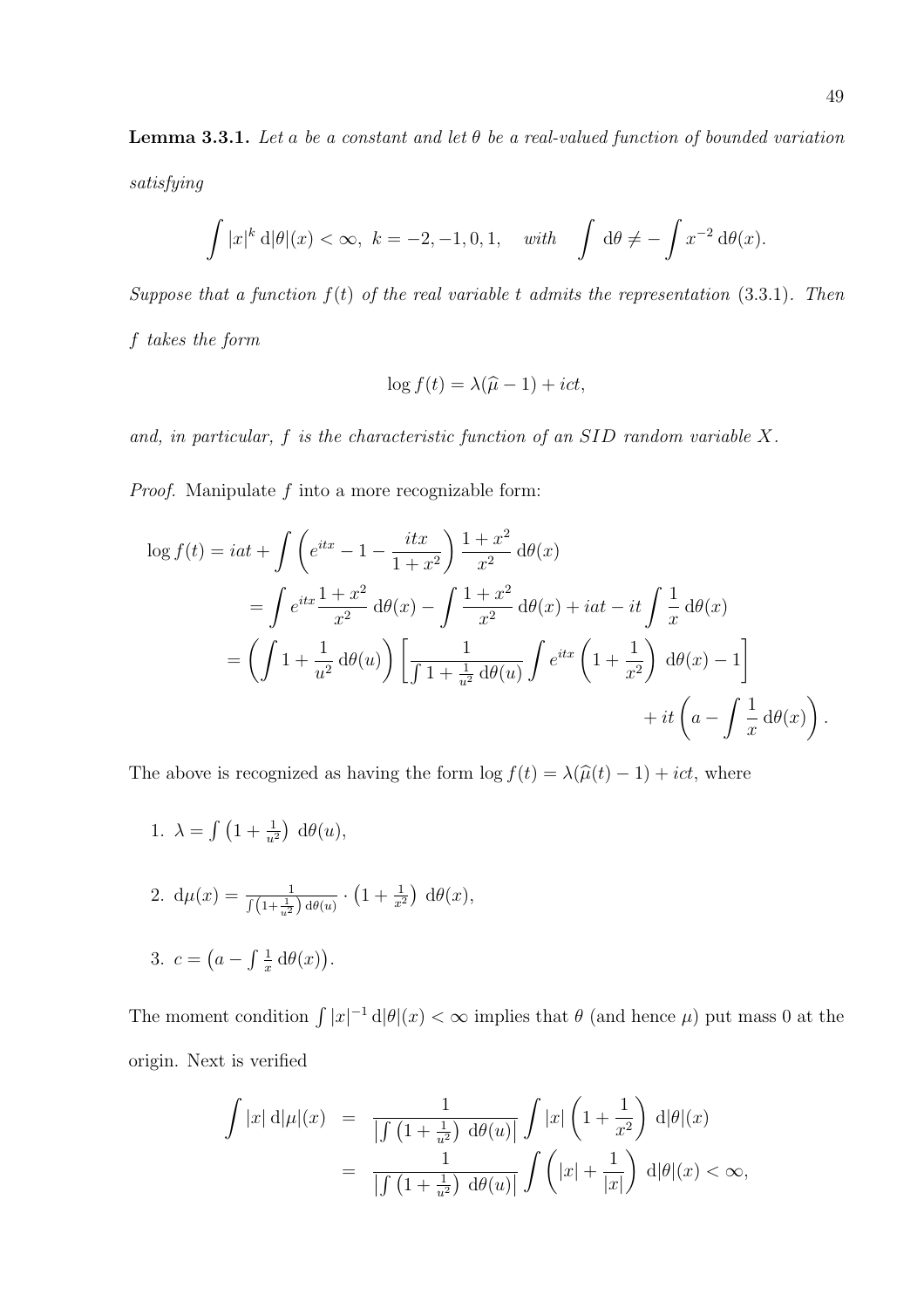and it then follows immediately from Theorem 3.1.1 that  $X \sim \nu = f^{\vee}$  is *SID*.

Lemma 3.3.2 (Kolmogorov [26]). If the logarithm of a characteristic function is representable in the form  $(3.3.1)$ , where  $\theta$  is a function of bounded variation, then such a representation is unique.

*Proof.* Suppose that f has two representations of the form  $(3.3.1)$  with constants  $a_1, a_2$ and functions  $\theta_1$ ,  $\theta_2$ , respectively.

Let  $\theta_1^{\pm}$  and  $\theta_2^{\pm}$  be the positive and negative variations of  $\theta_1$ ,  $\theta_2$ , and let  $h(t, x)$  be the integrand in (3.3.1).

One obtains then

$$
ia_1t + \int h(t, x) d\theta_1(x)
$$
  
=  $ia_1t + \int h(t, x) d\theta_1^+(x) - \int h(t, x) d\theta_1^-(x)$   
=  $ia_2t + \int h(t, x) d\theta_2(x)$   
=  $ia_2t + \int h(t, x) d\theta_2^+(x) - \int h(t, x) d\theta_2^-(x)$ ,

whence

$$
ia_1t + \int h(t,x) \, d(\theta_1^+(x) + \theta_2^-(x)) = ia_2t + \int h(t,x) \, d(\theta_1^-(x) + \theta_2^+(x)).
$$

But the functions  $\theta_1^+(x) + \theta_2^-(x)$  and  $\theta_1^-(x) + \theta_2^+(x)$  are nondecreasing; hence in the equation written above, representing the logarithm of a classical infinitely divisible law, one must have

$$
a_1 = a_2
$$
 and  $\theta_1^+(x) + \theta_2^-(x) \equiv \theta_1^-(x) + \theta_2^+(x)$ ,

that is,

$$
\theta_1^+(x) - \theta_1^-(x) \equiv \theta_2^+(x) - \theta_2^-(x).
$$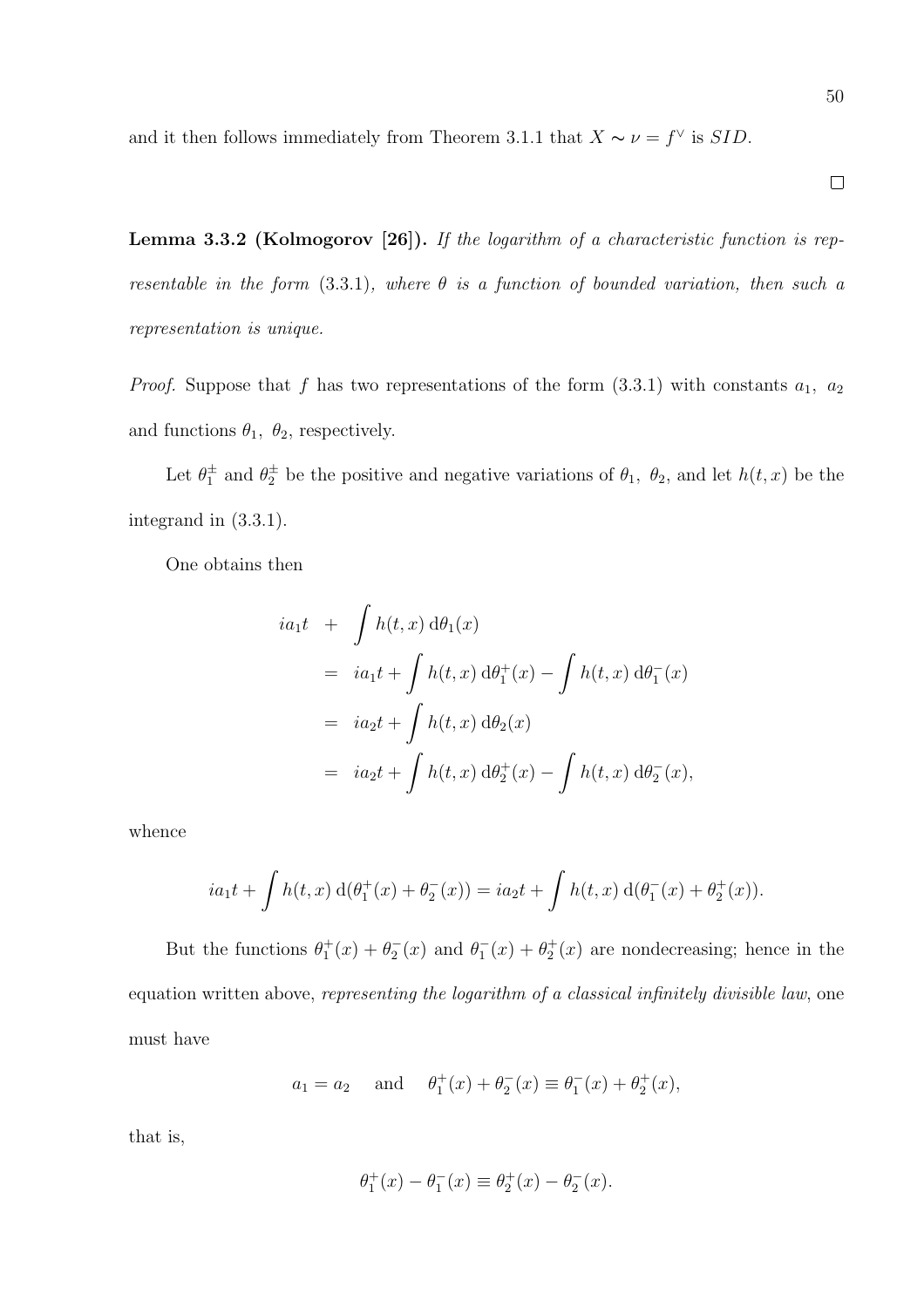This is equivalent to  $\theta_1 \equiv \theta_2$ .

**Lemma 3.3.3.** Let  $\{\phi_n\}$  be determined according to (3.3.1) by constants  $\{a_n\}$  and functions  ${\lbrace \theta_n \rbrace}$  which are tight and of uniformly bounded variation. Suppose  $\phi_n$  converges pointwise to a complex valued function  $\phi$ . Then there exist a constant a and a function  $\theta$  of bounded variation such that

- 1.  $a_n \longrightarrow a$ ,
- 2.  $\theta_n \Rightarrow \theta$ ,
- 3.  $|\theta_n| \Rightarrow |\theta|$ .

The function  $\phi$  is determined by a and  $\theta$  according to (3.3.1).

*Proof.* Since  $\{\theta_n\}$  is bounded and tight, there exists a function  $\theta$  of bounded variation such that  $\theta_n \Rightarrow \theta$  and  $|\theta_n| \Rightarrow |\theta|$  due to Theorem 1.3.1 and Theorem B.5. But  $(e^{itx} - 1 - \frac{itx}{1+r})$  $\frac{1+x^2}{x}$  $\left(1+x^2\right)$  $\overline{x^2}$ is bounded and continuous in  $x$ ; therefore weak convergence implies

$$
I_n(t) = \int \left( e^{itx} - 1 - \frac{itx}{1+x^2} \right) \frac{1+x^2}{x^2} d\theta_n \quad \text{approaches}
$$

$$
\int \left( e^{itx} - 1 - \frac{itx}{1+x^2} \right) \frac{1+x^2}{x^2} d\theta = I(t).
$$

Now  $\phi_n(t) \to \phi(t)$  and  $I_n(t) \to I(t)$ ; it then follows that the sequence  $\{a_n\}$  converges to a  $\Box$ constant a and that  $\phi$  is determined by a and  $\theta$  according to (3.3.1).

**Lemma 3.3.4.** Let  $f$  be the characteristic function of an SID random variable  $X$  that is  $AN_1(1)$ . Then there exists a sequence  $(\phi_n)$  of functions determined according to (3.3.1) by constants  $\{a_n\}$  and functions  $\{\theta_n\}$  which are tight and of uniformly bounded variation, and there exists a complex valued function  $\phi$  such that  $\phi_n \longrightarrow \phi$  pointwise.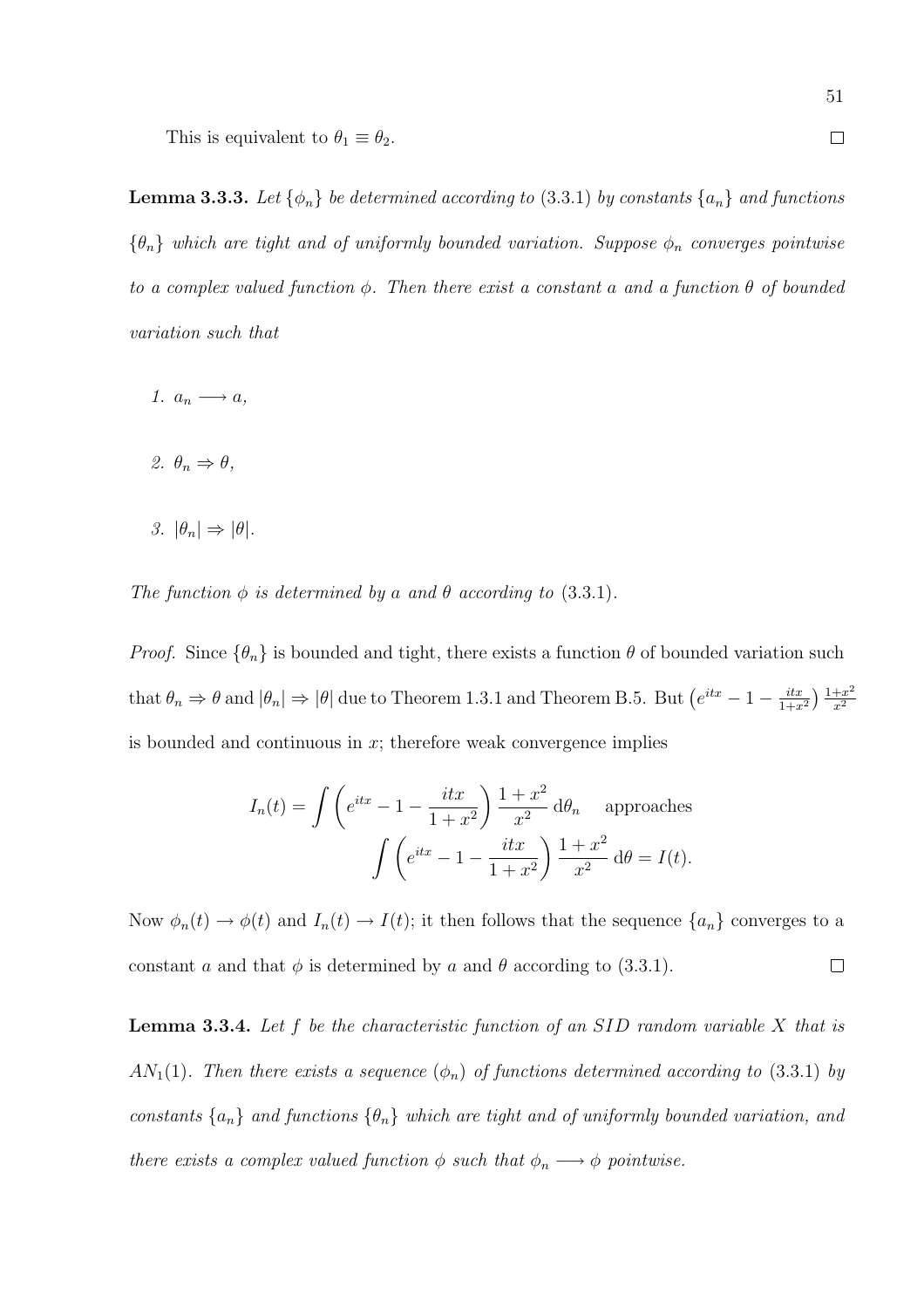*Proof.* Since f is the characteristic function of an SID law, one has  $f \neq 0$  and thus, as  $n \to \infty$ ,

$$
n\{[f(t)]^{1/n} - 1\} = n\{e^{(1/n)\log f(t)} - 1\}
$$
  
= 
$$
n\{(1/n)\log f(t) + o(1/n)\} = \log f(t) + o(1).
$$

Define  $\phi = \log f$  and see that  $\phi_n$  approaches  $\phi$  pointwise.

Now by hypothesis  $(f)^{1/n}$  is a characteristic function of a distribution which will be denoted by  $F_n$ . Then

$$
n\{[f(t)]^{1/n} - 1\} = \int (e^{itx-1} dF_n(x))
$$
  
=  $nit \int \frac{x}{1+x^2} dF_n(x) + n \int \left(e^{itx} - 1 - \frac{itx}{1+x^2}\right) dF_n(x).$ 

If one denotes

$$
a_n = n \int \frac{x}{1+x^2} dF_n(x),
$$
  
\n
$$
\theta_n(x) = n \int_{-\infty}^x \frac{y^2}{1+y^2} dF_n(y),
$$
  
\n
$$
\phi_n(t) = ia_n t + \int \left( e^{itx} - 1 - \frac{itx}{1+x^2} \right) \frac{1+x^2}{x^2} d\theta_n(x),
$$

then it is clear that  $\phi_n$  has the form (3.3.1), as required.

It remains to show that  $\{\theta_n\}$  is bounded and tight. Since for  $A \in \mathcal{B}(\mathbb{R})$ ,

$$
\theta_n(A) = \int_A \frac{nx^2}{1+x^2} dF_n
$$
  
= 
$$
\int_A \frac{nx^2}{1+x^2} dF_n^+ - \int_A \frac{nx^2}{1+x^2} dF_n^-,
$$

every positive (resp. neg., null) set of  $F_n$  is a positive (resp. neg., null) set of  $\theta_n$ , implying

$$
d|\theta_n|(x) = \frac{nx^2}{1+x^2} \, d|F_n|(x).
$$

Then

$$
\|\theta_n\| = |\theta_n|(\mathbb{R}) = n \int \frac{x^2}{1+x^2} \, d|F_n|(x).
$$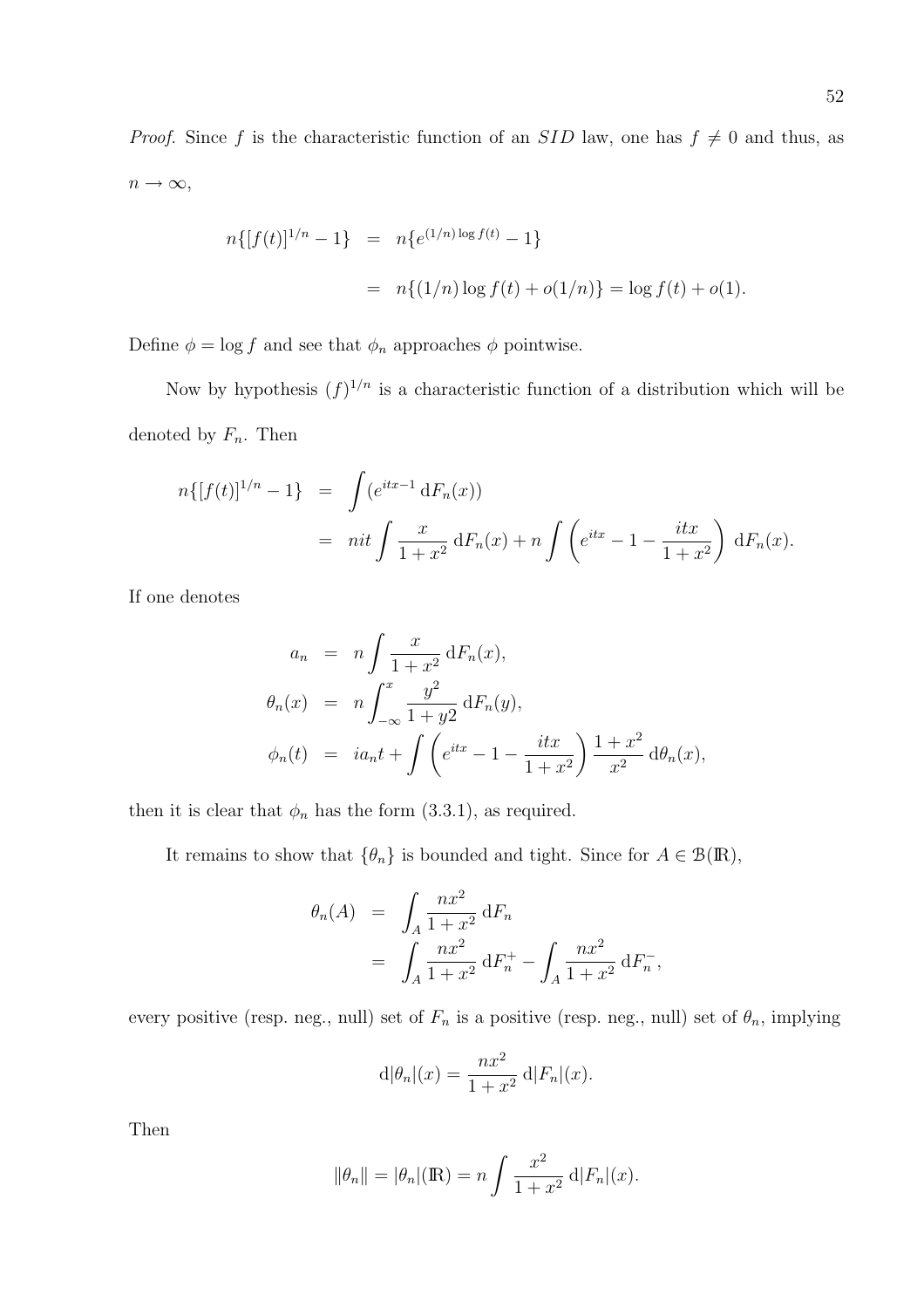Now remembering that X is  $AN_1(1)$  it follows

$$
\|\theta_n\| = n \int |x| \frac{|x|}{1+x^2} d|F_n|(x)
$$
  
\n
$$
\leq n \int |x| d|F_n|(x) = n|\mathbb{E}||X^{(n)}| = O(1),
$$

and so  $\{\theta_n\}$  is bounded. Similarly, for any given  $-1 \le \delta \le 1$ 

$$
|\mathbb{E}_{\theta_n}||X|^{\delta} = \int |x|^{\delta} d|\theta_n|(x)
$$
  
=  $n \int |x|^{\delta} \frac{x^2}{1+x^2} d|F_n|(x)$   
=  $n \int |x| \left(\frac{|x|^{1+\delta}}{1+x^2}\right) d|F_n|(x)$   
 $\leq n \int |x| d|F_n|(x) = O(1),$ 

thus tightness follows from Proposition B.5.

*Proof of Theorem 3.3.1.* (Necessity). Suppose  $f$  is the characteristic function of an  $SID$ random variable X that is  $AN_1(1)$ . Then by Lemma 3.3.4 there exists a sequence  $(\phi_n)$  of functions determined according to (3.3.1) by constants  $\{a_n\}$  and functions  $\{\theta_n\}$  which are bounded and tight, such that  $\phi_n \longrightarrow \phi = \log f$  pointwise.

Now Lemma 3.3.3 shows that there exist a constant a and a function of bounded variation  $\theta$  such that

- 1.  $a_n \longrightarrow a$ ,
- 2.  $\theta_n \Rightarrow \theta$ ,
- 3.  $|\theta_n| \Rightarrow |\theta|$ .

Further,  $\log f = \phi$  is completely determined by the constant a and the function  $\theta$  according to (3.3.1). The last detail is to check the moment conditions. It has been proved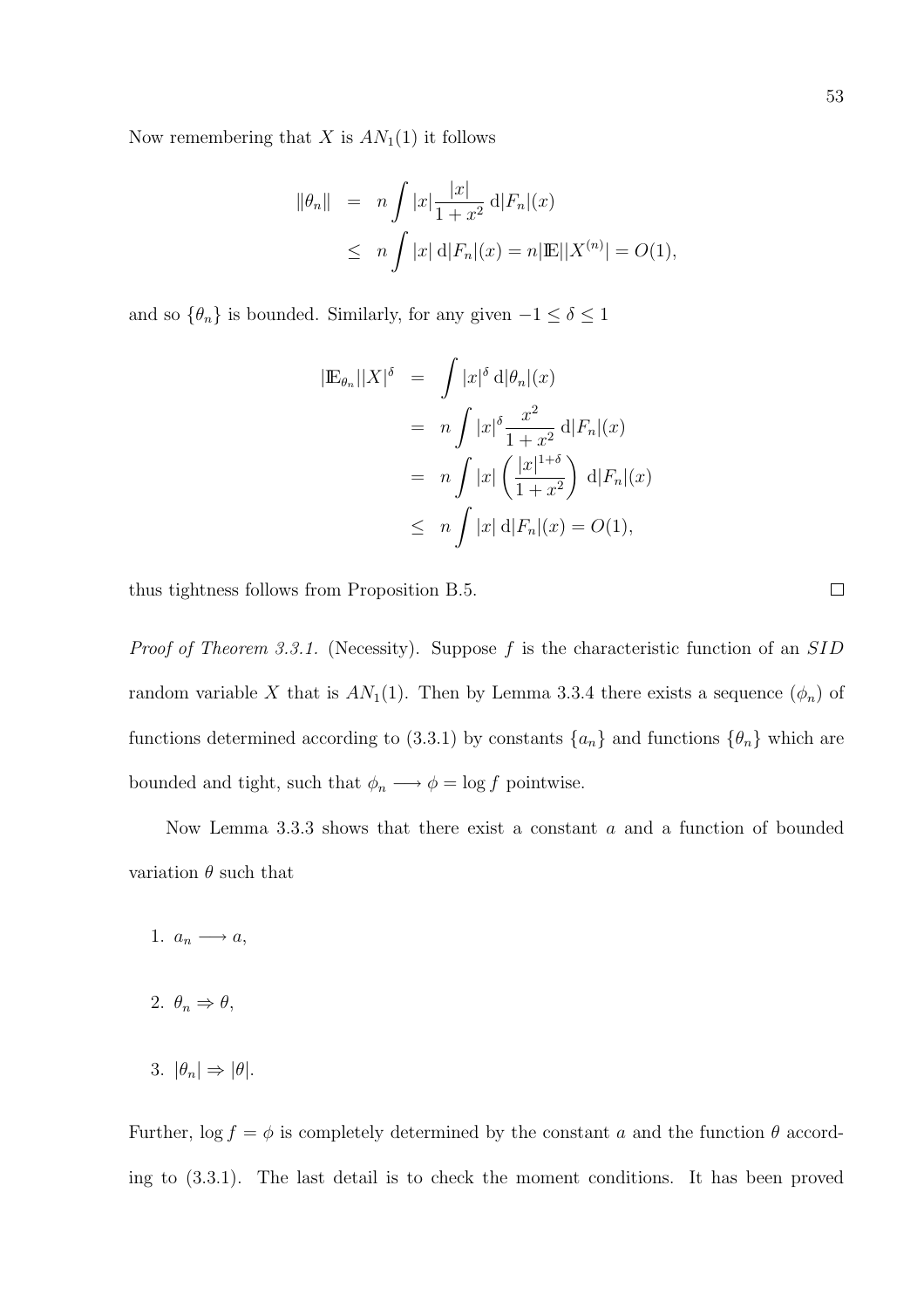R  $|x|^k d|\theta_n|(x) = O(1)$  in Lemma 3.3.4 for the cases  $k = 0$  (the boundedness calculation) and  $k = \pm 1$  (take  $\delta = \pm 1$  in the calculation of  $|\mathbb{E}_{\theta_n}||X|^{\delta}$ ). These facts together with the aid of the weak convergence of the total variation measures and arguments analogous to those in Theorem B.6 yield that  $\int |x|^k d|\theta|(x) < \infty$ ,  $k = -1, 0, 1$ .

(Sufficiency). Suppose that (3.3.1) holds with  $\theta$  satisfying  $\int |x|^k d|\theta|(x) < \infty$ ,  $k =$  $-2, -1, 0, 1$  and  $\int d\theta \neq -$ R  $x^{-2} d\theta(x)$ . Then we proved in Lemma 3.3.1 that  $f = \hat{\nu}$  is indeed the characteristic function of a random variable  $X$  that is  $SID$ . It was shown there that  $\hat{\nu}$  takes the form  $\hat{\nu}(t) = \exp \{ \lambda(\hat{\mu}(t) - 1) + ict \}$ , where

1.  $\lambda =$  $\overline{R}$  $1 + \frac{1}{u^2}$ ¢  $d\theta(u)$ ,

2. 
$$
d\mu(x) = \frac{1}{\int (1 + \frac{1}{u^2}) d\theta(u)} \cdot (1 + \frac{1}{x^2}) d\theta(x),
$$
  
3. 
$$
c = \left(a - \int \frac{1}{x} d\theta(x)\right),
$$

and

$$
|\mathbb{E}_{\mu}||X| = \int \left(|x| + \frac{1}{|x|}\right) d \frac{|\theta|(x)}{\int \left(1 + \frac{1}{u^2}\right) d\theta(u)}.
$$

As in the Examples, note that this implies X is  $AN_1(1)$ .

Now refer to Theorem 3.1.1, and from there is seen  $\|\nu\| \le \exp\{|\lambda|(\|\mu\| \mp 1)\}$  according to whether  $\lambda > 0$  or  $\lambda < 0$ , respectively. Next is calculated:

$$
|\lambda|(\|\mu\| \mp 1) = \left| \int \left(1 + \frac{1}{u^2}\right) d\theta(u) \right| \left[ \int \left(1 + \frac{1}{x^2}\right) \frac{d|\theta|(x)}{| \int 1 + \frac{1}{u^2} d\theta(u) |} \mp 1 \right]
$$
  
= 
$$
\pm \int \left(1 + \frac{1}{u^2}\right) d\theta(u) \left[ \int \left(1 + \frac{1}{x^2}\right) \frac{d|\theta|(x)}{\pm \int 1 + \frac{1}{u^2} d\theta(u)} \mp 1 \right]
$$
  
= 
$$
\int \left(1 + \frac{1}{x^2}\right) d|\theta|(x) - \int \left(1 + \frac{1}{x^2}\right) d\theta(x).
$$

Combine the integrals and use  $|\theta| - \theta = \theta^+ + \theta^- - (\theta^+ - \theta^-) = 2\theta^-$  to reach

$$
\|\nu\| \le \exp\left\{2\int \left(1+\frac{1}{x^2}\right) d\theta^-(x)\right\}.
$$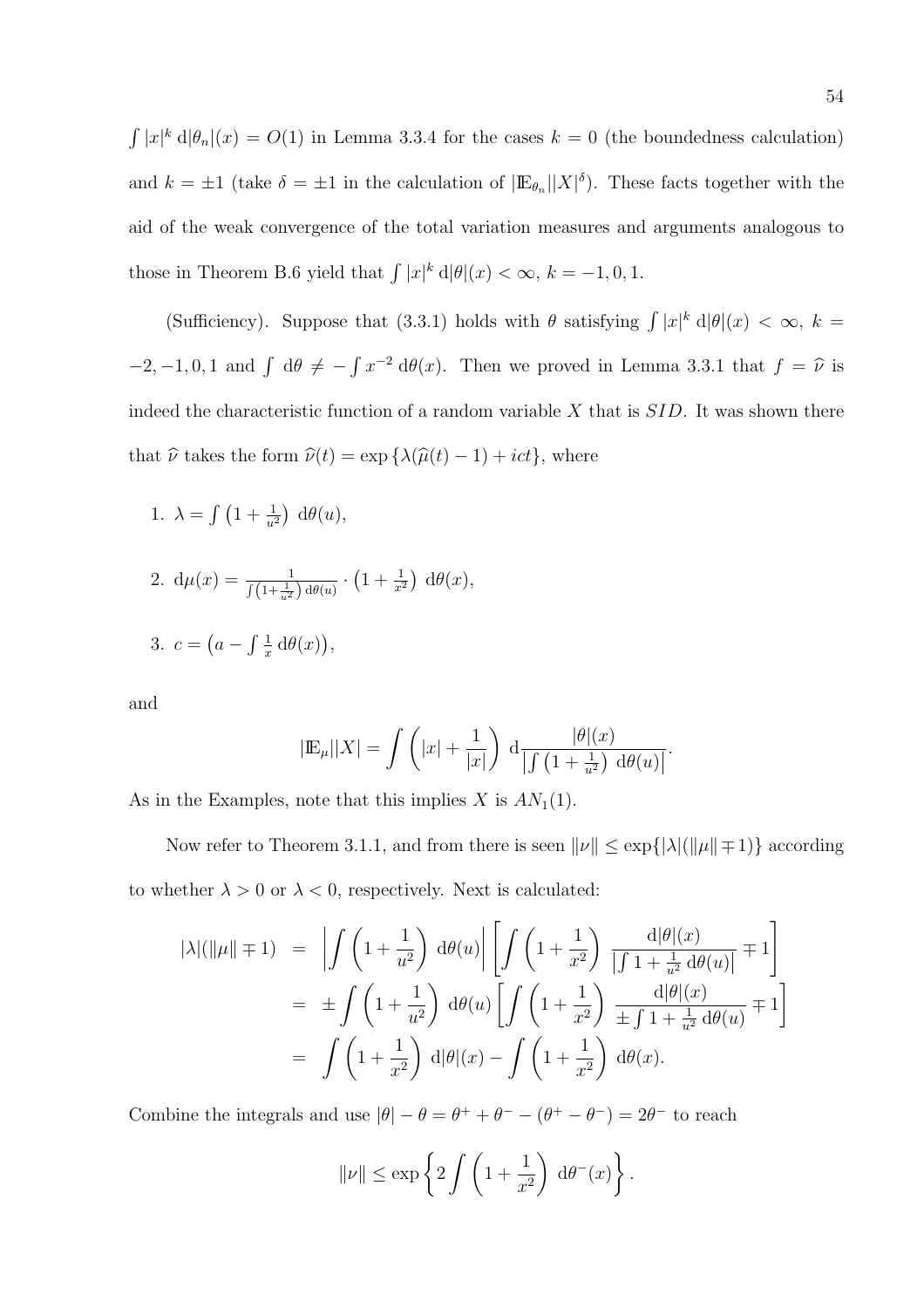Lastly from Theorem 3.1.1 follows

$$
\begin{aligned}\n|\mathbb{E}_{\nu}||X^{(m)}| &\leq \frac{1}{m} \cdot |\lambda| |\mathbb{E}_{\mu}||X| \\
&= \frac{1}{m} \cdot \left| \int \left(1 + \frac{1}{u^2}\right) d\theta(u) \right| \int |x| \left(1 + \frac{1}{x^2}\right) \frac{d|\theta|(x)}{\left|\int 1 + \frac{1}{u^2} d\theta(u)\right|} \\
&= \frac{1}{m} \cdot \int \left(|x| + \frac{1}{|x|}\right) d|\theta|(x).\n\end{aligned}
$$

Finally, uniqueness of the representation was shown in Lemma 3.3.2, and the proof of the theorem is complete.  $\Box$ 

As an application of the theorem, we return to an example discussed by Gnedenko and Kolmogorov [26]. This, together with  $GBin(p)$ , when  $0 < p < 1/2$ , provides an example of *classical* discrete random variables which are not  $ID$ , yet are  $SID$  with a corresponding Lévy-Khinchine representation. We may now look back many years later and see this example in an entirely new light.

### Example 3.3.5.

Consider the function

$$
f(t) = \frac{1 - \beta}{1 + \alpha} \cdot \frac{1 + \alpha e^{-it}}{1 - \beta e^{it}}, \quad 0 < \alpha \le \beta < 1.
$$

The function is continuous,  $f(0) = 1$ , and

$$
f(t) = \frac{1-\beta}{1+\alpha} \left[ \alpha e^{-it} + (1+\alpha\beta) \sum_{n=0}^{\infty} \beta^n e^{int} \right].
$$

Hence it is the characteristic function of a random variable taking all integral values from  $-1$  to  $\infty$ ; moreover

$$
\mathbb{P}(X=-1) = \frac{1-\beta}{1+\alpha}\alpha, \quad \mathbb{P}(X=n) = \frac{1-\beta}{1+\alpha} \cdot (1+\alpha\beta)\beta^n, \quad n = 0, 1, \dots
$$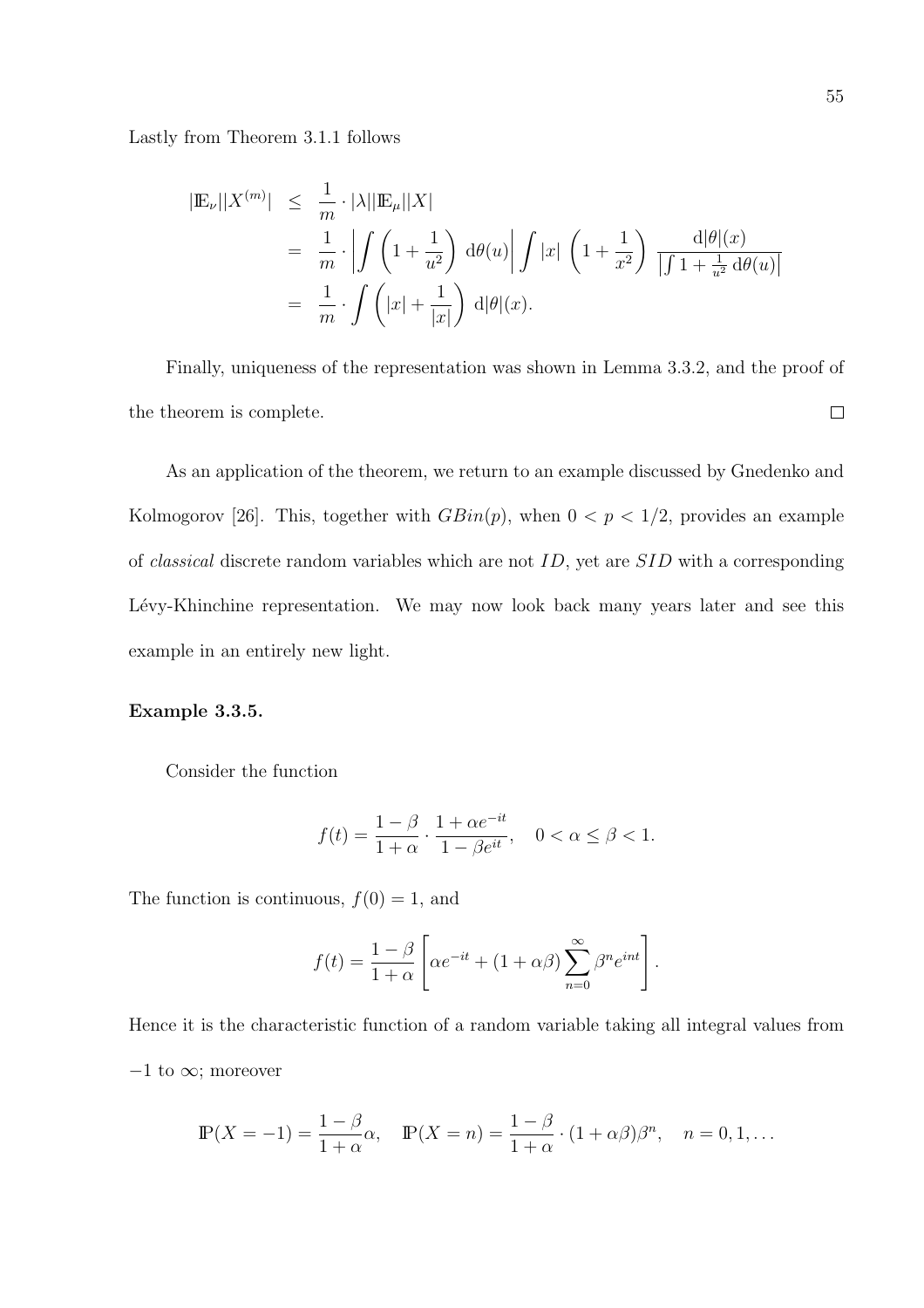$$
\log f(t) = \sum_{n=1}^{\infty} \left[ (-1)^{n-1} \frac{\alpha^n}{n} (e^{-int} - 1) + \frac{\beta^n}{n} (e^{int} - 1) \right]
$$
  
=  $i\gamma t + \int (e^{itu} - 1 - \frac{itu}{1 + u^2}) \frac{1 + u^2}{u^2} d\theta(u),$ 

where, as can easily be calculated,

$$
\gamma = \sum_{n=1}^{\infty} \frac{\beta^n + (-1)^n \alpha^n}{1 + n^2},
$$

and  $\theta(u)$  is a function of bounded variation, having jumps at the points  $u = \pm 1, \pm 2, \pm 3, \ldots$ of magnitudes

$$
\frac{n\beta^n}{n^2+1} \quad \text{for } u = +n
$$

and

$$
(-1)^{n-1} \frac{n\alpha^n}{n^2+1} \quad \text{for } u = -n.
$$

Thus  $\theta$  is not monotone, and by the classical Lévy-Khinchine representation X is not ID. It is however immediate that  $X$  is  $SID$ , in fact  $AN_1(1)$ , once one quickly verifies the moment conditions

$$
\int |x|^k d|\theta|(x) < \infty, \ k = -2, -1, 0, 1, \quad \text{with} \quad \int d\theta \neq -\int x^{-2} d\theta(x).
$$

The section is closed with a table that collects the Lévy-Khinchine representations for the other SID random variables introduced in the text.

#### 3.4 Weak Infinite Divisibility

In this section we examine the more pathological class  $WID$  which is, by definition, all  $GID$ random variables that are not strongly infinitely divisible. By their very nature examples of this class are not well behaved and difficult to describe; nevertheless some important ones are explained .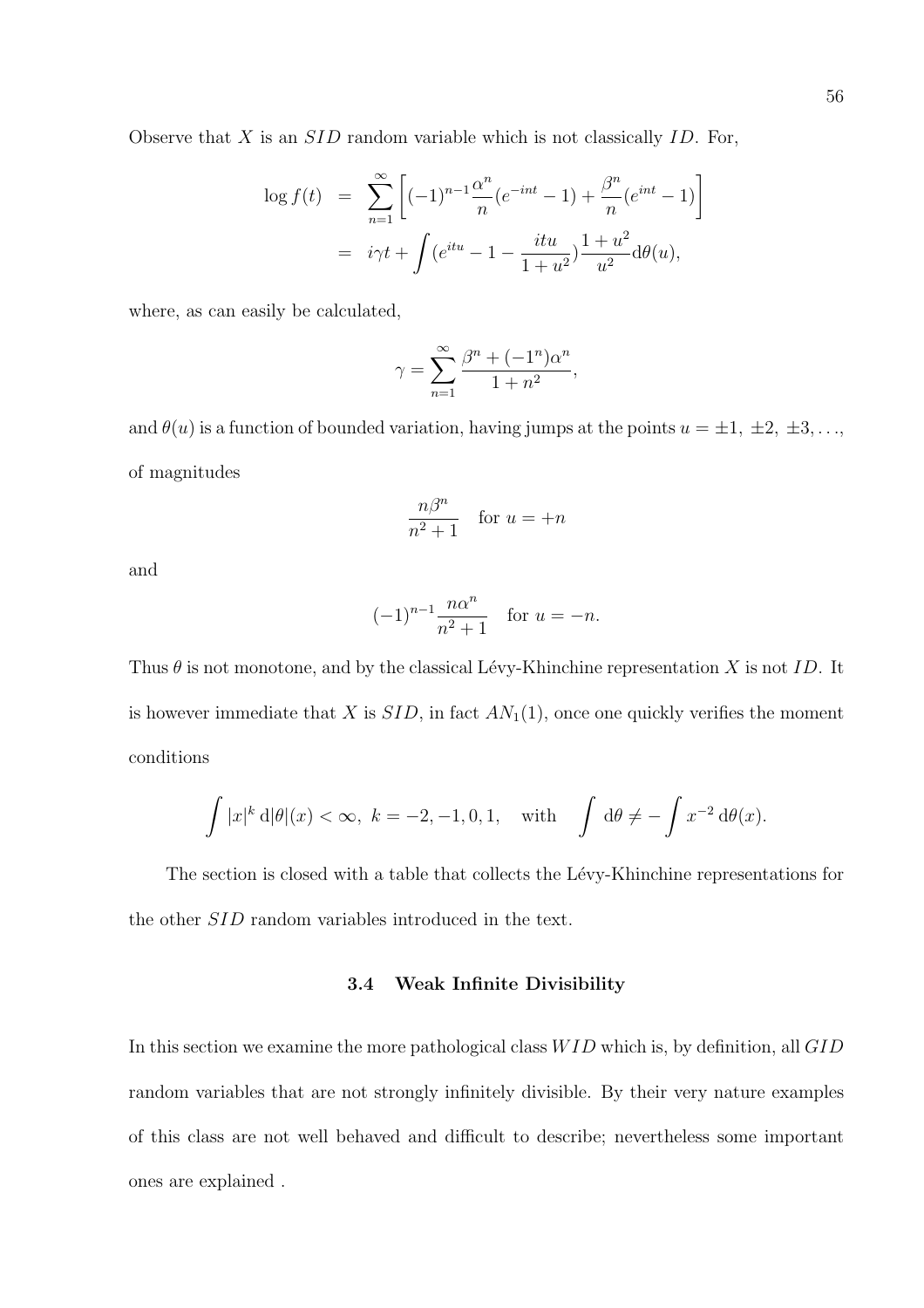| <b>Name</b>        | Ch. Function                         | Lévy-Khinchine Representation                                       |                                                                               |
|--------------------|--------------------------------------|---------------------------------------------------------------------|-------------------------------------------------------------------------------|
|                    |                                      | $\mathfrak{a}$                                                      | $\theta(x)$                                                                   |
| $GPoi(\lambda)$    | $\exp{\lambda(e^{it}-1)}$            | $\lambda/2$                                                         | $\frac{\lambda}{2}1_0(x-1)$                                                   |
| GNegB(r,p)         | $\left(\frac{p}{1-qe^{it}}\right)^r$ | $\sum_{k=1}^{\infty} \frac{rq^k}{1+k^2}$                            | $\sum_{k=0}^{\infty} \frac{rkq^k}{1+k^2} 1_0(x-k)$                            |
| GBin(n,p)          | $(q + pe^{it})^n$                    | $\sum_{k=1}^{\infty} \frac{-n}{1+k^2} \left(\frac{p}{p-1}\right)^k$ | $\sum_{k=0}^{\infty} \frac{-nk}{1+k^2} \left(\frac{p}{p-1}\right)^k 1_0(x-k)$ |
| $GCP(\lambda,\mu)$ | $\exp{\{\lambda(\hat{\mu}-1)\}}$     | $\lambda \int \frac{u}{1+u^2} d\mu(u)$                              | $\lambda \int_{-\infty}^{x} \frac{u^2}{1+u^2} d\mu(u)$                        |

Example 3.4.1. The  $Unif(0,1)$  distribution is  $WID$ .

*Proof.* It is known from Theorem 2.2.1 that  $Unif(0, 1)$  is  $GID$ , yet its characteristic function

$$
\varphi(t)=\frac{e^{it}-1}{it}
$$

is zero at the points  $t = \pm 2\pi k$ ,  $k = 1, 2, \ldots$ ; by Theorem 3.1.2 it must not be SID, hence it is in fact  $WID$ .  $\Box$ 

**Example 3.4.2.** The GBern $(1/2)$  distribution is WID.

This was the example that showed that SID is not closed. It would be nice to be able to say something about  $GBern(p)$  for  $p > 1/2$ , but none of those random variables are even GID. However, one can say something more, taking as motivation the  $GBern(1/2)$ example. First recall that a random variable  $X$  is said to have the *Discrete Uniform* distribution (denoted  $DUnif(N)$ ) if

$$
\mathbb{P}(X = k) = \frac{1}{N}, \quad k = 0, 1, \dots, N - 1
$$

for some specified positive integer  $N \in \mathbb{N}$ .

**Example 3.4.3.** The  $DUnif(N)$  distribution is WID for every  $N \geq 2$ .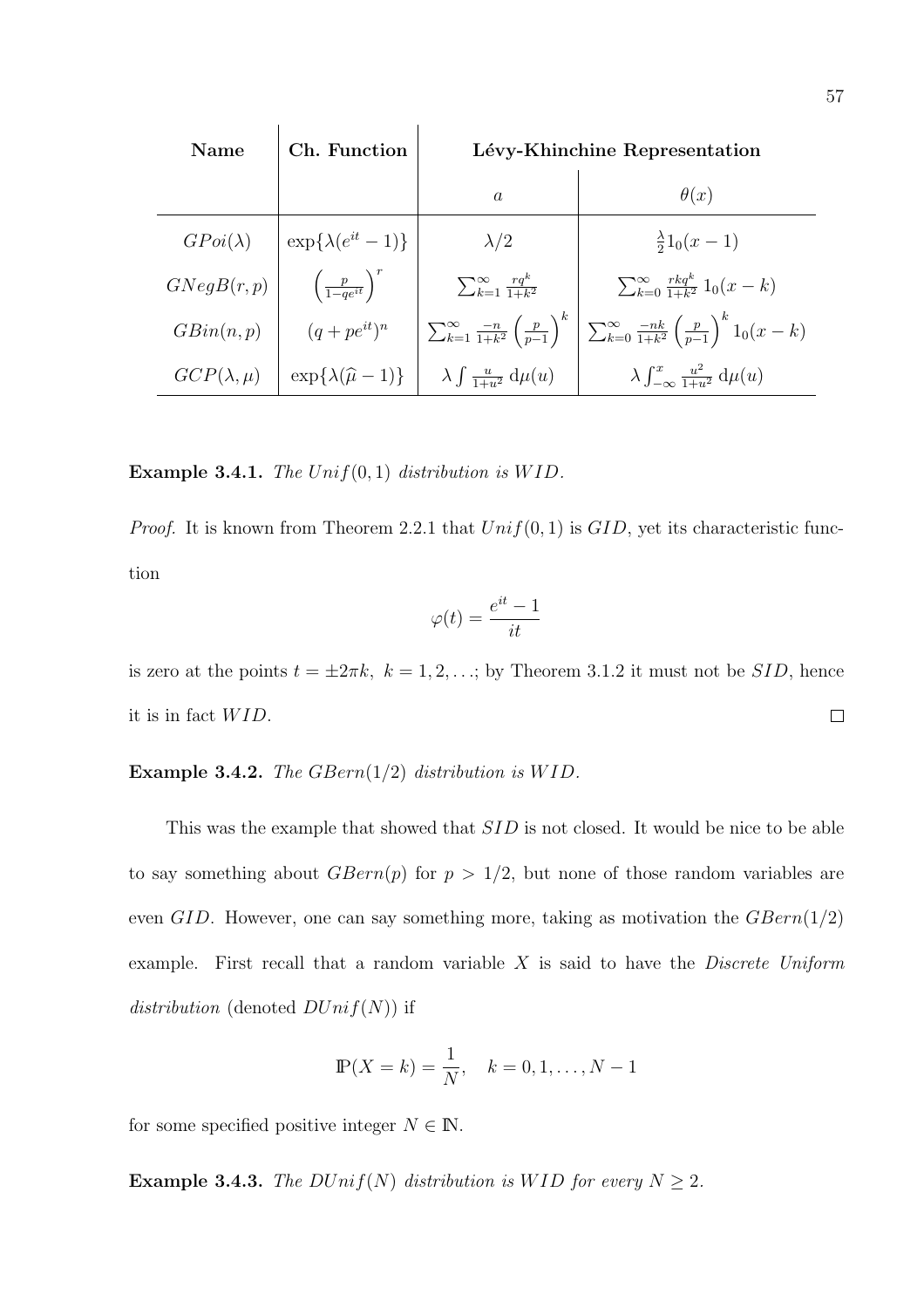*Proof.* It is of course obvious that  $X \sim \text{DUnif}(N)$  is GID because of Theorem 2.3.1. On the other hand, it is easy to see that the characteristic function of  $X$ ,

$$
\varphi_X(t) = \frac{1}{N} \sum_{k=0}^{N-1} e^{itk},
$$

vanishes infinitely often. In particular,  $t = 2\pi (k + 1/N)$  is a root for  $k \ge 0$ .  $\Box$ 

One may easily construct numerous other  $WID$  distributions by convolving finitely many of the  $WID$  distributions already discussed.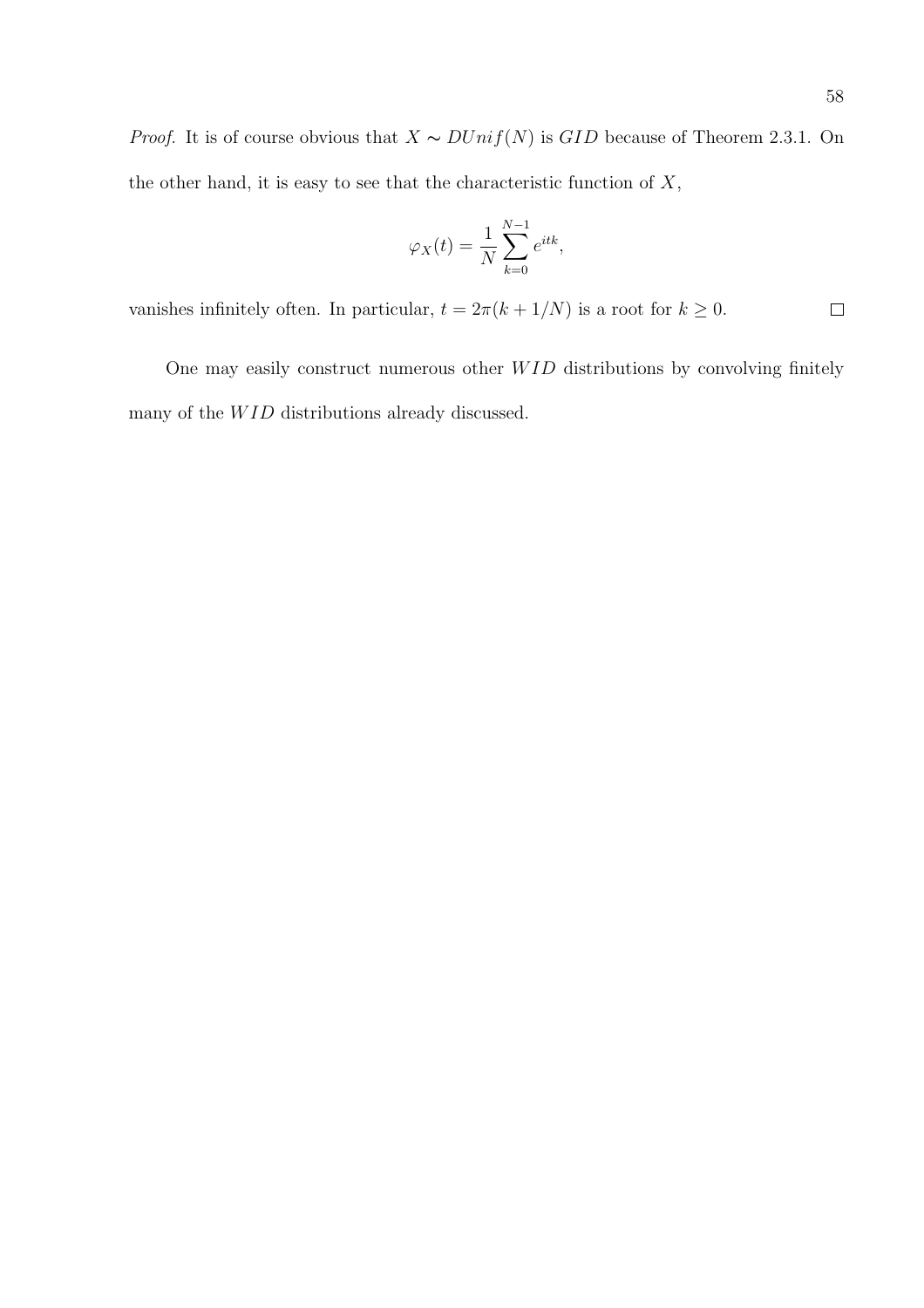# CHAPTER 4 DE FINETTI'S THEOREM

#### 4.1 Introduction

The roots of the idea of finite exchangeability of events can be traced back to the new "Algebra" in De Moivre [12] where the game "Rencontre" ("Matches") was analyzed (Problem XXXV. and Problem XXXVI.) In the Preface de Moivre writes enthusiastically, "In the 35th and 36th Problems I explain a new sort of Algebra,... I assure the Reader, that the Method I have followed has a degree of Simplicity, not to say of Generality,...".

Infinite sequences of exchangeable events seem to have first been discussed by Jules Haag [29]. Not long after, de Finetti [13] independently introduced exchangeable random variables and proved his famous representation theorem for the 2-valued case. More precisely: if  $X_1, X_2, \ldots$  take values in  $\{0, 1\}$  and

$$
\mathbb{P}(X_1 = x_1, X_2 = x_2, \dots X_n = x_n) = \mathbb{P}(X_1 = x_{\pi(1)}, X_2 = x_{\pi(2)}, \dots X_n = x_{\pi(n)})
$$

holds for all  $n \in \mathbb{N}$ ,  $x_1, \ldots, x_n \in \{0, 1\}$ , and all finite permutations  $\pi$  of  $\{1, 2, \ldots, n\}$ , then for some measure  $\mu$  on [0, 1]

$$
\mathbb{P}(X_1 = x_1, X_2 = x_2, \dots X_n = x_n) = \int_0^1 p^{\sum x_i} (1-p)^{n-\sum x_i} d\mu(p).
$$

In words,  $X_1, X_2, \ldots$  are conditionally i.i.d. given the random variable p, which is distributed according to the measure  $\mu$ .

This theorem has been extended and generalized in various directions. De Finetti himself showed that his representation held for real-valued random variables [14]. Dynkin [21] replaced IR with more general spaces that are separable in some sense, and Hewitt and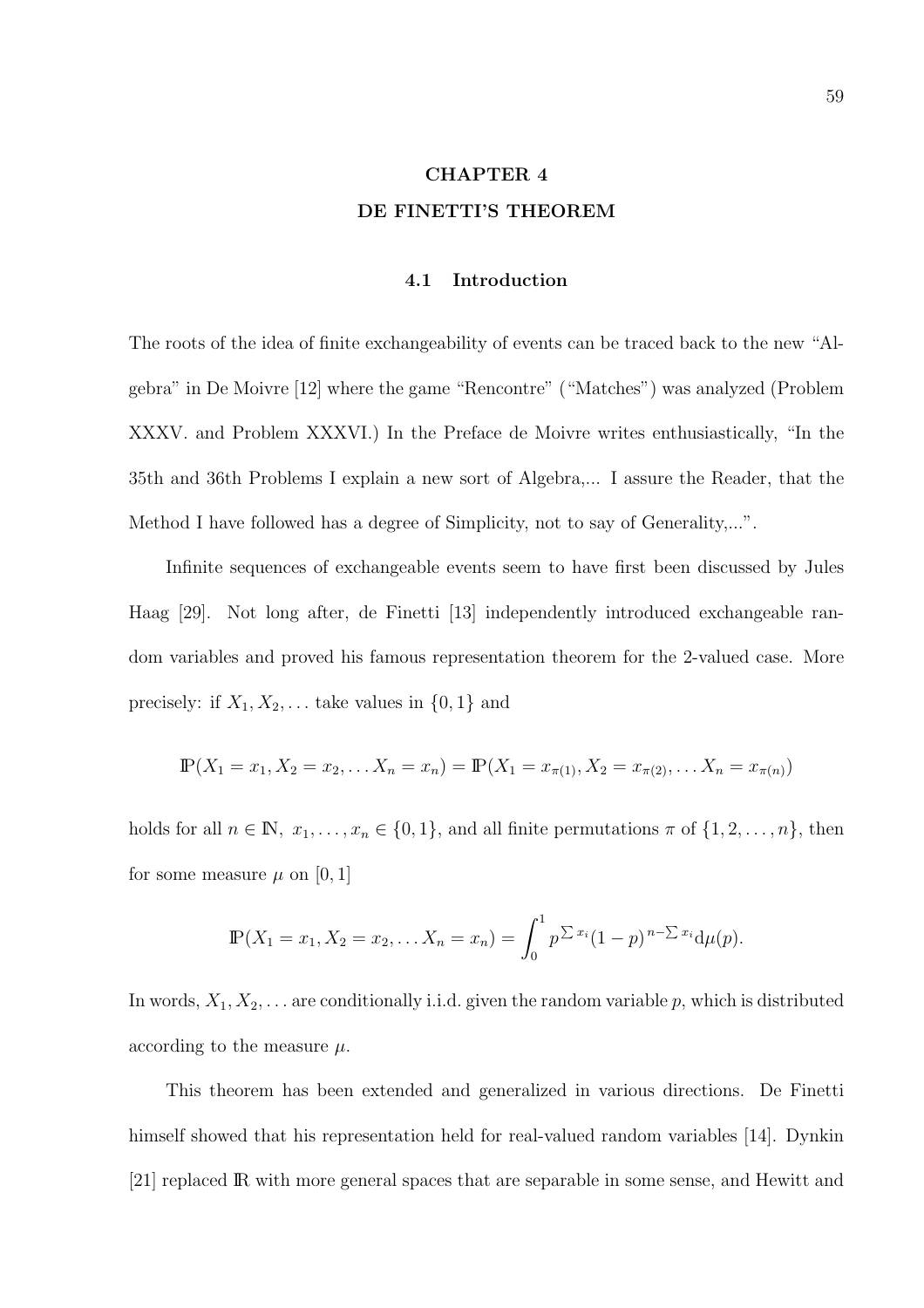Savage [30] extended the result to compact Hausdorff spaces, from which it can readily be extended to, for example, Polish or locally compact spaces. The theorem does not hold without some topological assumptions, however, as was shown by Dubins and Freedman [20].

It is well known that de Finetti's theorem also does not hold in general for finite sequences of exchangeable random variables; for an easy example showing failure in case  $n = 2$  see Diaconis [16], [17], or Spizzichino [43]. It is not difficult to see the trouble: suppose that  $X_1, X_2, \ldots X_N$  are conditionally i.i.d. given some random variable  $\theta$  which is distributed according to some probability measure  $\nu$ . Then for  $1 \le i, j \le N$ ,

$$
\mathbb{E}X_i X_j = \mathbb{E}X_1 X_2 \text{ (by exchangeability)}
$$
  
=  $\mathbb{E}_{\nu} {\mathbb{E}[X_1 X_2 | \theta]}$   
=  $\mathbb{E}_{\nu} {\mathbb{E}[X_1 | \theta] \mathbb{E}[X_2 | \theta]}$  (conditional independence)  
=  $\mathbb{E}_{\nu} {\mathbb{E}[X_1 | \theta]}^2$  (conditionally identically dist'd)

And of course  $\mathbb{E}X_i = \mathbb{E}_{\nu} {\{\mathbb{E}[X_1|\theta]\}} = \mathbb{E}X_j$ , so that

$$
Cov(X_i, X_j) = \mathbb{E}_{\nu} \{ (\mathbb{E}[X_1 | \theta])^2 \} - (\mathbb{E}_{\nu} \{ \mathbb{E}[X_1 | \theta] \})^2
$$

$$
= \text{Var}_{\nu} (\mathbb{E}[X_1 | \theta])
$$

$$
\geq 0, \text{ when } \nu \geq 0.
$$

This gives immediately the familiar fact that the classical de Finetti representation works only for sequences that are nonnegatively correlated, and instances where this condition fails are often encountered in practice; take, for example, hypergeometric sequences.

In response to this problem there have been several versions and modifications of the theorem developed for the finite case. Kendall [33] (also de Finetti [15]) showed that every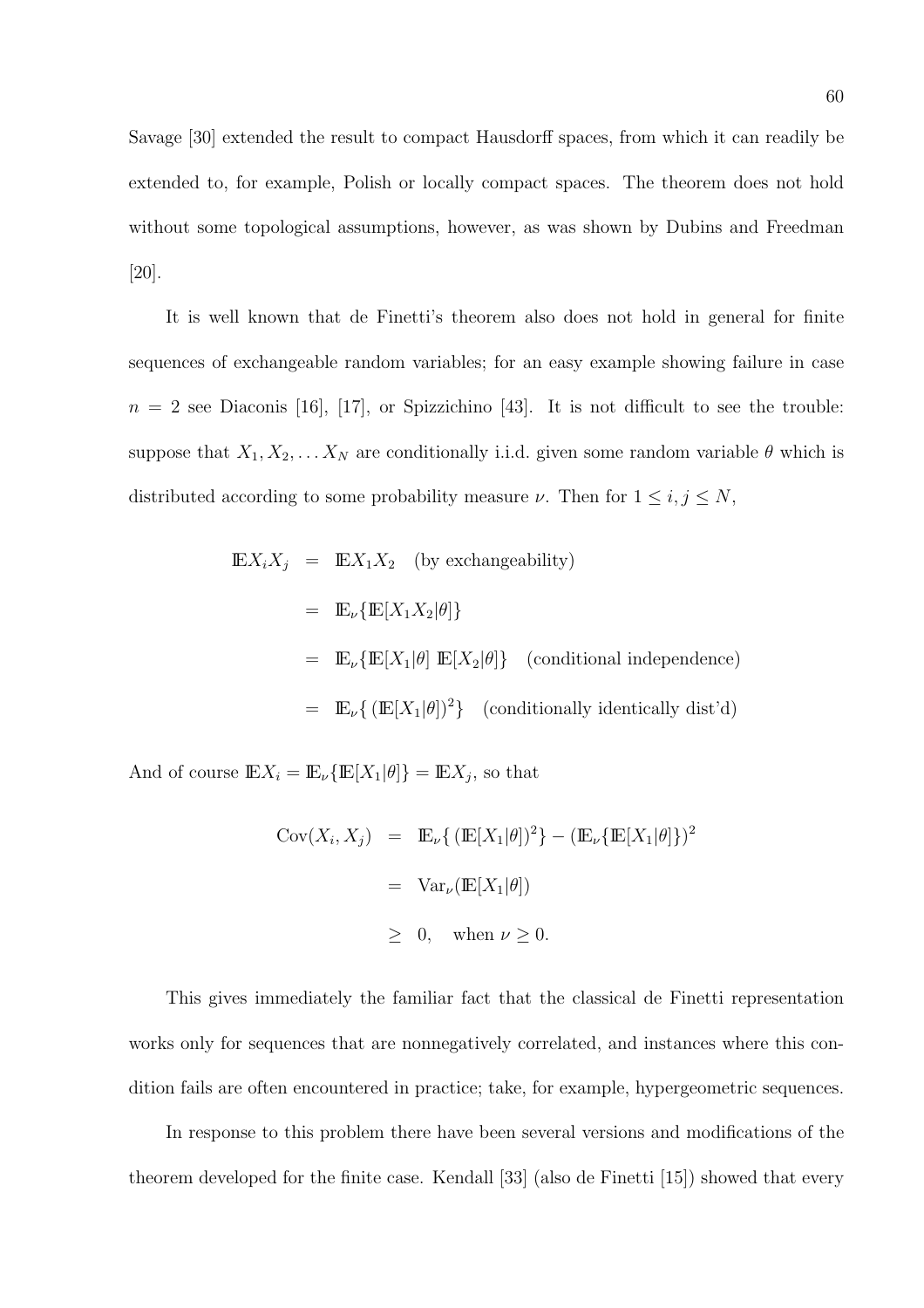finite system of exchangeable events is equivalent to a random sampling scheme without replacement, where the number of items in the sampling has an arbitrary distribution. Diaconis [16] and Diaconis and Freedman [17] used this to find total variation distances to the closest mixture of i.i.d. random variables, (which turns out to imply de Finetti's theorem in the limit). Gnedin [27] explored conditions on the density of a finite exchangeable sequence and found a criterion for extendability to an infinite sequence. Several other aspects of finite exchangeability are in Diaconis and Freedman [18], von Plato [46], and Diaconis et al. [19]; Kingman [34] and Aldous [1] give useful surveys of exchangeability. See also Ressel [39].

The present Chapter reexamines the failure of de Finetti's theorem and in the process reveals that while for infinite exchangeable sequences which are nonnegatively correlated the classical (that is, nonnegative) mixtures of i.i.d. random variables are sufficient, with some finite sequences, we need to consider an extended notion of "mixture" to retain de Finetti's convenient representation. In particular, we have the

**Theorem 4.1.1.** Let  $(S, \mathcal{B})$  be an abstract measurable space and write  $S^*$  for the set of probability measures on  $(S, \mathcal{B})$ . Endow  $S^*$  with the smallest  $\sigma$ -field  $\mathcal{B}^*$  making  $p \mapsto p(A)$ measurable for all  $A \in \mathcal{B}$ . If  $p \in S^*$ , then  $p^n$  is the product measure on  $(S^n, \mathcal{B}^n)$ .

If  $\mathbb{P}$  is an exchangeable probability on  $(S^n, \mathcal{B}^n)$  then there exists a signed measure  $\nu$ such that

$$
\mathbb{P}(A) = \int_{S^*} p^n(A) \, \mathrm{d}\nu(p), \quad \text{ for all } A \in \mathcal{B}^n.
$$

Further,  $\nu$  is of bounded variation and satisfies  $\nu(S^*) = 1$ .

It is noted that Jaynes [31] independently discovered this theorem in the case where the random variables take only the values  $\{0, 1\}$ . His proof is very concise, using Bernstein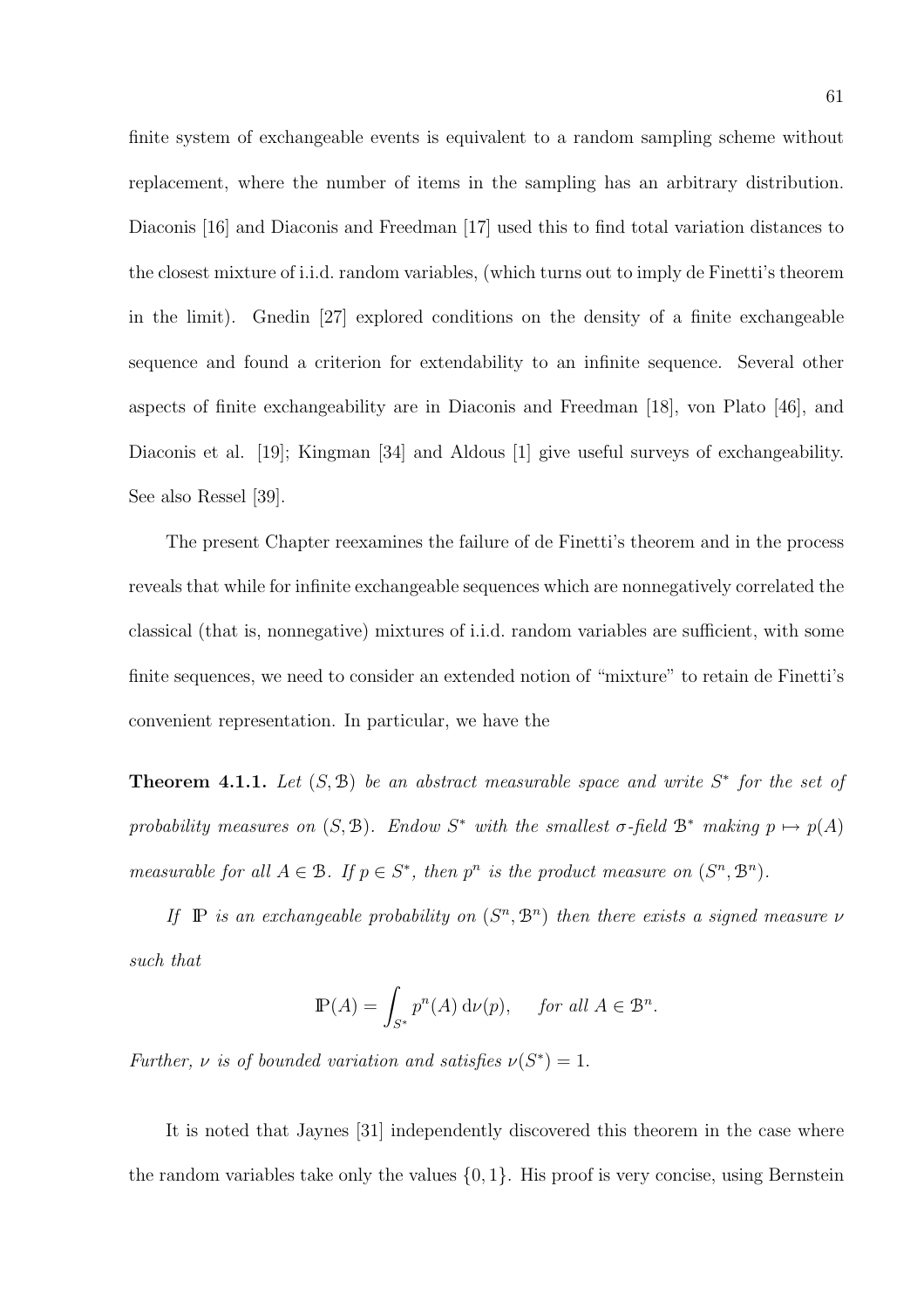and Legendre polynomials. In that essay he alludes to the extension of the theorem to the abstract case, saying, "...A more powerful and abstract approach, which does not require us to go into all that detail, was discovered by Dr. Eric Mjolsness while he was a student of [mine]. We hope that, with its publication, the useful results of this representation will become more readily obtainable...". Alas, to the knowledge of the present author that publication never appeared.

In any case, this research is distinct from the above papers in a number of ways. First, this result holds for an arbitrary measurable space without topological assumptions, in symmetry to Diaconis and Freedman [17], but in contrast to Dubins and Freedman [20]. Such luxury is afforded because one deals with finite sequences and avoids the pathologies that arise with infinite product spaces and limits.

Second, the method of proof of the representation, while elementary, is of an entirely different character. For example, de Finetti [15] shows that finite exchangeable sequences are mixtures of hypergeometric processes, and then takes a weak limit as the sample size increases without bound. For us, there is no limit whatever; we have only finitely many exchangeable random variables to use. Similarly, Kendall [33] used the (Reversed) Martingale Convergence Theorem combined with the hypergeometric mixture representation to show the existence of a sigma algebra conditional on which  $X_1, X_2, \ldots$  are i.i.d., again a limiting argument. Hewitt and Savage [30] start the analysis with an infinite sequence and derive its mixture representation; we can get no help from there. Ressel [39] uses concepts of Harmonic Analysis on semigroups and positive definite functions to find a unique Radon mixing measure for the infinite sequence. Our paper uses simple measure theory and some linear algebra.

Third, the conclusion of this chapter usefully complements what is currently known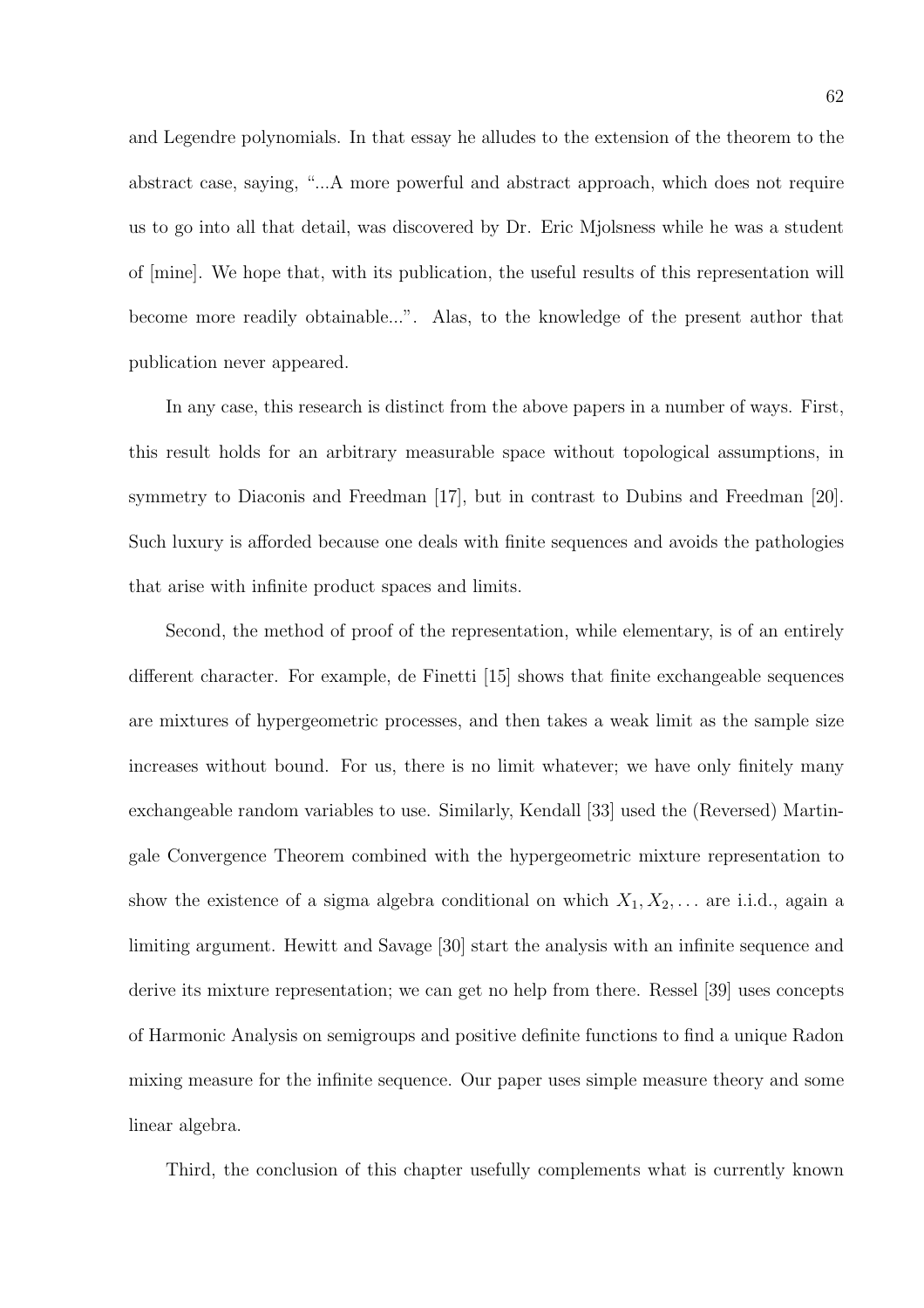regarding finite exchangeable sequences. Indeed, Diaconis and Freedman [17], [25] showed that for a finite exchangeable real-valued sequence of length  $k$  that can be embedded in a sequence of length  $N \geq k$ , a classical mixture of an i.i.d. sequence is at most  $2(1 - N_k/N^k)$ away (in terms of total variation distance), where  $N_k = N(N-1)\cdots(N-k+1)$ . This bound is sharp.

Now, suppose we have an exchangeable sequence that is only slightly negatively correlated, say  $\rho = -0.01$ . Then it is easy to see (in Kingman [34] or Spizzichino [43], for example) that N can be at most 100. One can see the reason why by considering exchangeable  $X_1, X_2, \ldots, X_n$  with  $X_1$  having finite nonzero variance  $\sigma^2$  and correlation coefficient with  $X_2$  being  $\rho$ . Then the variance of  $\sum_{i=1}^{n} X_i$  is

$$
\sum_{i=1}^{n} \sigma^{2} + \sum_{i \neq j} \rho \sigma^{2} = n \sigma^{2} [1 + (n-1)\rho],
$$

and since the above quantity is nonnegative it follows

$$
\rho \ge -(n-1)^{-1},
$$

or in other words,  $N \leq 100$ .

The bound  $2(1-100<sub>k</sub>/100<sup>k</sup>)$  monotonically increases as a function of k, and by the time  $k = 12$ , it has already passed the value 1, the maximum total variation distance between any two distributions being of course 2. From a practical standpoint this means that for even moderately sized samples, the present bound gives little insight. It is completely unclear how close the closest classical mixture is, and the situation only worsens as the variables become more correlated. Again, with an infinite sequence the above correlation inequality would hold for all  $n \geq 1$ , and in such a case  $\rho$  would therefore be nonnegative. Thus here is an alternative proof that a necessary condition for finite sequences to have the classical de Finetti representation is that they be nonnegatively correlated.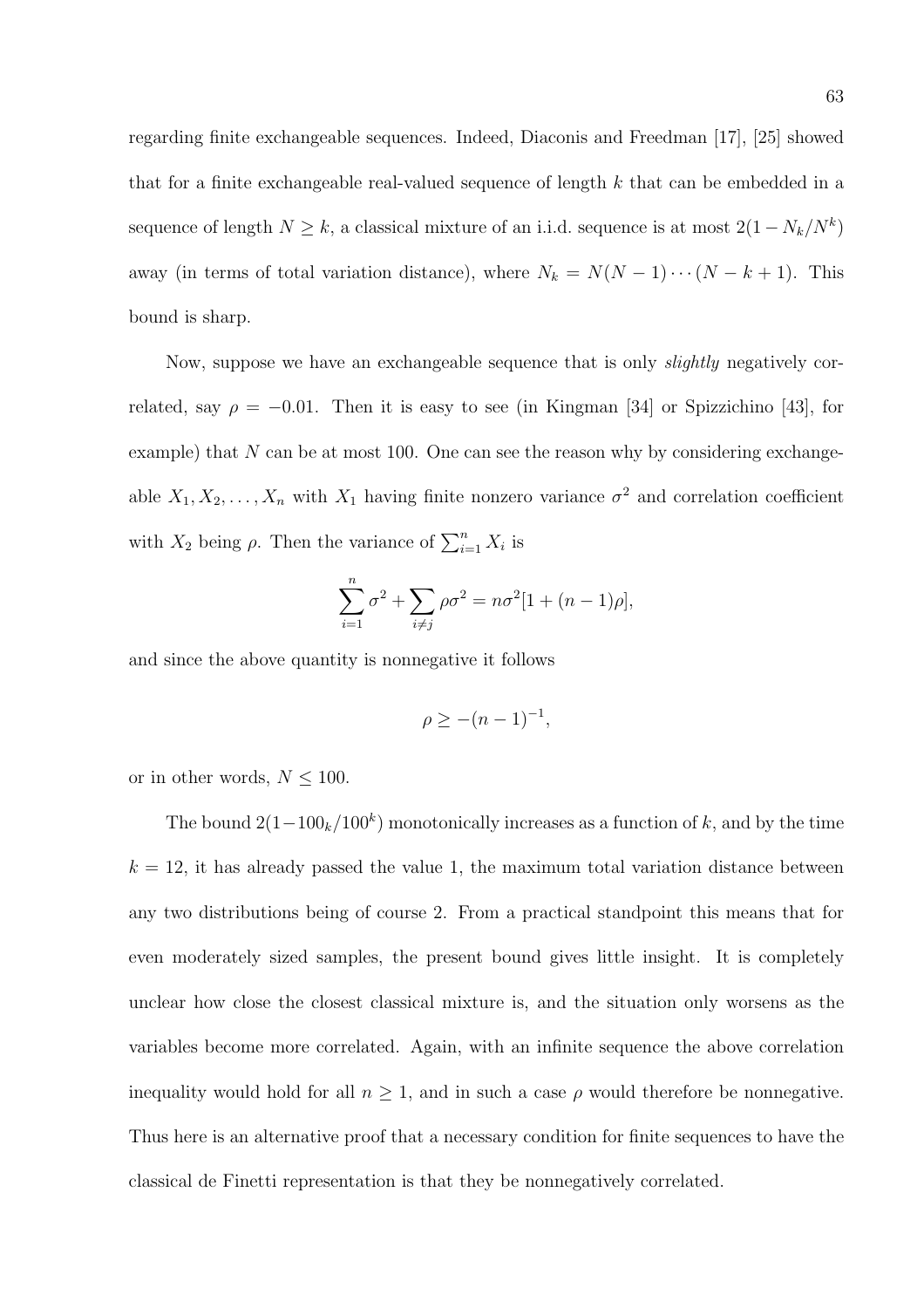This chapter guarantees an exact representation, for any finite k, and regardless of the underlying correlation structure. In an application to Bayesian Theory, we show that by allowing the mixture to stand in with a Prior distribution one can formally justify common practical procedures; in addition, the resulting Posteriors continue to converge to degenerate distributions under usual regularity conditions, together with much wider assumptions than are ordinarily supposed.

We present a second application in the area of Statistical Physics. We demonstrate that the quantum statistics of Fermi-Dirac may be derived from the statistics of classical (i.e. independent) particles by means of a signed mixture of multinomial distributions, or Maxwell-Boltzmann statistics. This work continues in the vein of work by Bach, Blank and Francke [4], who performed a similar derivation of Bose-Einstein Statistics using the classical de Finetti theorem. In many ways the resulting asymmetry for Fermi-Dirac statistics is eliminated.

As a final remark, it should be pointed out that the use of signed measures in probability theory is by no means new; it has claimed even proponents such as  $Bartlett[6]$  and Feynman [23]. The existing literature is voluminous. For the purposes of this dissertation those results are not needed, but the interested reader could begin by consulting the survey by Mückenheim [37].

#### 4.2 Finite Exchangeable Sequences

We start by extending some earlier results of Diaconis [16] from the space  $\{0,1\}$  to the more general  $\{0, 1, \ldots, n\}$ . Let  $\mathcal{P}_n$  represent all probabilities on  $\prod_{i=1}^n S_i$ , where  $S_i$  $\{s_0, s_1, \ldots, s_{n-1}\}\$  for each i. Then  $\mathcal{P}_n$  is a  $n^n - 1$  dimensional simplex which is naturally embedded in Euclidean  $n^n$  space.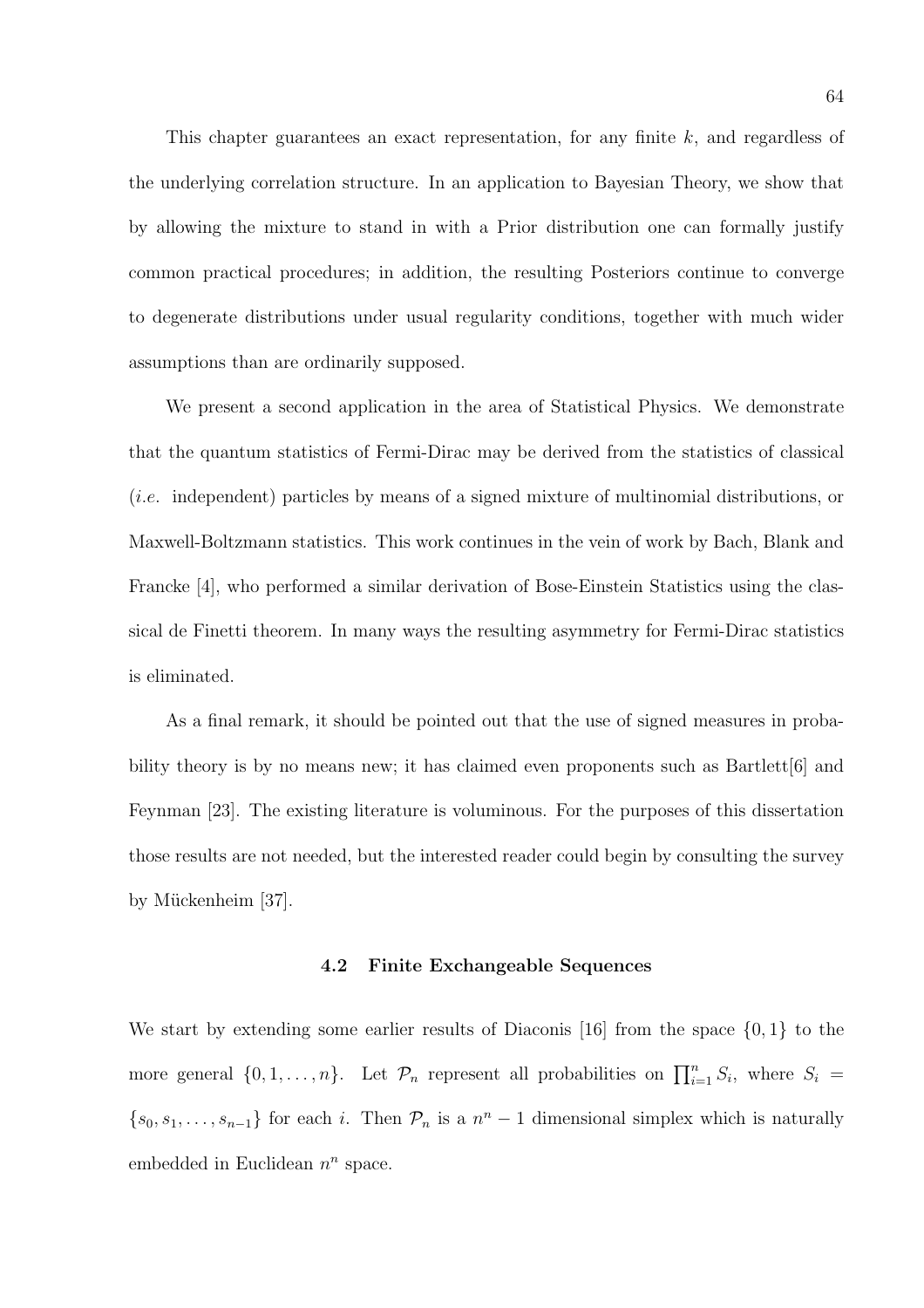$\mathcal{P}_n$  can be coordinatized by writing  $\mathbf{p} = (p_0, p_1, \ldots, p_{n^n-1})$  where  $p_j$  represents the probability of the outcome j, and  $j = 0, 1, \ldots, n<sup>n</sup> - 1$  is thought of as having its n-ary representation, written with n n-ary digits. Thus if  $n = 3$ , then  $j = 5$  refers to the point 012. Let  $\Omega_n(\mathbf{k}) = \Omega_n(k_0, k_1, \ldots, k_{n-1})$  be the set of  $j, 0 \le j < n^n$ , with exactly  $k_0$  digits 0,  $k_1$  digits  $1, \ldots, k_{n-1}$  digits  $n-1$ . The number of elements in  $\Omega_n(\mathbf{k})$  is  $n!/(k_0!k_1!\cdots k_{n-1}!)$ .

Let  $\mathcal{E}_n$  be the exchangeable measures in  $\mathcal{P}_n$ ; then  $\mathcal{E}_n$  is convex as a subset of  $\mathcal{P}_n$ .

Lemma 4.2.1.  $\mathcal{E}_n$  has  $\binom{2n-1}{n}$ n ¢ extreme points  $\mathbf{h_0}, \mathbf{h_1}, \ldots, \mathbf{h_{\binom{2n-1}{n}-1}},$  where  $\mathbf{h_k}$  is the measure putting mass  $k_0!k_1! \cdots k_{n-1}/n!$  at each of the coordinates  $i \in \Omega_n(\mathbf{k})$ , and mass 0 elsewhere. Here, the index vector  $\mathbf{k} = (k_0, k_1, \ldots, k_{n-1})$  runs over all possible distinct "urns", as described in the proof below.

Each exchangeable probability  $p \in \mathcal{E}_n$  has a unique representation as a mixture of the  $(2n-1)$ n ¢ extreme points.

Proof. This is a direct generalization of Diaconis' [16] results to a higher dimensional setting. Intuitively,  $h_k$  is a column vector representing the measure associated with n drawings without replacement from the unique urn containing n balls,  $k_0$  marked with  $s_0$ ,  $k_1$  marked with  $s_1, \ldots, k_{n-1}$  marked with  $s_{n-1}$ ; h stands for "hypergeometric". Each  $h_k$  is exchangeable, and finding the total number of distinct urns amounts to finding the number of ways to distribute *n* indistinguishable balls into *n* boxes marked  $s_0, s_1, \ldots, s_{n-1}$  respectively. It is well known that the number of ways to distribute r balls into  $m$  (ordered) boxes is just  $(m+r-1)$ r ¢ . In this case,  $m = r = n$ .

Note that when  $S = \{s_0, s_1\} = \{0, 1\}$ , this matches Diaconis' [16] result where  $\mathcal{E}_n$  had  $n + 1$  extreme points, because in that case  $m = 2$  and  $r = n$ , so that

$$
\binom{2+n-1}{n} = \binom{n+1}{n} = n+1.
$$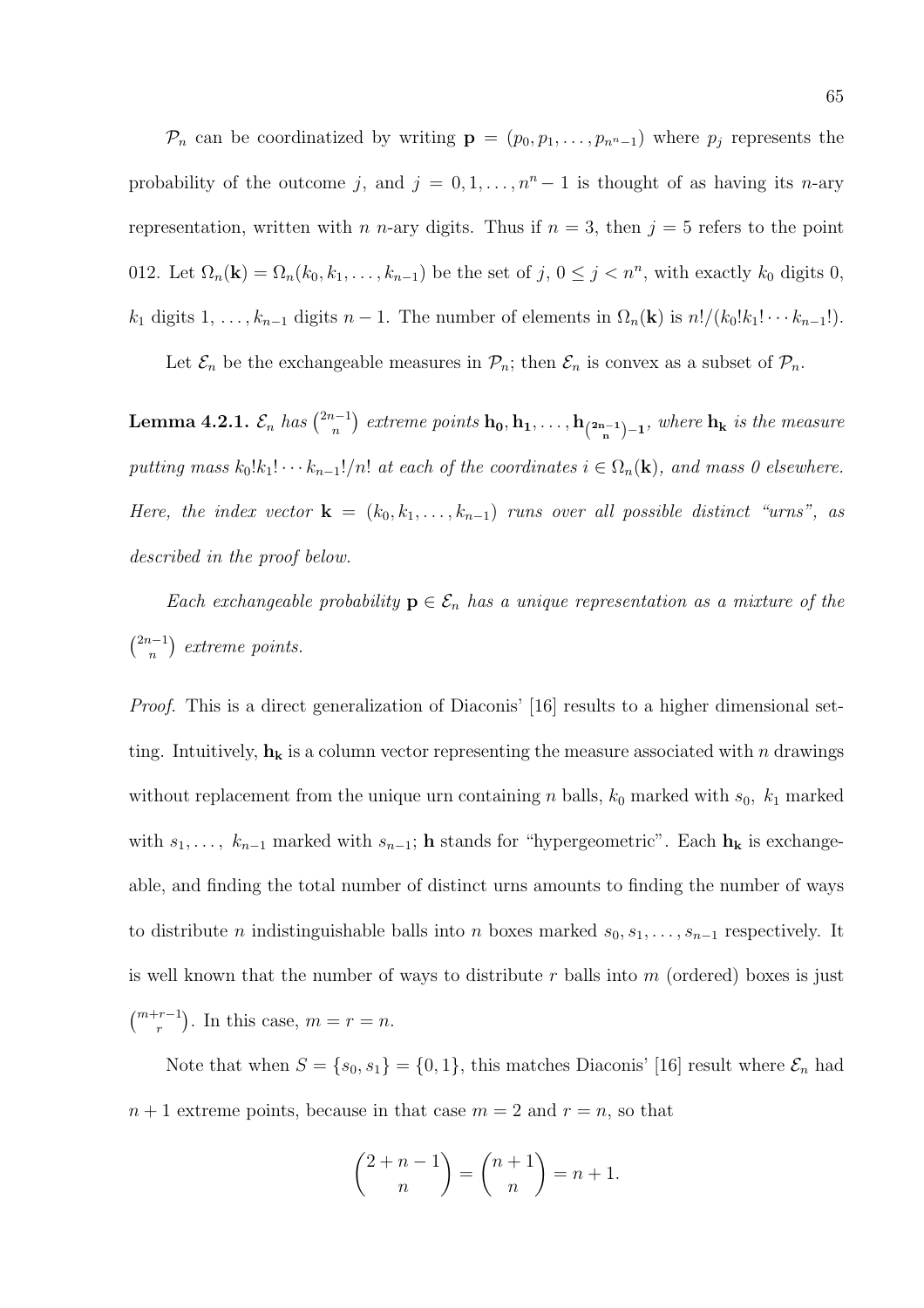Now suppose that  $\mathbf{h}_{\mathbf{k}}$  is a mixture of two other exchangeable measures, that is  $\mathbf{h}_{\mathbf{k}}$  =  $p\mathbf{a} + (1-p)\mathbf{b}$ , where **a** and **b** are exchangeable and  $0 < p < 1$ . Then **a** and **b** put mass zero at every point where  $h_k$  puts mass zero, namely, on the complement of  $\Omega_n(k)$ .

By exchangeability, outcomes with the same number of  $s_0$ 's,  $s_1$ 's, ...  $s_{n-1}$ 's have the same probability. Therefore, the entries of both a and b must be equal at all coordinates  $j \in \Omega_n(\mathbf{k})$ . But the sum of the entries is 1 in each vector, so the mass at each  $j \in \Omega_n(\mathbf{k})$ must be  $k_0!k_1!\cdots k_{n-1}!/n!$ . This implies  $\mathbf{a} = \mathbf{b}$ , and  $\mathbf{h}_{\mathbf{k}}$  is in fact an extreme point of  $\mathcal{E}_n$ .

It is well known that every point of a simplex has a unique representation as a mixture of extreme points.  $\Box$ 

Now we see that  $\mathcal{E}_n$  is a  $\binom{2n-1}{n}$ n ¢ sided polyhedron. The extreme points

 $h_0, h_1, \ldots, h_{2n-1}$  are linearly independent because they are supported on the disjoint sets  $\Omega_n(\mathbf{j}), \mathbf{j} = 0, \ldots, \binom{2n-1}{n}$ n ¢  $-1$ . And, a probability **p** is in  $\mathcal{E}_n$  if and only if it is constant on the sets  $\Omega_n(\mathbf{k})$ .

An interesting subclass is the class  $\mathcal{M}_n \subset \mathcal{E}_n$  of i.i.d. probabilities on  $\mathcal{P}_n$ .  $\mathcal{M}_n$  can be parameterized as an  $n^{\text{th}}$  degree polynomial of  $n-1$  variables:

$$
\mathbf{m} = (p_0^n, p_0^{n-1}p_1, \ldots, p_{n-2}p_{n-1}^{n-1}, p_{n-1}^n).
$$

In general, for  $j \in \Omega_n(\mathbf{k})$ , we have  $\mathbf{m}_j = \prod_{i=0}^{n-1}$  $\sum_{i=0}^{n-1} p_i^{k_i}$ , where  $p_i \ge 0$ ,  $i = 0, \ldots, n-1$ , and  $p_0 + p_1 + \cdots + p_{n-1} = 1$ . The set  $\mathcal{M}_n$  is a smooth surface that twists through  $\mathcal{E}_n$ .

The class of mixtures of i.i.d. probabilities (with which de Finetti's Theorem is associated) is a convex set lying in  $\mathcal{E}_n$ . Measures in this set can be represented in uncountably many ways.

The above has similarly been a many-dimensional analogue of Diaconis [16], but we break new territory with the following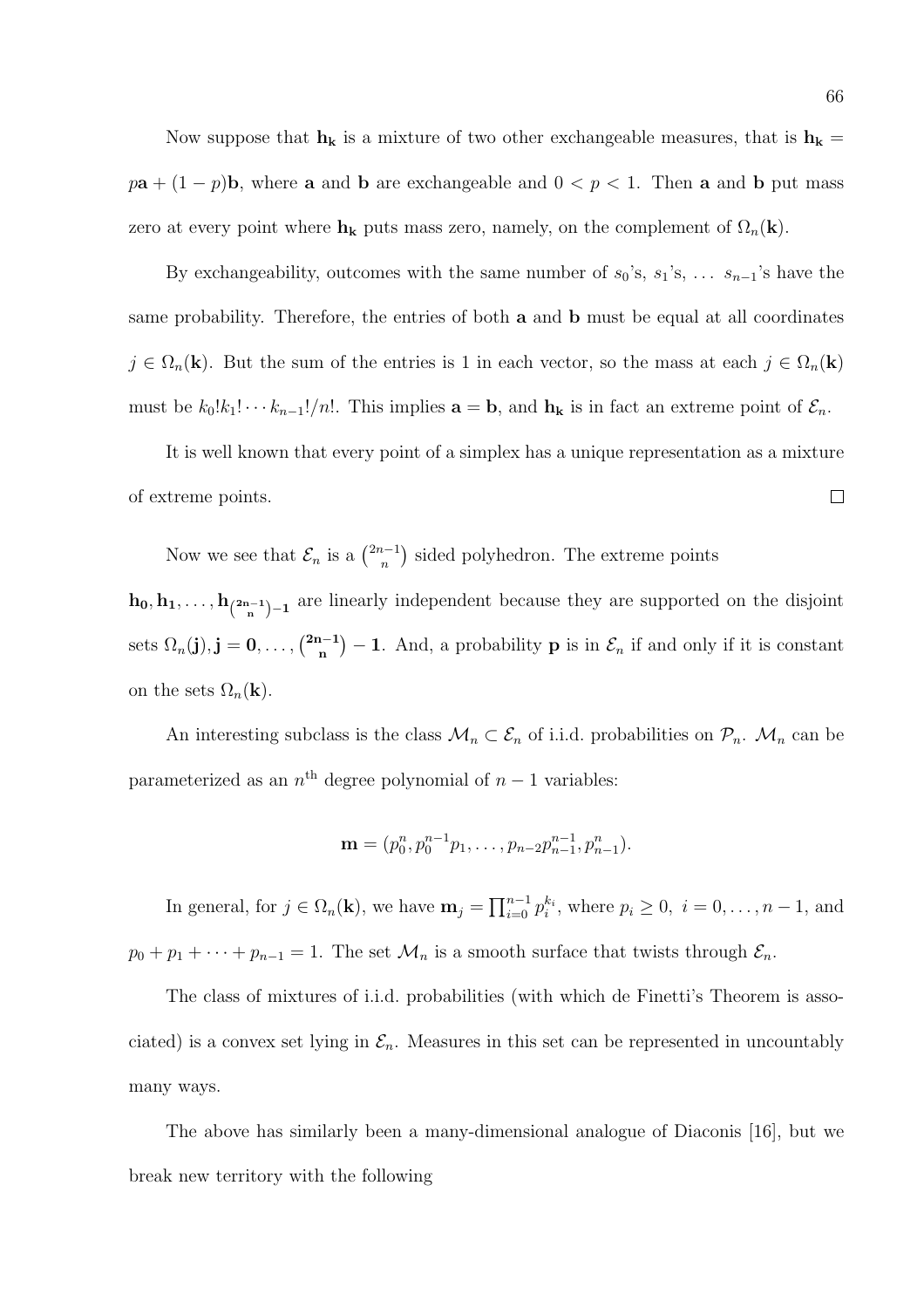**Proposition 4.2.1.** Each exchangeable probability  $p \in \mathcal{E}_n$  can be written as a (possibly) signed mixture of measures  $\{v_i\} \subset \mathcal{M}_n$ .

*Proof.* Consider the  $\binom{2n-1}{n}$ ¢  $-1$  dimensional hyperplane  $\mathcal H$  of Euclidean  $n^n$  space that is n determined by the linearly independent hypergeometric vectors  $\{h_k\}$ , and consider the surface  $\mathcal{M}_n \subset \mathcal{H}$ . We choose  $\binom{2n-1}{n}$ ¢ linearly independent vectors  $\{v_i : i = 1, ..., \binom{2n-1}{n}\}$ ¢ } n n in the uncountable collection  $\mathcal{M}_n$  to construct a basis for  $\mathcal{H}$ . Then any  $p \in \mathcal{E}_n \subset \mathcal{H}$  can  $\overline{ }$  $i_a a_i \mathbf{v}_i$ . The fact that  $\sum_i a_i = 1$ be written as a (possibly) signed linear combination  $\mathbf{p} =$ follows from the observation that  $\mathbf{v}_i(\prod_{i=1}^n V_i)$  $\prod_{j=1}^{n} S_j = \sum_i a_i = 1.$  $j=1 \choose j=1$  for all i, so that  $\mathbf{p}(j)$  $\Box$ 

In symmetry to the above we may, as Diaconis [17] did, define the column vector  $m_k$  to represent the measure associated with n drawings with replacement from the urn containing  $k_0$  balls marked with  $s_0$ ,  $k_1$  marked with  $s_1, \ldots, k_{n-1}$  marked with  $s_{n-1}$ ; **m** stands for "multinomial". From our Proposition 4.2.1 follows the

Corollary 4.2.1. Each extreme point  $h_k$  can be written as a signed mixture of the multinomial measures  $\{m_i\}$ .

*Proof.* In essence, we have only chosen  $\{m_j\}$  as a particular basis for the hyperplane  $H$ . For each **k**, the measure  $m_k$  is exchangeable, so it is (from Lemma 4.2.1) a unique mixture of the measures  $\{\mathbf{h_j}\}\$ . That is, there exist nonnegative weights  $w_0, w_1, \ldots, w_{\binom{2n-1}{n}-1}$  that sum to one satisfying

$$
\mathbf{m}_{\mathbf{k}} = \sum_{j=0}^{\binom{2n-1}{n}-1} w_j \, \mathbf{h}_{\mathbf{j}}.
$$

A moment's reflection will convince us that the weights are *exactly* the ordinary multi-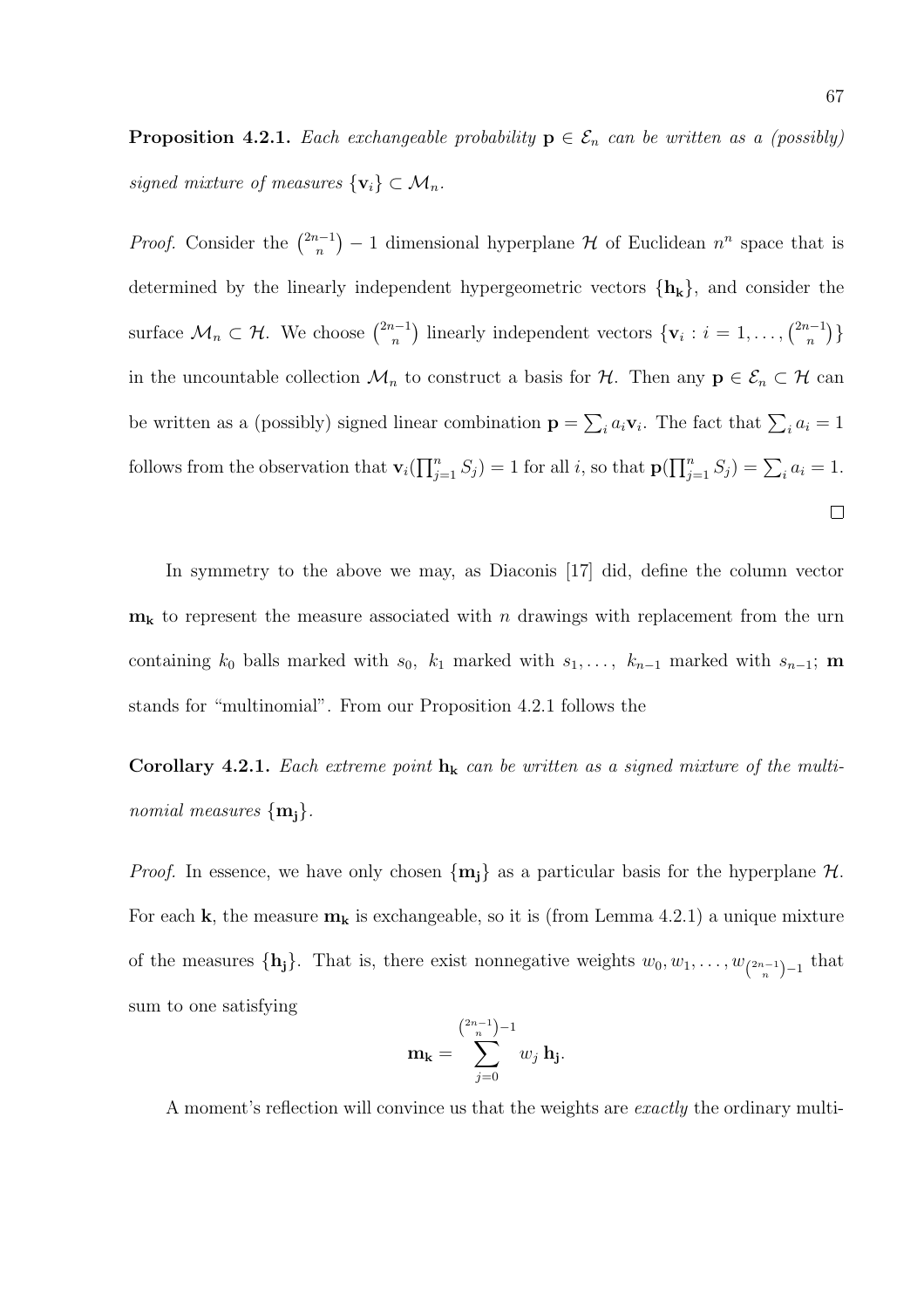nomial distribution; in fact, we can display them explicitly in the form

$$
\mathbf{m}_{\mathbf{k}} = \sum_{\mathbf{j}} \binom{n}{j_0 \, j_1 \cdots j_{n-1}} \left(\frac{k_0}{n}\right)^{j_0} \cdots \left(\frac{k_{n-1}}{n}\right)^{j_{n-1}} \cdot \mathbf{h}_{\mathbf{j}},
$$

where we interpret  $0^0 = 1$  and the summation runs over the  $\binom{2n-1}{n}$ n ¢ indices j.

Letting  $w_k$  be the column vector containing the weights associated with  $m_k$  we can write in matrix notation  $M = HW$ , where

$$
\mathbf{M} = \left[ \begin{array}{ccc} \mathbf{m}_0 & \mathbf{m}_1 & \cdots & \mathbf{m}_{\binom{2n-1}{n}-1} \end{array} \right], \ \mathbf{H} = \left[ \begin{array}{ccc} \mathbf{h}_0 & \mathbf{h}_1 & \cdots & \mathbf{h}_{\binom{2n-1}{n}-1} \end{array} \right], \ and \\ \mathbf{W} = \left[ \begin{array}{ccc} \mathbf{w}_0 & \mathbf{w}_1 & \cdots & \mathbf{w}_{\binom{2n-1}{n}-1} \end{array} \right].
$$

Now, the matrix  $W$  is invertible; indeed,  $W$  is merely the change of basis matrix from the basis  $\{h_j\}$  to the basis  $\{m_j\}$ . Linear independence of the  $w_j$ 's follows from the observation that any column vector  $\beta$  satisfying  $W\beta = 0$  also satisfies  $M\beta = H(W\beta) =$ 0. And the vectors  $m_k$ , each corresponding to distinct urns k, are easily verified to be linearly independent, hence  $\beta$  must be 0 and invertibility of W follows.

The required representation is obtained by inverting W to yield  $H = MW^{-1}$ , which gives each extreme point  $h_k$  to be the mixture of the vectors  $\{m_j\}$ , with the weights being the corresponding **k**-th column of  $W^{-1}$ .  $\Box$ 

Note that in the above proof no claim was made either way regarding the sign of the weights of  $W^{-1}$ . The fact of the matter is that except in the degenerate cases an extreme point  $h_k$  will be a signed mixture of the  $m_j$ 's. For an arbitrary exchangeable measure nothing can in general be said. The deciding factor is the vector's location in  $\mathcal{E}_n$ ; if it happens to fall in the convex set of mixtures of i.i.d. vectors in  $\mathcal{M}_n$ , then its representation will be classical. If it falls too close to the extreme points  $h_k$ , then its existing mixture representation is necessarily signed.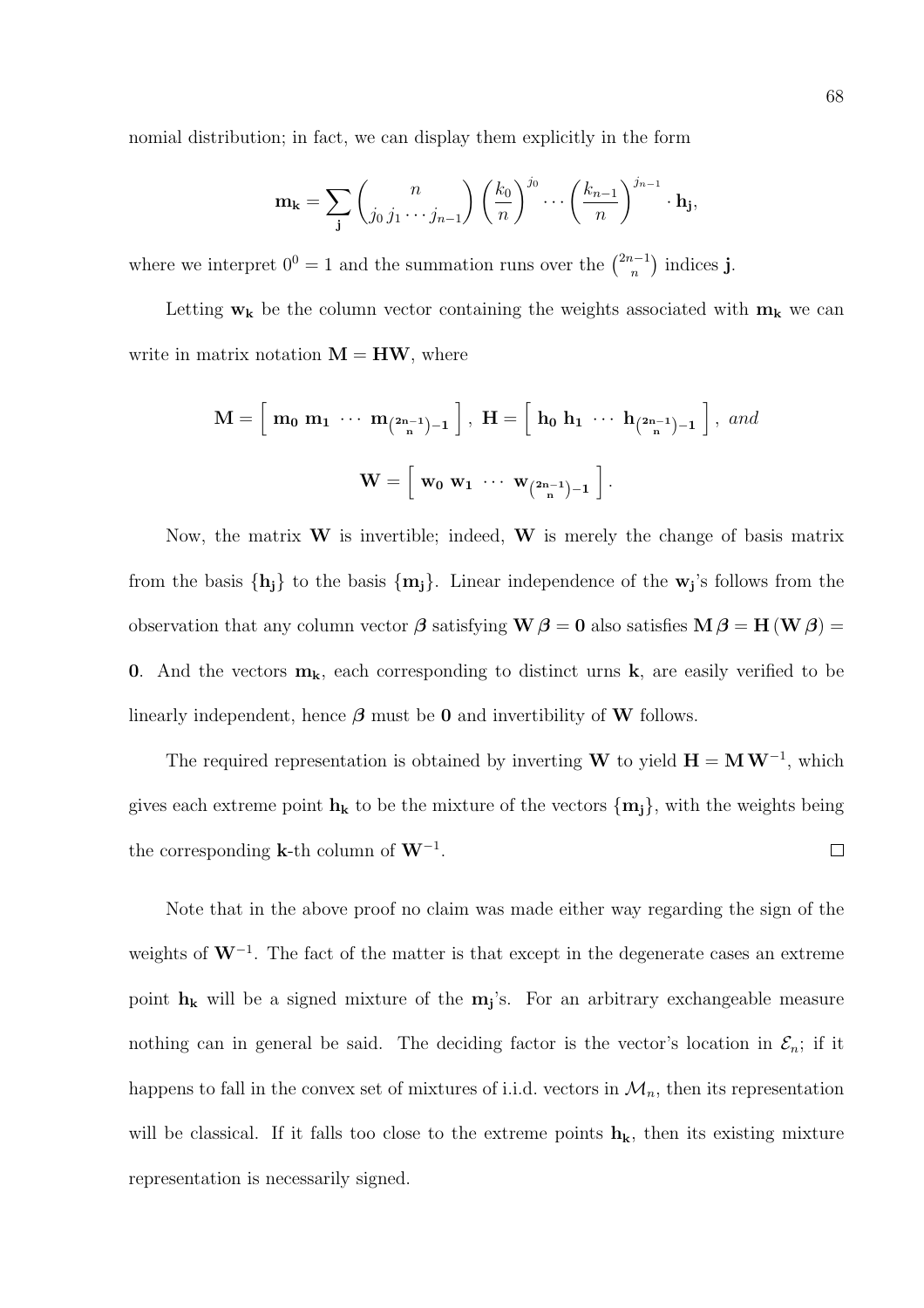Now we go to make precise that which has been mentioned above, together with direct examples of the geometric reasoning used. An illuminating example occurs already in case  $n = 2$ . Consider sampling without replacement from an urn containing two balls, one marked 0 and the other marked 1. Here the exchangeable random variables  $X_1$ ,  $X_2$  satisfy

$$
\mathbb{P}(X_1 = 1, X_2 = 0) = \mathbb{P}(X_1 = 0, X_2 = 1) = \frac{1}{2},
$$
  

$$
\mathbb{P}(X_1 = 0, X_2 = 0) = \mathbb{P}(X_1 = 1, X_2 = 1) = 0.
$$

Suppose for the moment that there existed a nonnegative mixing measure  $\mu$  for this case. Then one would have

$$
0 = \mathbb{P}(X_1 = 1, X_2 = 1) = \int_0^1 p^2 d\mu(p),
$$

implying that  $\mu$  puts mass 1 at the point  $p = 0$ , but on the other hand,

$$
0 = \mathbb{P}(X_1 = 0, X_2 = 0) = \int_0^1 (1 - p)^2 d\mu(p),
$$

which implies that  $\mu$  puts mass 1 at the point  $p = 1$ , which is impossible. This particular example is the one Diaconis [16], [17] used to display the inadequacy of de Finetti's theorem when applied to certain finite sequences of exchangeable random variables.

Now consider the space  $\mathcal{P}_2$  of all possible assignments of probabilities to the four events  $\{X_1 = x_1, X_2 = x_2\},\ x_i = 0, 1.$  That is, all probabilities on  $\{0, 1\}^2$ .  $\mathcal{P}_2$  is a 3 dimensional tetrahedron, which is embedded in  $\mathbb{R}^4$ .

These probabilities are represented as the set of all points  $\mathbf{p} = (p_0, p_1, p_2, p_3)$ , where  $p_i \ge 0$  and  $p_0 + p_1 + p_2 + p_3 = 1$ . Set

$$
p_0 = \mathbb{P}(X_1 = 0, X_2 = 0),
$$

$$
p_1 = \mathbb{P}(X_1 = 0, X_2 = 1),
$$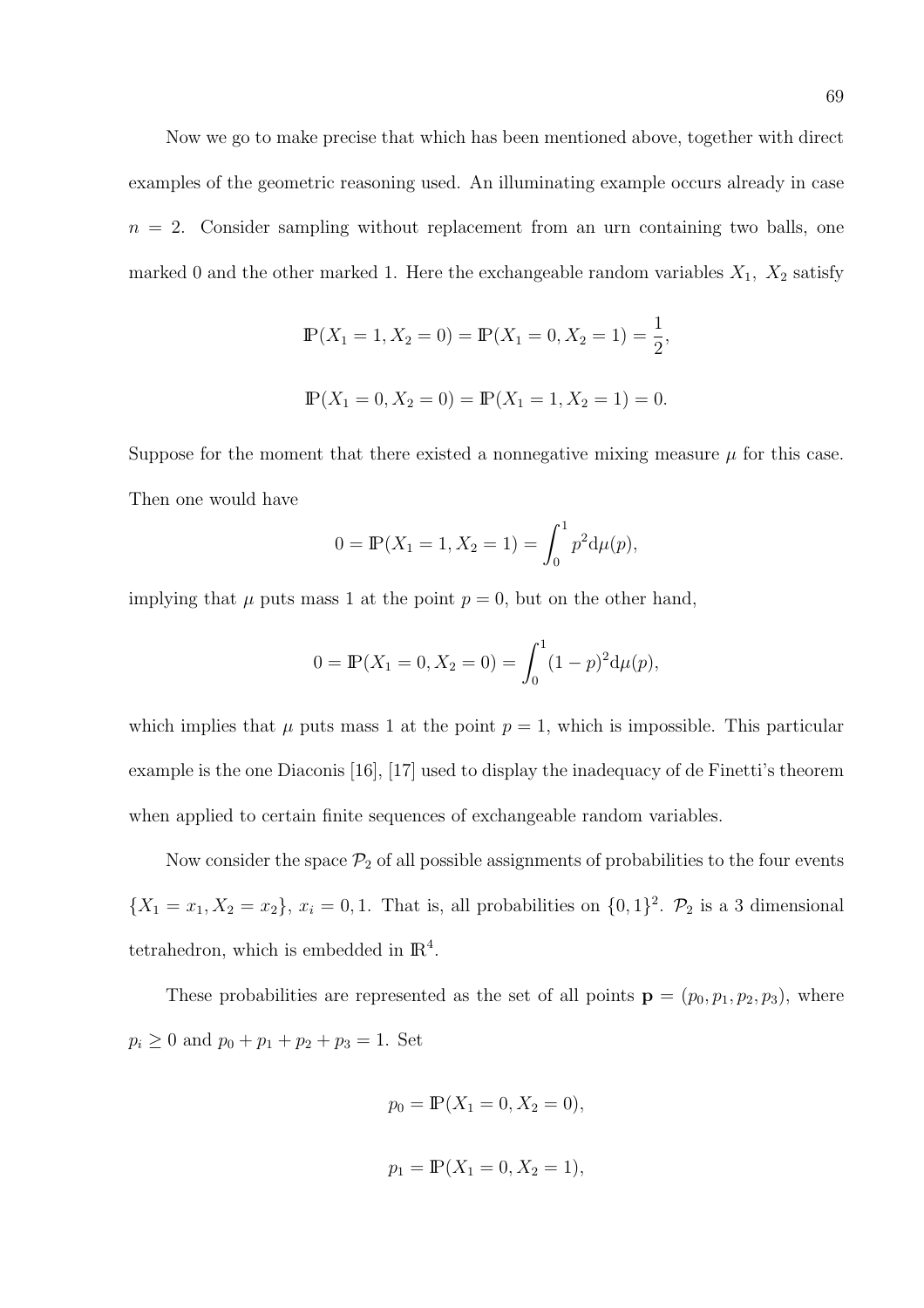$$
p_2 = \mathbb{P}(X_1 = 1, X_2 = 0),
$$
  

$$
p_3 = \mathbb{P}(X_1 = 1, X_2 = 1).
$$

(Notice that  $p_j$  represents the probability of the outcome  $j, j = 0, 1, 2, 3$ , written in binary notation.) See Figure 1, page 82, as borrowed from Diaconis [16]. Here we have the sets

$$
\Omega_2(2,0) = \{0\}, \quad \Omega_2(1,1) = \{1,2\},
$$

$$
\Omega_2(0,2) = \{3\}.
$$

The subclass  $\mathcal{E}_2$  of exchangeable probabilities is the set of all **p** where  $p_1 = p_2$ , that is, the set of all **p** which are constant on the sets  $\Omega_2(\mathbf{k})$ ,  $\mathbf{k} = (2,0), (1,1), (0,2)$ .  $\mathcal{E}$  is convex as a subset of  $\mathcal{P}_2$ ; in fact,  $\mathcal{E}_2$  is the triangle with vertices  $(1, 0, 0, 0)$ ,  $(0, 1/2, 1/2, 0)$ , and  $(0, 0, 0, 1)$ . The troublesome exchangeable point  $(0, 1/2, 1/2, 0)$  is indicated on the figure as well.

The vertices of the triangle are the hypergeometric vectors (extreme points)  $h_k$ . In particular,

$$
\mathbf{h}_{(2,0)} = (1,0,0,0), \quad \mathbf{h}_{(1,1)} = (0,1/2,1/2,0), \text{ and}
$$

$$
\mathbf{h}_{(0,2)} = (0,0,0,1).
$$

It is clear that the  $h_k$  are linearly independent, since they are supported on the disjoint sets  $\Omega_2(\mathbf{k})$ .

Moving to the class  $\mathcal{M}_2$ , we recognize it as the parabola  $((1-p)^2, (1-p)p, p(1-p), p^2)$ parametrized in p for the values  $0 \le p \le 1$ , where of course p would represent  $\mathbb{P}(X_1 = 1)$ . This situation is shown in Figure 2, page 82, also from Diaconis [16]. As special cases we identify the multinomial vectors

$$
\mathbf{m}_{(2,0)} = (1,0,0,0), \quad \mathbf{m}_{(1,1)} = (1/4,1/4,1/4,1/4), \text{ and}
$$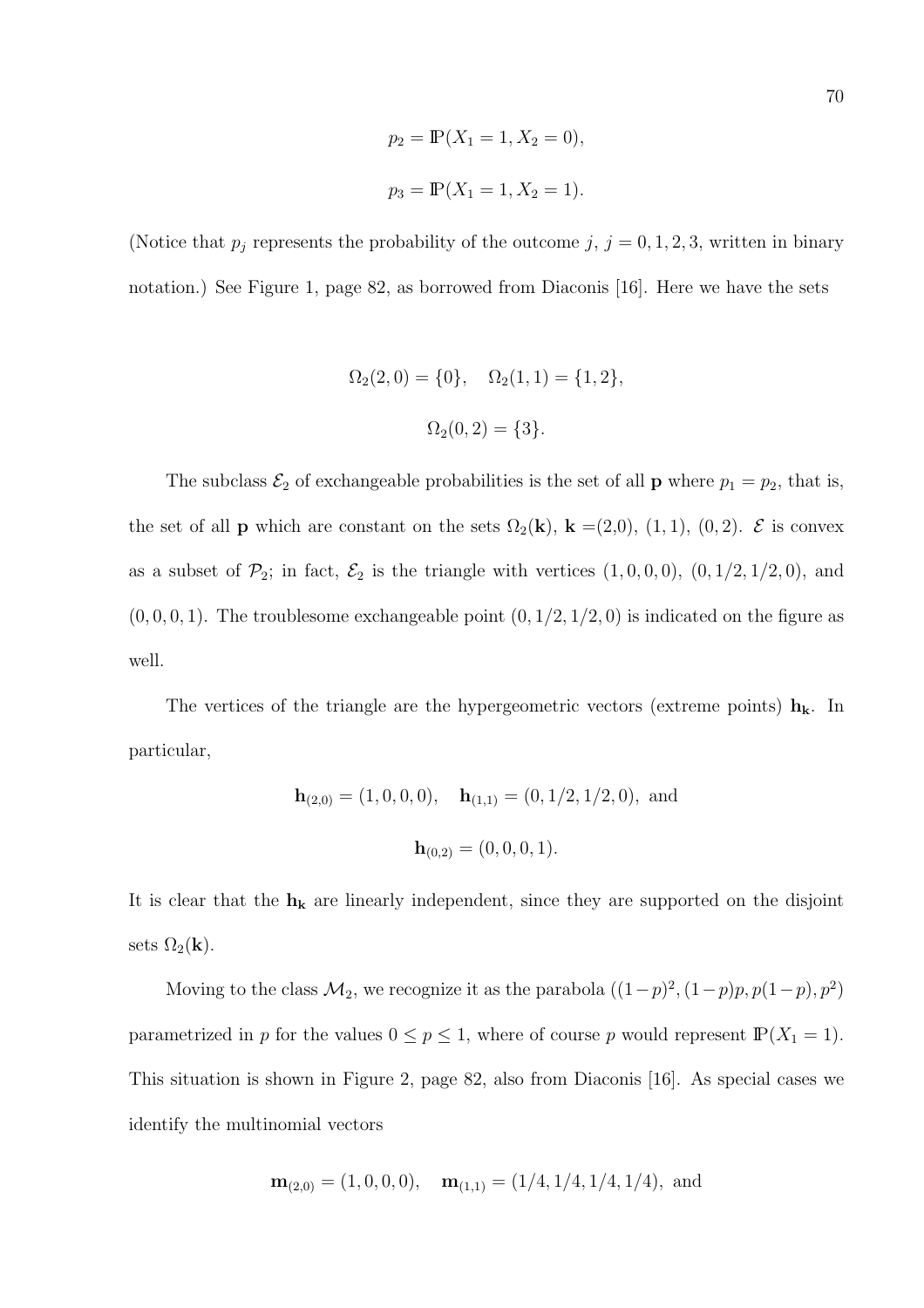$$
\mathbf{m}_{(0,2)} = (0,0,0,1).
$$

Notice that  $\mathbf{m}_{(2,0)} = \mathbf{h}_{(2,0)}$  and  $\mathbf{m}_{(0,2)} = \mathbf{h}_{(0,2)}$ ; in the degenerate cases it does not matter whether one samples with or without replacement.

Now consider the 2-dimensional plane  $H$  of Euclidean 4-space that is spanned by the vectors  $h_k$ . Since  $\mathcal{E}_2 \subset \mathcal{H}$ , then any exchangeable **p** may be written as a (possibly signed) linear combination of the  $h_k$ 's. For the exchangeable vectors  $m_k$  this mixture takes the form

$$
\left(\begin{array}{c} m_{(2,0)}\text{ }m_{(1,1)}\text{ }m_{(0,2)}\end{array}\right)\ = \left(\begin{array}{c} h_{(2,0)}\text{ }h_{(1,1)}\text{ }h_{(0,2)}\end{array}\right)\ \cdot W
$$

where

$$
\mathbf{W} = \begin{pmatrix} 1 & 0 & 1/4 \\ 0 & 1 & 1/4 \\ 0 & 0 & 1/2 \end{pmatrix}
$$

Of course, the multinomial  $m_k$ 's lie also in  $H$ , and further span the subspace. By a change of basis the  $h_k$ 's are signed mixtures of the  $m_k$ 's. In other words  $H = MW^{-1}$ , where

$$
\mathbf{W}^{-1} = \begin{pmatrix} 1 & 0 & -1/2 \\ 0 & 1 & -1/2 \\ 0 & 0 & 2 \end{pmatrix}.
$$

The two negative entries are evidence that when random variables are negatively correlated we must resort to extended notions of mixtures to retain de Finetti's convenient representation.

# 4.3 Proof of the Theorem

*Proof.* For  $s = (s_0, s_1, \ldots, s_{n-1}) \in S^n$ , let  $U(s)$  be the urn consisting of n balls, marked  $s_0, s_1, \ldots, s_{n-1}$  respectively. Let  $H_{U(s)}$  be the distribution of n draws made at random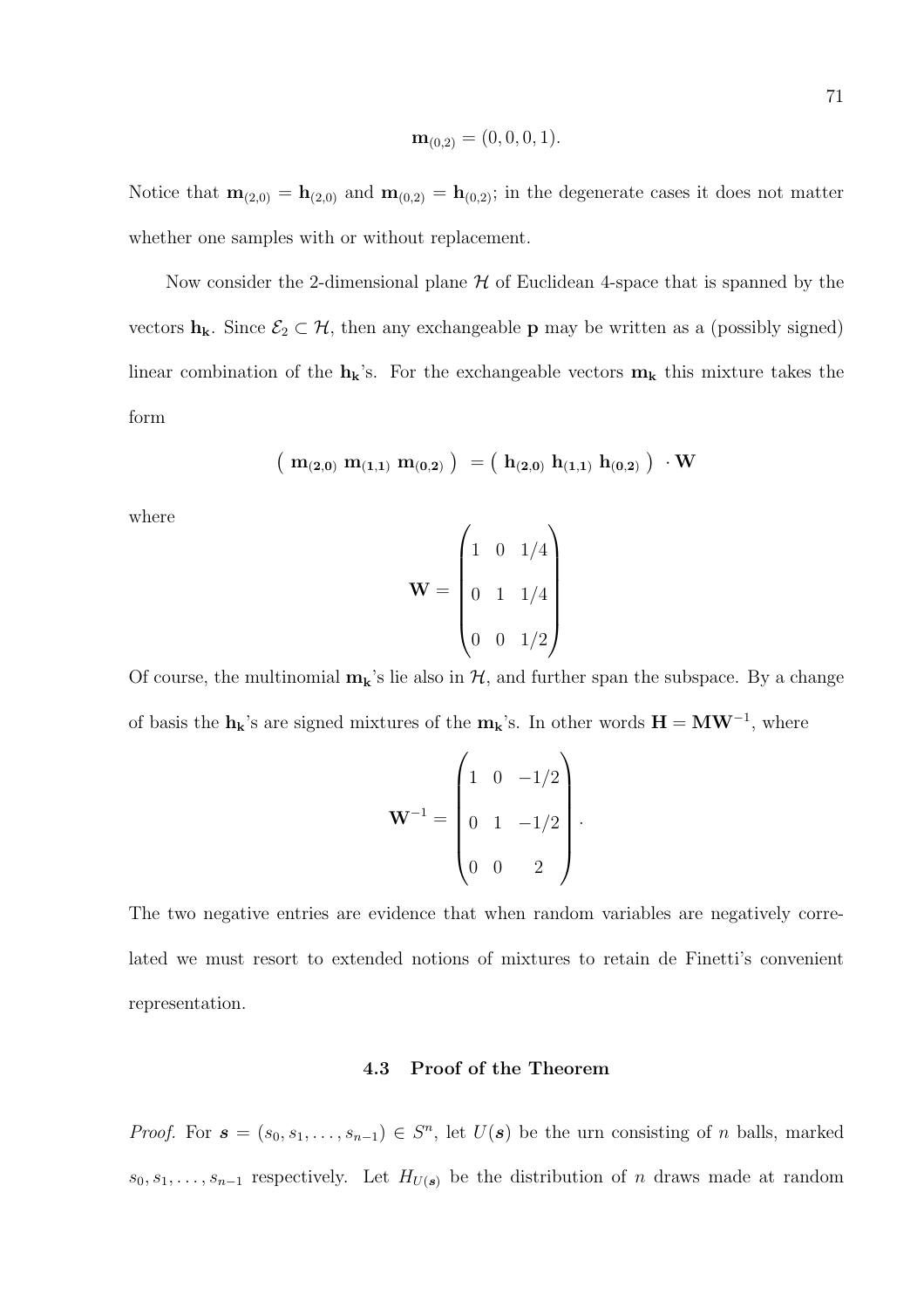without replacement from  $U(s)$ . Thus,  $H_{U(s)}$  is a probability on  $(S^n, \mathcal{B}^n)$ . The map  $s \mapsto H_{U(s)}(A)$  is measurable on  $(S<sup>n</sup>, \mathcal{B}<sup>n</sup>)$  for each  $A \in \mathcal{B}<sup>n</sup>$ .

Exchangeability of IP entails that

$$
\mathbb{P}(A) = \int_{S^n} H_{U(\mathbf{s})}(A) \mathbb{P}(\mathrm{d}\mathbf{s}).
$$

This is true because  $H_{U(s)}$  is the measure placing mass  $1/n!$  at the n! points which are permutations of  $s = (s_0, s_1, \ldots, s_{n-1})$ , in which case  $H_{U(s)}(A) = 1/n!$  $\overline{ }$  $_{\pi} 1_{A}(\pi s)$ , where  $\pi$ is a permutation of the first n positive integers and the summation extends over the  $n!$  such permutations  $\pi$ . Next we calculate

$$
\int_{S^n} H_{U(s)}(A) \mathbb{P}(\mathrm{d}s) = \int_{S^n} \frac{1}{n!} \sum_{\pi} 1_A(\pi s) \mathbb{P}(\mathrm{d}s)
$$
\n
$$
= \frac{1}{n!} \sum_{\pi} \int_{S^n} 1_A(\pi s) \mathbb{P}(\mathrm{d}s)
$$
\n
$$
= \frac{1}{n!} \sum_{\pi} \int_{S^n} 1_A(s) \mathbb{P}(\mathrm{d}s) \quad \text{(by exchangeability)}
$$
\n
$$
= \frac{1}{n!} \cdot n! \mathbb{P}(A)
$$
\n
$$
= \mathbb{P}(A).
$$

Furthermore, from our Corollary 4.2.1 we may write

$$
H_{U(\mathbf{s})}(A) = \int_{S^*} p^n(A) \,\mu(\mathbf{s},\mathrm{d}p),
$$

where  $\mu(\mathbf{s},\cdot)$  is a signed measure on  $S^*$ , the space of probability measures on  $(S,\mathcal{B})$ , and  $p^{n}(A)$  is the probability of getting an outcome in A when doing an n-length i.i.d. experiment based on probability measure  $p \in S^*$ . We may think of  $\mu$  as a signed transition kernel.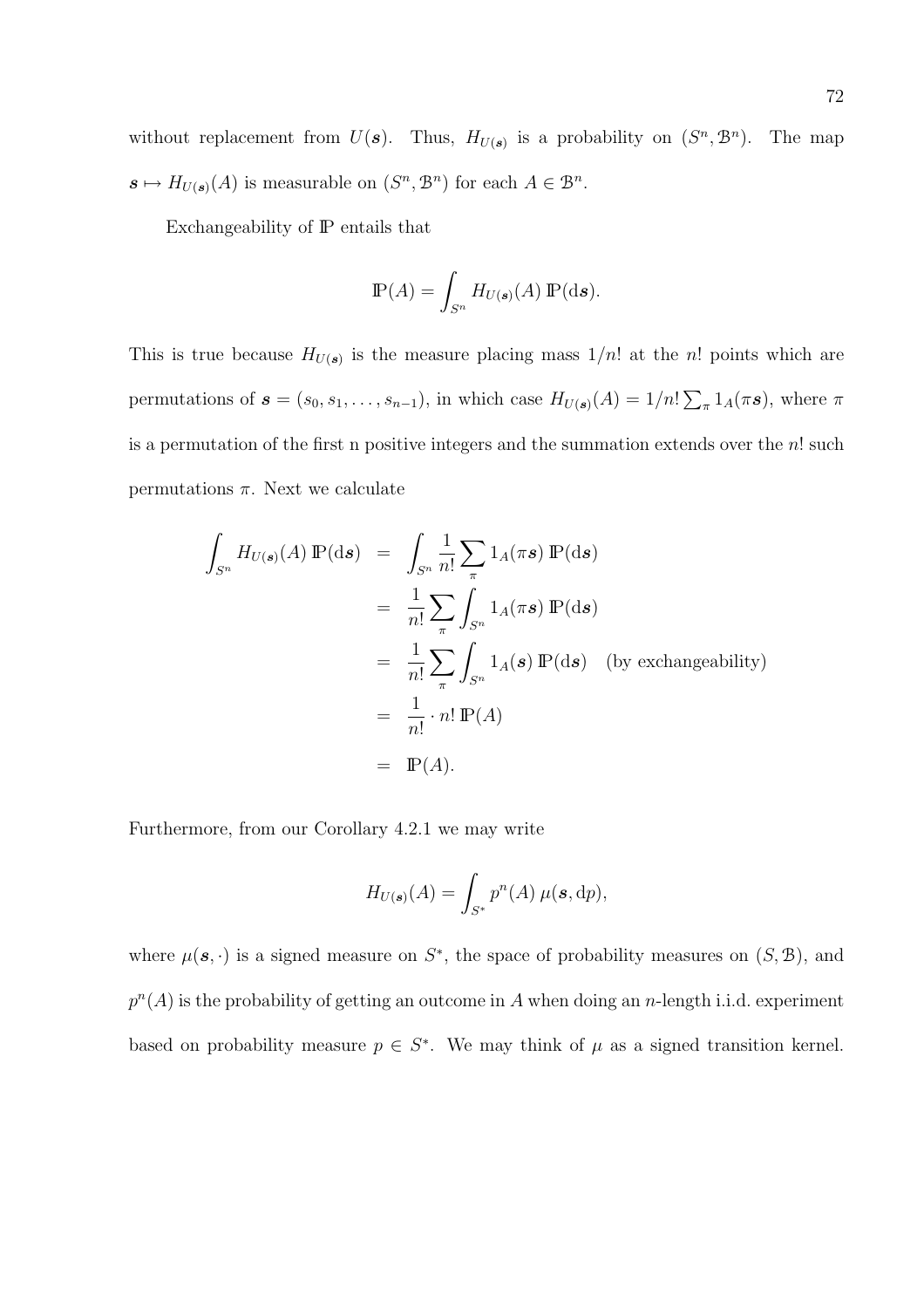Thus, we may write

$$
\mathbb{P}(A) = \int_{S^n} H_{U(\mathbf{s})}(A) \mathbb{P}(\mathrm{d}\mathbf{s})
$$
  
= 
$$
\int_{S^n} \left( \int_{S^*} p^n(A) \mu(\mathbf{s}, \mathrm{d}p) \right) \mathbb{P}(\mathrm{d}\mathbf{s})
$$
  
= 
$$
\int_{S^*} p^n(A) \nu(\mathrm{d}p),
$$

where  $\nu$  is the signed measure on  $S^*$  defined by

$$
\nu(B) = \int_{S^n} \mu(s, B) \, \mathbb{P}(\mathrm{d}s), \quad B \in \mathcal{B}^*.
$$

Of course,  $\nu(S^*) = \int_{S^n} \mu(\mathbf{s}, S^*) \mathbb{P}(\mathrm{d}\mathbf{s}) = \int_{S^n} \mathbb{P}(\mathrm{d}\mathbf{s}) = 1.$ 

There are two remaining details to check. First,  $\mu$  should have the right measurability properties, and second,  $\nu$  should be of bounded variation.

It is clear on the one hand that for each s, the function  $\mu(\mathbf{s},\cdot)$  is a measure on  $S^*$ . On the other hand, the claim that for each  $B \in \mathcal{B}^*$ , the function  $\mu(\cdot, B)$  is a measurable function of  $s$  is not quite as clear. To see why this is the case, it is useful to examine the explicit form of the signed measure  $\mu$  guaranteed by Corollary 4.2.1. It is defined by the formula

$$
\mu(\mathbf{s},B) = \sum_{k=1}^{\binom{2n-1}{n}} w_k \, 1_B(p^{(k)}),
$$

where the (possibly negative) weights  $w_k$  are from the matrix  $W^{-1}$ , and the measures  $p^{(k)}$ are elements of  $S^*$  defined by

$$
p^{(k)}(A) = \sum_{i=0}^{n-1} p_i^{(k)} 1_A(s_i), \text{ for } A \in \mathcal{B}.
$$

The numbers  $p_i^{(k)}$  $i^{(k)}$  are nonnegative and sum to one.

Since  $\mu(\cdot, B)$  is a linear combination of indicator functions, it suffices to show that for fixed k the function  $1_B(p^{(k)})$  is a measurable function of s, or in other words, we just need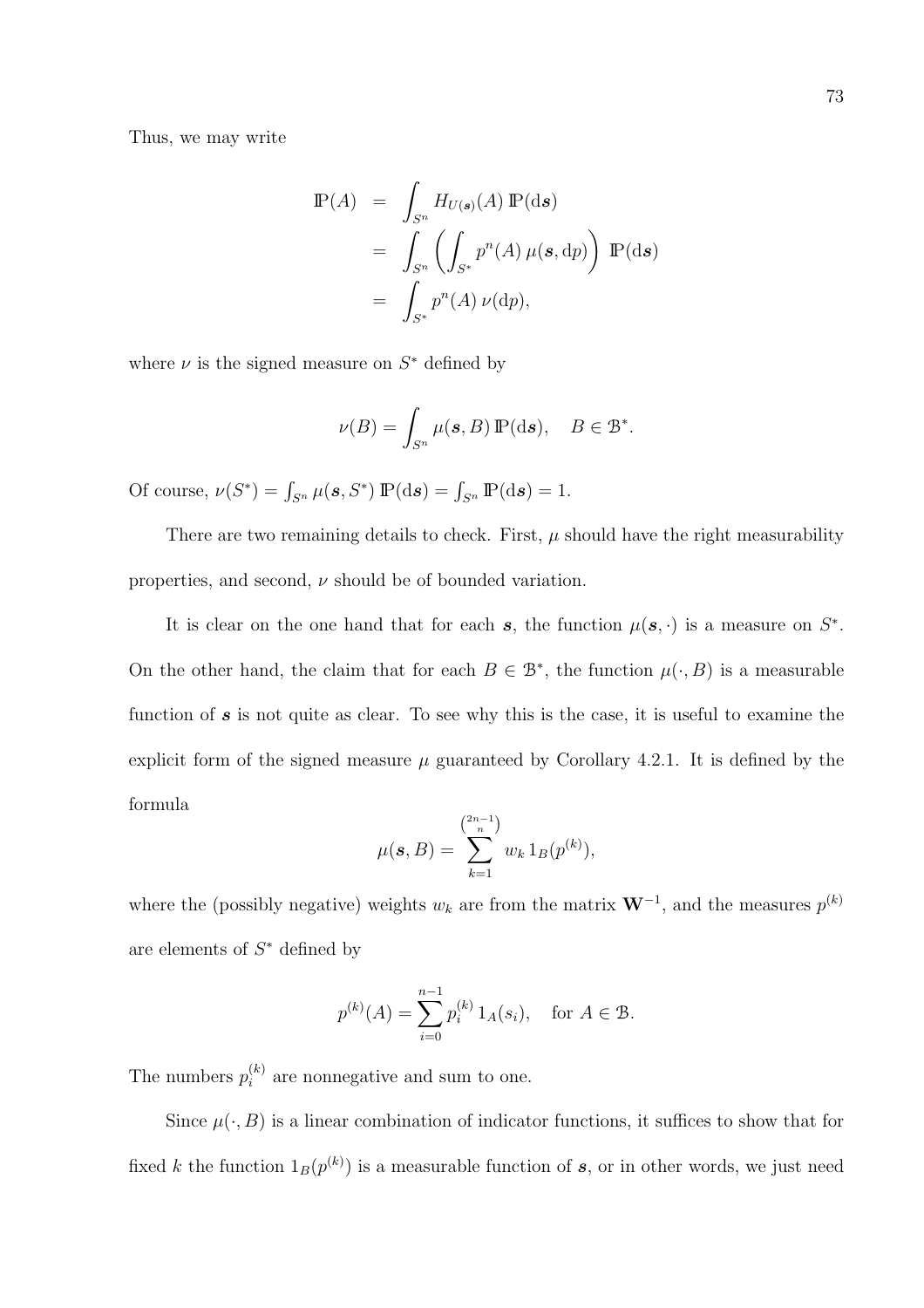to verify that the set  $\{s : p^{(k)} \in B\}$  is  $\mathcal{B}^n$  measurable. Further, we remember that we endowed  $S^*$  with the weak<sup>\*</sup>  $\sigma$ -algebra  $\mathcal{B}^*$ , generated by the class of sets  $\{p : p(A) < t\}$ , as A ranges over  $\mathcal{B}$  and t over [0, 1]. Thus, it is only necessary to confirm the measurability for such "nice" sets  $B \in \mathcal{B}^*$ . After these simplifications we find

$$
\{s: p^{(k)} \in B\} = \{s: \sum p_i^{(k)} 1_A(s_i) < t\},
$$

and this set is  $\mathcal{B}^n$  measurable because the function  $g(s) = \sum p_i 1_A(s_i)$  is a measurable function of s when  $A \in \mathcal{B}$ .

To finish the proof we establish that  $\nu$  is of bounded variation. First fix s, let  $W^{-1} =$  $(w_{ij})$  be as in Corollary 4.2.1 and notice

$$
\|\mu(\mathbf{s},\cdot)\|_{var} = \|\sum w_k \,\delta_{p^{(k)}}\|_{var} \le \sum_{i,j} |w_{ij}| := M_n,
$$

where  $M_n$  is a finite constant depending only on n. At last,

$$
\|\nu\|_{var} \leq \int \|\mu(\mathbf{s},\cdot)\|_{var} \,\mathbb{P}(\mathrm{d}\mathbf{s}) \leq \int M_n \mathrm{d}\mathbb{P} = M_n < \infty,
$$

as required.

### 4.4 An Application to Bayesian Consistency

We turn to Bayesian Theory, where de Finetti's Theorem is commonly applied, for example in Predictive Inference. The standard setup involves some unknown (random) parameter  $\theta$ , conditional on which a sequence of random variables  $X_1, X_2, \ldots$  is distributed according to some family  $\{f(\cdot|\theta): \theta \in \Theta\}$  of p.d.f.'s indexed by  $\theta$ , called the Likelihood family. In some situations  $\theta$  may be interpreted as a strong law limit of a sequence of observations. The Bayesian has subjective beliefs about  $\theta$ , represented by a Prior probability distribution  $\pi(\theta)$ on Θ, the parameter space. The goal is to use the information contained in observations

 $\Box$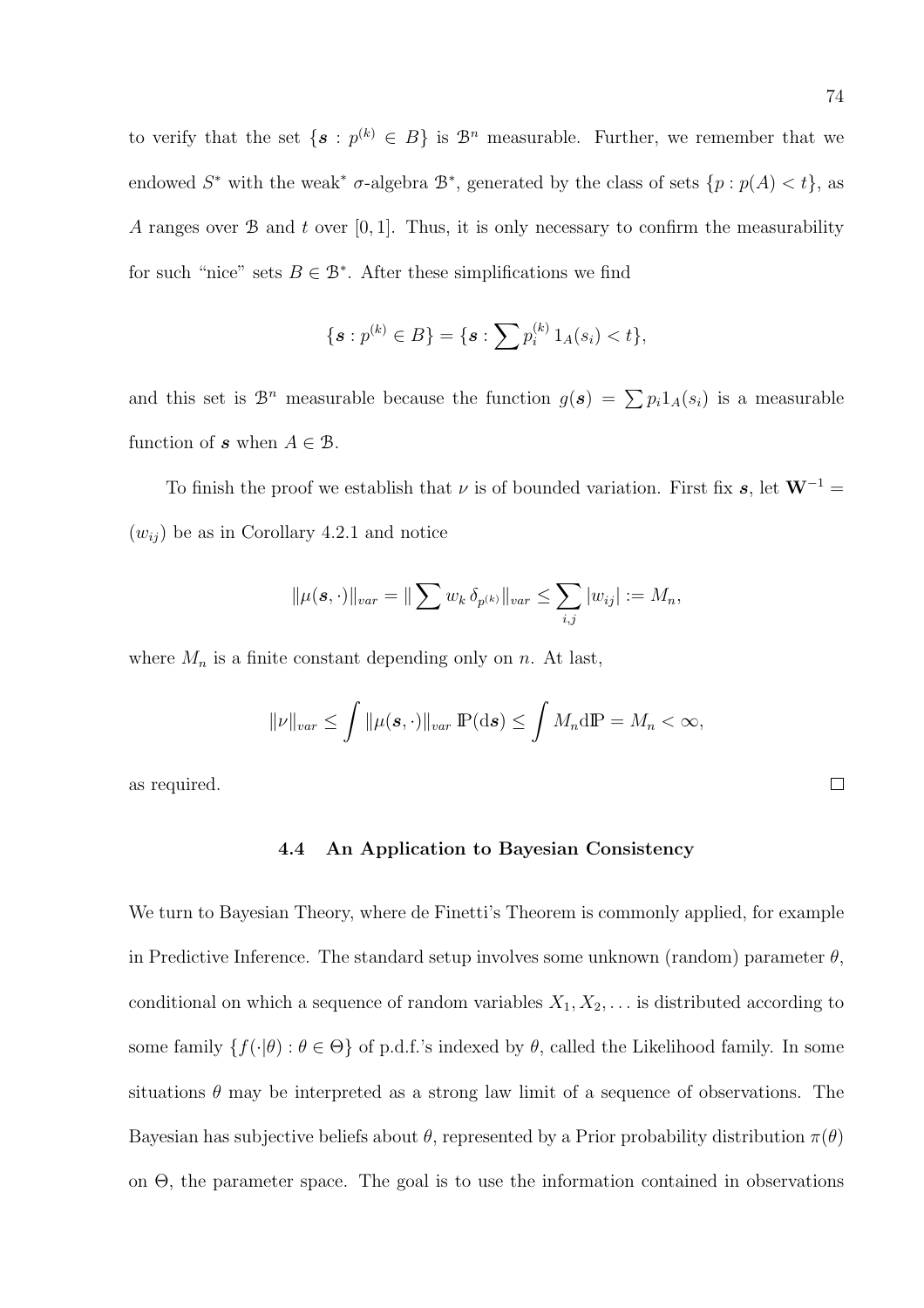$X_1, X_2, \ldots X_n$  to sequentially update the Prior distribution  $\pi(\theta)$  to a Posterior distribution  $\pi(\theta|\mathbf{x})$  via Bayes' Rule  $\pi(\theta|\mathbf{x}) \propto f(\mathbf{x}|\theta) \pi(\theta)$ .

One hopes that with more and more information, one would become more confident about the location of  $\theta$ , which would be reflected in the Posterior  $\pi(\theta|\mathbf{x})$  by a concentration as  $n \to \infty$  to a degenerate distribution centered at the true value of  $\theta$ . It is a celebrated fact that under some regularity conditions such convergence does take place, see Berk [7], Le Cam [35], and Wald [47]. The usual method of proof is to suppose that the Likelihood may be written as a product of identical factors:  $f(\mathbf{x}|\theta) = \prod_{i=1}^{n} f(x_i|\theta)$ . Then (depending on the particular proof) one takes logarithms, normalizes accordingly, and appeals to the Strong Law of Large Numbers to show that the Posterior does indeed concentrate as  $n \to \infty$ to the true value of  $\theta$ .

In this context the problem arises when one goes to use such a statement in practice; one is always confined by Nature to finite samples. As we have seen in the Introduction, under finite exchangeability the Likelihood certainly may not be written as a product of identical factors without first supposing that the sequence could be imbedded in an infinite exchangeable sequence and then applying de Finetti's theorem, that is, unless one asserts that the sequence could in principle continue indefinitely. In particular, this immediately restricts the Bayesian to observations which are nonnegatively correlated, and even then it is not guaranteed – in theory or practice – that a given sampling process could continue without end.

The theorem presented in this chapter shows that, with the introduction of an intermediate mixing generalized random variable  $\beta$  one may consider the sequence conditionally i.i.d. given  $\beta$  and  $\theta$  without concern for the correlation or the conceptual difficulties associated with sampling from a "potentially infinite" exchangeable sequence.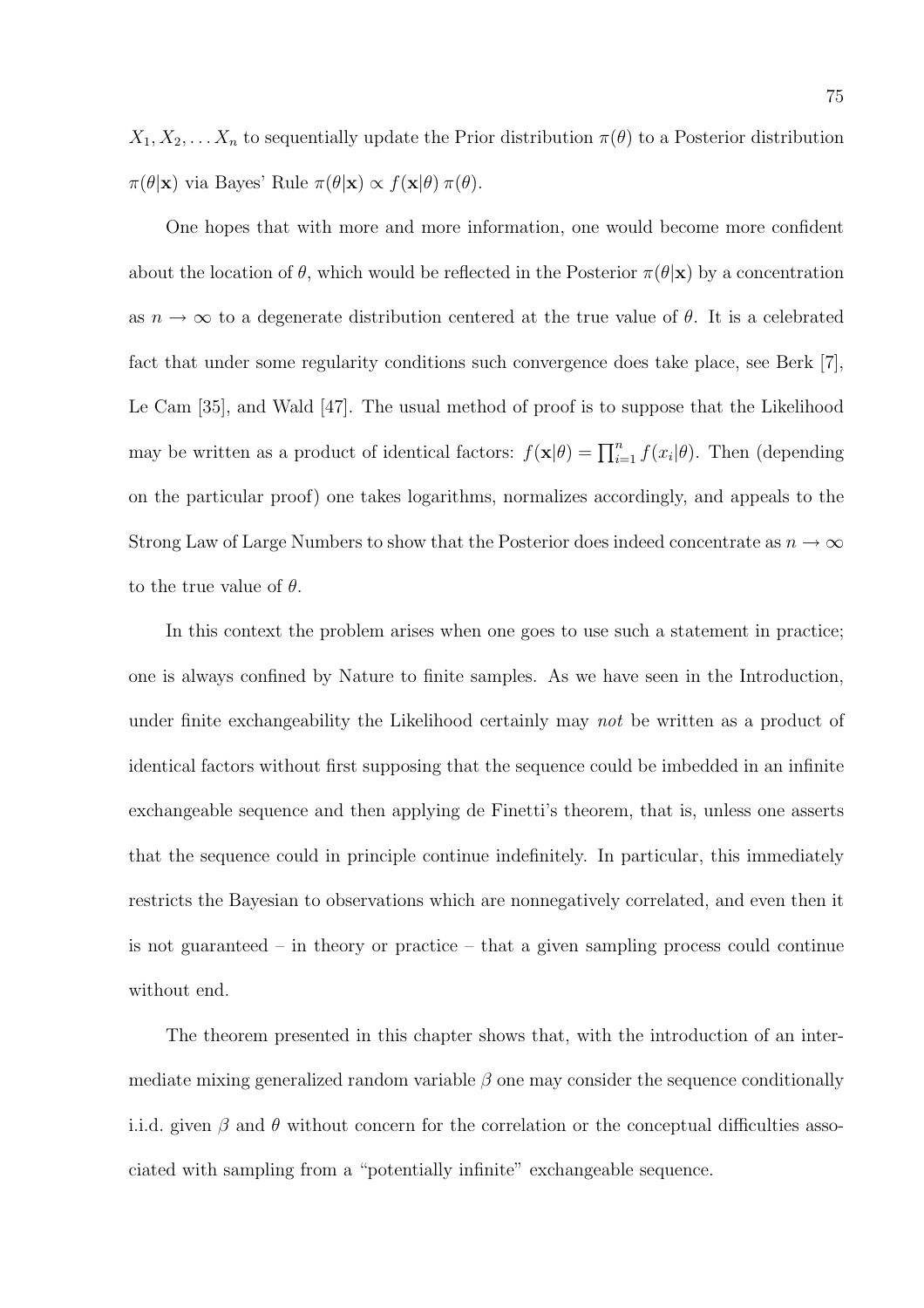A pointed criticism of this method would be that the resulting Likelihood  $f(x|\beta, \theta)$ (possibly) takes negative values, which might seem unpleasant or unnatural. In fact, it seems as though we have traded one conceptual difficulty for another! However, it should be realized that the method is merely a mathematical technique meant to justify and explain what is strongly desired and commonly observed in practice: namely, the convergence of the sequence of Posteriors to a distribution degenerate at the true value of the parameter.

We go to demonstrate this fact, and for simplicity we prove it for the case when  $\beta$ and  $\theta$  take at most a countable number of values by modifying an argument in Bernardo and Smith [8], a more general setting being much more technically cumbersome; see Berk [7]. Here we suppose that the mixing generalized random variable  $\beta$  takes countably many values  $\beta_k$ ,  $k = 1, 2, \ldots$ , and the true parameter  $\theta_{i^*}$  is distinguishable from the other values in the sense that the logarithmic divergences  $\int |f(x|\beta_k, \theta_{i^*})| \log |f(x|\beta_k, \theta_{i^*})/f(x|\beta_l, \theta_i)| dx$ are strictly positive for any  $k \neq l$  or  $i \neq i^*$ .

**Proposition 4.4.1.** Let  $\mathbf{x} = (x_1, x_2, \dots, x_n)$  be exchangeable observations from a Likelihood family  $\{f(\cdot|\theta): \theta \in \Theta\}$ , where  $\Theta = \{\theta_1, \theta_2, \ldots\}$  is countable. Suppose that  $\theta_{i^*}$  is the true value of  $\theta$  and the following regularity conditions hold:

- 1. The Likelihood  $f(\cdot|\beta_k, \theta_i) > 0$  w.p.1, for all  $k, i \geq 1$ .
- 2. The Prior satisfies  $\pi(\theta_{i^*}) > 0$  and there exists  $k^*$  such that  $g(\beta_{k^*}|\theta_{i^*}) \neq 0$ , where g denotes the mass function of  $\beta$ .
- 3. The joint mass function  $g(\beta, \theta)$  is of bounded variation:  $\sum_{k,i} |g(\beta_k, \theta_i)| < \infty$ .
- 4. For any  $k \neq l$  or  $i \neq i^*$ ,

$$
\int f(x|\beta_k, \theta_{i^*}) \log \left[ \frac{f(x|\beta_k, \theta_{i^*})}{f(x|\beta_l, \theta_i)} \right] dx > 0.
$$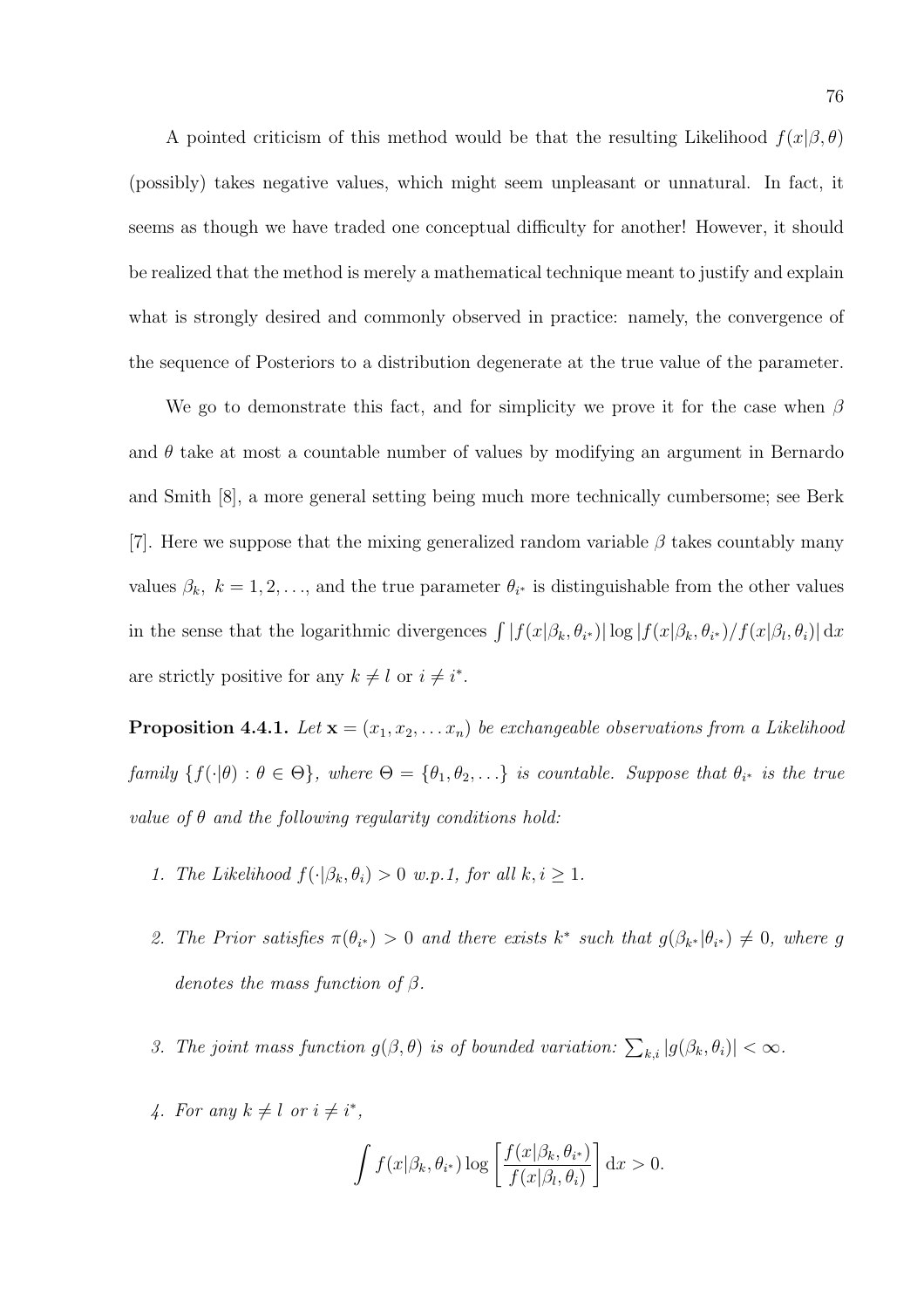Then

$$
\lim_{n \to \infty} \pi(\theta_{i^*}|\mathbf{x}) = 1, \quad \lim_{n \to \infty} \pi(\theta_i|\mathbf{x}) = 0, \ i \neq i^*.
$$

Proof. By Bayes' Rule,

$$
\pi(\theta_i|\mathbf{x}) = \frac{f(\mathbf{x}|\theta_i)\pi(\theta_i)}{\sum_m f(\mathbf{x}|\theta_m)\pi(\theta_m)}
$$

But by Theorem 4.1.1 we may write

$$
f(\mathbf{x}|\theta) = \sum_{k} \prod_{j=1}^{n} f(x_j|\beta_k, \theta) \cdot g(\beta_k|\theta),
$$

where  $f(\cdot|\beta, \theta) \ge 0$  and  $g(\beta|\theta)$  is (possibly) signed. The above expression then becomes

$$
\pi(\theta_i|\mathbf{x}) = \frac{\sum_k \prod_{j=1}^n f(x_j|\beta_k, \theta_i) g(\beta_k|\theta_i) \pi(\theta_i)}{\sum_m \sum_l \prod_{j=1}^n f(x_j|\beta_l, \theta_m) g(\beta_l|\theta_m) \pi(\theta_m)}
$$
  
= 
$$
\sum_k \frac{\prod_{j=1}^n f(x_j|\beta_k, \theta_i) g(\beta_k, \theta_i)}{\sum_{m,l} \prod_{j=1}^n f(x_j|\beta_l, \theta_m) g(\beta_l, \theta_m)}.
$$

By condition 2, there exists  $k^*$  such that  $g(\beta_{k^*}, \theta_{i^*}) \neq 0$ ; consequently after using condition 1 and dividing numerator and denominator by  $\prod_{j=1}^{n} f(x_j | \beta_{k^*}, \theta_{i^*})$  there is obtained

$$
= \sum_{k} \frac{\exp\{S_{k,i}\} g(\beta_k, \theta_i)}{\sum_{m,l} \exp\{S_{l,m}\} g(\beta_l, \theta_m)}
$$

where

$$
S_{k,i} = \log \left( \prod_{j=1}^n \frac{f(x_j | \beta_k, \theta_i)}{f(x_j | \beta k^*, \theta_{i^*})} \right) = \sum_{j=1}^n \log \frac{f(x_j | \beta_k, \theta_i)}{f(x_j | \beta_{k^*}, \theta_{i^*})}.
$$

Now, conditional on  $(\beta_{k^*}, \theta_{i^*}), S_{k,i}$  is the sum of n i.i.d. random variables and therefore

$$
\lim_{n \to \infty} \frac{1}{n} S_{k,i} = \int f(x|\beta_{k^*}, \theta_{i^*}) \log \left[ \frac{f(x|\beta_k, \theta_i)}{f(x|\beta_{k^*}, \theta_{i^*})} \right] dx,
$$

by the Strong Law of Large Numbers. Condition 4 implies that the right hand side is negative for  $k \neq k^*$  or  $i \neq i^*$ , and it of course equals zero for  $k = k^*, i = i^*$ ; therefore as  $n \to \infty$ ,  $S_{k,i} \to -\infty$  for  $k \neq k^*$  or  $i \neq i^*$  and  $S_{k^*,i^*} \to 0$ . Proposition 4.4.1 now follows  $\Box$ from Condition 3 and the Dominated Convergence Theorem.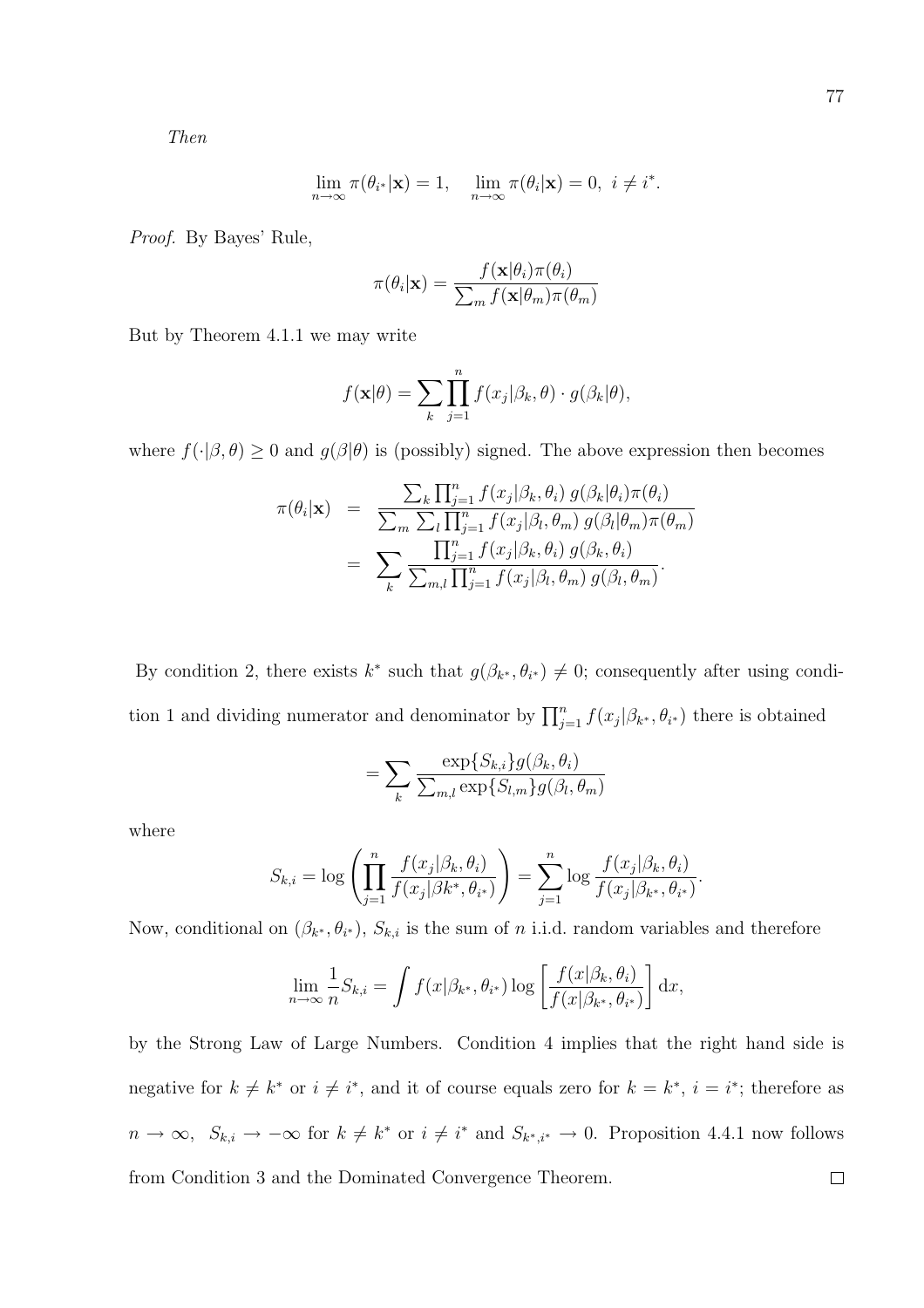#### 4.5 An Application to Statistical Physics

Following Johnson, Kotz, Kemp [32], Bach [3], Constantini and Garibaldi [10], consider a physical system comprising a number  $n$  of particles of some kind, for example electrons, protons, or photons. Suppose that there are d states (energy levels) in which each particle can be. If  $X_i$  represents the state of particle  $i, i = 1, \ldots, n$ , then the overall state of the system is  $(X_1, \ldots, X_n)$ , and equilibrium is defined as the overall state with the highest probability of occurrence.

If all  $d^n$  arrangements are equally likely the system is said to behave according to Maxwell-Boltzmann statistics (MB), where "statistics" is used here in a sense meaningful to physicists. Assumptions on the system that lead to such behavior are:

- 1. The particles are identical in terms of physical properties but distinguishable in terms of position. This is equivalent to the statement that the particle size is small compared with the average distance between particles.
- 2. There is no theoretical limit on the fraction of the total number of particles in a given energy state, but the density of particles is sufficiently low and the temperature sufficiently high that no more than one particle is likely to be in a given state at the same time.

However, modern experimentation (particularly at low temperatures) has yielded two more plausible sets of hypotheses concerning physical systems; these result in **Bose-**Einstein statistics (BE) and Fermi-Dirac statistics (FE).

For both, one supposes that the particles are indistinguishable (thereby granting exchangeability). The BE statistics are obtained by retaining the second assumption that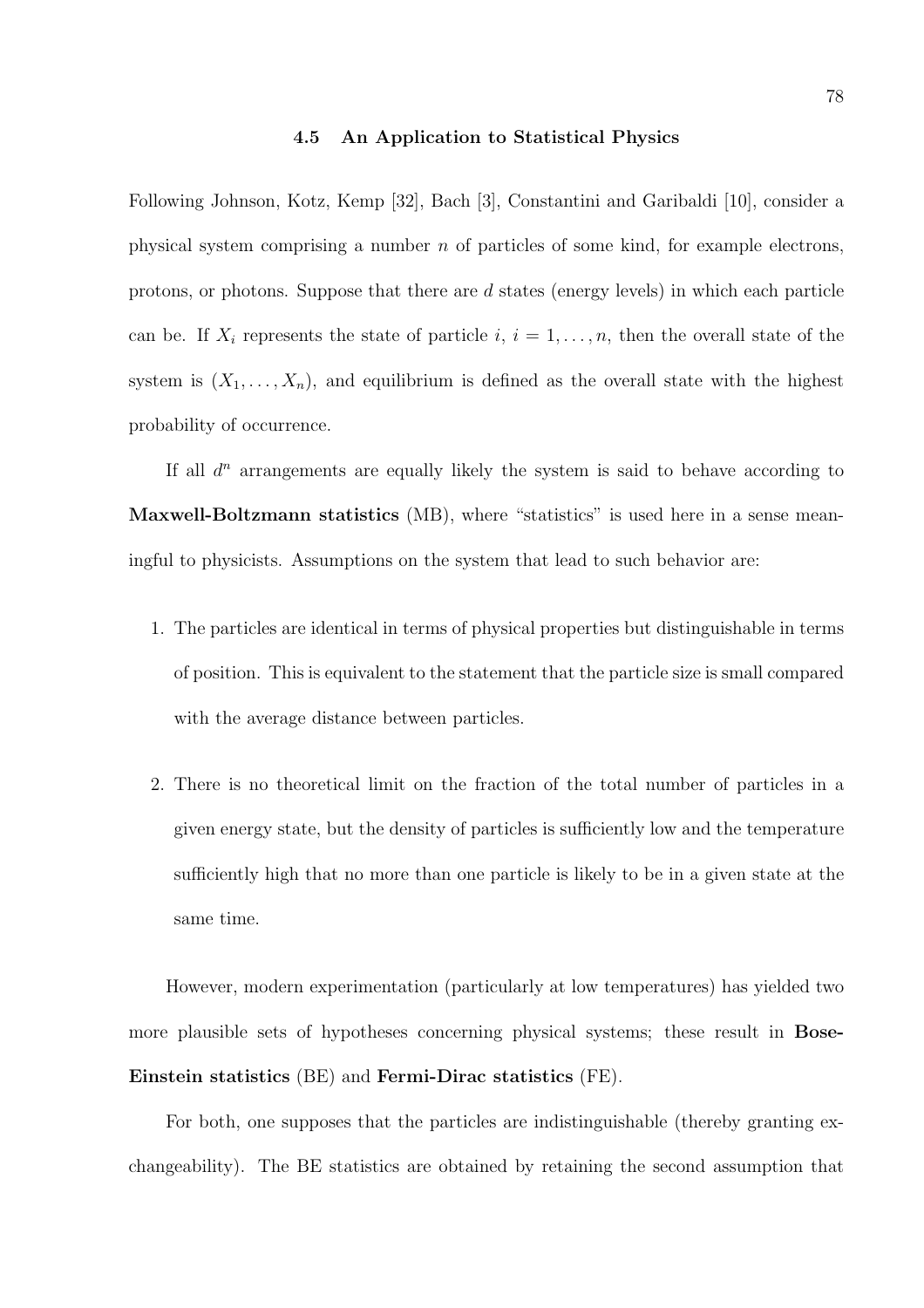there is no limit on the number of particles that may occupy a particular energy state. Particles that are observed to obey BE statistics are called bosons and include photons, alpha particles, and deuterons.

For FD statistics one stipulates instead that only one particle can occupy a particular state at a given time (a condition well known as the Pauli exclusion principle). Particles that obey the principle are called fermions and include protons, neutrons, and electrons. All known elementary particles fall into one of the two above categories.

Much work has been done studying these different models and their consequences for the interpretation of the physical concepts. Constantini, Galavotti, and Rosa [11] proposed a new set of ground hypotheses for deriving the three models. Bach, Blank, and Francke [4], using the argument that exchangeable random variables are appropriate for describing indistinguishable particles, used a multivariate de Finetti's theorem to derive BE statistics. Bach [2] explored the quantum properties of indistinguishable particles, while Bach [3], Constantini and Garibaldi [10] attempted to base the derivation of the different statistics on the correlation structure and an introduced relevance quotient.

This section, in the spirit of Bach, Blank, and Francke [4], shows that the Fermi-Dirac statistics of indistinguishable (exchangeable) particles can be derived from the statistics of classical (i.e. independent) particles by means of Theorem 4.1.1.

More precisely, we are concerned with the statistical problem of distributing  $n$  particles into d cells. We introduce a probability space  $(\Omega, \mathcal{B}, \mu)$  and random variables  $X_i : \Omega \to$  $\{1, \ldots, d\}$ , where the event  $\{X_i = j\}$  represents the outcome that particle i is in cell j. As remarked above, there are  $d^n$  different configurations, which are characterized by the events  $\{X = j\}$ , where  $X = (X_1, \ldots, X_n)$  and  $j \in \{1, \ldots, d\}^n$ .

For a given configuration  $\{X = j\}$ , we define the occupation numbers  $n_k, k = 1, ..., d$ ,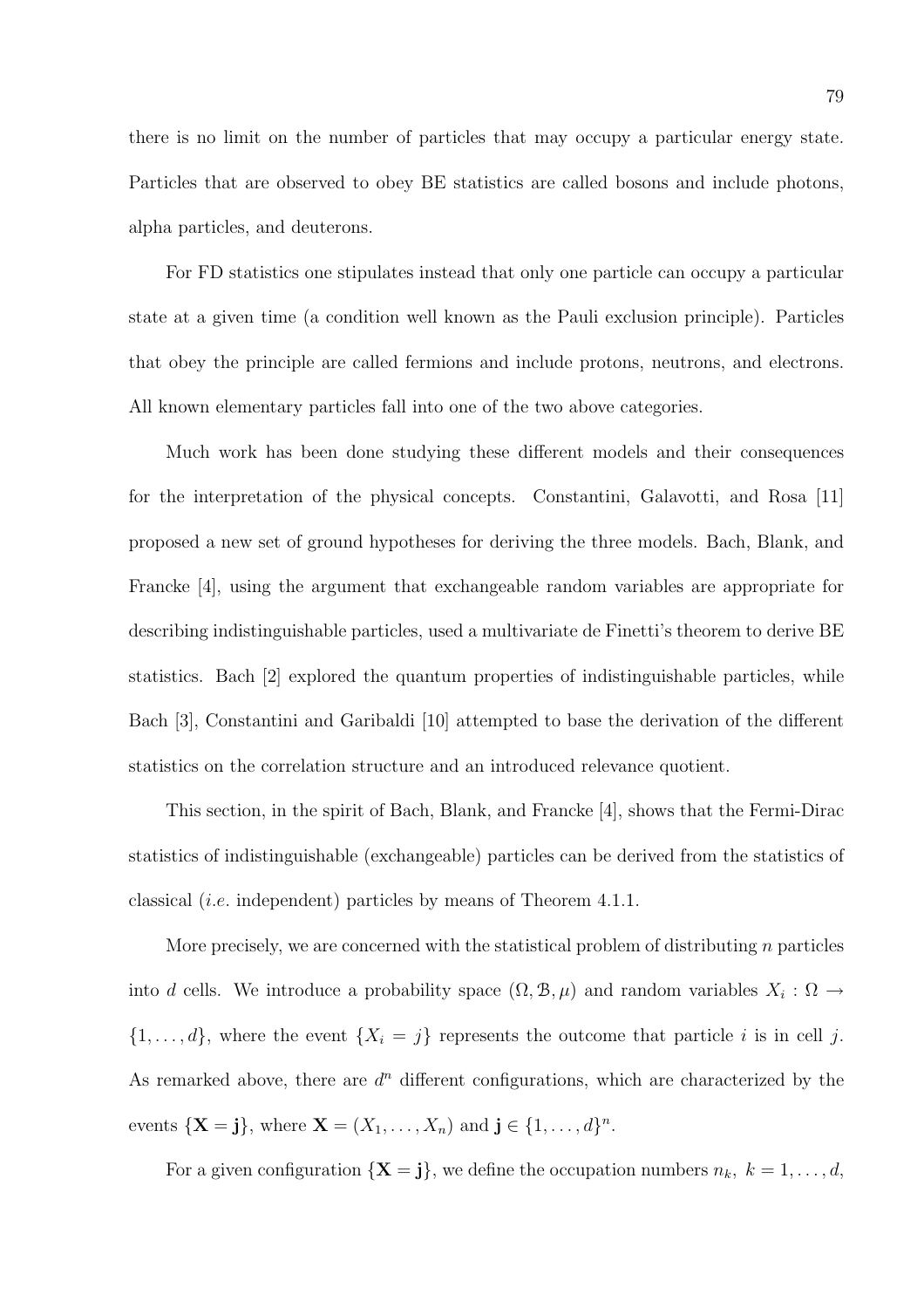by

$$
n_k(\mathbf{j}) = \sum_{i=1}^n \delta_{k,j_i}.
$$

For the particles of MB statistics we obtain

$$
\mathbb{P}_{\text{MB}}(\mathbf{X}=\mathbf{j})=d^{-n}\qquad \qquad \mathbf{j}\in\{0,\ldots,n\}^d.
$$

However, under BE statistics we have

$$
\mathbb{P}_{\text{BE}}(\mathbf{X}=\mathbf{j}) = {n \choose n_1(\mathbf{j}) \cdots n_d(\mathbf{j})}^{-1} {n+d-1 \choose n}^{-1} \qquad \mathbf{j} \in \{0, \ldots, n\}^d.
$$

For FD statistics, according to the Pauli exclusion principle we must assume  $n \leq d$ . Also, whenever there exists an occupation number  $n_k$  larger than 1 we must set the corresponding probability zero, with the remaining configurations being equally likely:  $\overline{a}$ 

$$
\mathbb{P}_{\text{FD}}(\mathbf{X} = \mathbf{j}) = \begin{cases} 0 & \text{if } \mathbf{n}(\mathbf{j}) \notin \{0, 1\}^d, \\ \binom{d}{n}^{-1} (n!)^{-1} & \text{if } \mathbf{n}(\mathbf{j}) \in \{0, 1\}^d. \end{cases}
$$

It is immediately clear that  $\mathbb{P}_{MB}$ ,  $\mathbb{P}_{BE}$ , and  $\mathbb{P}_{FD}$  are exchangeable. It was shown in Bach, Blank, and Francke  $[4]$  that  $\mathbb{P}_{\text{BE}}$  is a nonnegative Dirichlet mixture of multinomial distributions, i.e. statistics corresponding to classical, independent particles. And in Bach [3] the correlation structures for the models were found to be

$$
Corr_{BE/FD}(X_i, X_j) = \pm (d \pm 1)^{-1}
$$

where of course  $Corr_{MB}(X_i, X_j) = 0$ . The negative correlation in FD statistics (due to the Pauli exclusion principle) shows that a classical mixture representation will not hold, and also suggests why no such derivation of them using classical particles has been done until now. However, by exchangeability we may immediately apply Theorem 4.1.1 to see that  $IP<sub>FD</sub>$  is indeed a (necessarily signed) mixture, that is linear combination, of multinomial distributions.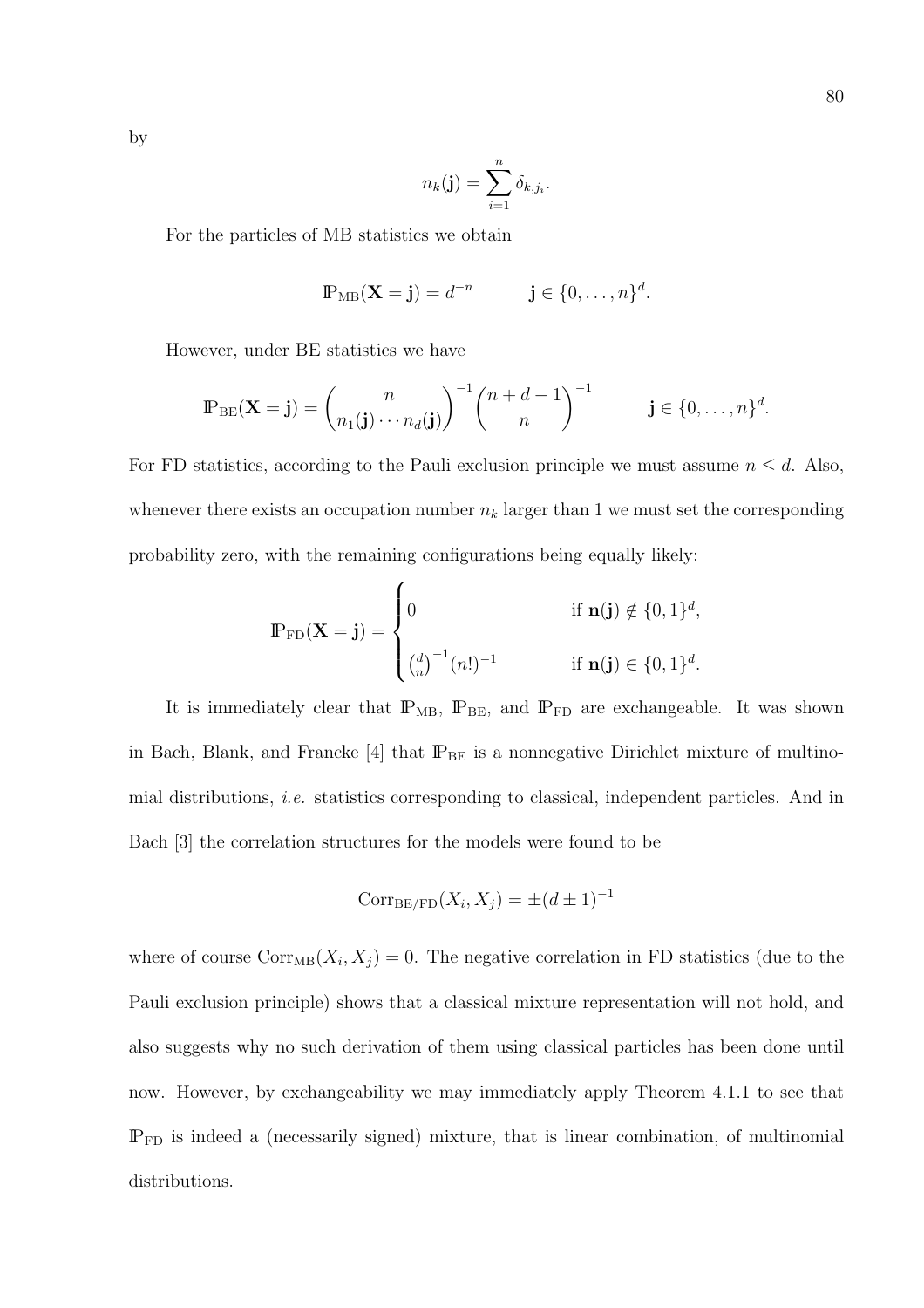Two remarks are in order. First, it is unnecessary to repeat all of the hard work present in the above papers to assert the mixture representation; it is a natural corollary of the study of this chapter. Secondly, an obvious (and perhaps tempting) question would concern the physical interpretation of the mixing generalized random variable and its signed distribution. Let it be clear that no such explanation is made or implied here. In all of the above mentioned papers there was no attempt to understand the physical significance of the mixture; throughout the goal was to find some way to mathematically base the modern, quantum particles on the more familiar classical particles of Maxwell-Boltzmann.

It seems that in the 1980's an asymmetry was created in the literature by Bach and his colleagues since such a basis was possible only for Bose-Einstein statistics, while the status of Fermi-Dirac statistics remained unresolved. It is hoped that the theorem of this chapter and the representation of this section may help to restore the symmetry to this long standing problem.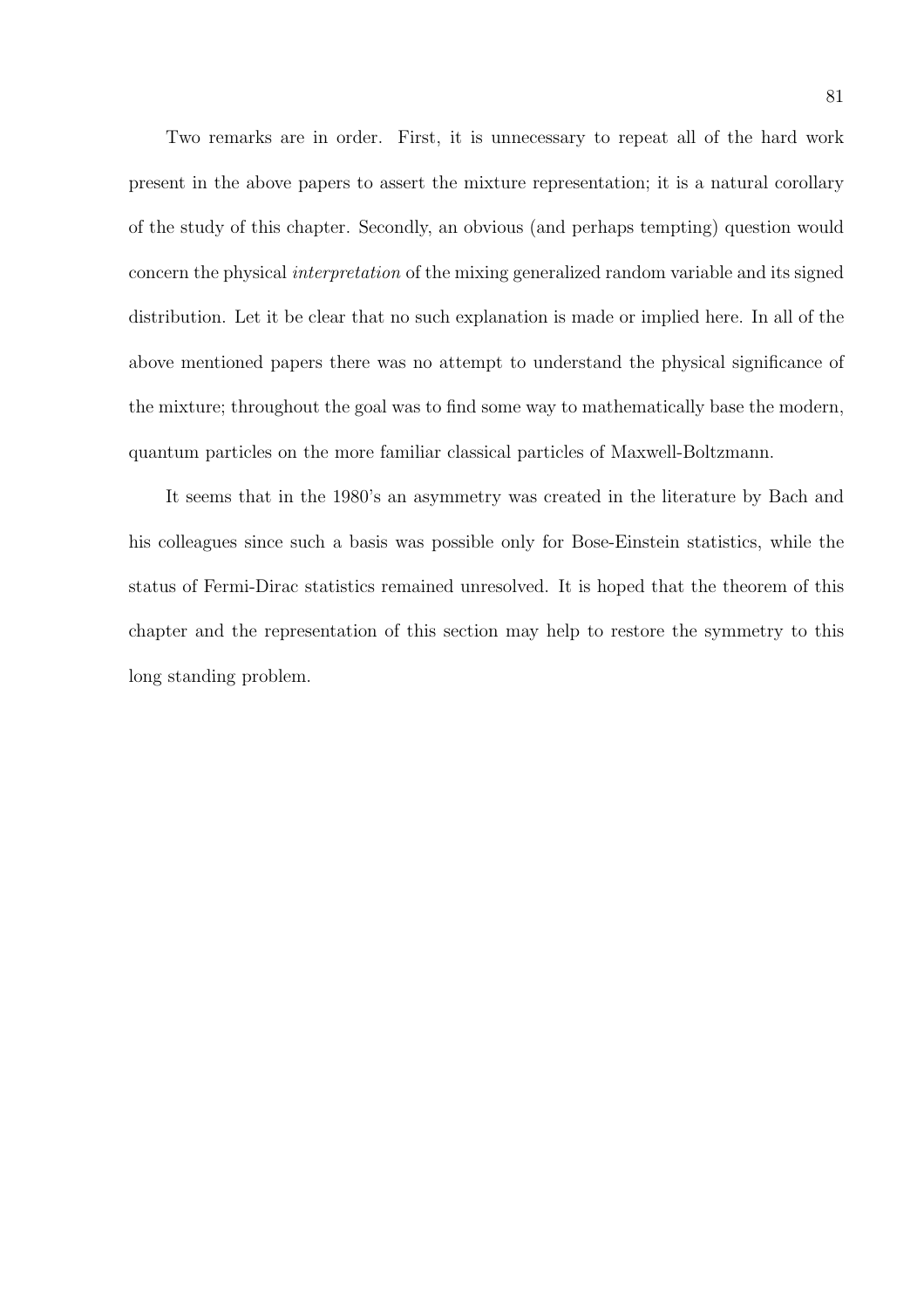

 $\cdot$ 

 $\sim$ 





 $\sim$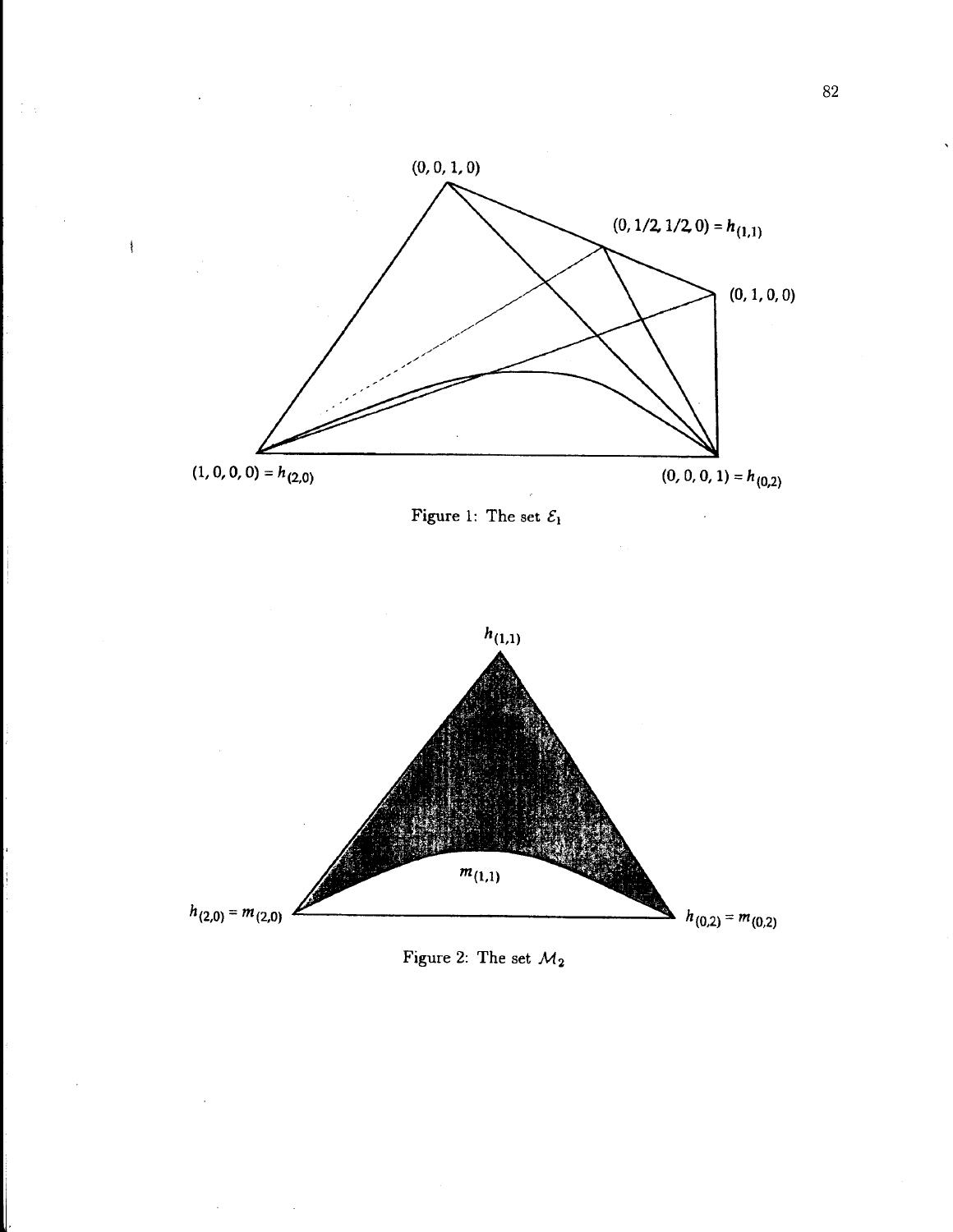#### REFERENCES

- [1] Aldous, D.J. (1985). Exchangeability and Related Topics. Lecture Notes in Mathematics 117 Springer, New York.
- [2] Bach, A. (1985). On the Quantum Properties of Indistinguishable Classical Particles. Lettere al Nuovo Cimento 43 383-387.
- [3] Bach, A. (1988). The Concept of Indistinguishable Particles in Classical and Quantum Physics. Foundations of Physics 18 639-649.
- [4] Bach, A., H. Blank, and H. Francke (1985). Bose-Einstein Statistics Derived from the Statistics of Classical Particles. Lettere al Nuovo Cimento 43 195-198.
- [5] Báez-Duarte, L. (1993). Central Limit Theorem for Complex Measures. J. Theor. Prob. 6 33-56.
- [6] Bartlett, M.S. (1945) Negative Probability. Proc. Cambridge Phil. Soc. 41 71-73.
- [7] Berk, R. (1970). Consistency a Posteriori. Ann. Math. Stat. 41 894-906.
- [8] Bernardo, J.M. and Smith, A.F.M. (1993). Bayesian Theory. Wiley, New York.
- [9] Chung, K.L. (2001). A Course in Probability Theory. Academic Press, San Diego.
- [10] Constantini, D. and U. Garibaldi (1989). Classical and Quantum Statistics as Finite Random Processes. Foundations of Physics 19 743-754.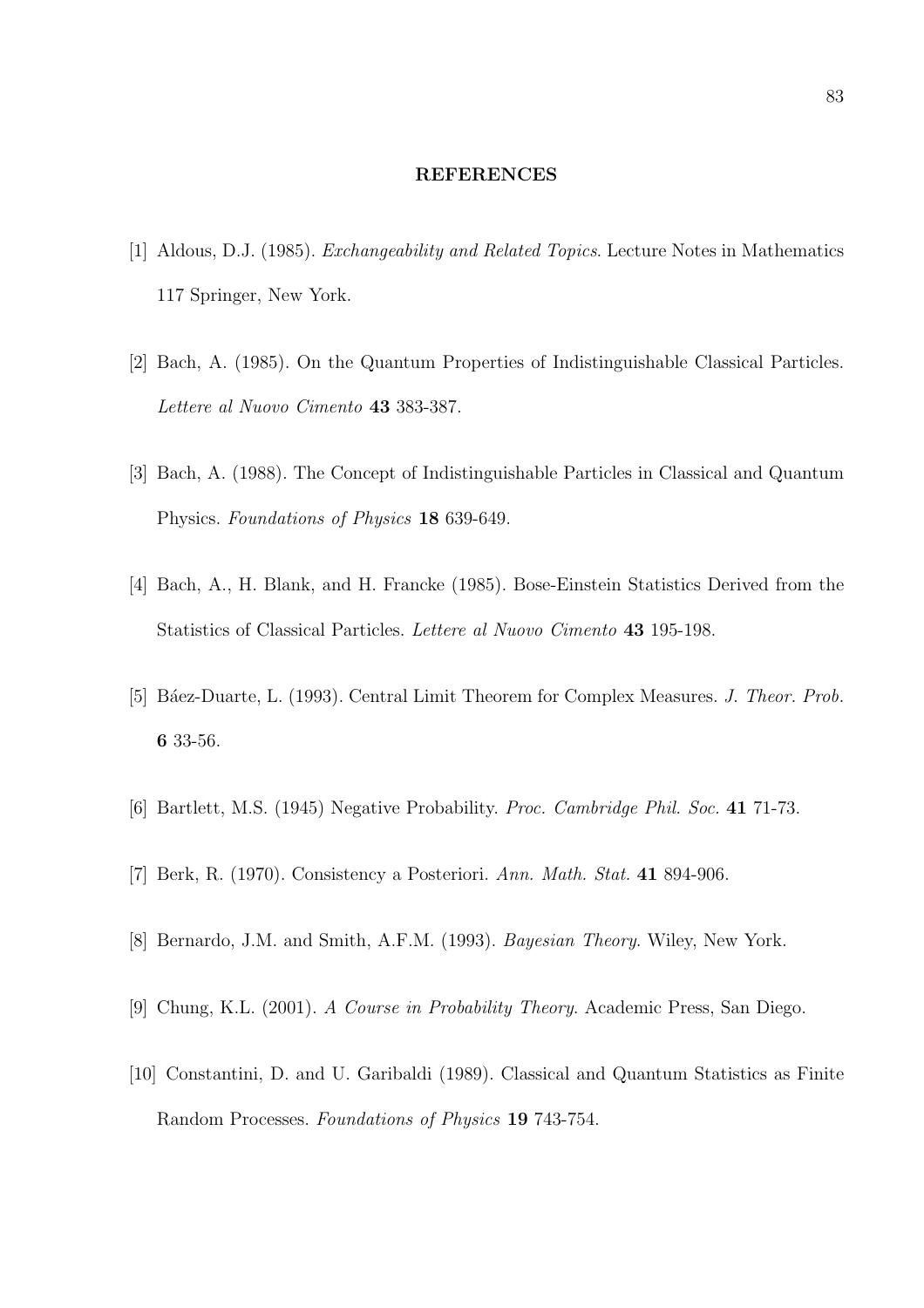- [11] Constantini, D., M. Galavotti, and R. Rosa (1983). A Set of Ground Hypotheses for Elementary-Particle Statistics. Il Nuovo Cimento 74 151-158.
- [12] De Moivre, A. (1718). The Doctrine of Chances. London.
- [13] de Finetti, B. (1931). Funzione caratteristica di un fenomeno allatorio. Atti della R. Accademia Nazionale dei Lincii Ser. 6, Memorie, Classe di Scienze, Fisiche, Matematiche e Naturali. 4 251-299.
- [14] de Finetti, B. (1937). La prévision: ses logiques, ses sources subjectives. Annales de l'Institut Henri Poincaré 7 1-68.
- [15] de Finetti, B. (1975). Theory of Probability, Vol. 2. Wiley, New York.
- [16] Diaconis, P. (1977). Finite Forms of de Finetti's Theorem on Exchangeability. Synthese 36 271-281.
- [17] Diaconis, P and D. Freedman (1980). Finite Exchangeable Sequences. Ann. Prob. 8 745-764.
- [18] Diaconis, P and D. Freedman (1987). A Dozen de Finitti Style Results in Search of a Theory. Annales de l'Institut Henri Poincaré 23 397-423.
- [19] Diaconis, P.W., M.L. Eaton and S.L. Lauritzen (1992). Finite de Finetti Theorems in Linear Models and Multivariate Analysis. Scand. J. Statist. 19 289-315.
- [20] Dubins, L.E. and D. Freedman (1979). Exchangeable Processes Need Not Be Distributed Mixtures of Independent, Identically Distributed Random Variables. Z. Wahrscheinlichkeitstheorie und Verw. Gebiete 48 115-132.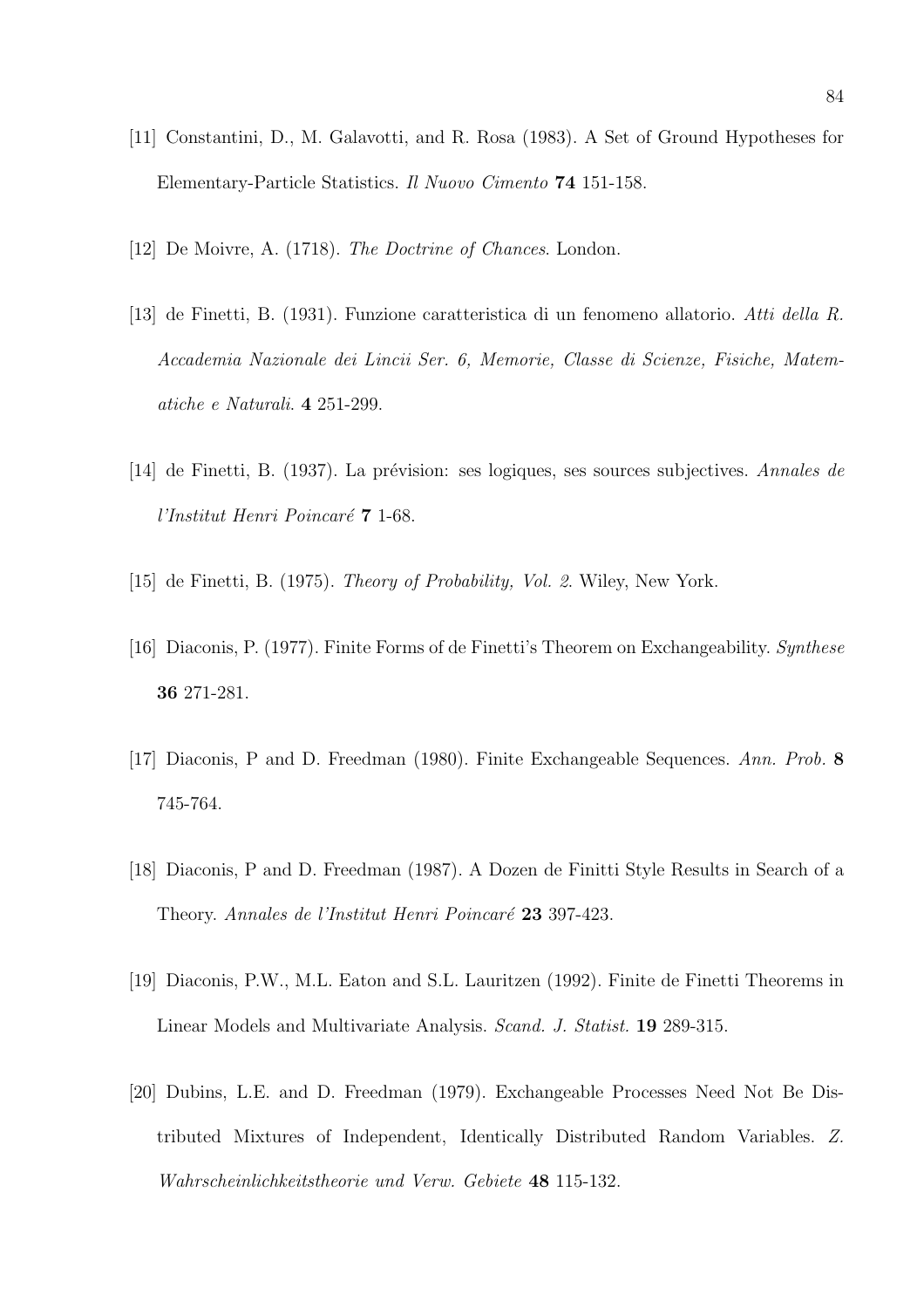- [21] Dynkin, E.B. (1953). Klassy ekvivalentnyh Slučaĭnyh veličin. Uspehi Matematičeskih Nauk 8 54 125-134.
- [22] Feller, W. (1967). A Direct Proof of Stirling's Formula. Amer. Math. Monthly 74 1223-1225.
- [23] Feynman, R.P. (1987). Negative Probability. Quantum implications, Routledge and Kegan Paul, London. 235-248.
- [24] Folland, G.B. (1999). Real Analysis: modern techniques and their applications. Wiley, New York.
- [25] Freedman, D. (1977). A Remark on the Difference Between Sampling With and Without Replacement. J. Amer. Statist. Assoc. 72 681.
- [26] Gnedenko, B.V. and A.N. Kolmogorov (1968). Limit Distributions for Sums of Independent Random Variables. Addison-Wesley, Massachusetts.
- [27] Gnedin, A.V. (1996). On a Class of Exchangeable Sequences. Statist. Probab. Lett. 28 159-164.
- [28] González, M. (1992) Classical Complex Analysis. Marcel Dekker, New York.
- $[29]$  Haag, J. (1928). Sur un problème général de probabilités et ses diverses applications. Proceedings of the International Congress of Mathematicians, Toronto, 1924, 659-674.
- [30] Hewitt, E. and L.J. Savage (1955). Symmetric Measures on Cartesian Products. Trans. Amer. Math. Soc. 80 470-501.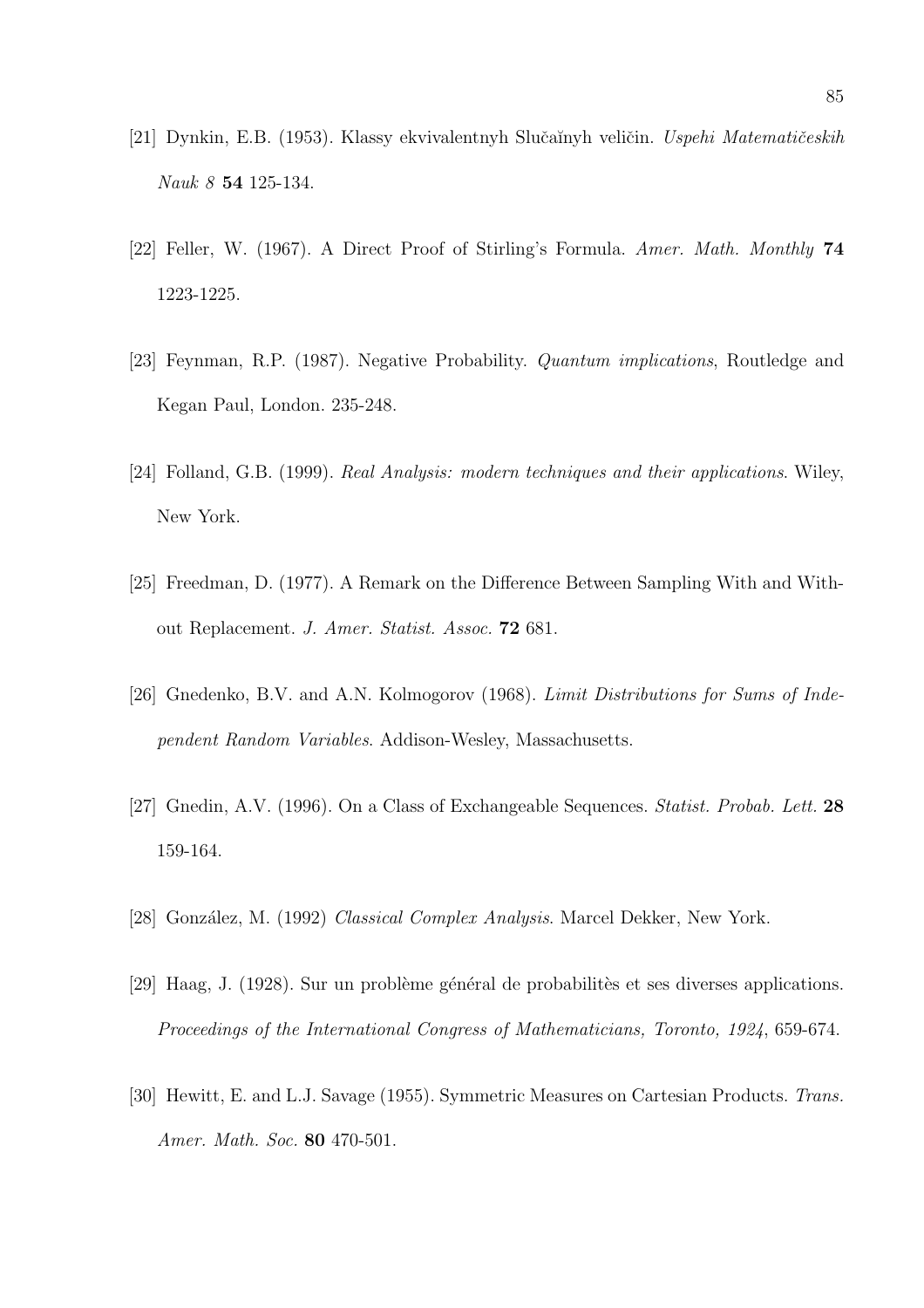- [31] Jaynes, E. (1986). Some Applications and Extensions of the De Finetti Representation Theorem. Bayesian Inference and Decision Techniques. Elsevier. 31-42.
- [32] Johnson, K., S. Kotz, and A. Kemp (1993). Univariate Discrete Distributions 2nd ed. Wiley, New York.
- [33] Kendall, D.K. (1967). On Finite and Infinite Sequences of Exchangeable Events. *Studia* Sci. Math. Hung. 2 319-327.
- [34] Kingman, J. (1978). Uses of Exchangeability. Ann. Prob. **6** 183-197.
- [35] Le Cam, L. (1953). On some Asymptotic Properties of Maximum Likelihood Estimates and Related Bayes Estimates. Univ. Calif. Publ. Statist. 1 277-300.
- [36] Lukacs, E. (1970). Characteristic Functions. Griffin, London.
- [37] Mückenheim, W. (1986). A Review of Extended Probabilities. Phys. Rep. 133 6 337-401.
- [38] O'Brien, G. and F. Steutel (1981). Divisibility Properties of Lebesgue Measure. Proceedings of Koninklijke Nederlandse Akademie Van Wetenschappen Series A 84 393-398.
- [39] Ressel, P. (1985). de Finetti-type Theorems: an Analytical Approach. Ann. Prob.  $13$ , 898-922.
- [40] Robbins, H. (1955). A Remark on Stirling's Formula. Amer. Math Monthly 62, 26-28.
- [41] Ruzsa, I. and G. Székely (1988) Algebraic Probability Theory. Wiley, New York.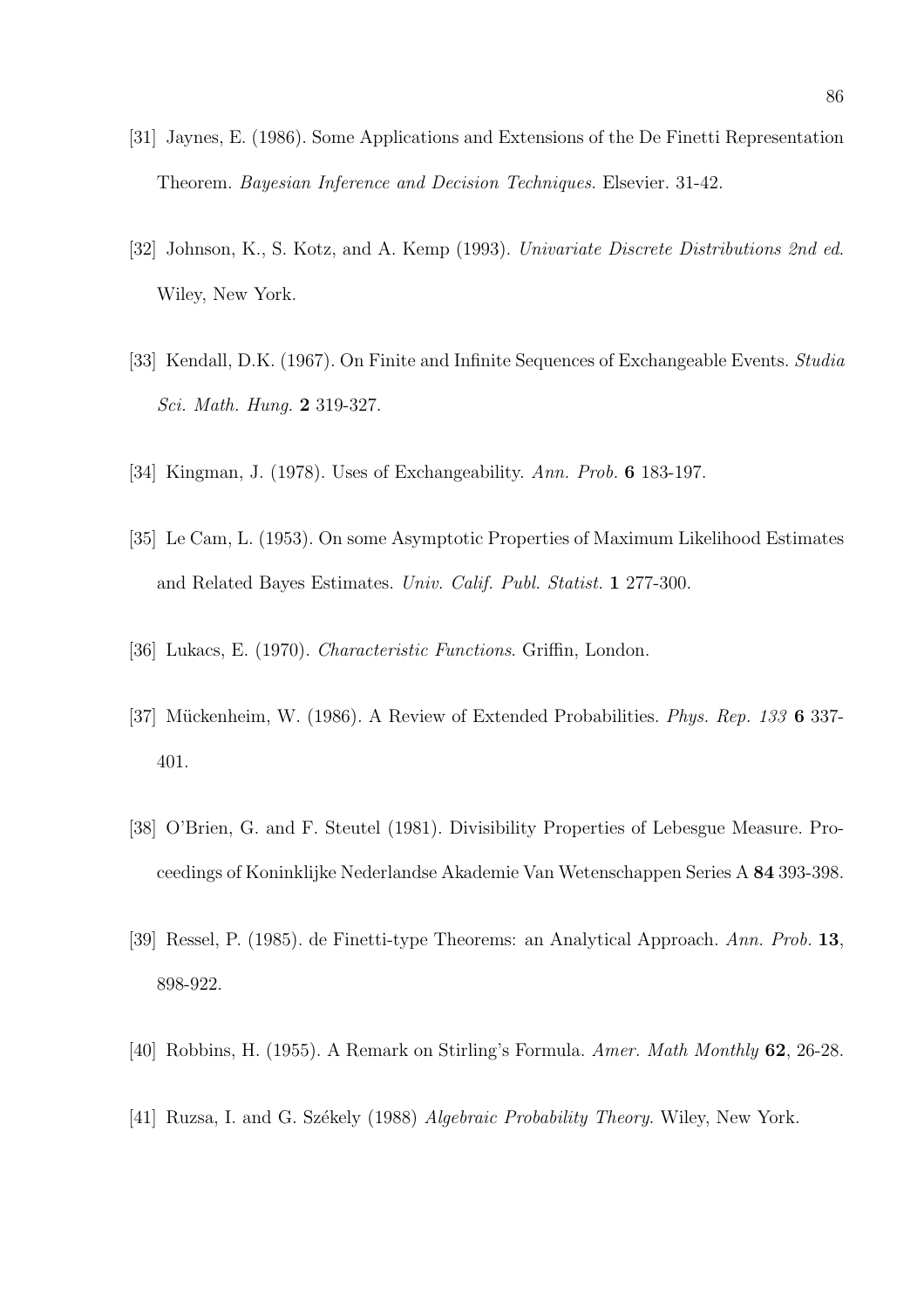- [42] Sato, K. (1999). *Lévy Processes and Infinitely Divisible Distributions*. University Press, Cambridge.
- [43] Spizzichino, F. (2001). Subjective Probability Models for Lifetimes. Monographs on Statistics and Applied Probability 91, Chapman and Hall, New York.
- [44] Székely, G.J. (2003). Mystical Half Coins. unpublished, 6-7.
- [45] Varadarajan, V.S. (1961). Measures on Topological Spaces. Amer. Math. Soc. Translation Series 2 48, 161-228.
- [46] von Plato, J. (1991). Finite Partial Exchangeability. *Statist. Probab. Lett.* **11** 99-102.
- [47] Wald, A. (1949). Note on the consistency of the maximum likelihood estimate. Ann. Math. Stat. 20 595-601.
- [48] Widder, D. (1946) The Laplace Transform. Princeton, Univ. Press.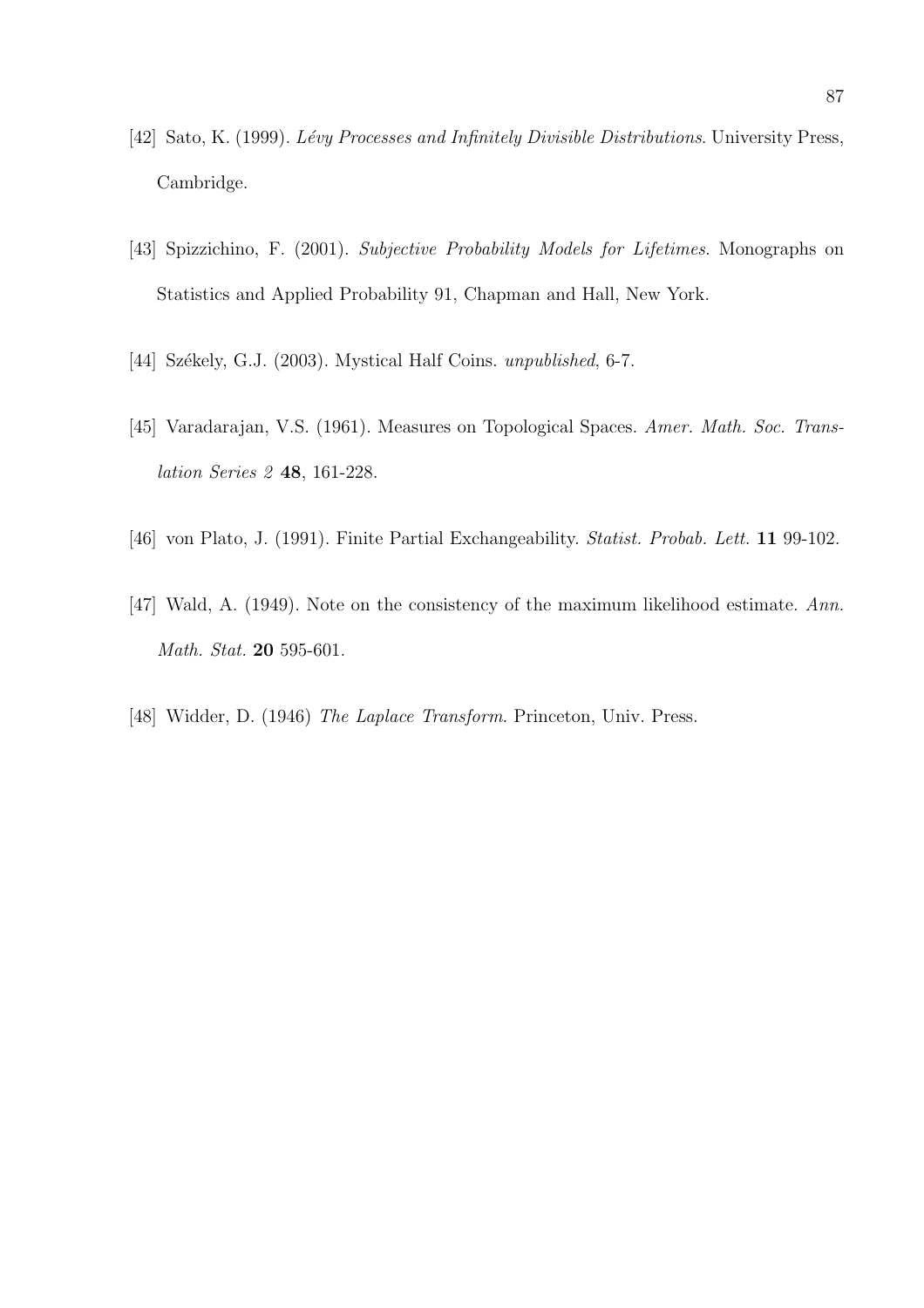### Appendix A

# COMPLEX MEASURE THEORY

## A.1 Signed and Complex Measures

**Definition A.1.1.** Let  $(\Omega, \mathcal{A})$  be a measurable space. A **signed measure** on  $(\Omega, \mathcal{A})$  is a function  $\nu : \mathcal{A} \rightarrow [-\infty, \infty]$  such that

1.  $\nu(\emptyset) = 0$ ,

- 2.  $\nu$  assumes at most one of the values  $\pm \infty$ ,
- 3. if  ${E_j}$  is a sequence of disjoint sets in A, then  $\nu(\bigcup_{1}^{\infty} E_j) = \sum_{1}^{\infty} \nu(E_j)$ , where the latter sum converges absolutely if  $\nu$  ( $\bigcup_{1}^{\infty}$ )  $\sum_{1}^{\infty} E_j$ ) is finite.

Thus every measure is a signed measure; for emphasis we will sometimes refer to measures as **positive measures**. If  $\nu$  is a signed measure on  $(\Omega, \mathcal{A})$ , a set  $E \in \mathcal{A}$  is called **positive** (resp. **negative**, **null**) for  $\nu$  if  $\nu(F) \ge 0$  (resp.  $\nu(F) \le 0$ ,  $\nu(F) = 0$ ) for all  $F \in \mathcal{A}$ such that  $F \subset E$ .

**Theorem A.1.1 (The Hahn Decomposition Theorem).** If  $\nu$  is a signed measure on  $(\Omega, \mathcal{A})$ , there exist a positive set P and a negative set N for v such that  $P \cup N = \Omega$  and  $P \cap N = \emptyset$ . If P', N' is another such pair, then  $P \triangle P' (= N \triangle N')$  is null for v.

We say that two signed measures  $\mu$  and  $\nu$  on  $(\Omega, \mathcal{A})$  are **mutually singular** if there exist  $E, F \in A$  such that  $E \cap F = \emptyset$ ,  $E \cup F = \Omega$ ,  $E$  is null for  $\mu$ , and  $F$  is null for  $\nu$ . Informally speaking, mutual singularity means that  $\mu$  and  $\nu$  "live on different sets". We express this relationship symbolically by writing  $\mu \perp \nu$ .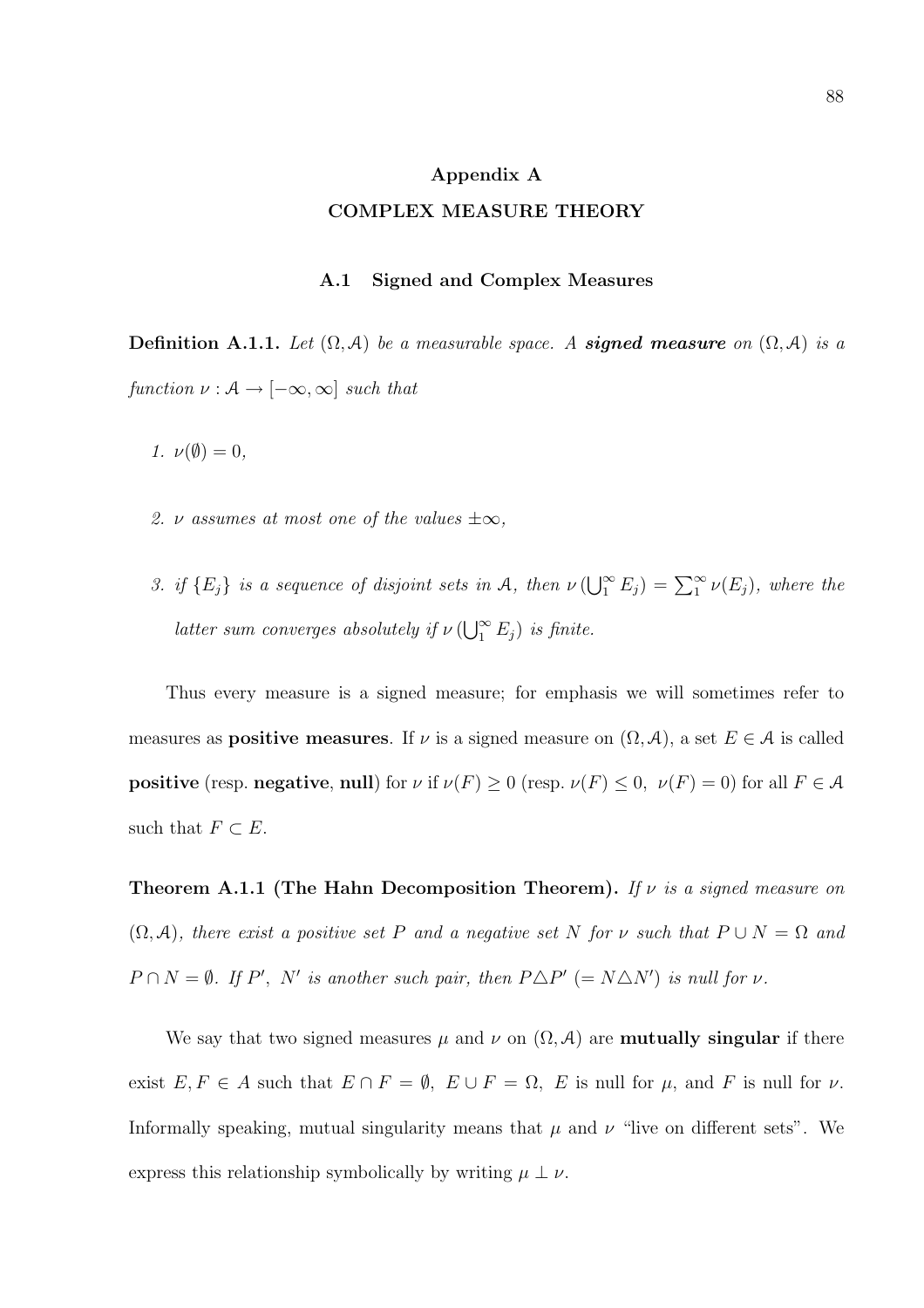The measures  $\nu^+$  and  $\nu^-$  are called the **positive** and **negative variations** of  $\nu$ , and  $\nu = \nu^+ - \nu^-$  is called the **Jordan decomposition** of  $\nu$ . Furthermore, we define the **total variation** of  $\nu$  to be the measure  $|\nu|$  defined by

$$
|\nu| = \nu^+ + \nu^-.
$$

Integration with respect to a signed measure is defined in the obvious way. As usual, for a positive measure  $\mu$  we denote

$$
L^{1}(\mu) = \{ f : \Omega \to \mathbb{C} \text{ such that } \int |f| d\mu < \infty \},
$$

we set  $L^1(\nu) = L^1(\nu^+) \cap L^1(\nu^-)$ , and for  $f \in L^1(\nu)$  we define

$$
\int f \, \mathrm{d}\nu = \int f \, \mathrm{d}\nu^+ - \int f \, \mathrm{d}\nu^-.
$$

**Proposition A.1.1.** Let  $\nu$ ,  $\nu_1$ , and  $\nu_2$  be signed measures on  $(\Omega, \mathcal{A})$ .

- 1.  $L^1(\nu) = L^1(|\nu|)$ .
- 2. If  $f \in L^1(\nu)$ ,  $\frac{1}{2}$  $f d\nu$  $|\leq|$  $|f|$  d| $\nu$ |.
- 3. If  $E \in \mathcal{A}$ ,  $|\nu|(E) = \sup\{|\int_E f \, d\nu| : |f| \le 1\}.$
- 4. If  $E \in \mathcal{A}$ ,  $|\nu|(E) = \sup\{\sum_{1}^{n}$  $\binom{n}{1} |\nu(E_j)|$  :  $n \in \mathbb{N}, E_1, \ldots, E_n$  are disjoint, and  $\mathsf{E}^n$  $_{1}^{n}E_{j}=E\}$
- 5. If  $\nu_1$  and  $\nu_2$  both omit the value  $\pm \infty$ , then  $|\nu_1 + \nu_2| \leq |\nu_1| + |\nu_2|$ .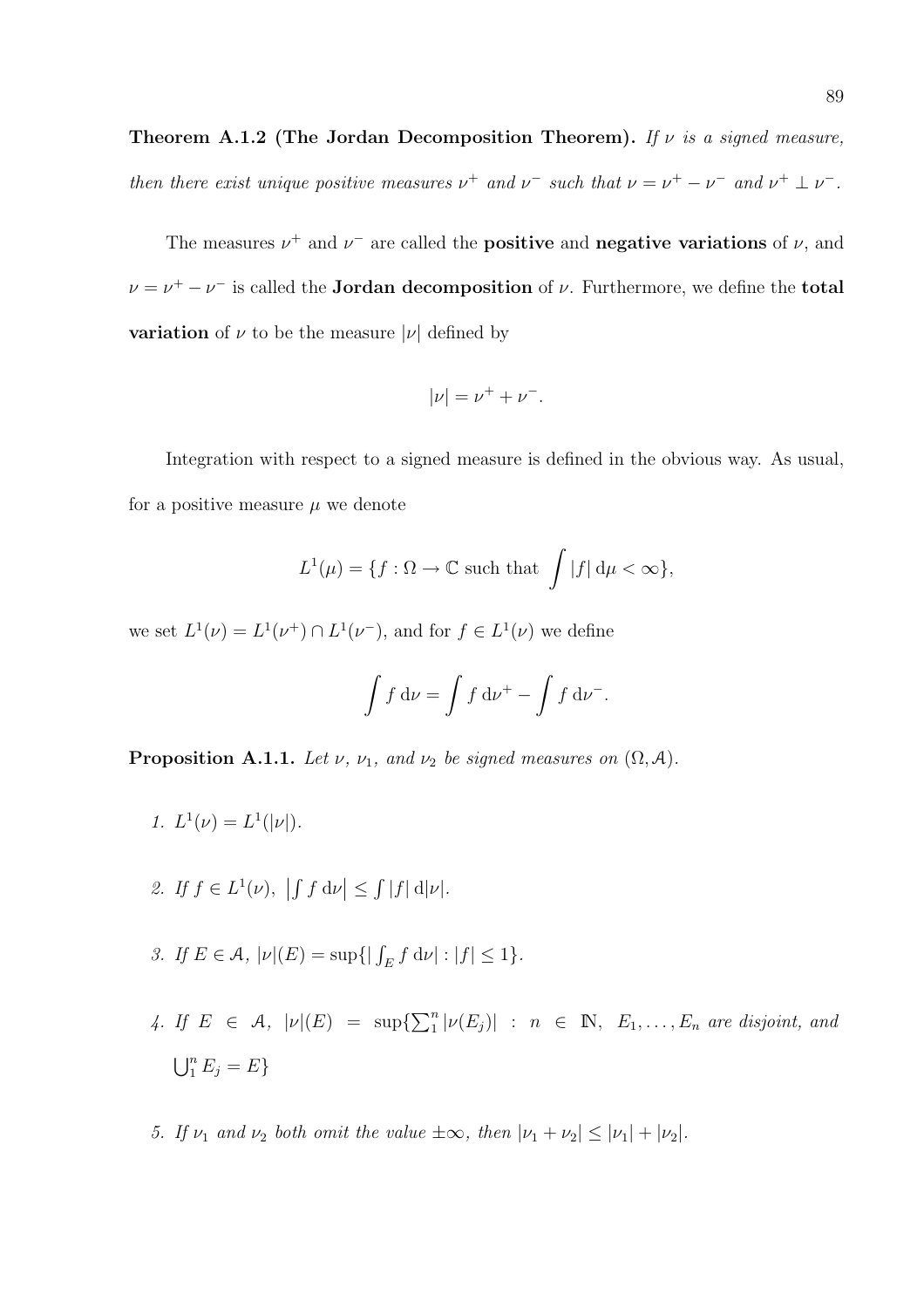Definition A.1.2. Let  $(\Omega, \mathcal{A})$  be a measurable space. A complex measure on  $(\Omega, \mathcal{A})$  is a map  $\nu : \mathcal{A} \to \mathbb{C}$  such that

- 1.  $\nu(\emptyset) = 0$ ,
- 2. if  ${E_j}$  is a sequence of disjoint sets in A, then  $\nu(\bigcup_{1}^{\infty} E_j) = \sum_{1}^{\infty} \nu(E_j)$ , where the series converges absolutely.

In particular, infinite values are not allowed, so a positive measure is a complex measure if and only if it is finite. If  $\nu$  is a complex measure, we write  $\nu_r$  and  $\nu_i$  for the real and imaginary parts of  $\nu$ . Thus  $\nu_r$  and  $\nu_i$  are signed measures that do not assume the values  $\pm\infty$ ; hence they are finite and so the range of  $\nu$  is a bounded subset of  $\mathbb{C}$ .

The notions developed so far generalize easily to the complex case. For example, we define  $L^1(\nu) = L^1(\nu_r) \cap L^1(\nu_i)$ , and for  $f \in L^1(\nu)$  we define  $\int f d\nu =$ R  $f \, \mathrm{d} \nu_r + i$ R  $f \, \mathrm{d} \nu_i$ . If  $\mu$  and  $\nu$  are complex measures we say  $\nu \perp \mu$  if  $\nu_a \perp \mu_b$  for  $a, b = r, i$ , and if  $\lambda$  is a positive measure we say  $\nu \ll \lambda$  if  $\nu_r \ll \lambda$  and  $\nu_i \ll \lambda$ .

Theorem A.1.3 (The Lebesgue-Radon-Nikodym Theorem). If  $\nu$  is a complex measure and  $\mu$  is a  $\sigma$ -finite positive measure on  $(\Omega, \mathcal{A})$ , there exist a complex measure  $\lambda$  and an  $f \in L^1(\mu)$  such that  $\lambda \perp \mu$  and  $d\nu = d\lambda + f d\mu$ . If also  $\lambda' \perp \mu$  and  $d\nu = d\lambda' + f' d\mu$ , then  $\lambda' = \lambda$  and  $f' = f \mu - a.e.$ 

The **total variation** of a complex measure  $\nu$  is the positive measure  $|\nu|$  determined by the property that if  $d\nu = f d\mu$  where  $\mu$  is a positive measure, then  $d|\nu| = |f| d\mu$ .

**Proposition A.1.2.** Let  $\nu$ ,  $\nu_1$ , and  $\nu_2$  be complex measures on  $(\Omega, \mathcal{A})$ .

1.  $|\nu(E)| \leq |\nu|(E)$  for all  $E \in \mathcal{A}$ .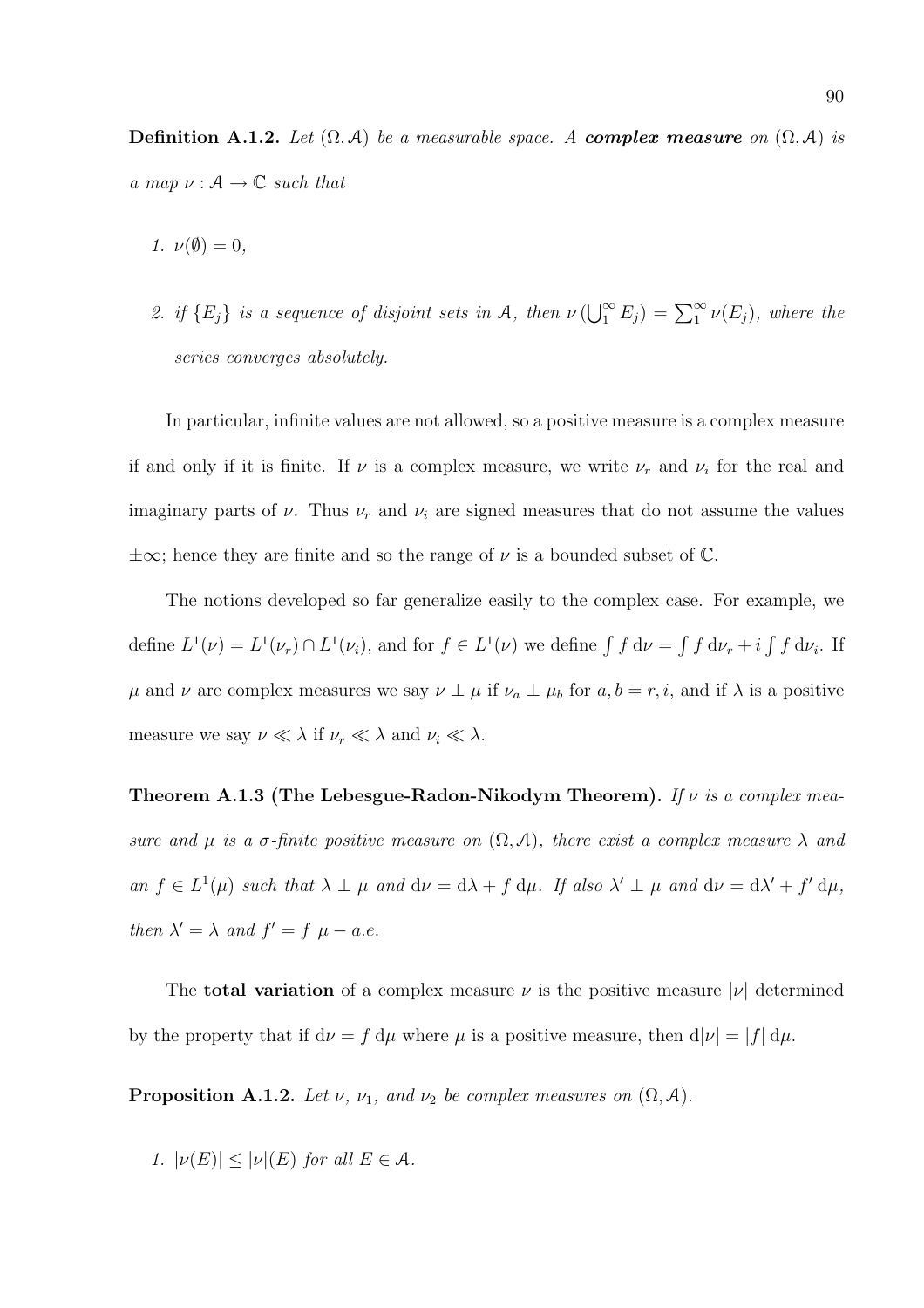- 2.  $\nu \ll |\nu|$ , and  $d\nu/d|\nu|$  has modulus 1  $|\nu|$ -a.s.
- 3.  $L^1(\nu) = L^1(|\nu|)$ , and if  $f \in L^1(\nu)$ , then  $\frac{1}{2}$  $f d\nu$  $|\leq$  $|f|$  d| $\nu$ |.
- 4. If  $E \in \mathcal{A}$ ,  $|\nu|(E) = \sup\{$  $\frac{1}{2}$  $\int_E f \, \mathrm{d} \nu$  $| : |f| \leq 1$ .
- 5.  $|\nu_1 + \nu_2| < |\nu_1| + |\nu_2|$ .

# A.2 Topological and  $L^p$  Spaces, Inequalities, and Complex Radon Measures

Let  $\Omega$  be a locally compact Hausdorff (LCH) space and let  $\mathcal{B}_{\Omega}$  denote the Borel  $\sigma$ -algebra on  $\Omega$ , that is, the  $\sigma$ -algebra generated by the open sets of  $\Omega$ .

We introduce some terminology. If  $\mathfrak X$  is any set, we denote by  $B(\mathfrak X,\mathbb R)$  (resp.  $B(\mathfrak X,\mathbb C)$ ) the space of all bounded real- (resp. complex-) valued functions on  $\mathfrak X$ . If  $\Omega$  is any topological space we have also the spaces  $C(\Omega,\mathbb{R})$  and  $C(\Omega,\mathbb{C})$  of continuous functions on  $\Omega$  and we define

$$
BC(\Omega, F) = B(\Omega, F) \cap C(\Omega, F) \quad (F = \mathbb{R} \text{ or } \mathbb{C}).
$$

In speaking of complex-valued functions we shall usually omit the  $\mathbb C$  and simply write  $B(\Omega)$ ,  $C(\Omega)$ , and  $BC(\Omega)$ .

If  $f \in B(\Omega)$ , we define the **uniform norm** of f to be

$$
||f||_u = \sup\{|f(\omega)| : \omega \in \Omega\}.
$$

It is not hard to show that if  $\Omega$  is a topological space then  $BC(\Omega)$  is a closed subspace of  $B(\Omega)$  in the metric induced by the uniform norm; in particular,  $BC(\Omega)$  is complete.

For  $f \in C(\Omega)$ , the **support** of f, denoted **supp**(f), is the smallest closed set outside of which f vanishes, that is, the closure of  $\{\omega : f(\omega) \neq 0\}$ . If supp(f) is compact, we say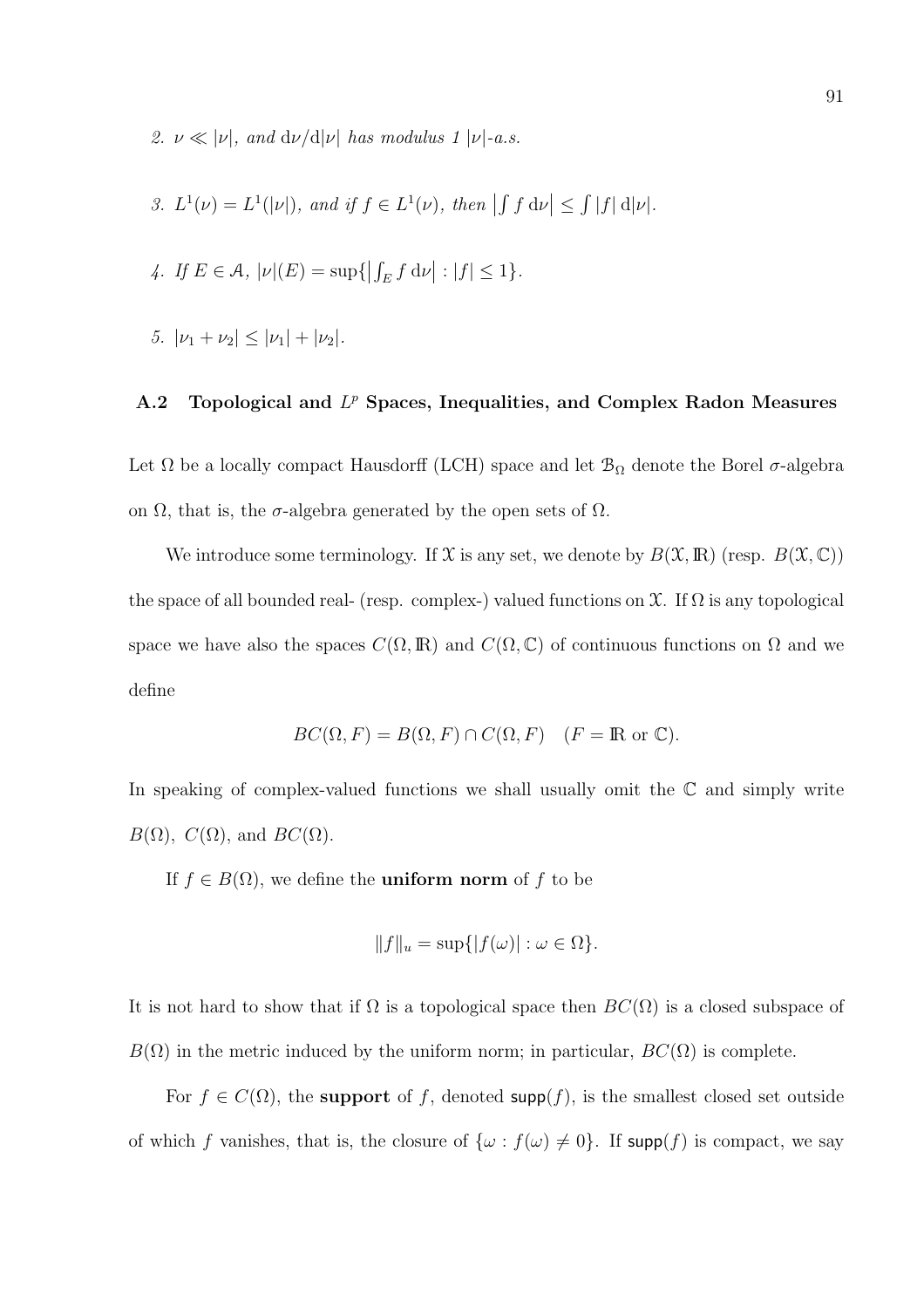that  $f$  is **compactly supported**, and we define

$$
C_c(\Omega) = \{ f \in C(\Omega) : \mathsf{supp}(f) \text{ is compact} \}.
$$

Moreover, if  $f \in C(\Omega)$ , we say that f **vanishes at infinity** if for every  $\epsilon > 0$  the set  $\{\omega : |f(\omega)| \geq \epsilon\}$  is compact, and we define

$$
C_0(\Omega) = \{ f \in C(\Omega) : f \text{ vanishes at infinity} \}.
$$

Clearly  $C_c(\Omega) \subset C_0(\Omega)$ . In fact,  $C_0(\Omega) \subset BC(\Omega)$ , because for  $f \in C_0(\Omega)$  the image of the set  $\{\omega : |f(\omega)| \ge \epsilon\}$  is compact, and  $|f| < \epsilon$  on its complement.

With respect to  $L^p$  spaces, if f is a measurable function on the measure space  $(\Omega, \mathcal{B}, \mu)$ and  $0 < p < \infty$ , we define

$$
||f||_p = (\mathbb{E}|f|^p)^{1/p},
$$

and we define

$$
L^p(\Omega, \mathcal{B}, \mu) = \{ f : \Omega \to \mathbb{C} \text{ such that } ||f||_p < \infty \}.
$$

Theorem A.2.1 (Hölder's Inequality). Suppose  $1 < p < \infty$  and  $p^{-1} + q^{-1} = 1$ . Then for the complex measure  $\nu$  on  $\mathbb{R}^2$  and any two random variables X and Y,

$$
\mathbb{E}_{|\nu|}|XY| \leq (\mathbb{E}_{|\nu|}|X|^p)^{1/p} (\mathbb{E}_{|\nu|}|Y|^q)^{1/q}.
$$

In particular, if  $X \in L^p$  and  $Y \in L^q$  then  $XY \in L^1$ , and equality holds iff  $\alpha |X|^p = \beta |Y|^q$  a.s., for some constants  $\alpha, \beta$  with  $\alpha \beta \neq 0$ .

Remark. We will have occasion to use Hölder's Inequality written in a slightly different form: for  $X \sim \nu$  and measurable functions f and g,

$$
|\mathbb{E}||f(X)g(X)| \le (|\mathbb{E}||f(X)|^p)^{1/p} (|\mathbb{E}||g(X)|^q)^{1/q}.
$$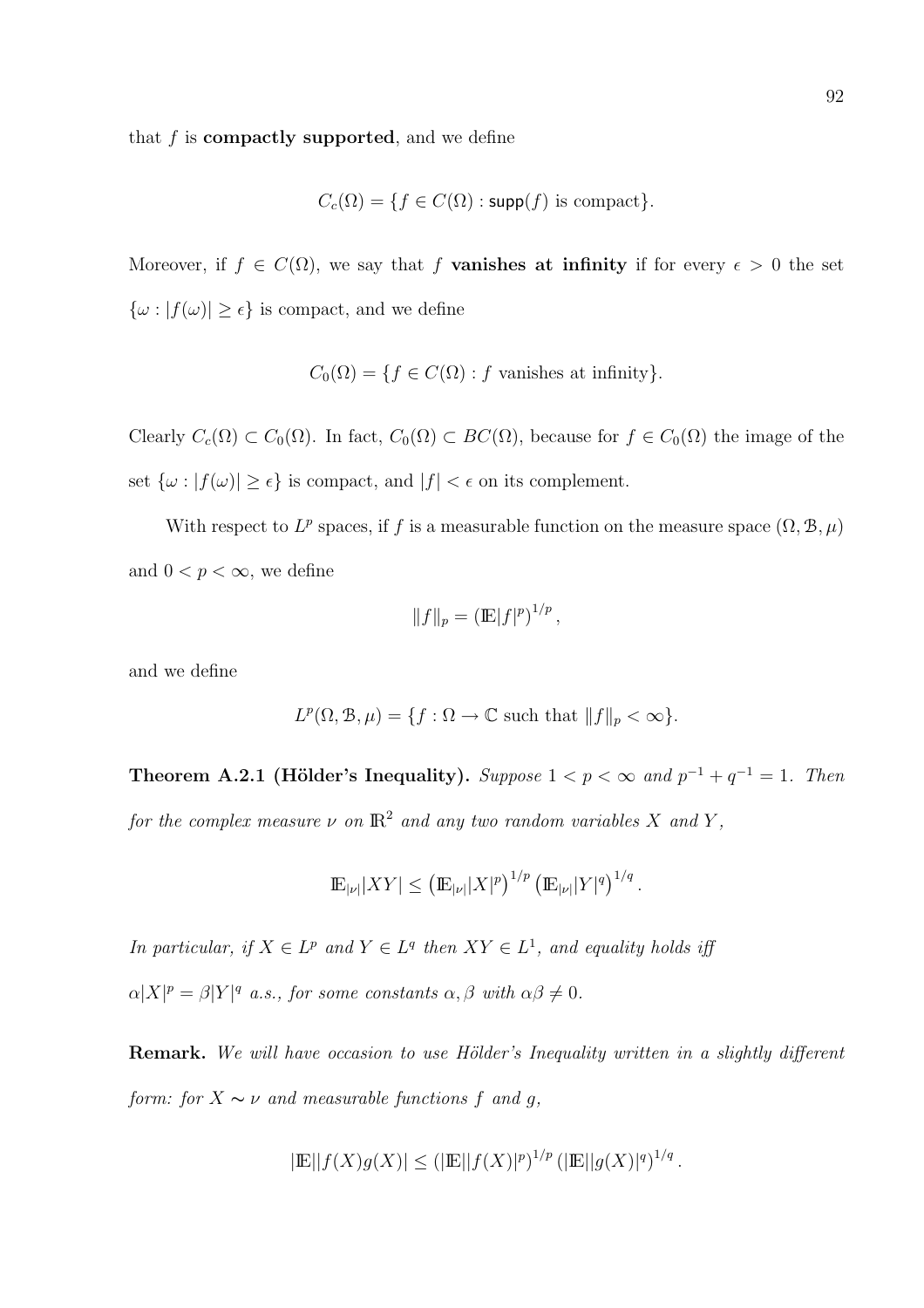**Theorem A.2.2** (Minkowski's Inequality). If  $1 \leq p < \infty$  and  $X, Y \in L^p(|\nu|)$  then

$$
\left(\mathbb{E}_{|\nu|}|X+Y|^p\right)^{1/p} \leq \left(\mathbb{E}_{|\nu|}|X|^p\right)^{1/p}+\left(\mathbb{E}_{|\nu|}|Y|^p\right)^{1/p}.
$$

**Proposition A.2.1 (Folland).** If the complex measure  $\nu$  satisfies  $|\nu|(\mathbb{R}) < \infty$ , then for  $0 < p < q \leq \infty$  we have  $|\mathbb{E}| |X|^p \leq (|\mathbb{E}| |X|^q)^{p/q} \cdot |\nu| (\mathbb{R})^{1-p/q}$ .

*Proof.* If  $q = \infty$ , this is obvious:

$$
|\mathbb{E}||X|^p \le ||X||_{\infty}^p \cdot \int d|\nu| = ||X||_{\infty}^p \cdot |\nu|(\mathbb{R}).
$$

If  $q<\infty$  we use the second Hölder's Inequality A.2.1 above, with conjugate exponents  $q/p$ and  $q/(q-p)$ :

$$
|\mathbb{E}||X|^p = \int |x|^p \cdot 1 \, d|\nu|(x) \le |||X|^p||_{q/p} ||1||_{q/(q-p)} = (|\mathbb{E}||X|^q)^{p/q} \cdot |\nu|(\mathbb{R})^{(q-p)/q}.
$$

Theorem A.2.3 (Chebychev's Inequality). If  $X \sim \nu$  satisfies  $\mathbb{E} \Vert X \Vert^p < \infty$ ,  $0 < p <$  $\infty$ , then for any  $\epsilon > 0$ ,

$$
|\mathbb{P}|(|X| > \epsilon) \le \frac{|\mathbb{E}||X|^p}{\epsilon^p}.
$$

Let  $\mu$  be a Borel measure on  $\Omega$  and E a Borel subset of  $\Omega$ . The measure  $\mu$  is called outer regular on  $E$  if

$$
\mu(E) = \inf \{ \mu(U) : U \supset E, \ U \text{ open} \}
$$

and inner regular on  $E$  if

$$
\mu(E) = \sup \{ \mu(K) : K \subset E, \ K \text{ compact} \}.
$$

A Borel measure that is outer and inner regular on all Borel sets is called regular.

 $\Box$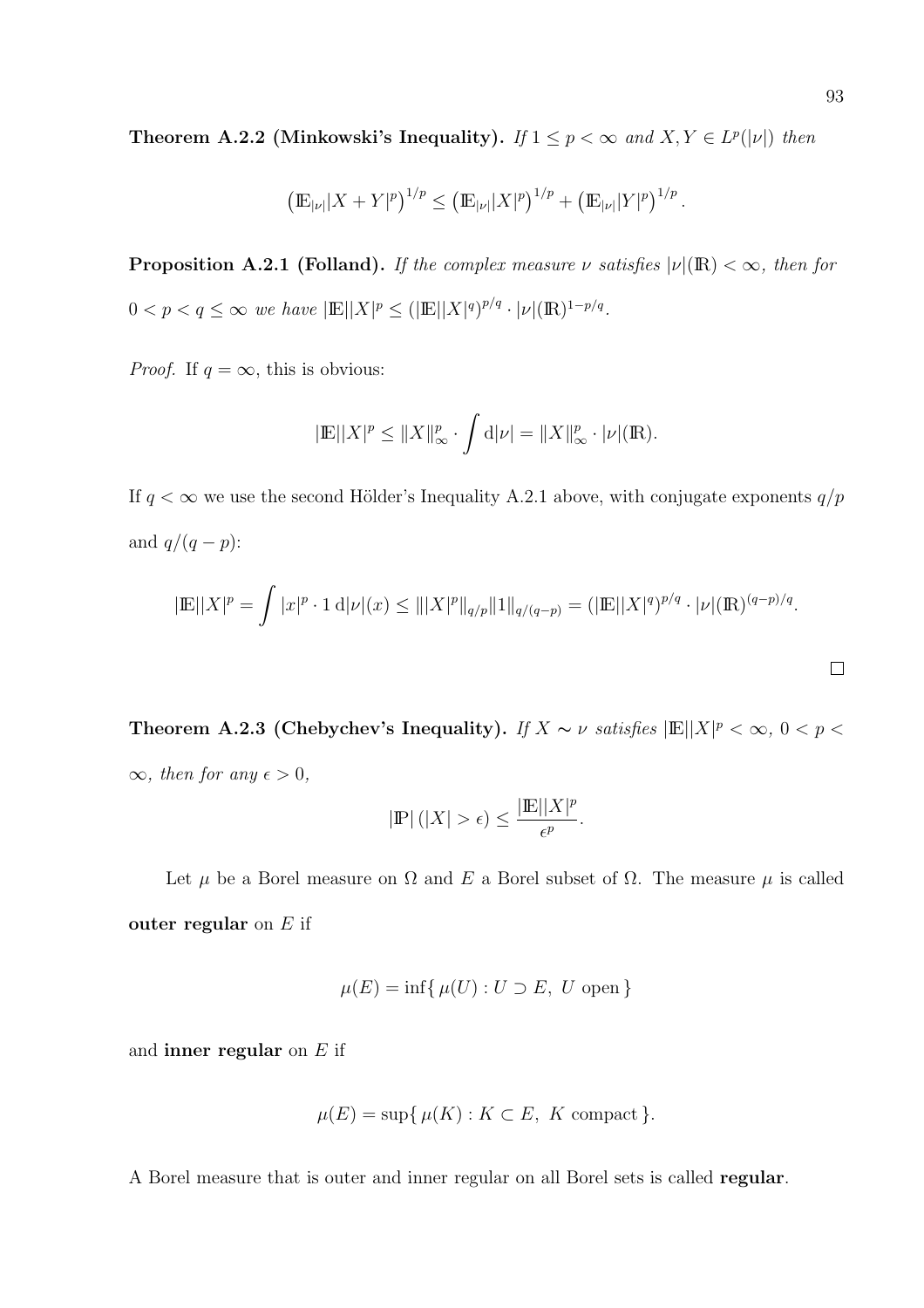We next list some properties of Radon measures.

**Proposition A.2.2 (Folland).** Suppose that  $\mu$  is a finite Radon measure on  $(\Omega, \mathcal{B})$  and  $E \in \mathcal{B}$  is a Borel set.

- 1.  $\mu$  is regular.
- 2. For every  $\epsilon > 0$  there exist an open U and a closed F with  $F \subset E \subset U$  and  $\mu(U \backslash F)$  $\epsilon$ ;
- 3. There exist an  $F_{\sigma}$  set A and a  $G_{\delta}$  set B such that  $A \subset E \subset B$  and  $\mu(B \backslash A) = 0$ .
- 4.  $C_c$  is dense in  $L^p(\mu)$  for  $1 \leq p < \infty$ .

Theorem A.2.4 (Lusin's Theorem). Suppose that  $\mu$  is a Radon measure on  $\Omega$  and  $f : \Omega \to \mathbb{C}$  is a measurable function that vanishes outside a set of finite measure. Then for any  $\epsilon > 0$  there exists  $\phi \in C_c(\Omega)$  such that  $\phi = f$  except on a set of measure  $\epsilon \in \epsilon$ . If f is bounded,  $\phi$  can be taken to satisfy  $\|\phi\|_u \leq \|f\|_u$ .

Definition A.2.2. A signed Radon measure is a signed Borel measure whose positive and negative variations are Radon, and a **complex Radon measure** is a complex Borel measure whose real and imaginary parts are Radon. We denote the space of complex Radon measures on  $\Omega$  by  $M(\Omega)$ , and for  $\nu \in M(\Omega)$  we define

$$
\|\nu\| = |\nu|(\Omega),
$$

where  $|\nu|$  is the total variation of  $\nu$ .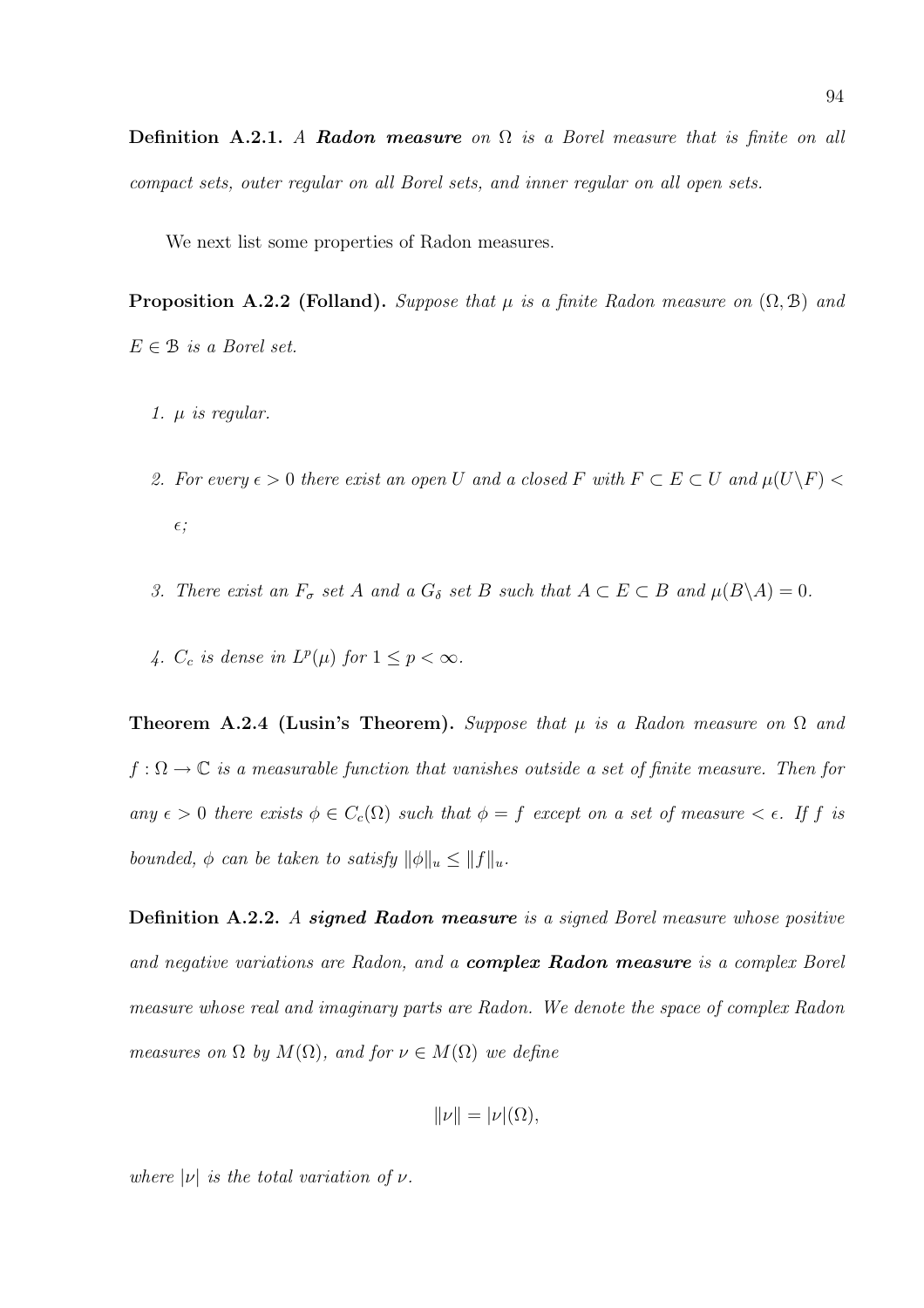Remark. On a second countable LCH space every complex Borel measure is Radon. This follows since complex measures are bounded.

**Proposition A.2.3 (Folland).** If  $\nu$  is a complex Borel measure, then  $\nu$  is Radon iff  $|\nu|$ is Radon. Moreover,  $M(\Omega)$  is a vector space and  $\nu \to ||\nu||$  is a norm on it.

Notation. By  $M_+$  and  $M_{\pm}$  we mean the subspaces of positive measures and signed measures on  $\Omega$ , respectively, with the inherited total variation norm.

Lemma A.2.1 (Scheffé's Lemma). For complex probability distributions  $\mu$  and  $\nu$ , with respective densities  $f, g \in L^1$ , we have  $||f - g||_1 = 2||\mu - \nu||$ .

*Proof.* Given  $A \in \mathcal{B}(\mathbb{R})$ ,  $\int (f - g) = 1 - 1 = 0$  implies

$$
0 = \int_A (f - g) + \int_{A^c} (f - g), \quad \text{which implies}
$$

$$
\left| \int_A (f - g) \right| = \left| \int_{A^c} (f - g) \right|.
$$

Then

$$
2|\mu(A) - \nu(A)| = 2\left| \int_A (f - g) \right| = \left| \int_A (f - g) \right| + \left| \int_{A^c} (f - g) \right|
$$
  
 
$$
\leq \int_A |f - g| + \int_{A^c} |f - g| = ||f - g||_1,
$$

in which case

$$
2\|\mu - \nu\| = \sup_{A \in \mathcal{B}(R)} |\mu(A) - \nu(A)| \le \|f - g\|_1.
$$

But there exists a set for which equality holds: let  $A = \{f \ge g\}$ . Then

$$
2|\mu(A) - \nu(A)| = \left| \int_A (f - g) \right| + \left| \int_{A^c} (f - g) \right|
$$
  
= 
$$
\int_A |f - g| + \int_{A^c} |g - f| = ||f - g||_1,
$$

and we are finished.

 $\Box$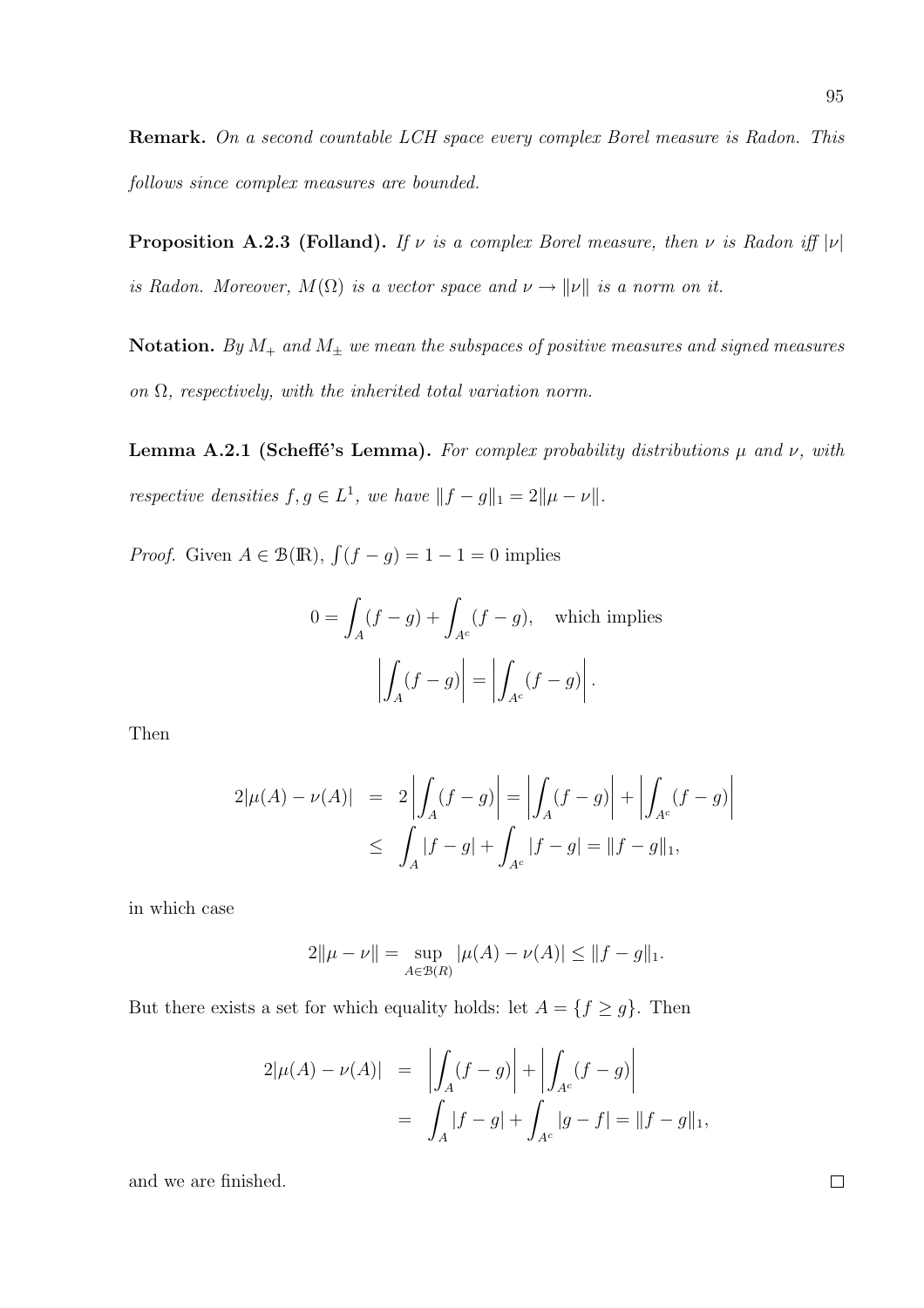# A.3 Properties of FST's and  $L^1$  Convolution

It is sometimes possible to go in reverse and invert the Fourier transform. If  $f \in L^1(m)$ , we define

$$
f^{\vee}(x) = \hat{f}(-x) = \int e^{2\pi i t x} f(t) \, \mathrm{d}m(t).
$$

Theorem A.3.1 (The Fourier Inversion Theorem). If  $f \in L^1$  and  $\widehat{f} \in L^1$  then f agrees almost everywhere with a continuous function  $f_0$  and  $(\widehat{f})^{\vee} = (\widehat{f^{\vee}}) = f_0$ .

**Notation.** We denote by  $C^{\infty}$  the space of all functions on **R** whose derivatives of order k exist and are continuous for any k and by S the **Schwartz space** consisting of those  $C^{\infty}$ functions which, together with all their derivatives, vanish at infinity faster than any power of |x|. More precisely, for any  $k, N \in \mathbb{N}$  we define

$$
||f||_{(N,k)} = \sup_{x \in \mathbb{R}} (1 + |x|)^N |f^{(k)}(x)|;
$$

then

$$
\mathcal{S} = \{ f \in C^{\infty} : ||f||_{(N,k)} < \infty \text{ for all } k, N \}.
$$

Proposition A.3.1 (Folland).  $\mathcal F$  is an isomorphism of  $\mathcal S$  onto itself.

Theorem A.3.2 (Parseval's Identity). If  $f, g \in L^1(m)$  then

$$
\int f(x)\overline{g(x)} \,dm(x) = \int \widehat{f}(t)\overline{\widehat{g}(t)} \,dm(t).
$$

**Proposition A.3.2 (Folland).** The subspace  $C_c^{\infty}$  (and hence also S) is dense in  $L^p$   $(1 \leq p < \infty)$  and in  $C_0$ .

**Definition A.3.1.** Let f and g be measurable functions on  $\mathbb{R}$ . The **convolution** of f and g is the function  $f * g$  defined by

$$
f * g(x) = \int f(x - y)g(y) \, dy,
$$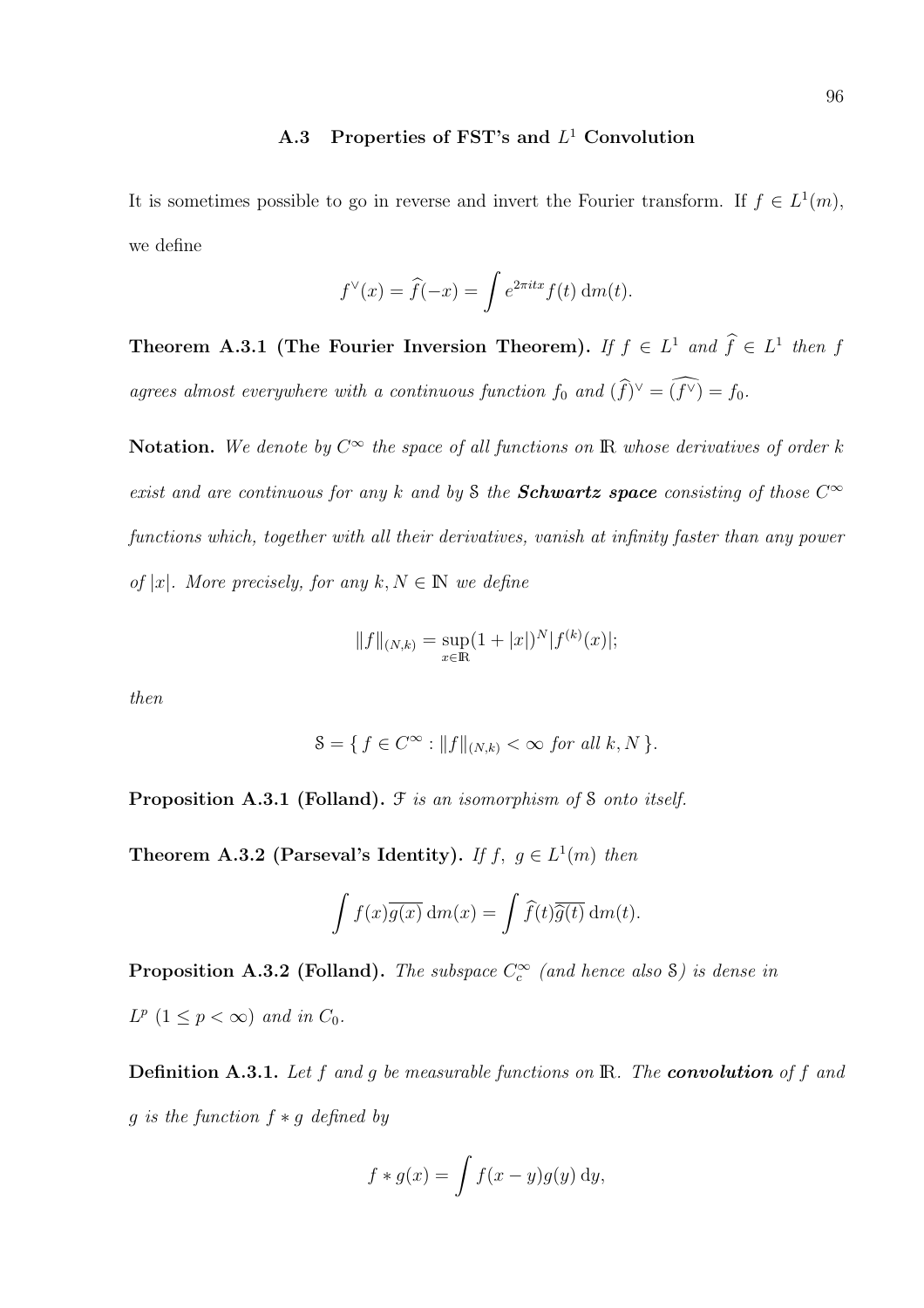Various conditions may be imposed on  $f$  and  $g$  to guarantee that  $f * g$  is defined at least almost everywhere, for example if  $f$  is bounded and compactly supported then  $g$  may be any locally integrable function.

In order to generalize the concept of convolution it is necessary to use products of complex measures on product spaces, which is facilitated by Radon-Nikodym derivatives. Namely, if  $\mu, \nu \in M(\mathbb{R})$ , we define  $\mu \times \nu \in M(\mathbb{R} \times \mathbb{R})$  by

$$
d(\mu \times \nu)(x, y) = \frac{d\mu}{d|\mu|}(x) \frac{d\nu}{d|\nu|}(y) d(|\mu| \times |\nu|)(x, y).
$$

The last theorem is a recollection of the not so well known Leibnitz's Rule, an application of the Fundamental Theorem of Calculus and the Chain Rule.

Theorem A.3.3 (Leibnitz's Rule). If  $f(x, \theta)$ ,  $a(\theta)$ , and  $b(\theta)$  are differentiable with respect to  $\theta$ , then

$$
\frac{\mathrm{d}}{\mathrm{d}\theta} \int_{a(\theta)}^{b(\theta)} f(x,\theta) \mathrm{d}x = f(b(\theta),\theta) \frac{\mathrm{d}}{\mathrm{d}\theta} b(\theta) - f(a(\theta),\theta) \frac{\mathrm{d}}{\mathrm{d}\theta} a(\theta) + \int_{a(\theta)}^{b(\theta)} \frac{\partial}{\partial \theta} f(x,\theta) \mathrm{d}x
$$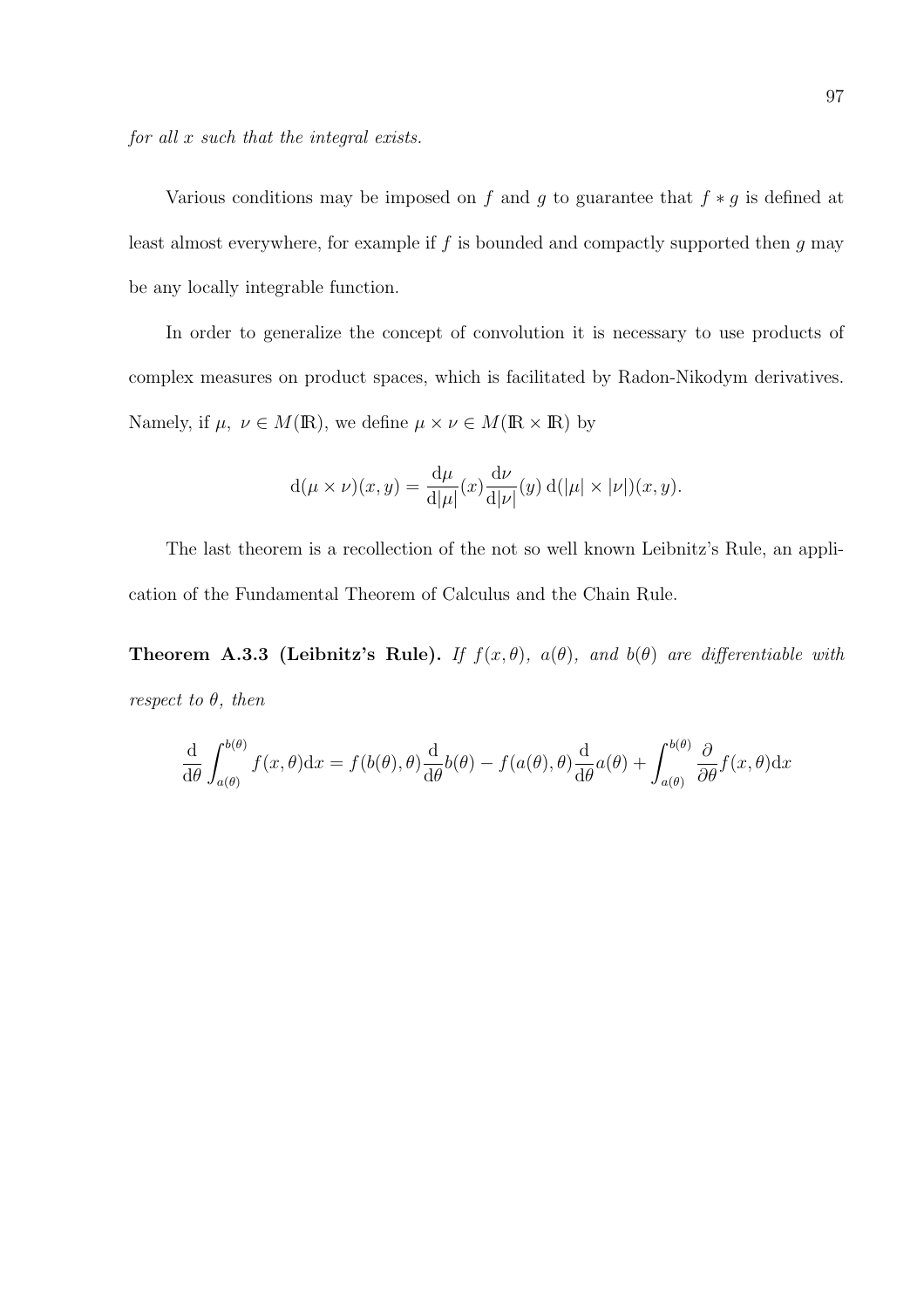# Appendix B MODES OF CONVERGENCE

In what follows we will be very much concerned with the asymptotic behavior of certain sequences of random variables; at the same time we will also be mindful of particular classes of random variables and we would wish that these classes would be nice, in some sense. There are many ways in which signed measures may converge, and the question quickly narrows to the problem of finding a suitable convergence type that induces a topology with favorable properties.

In order to find the appropriate sense of convergence we are led to consider the following well known result:

Theorem B.1 (The Riesz Representation Theorem). Let  $\Omega$  be an LCH space, and for  $\nu \in M(\Omega)$  and  $f \in C_0(\Omega)$  let  $I_{\nu}(f) = \int f d\nu$ . Then the map  $\nu \to I_{\nu}$  is an isometric isomorphism from  $M(\Omega)$  to  $C_0(\Omega)^*$ .

The weak\* topology on  $M(\Omega) = C_0(\Omega)$ , in which  $\nu_\alpha \to \nu$  if and only if  $\int f d\nu_\alpha \to$ R  $f d\nu$ for all  $f \in C_0(\Omega)$ , is of considerable importance in what follows; it is called the **vague topology**, and we denote it by  $\nu_{\alpha} \xrightarrow{v} \nu$ .

We continue by giving a useful criterion for vague convergence.

**Proposition B.1 (Folland).** Suppose  $\nu_1, \nu_2, \ldots, \nu \in M(\mathbb{R})$ , and let  $F_n(x) = \nu_n(-\infty, x]$ and  $F(x) = \nu(-\infty, x]$ .

1. If  $\sup_n ||\nu_n|| < \infty$  and  $F_n(x) \to F(x)$  for every x at which F is continuous, then  $\nu_n \stackrel{v}{\longrightarrow} \nu.$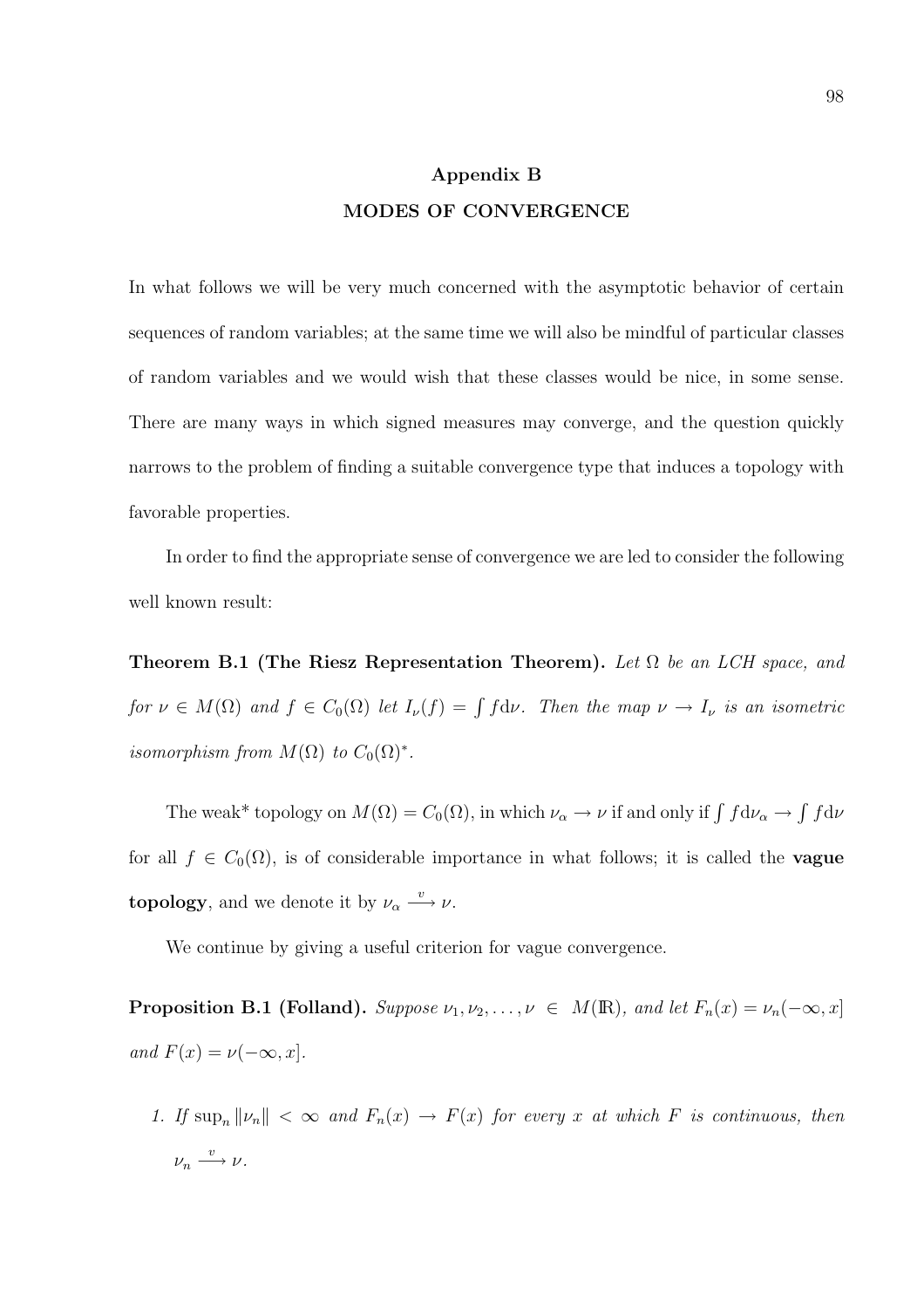2. If  $\nu_n \stackrel{v}{\longrightarrow} \nu$ , then  $\sup_n ||\nu_n|| < \infty$ . If, in addition, the  $\nu_n$ 's are positive, then  $F_n(x) \rightarrow$  $F(x)$  at every x at which F is continuous.

*Proof.* (a) Since F is continuous except at countably many points,  $F_n \to F$  a.e. with respect to Lebesgue measure. Also,  $||F_n||_u \le ||\nu_n|| \le C$ , so the  $F_n$ 's are uniformly bounded. If  $f$  is continuously differentiable and has compact support then integration by parts and the Dominated Convergence Theorem yield

$$
\int f d\nu_n = \int f'(x) F_n(x) dx \to \int f'(x) F(x) dx = \int f d\nu.
$$

But the set of all such f's is dense in  $C_0(\mathbb{R})$  (Proposition A.3.2), so  $\int f d\nu_n \to$ R  $f \, \mathrm{d} \nu$  for all  $f \in C_0(\mathbb{R})$  by Lemma B.1. That is,  $\nu_n \xrightarrow{v} \nu$ .

(b) If  $\nu_n \stackrel{v}{\longrightarrow} \nu$ , then  $\sup_n ||\nu_n|| < \infty$  by the Principle of Uniform Boundedness. Suppose that  $\nu_n \geq 0$ , and hence  $\nu \geq 0$ , and that F is continuous at  $x = a$ . If  $f \in C_c(\mathbb{R})$ is the function that is 1 on  $[-N, a]$ , is 0 on  $(-\infty, -N - \epsilon]$  and  $[a + \epsilon, \infty)$ , and linear in between, we have

$$
F_n(a) - F_n(-N) = \nu_n(-N, a] \le \int f \, d\nu_n \to \int f \, d\nu \le F(a + \epsilon) - F(-N - \epsilon).
$$

But as  $N \to \infty$ ,  $F_n(-N)$  and  $F(-N - \epsilon)$  tend to zero, so

$$
\limsup_{n \to \infty} F_n(a) \le F(a + \epsilon).
$$

Similarly, by considering the function that is 1 on  $[-N+\epsilon, a-\epsilon]$ , 0 on  $(-\infty, N]$  and  $[a, \infty)$ , and linear in between, we see that

$$
\liminf_{n \to \infty} F_n(a) \ge F(a - \epsilon).
$$

Since  $\epsilon$  is arbitrary and F is continuous at a, we have  $F_n(a) \to F(a)$ , as desired.  $\Box$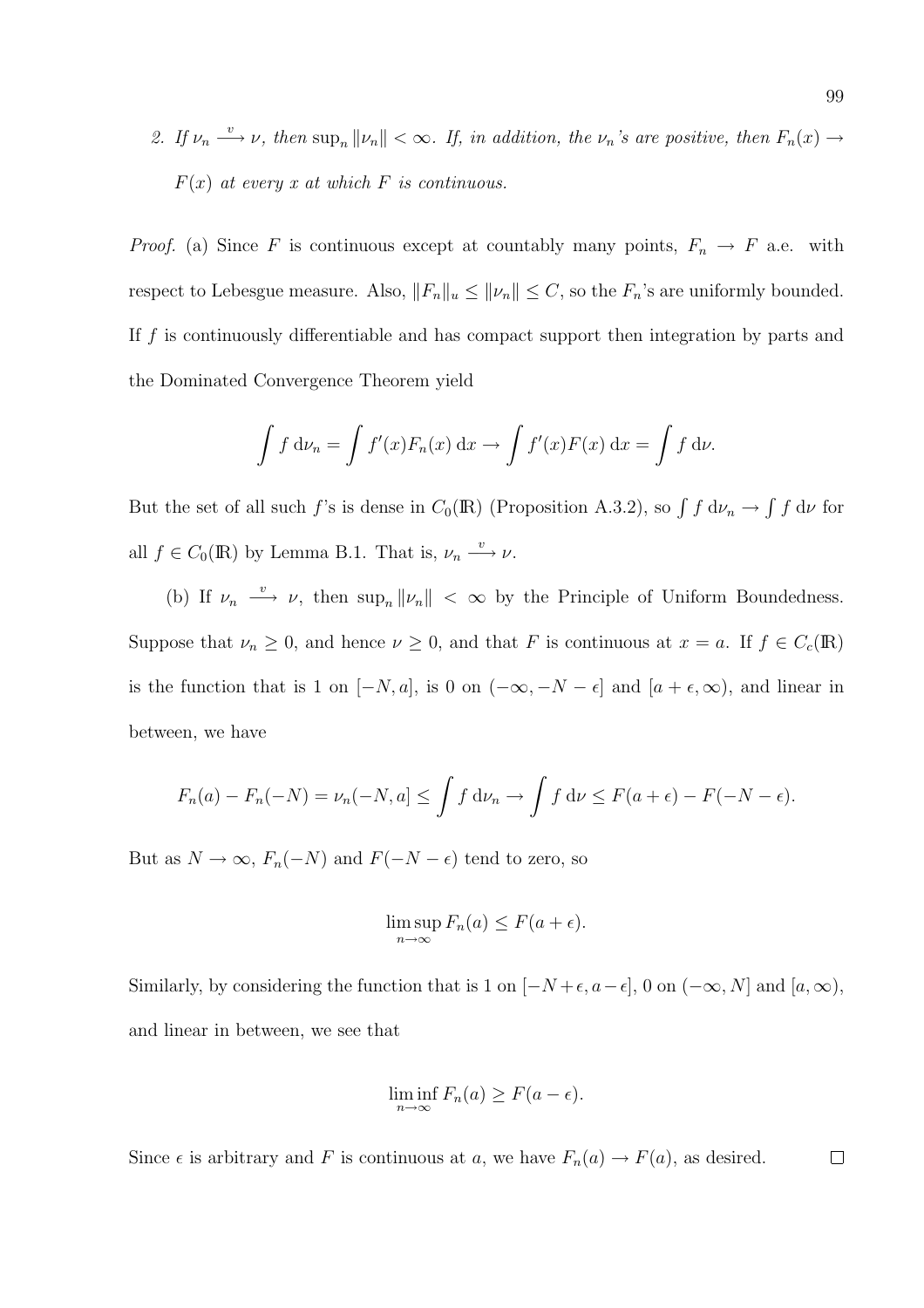**Proposition B.2.** If  $\nu_n \stackrel{v}{\longrightarrow} \nu$  in  $M(\Omega, \mathcal{B})$ , then  $|\nu|(O) \leq \liminf_n |\nu_n|(O)$  for any open set  $O \in \mathcal{B}$ .

*Proof.* Let O be an open set and  $\epsilon > 0$ . Then since for any  $E \in \mathcal{B}$ ,

$$
|\nu|(E) = \sup\{\left|\int_E f \, \mathrm{d}\nu\right| : |f| \le 1\},\
$$

there exists  $f$  such that  $\frac{1}{2}$  $\int_E f \, \mathrm{d} \nu$  $\vert \geq \vert \nu \vert (O) - \epsilon/2$ , and Lusin's Theorem A.2.4 guarantees the existence of  $\phi \in C_c$  with support contained in O and satisfying  $|\phi| \leq |f| \leq 1$  such that  $\phi = f$  except possibly on a set of variation measure  $\langle \epsilon/2 \rangle$ . Then

$$
\left| \int \phi \, \mathrm{d} \nu \right| = \left| \int f \, \mathrm{d} \nu - \int (f - \phi) \, \mathrm{d} \nu \right|
$$
  
\n
$$
\geq \left| \int f \, \mathrm{d} \nu \right| - \left| \int (f - \phi) \, \mathrm{d} \nu \right|
$$
  
\n
$$
\geq |\nu|(O) - \epsilon/2 - \int |(f - \phi)| \, \mathrm{d} \nu
$$
  
\n
$$
> |\nu|(O) - \epsilon.
$$

And vague convergence allows us to write

$$
\left| \int \phi \, \mathrm{d}\nu \right| = \lim_{n} \left| \int \phi \, \mathrm{d}\nu_n \right| \leq \liminf_{n} |\nu_n| (O).
$$

Since  $\epsilon$  can be made arbitrarily small we are finished.

**Proposition B.3.** If  $\{\nu_n\} \subset M(\Omega)$ ,  $\nu_n \longrightarrow \nu$  vaguely, and  $\|\nu_n\| \longrightarrow \|\nu\|$ , then  $\int f d\nu_n \longrightarrow \nu$ R  $fd\nu$  for every  $f \in BC(\Omega)$ . Moreover, the hypothesis  $\|\nu_n\| \to \|\nu\|$  cannot be omitted.

**Proposition B.4 (Folland).** Suppose that  $\nu, \nu_1, \nu_2, \ldots \in M(\mathbb{R})$ . If  $\|\nu_k\| \leq C < \infty$  for all k and  $\hat{\nu_n} \to \hat{\nu}$  pointwise, then  $\nu_n \stackrel{v}{\longrightarrow} \nu$ . Conversely, if  $\nu_n \stackrel{v}{\longrightarrow} \nu$  and  $||\nu_n|| \to ||\nu||$ , then  $\widehat{\nu_n} \to \widehat{\nu}$  pointwise.

*Proof.* If  $f \in \mathcal{S}$ , then choose  $g \in \mathcal{S}$  such that  $\hat{g} = f$  (which is possible by Proposition A.3.1), and then by the Fourier Inversion Theorem A.3.1,

$$
\int f d\nu_k = \int \int g(y)e^{-2\pi iyx} dy d\nu_k(x) = \int g(y)\widehat{\nu_k}(y) dy.
$$

 $\Box$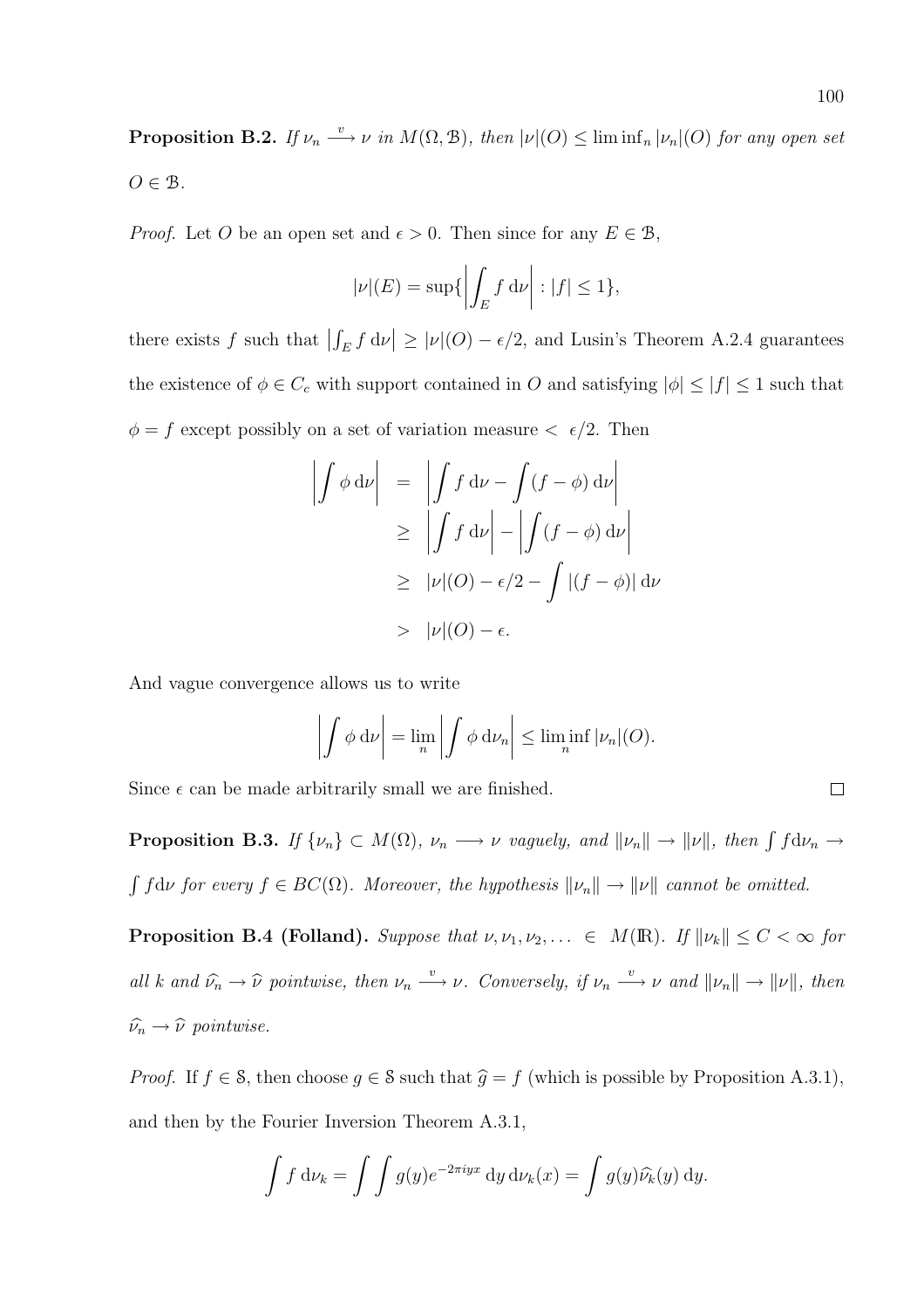Since  $g \in L^1$  and  $\|\widehat{\nu}_k\|_u \leq C$ , the Dominated Convergence Theorem implies that  $\int f d\nu_k \to$  $\int f d\nu$ . But S is dense in  $C_0(\mathbb{R})$  (Proposition A.3.2), so Lemma B.1 shows that  $\int f d\nu_k \to$ R  $f \, \mathrm{d}\nu$  for all  $f \in C_0(\mathbb{R})$ , that is,  $\nu_n \xrightarrow{v} \nu$ .

The converse follows immediately from Proposition B.3.  $\Box$ 

It turns out that vague convergence is not strong enough for our purposes; however, the type of convergence discussed in Proposition B.3, in which  $\nu_{\alpha} \to \nu$  if and only if R  $f d\nu_{\alpha} \rightarrow$ R  $fd\nu$  for all  $f \in BC(\Omega)$ , is of primary importance in what follows and is termed weak convergence. We denote it by  $\nu_{\alpha} \Rightarrow \nu$ . The weak topology is stronger than the vague topology and turns out to have more useful properties that we are going to explore.

In order to discuss weak convergence fruitfully we need the following definition.

Definition B.1. A family A of complex Borel measures on a topological space is said to be **tight** if for all  $\epsilon > 0$  there exists a compact set K such that  $|\nu|(K^c) < \epsilon$  for all  $\nu \in \mathcal{A}$ .

**Proposition B.5.** If there exists  $\delta > 0$  such that  $\sup_n |\mathbb{E}| |X_n|^\delta = C < \infty$ , then  $\{\nu_n\}$  is tight.

Proof. This is an easy consequence of Chebychev's Inequality A.2.3: Let

$$
p_{n,M} = |\mathbb{P}| (|X_n| > M).
$$

Then

$$
p_{n,M} \le \frac{|\mathbb{E}||X_n|^{\delta}}{M^{\delta}} \le \frac{C}{M^{\delta}} \longrightarrow 0, \text{ as } M \to \infty.
$$

For  $\epsilon > 0$ , choose  $M_{\epsilon} > (C/\epsilon)^{1/\delta}$ . Then  $\sup_n p_{n,M_{\epsilon}} < \epsilon$ , and the compact set  $[-M_{\epsilon}, M_{\epsilon}]$ suffices in the definition. $\Box$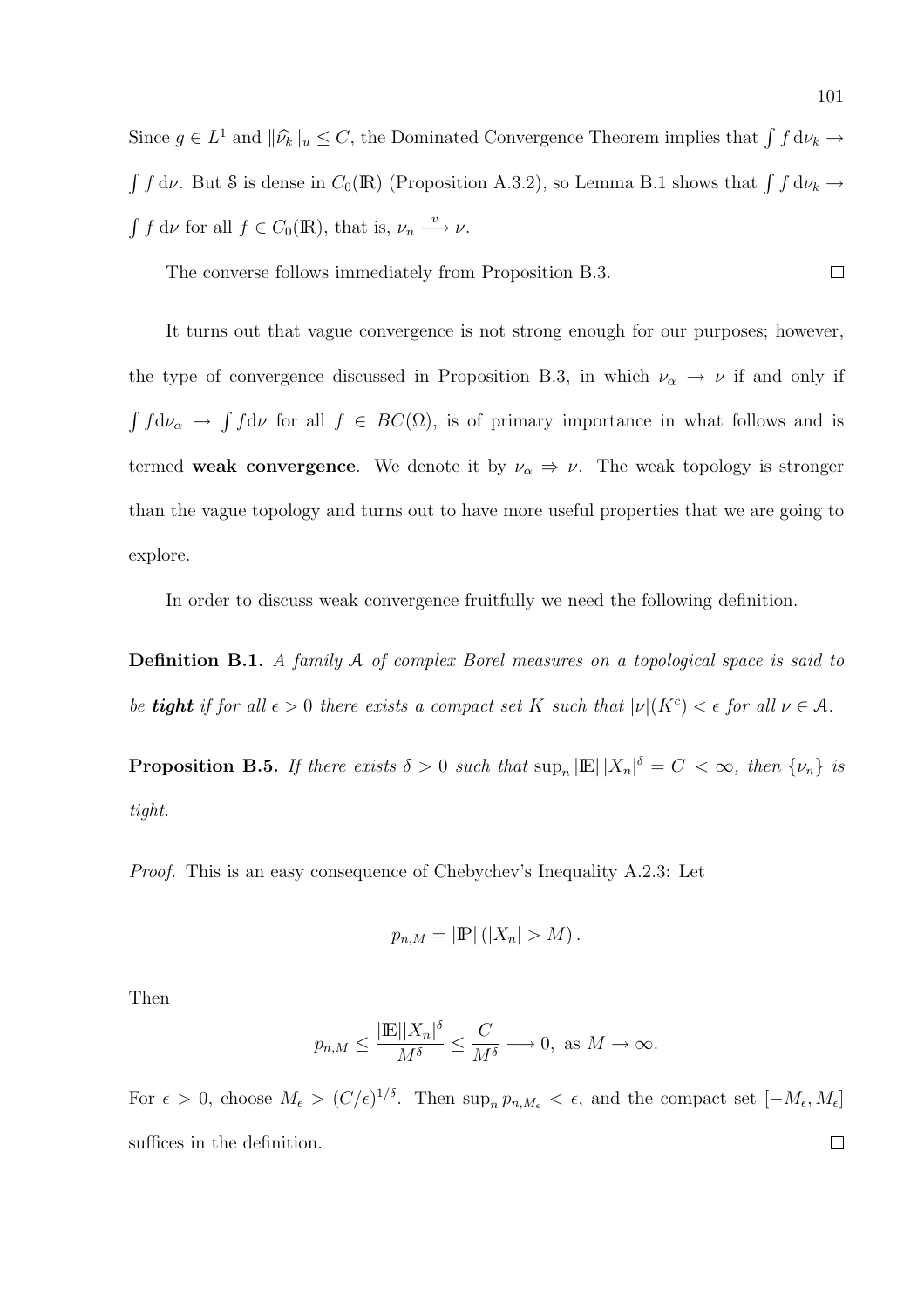**Proposition B.6.** Let  $\{X_n\}$  and  $\{Y_n\}$  be independent. If  $\{X_n\}$  and  $\{Y_n\}$  are bounded and tight, then so is  $\{X_n + Y_n\}.$ 

*Proof.* Suppose  $X_n \sim \mu_n$  and  $Y_n \sim \nu_n$  with  $\|\mu_n\|$ ,  $\|\nu_n\| \leq C < \infty$ . Let  $\epsilon > 0$ . We notice that for any  $M > 0$  the event

$$
\{|X_n + Y_n| > M\} \quad \text{implies} \quad \{|X_n| > M/2 \text{ or } |Y_n| > M/2\}.
$$

That is, by letting  $f = 1\{|X_n + Y_n| > M\}$ ,  $h_1 = 1\{|X_n| > M/2\}$ , and  $h_2 = 1\{|Y_n| > M/2\}$ , we may say  $f \leq h_1 + h_2$ . Now let M be so large that  $|\mu_n|([-M/2, M/2]^c) < \epsilon/2C$  and  $|\nu_n|([-M/2, M/2]^c) < \epsilon/2C$  for all n. Denote  $g = d|\mu_n * \nu_n|/d(\mu_n * \nu_n)$ , and remember that Proposition A.1.2 implies  $|g| = 1$  a.e.. We are ready to compute

$$
|\mu_n * \nu_n|([-M, M]^c) = |\mathbb{P}|(|X_n + Y_n| > M)
$$
  
=  $\int f d|\mu_n * \nu_n| = \int f g d(\mu_n * \nu_n)$   
 $\leq \int |f| |g| d(|\mu_n| \times |\nu_n|) = \int f d(|\mu_n| \times |\nu_n|)$   
 $\leq \int (h_1 + h_2) d(|\mu_n| \times |\nu_n|)$   
=  $|\mathbb{P}|(|X_n| > M/2) \cdot ||\nu_n|| + ||\mu_n|| \cdot |\mathbb{P}|(|Y_n| > M/2)$   
 $< \epsilon/2 + \epsilon/2 = \epsilon.$ 

Therefore,  $\{X_n + Y_n\}$  is tight and boundedness follows directly from Proposition 1.2.1.  $\Box$ 

The usefulness of the concept of tightness is well displayed by the following theorem, as generalized by Varadarajan [45].

Theorem B.2 (Prohorov's Theorem). A family A of Borel probability measures on a separable complete metric space is relatively compact in the weak topology if and only if A is tight.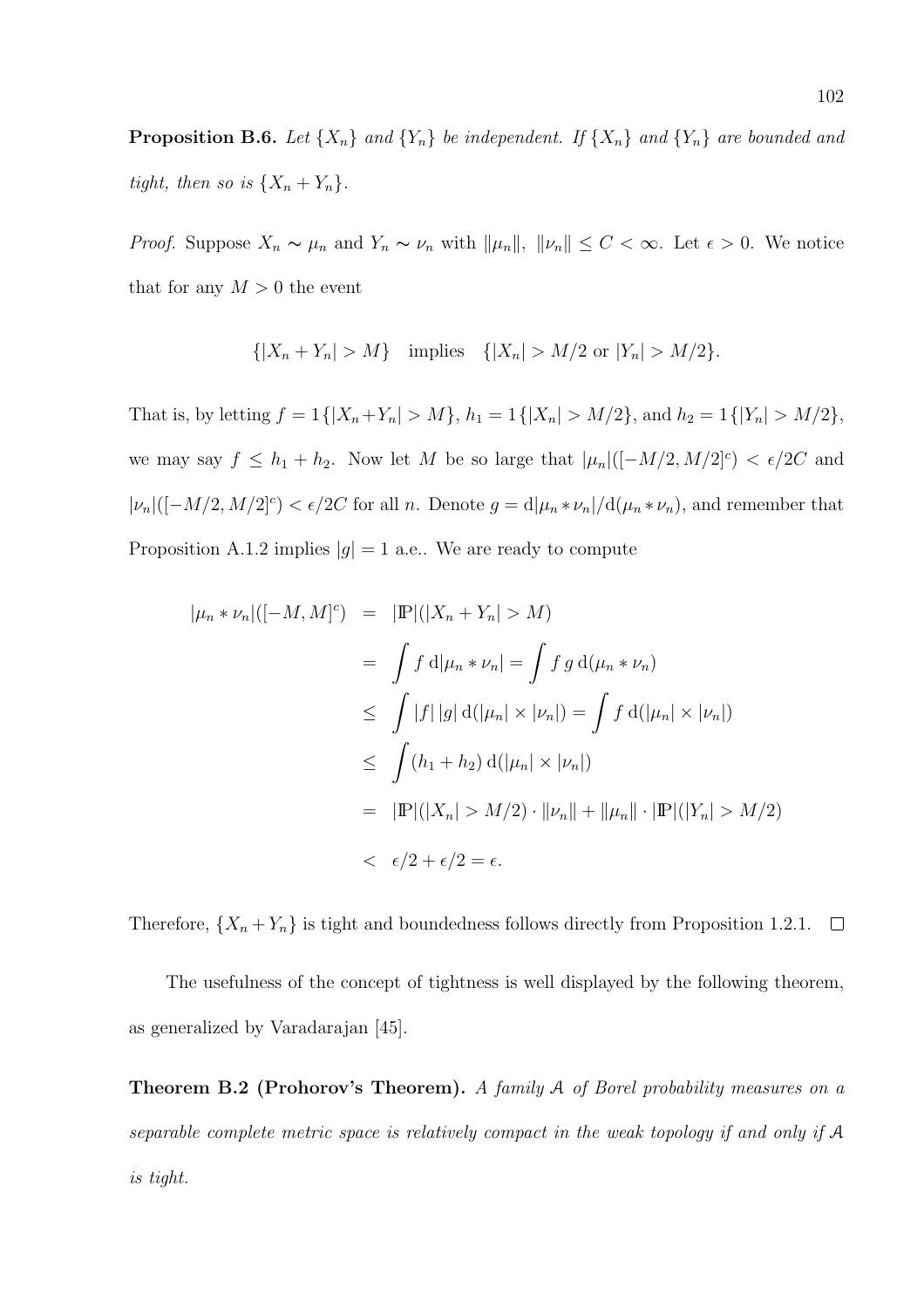When discussing weak convergence in classical Probability theory one quickly encounters Lévy's *Continuity Theorem* for characteristic functions which states that weak convergence of a sequence of probability distributions is equivalent to the pointwise convergence of the corresponding sequence of characteristic functions, provided the limit is continuous at zero.

In the complex case such a convenient statement is simply not true; the extra ingredients needed are supplied by Prohorov's Theorem and the result is the Continuity **Theorem for Complex Measures**, as developed by Báez-Duarte [5]:

**Theorem B.3 (Báez-Duarte).**  $\nu_n \Rightarrow \nu$  if and only if  $\hat{\nu}_n \rightarrow \hat{\nu}$  pointwise and  $\{\nu_n\}$  is bounded and tight.

**Theorem B.4 (Báez-Duarte).** If  $\hat{\nu_n} \rightarrow g$  pointwise and  $\{\nu_n\}$  is bounded and tight, then there is a complex measure  $\nu \in M$  such that  $\widehat{\nu} = g$  and  $\nu_n \Rightarrow \nu$ .

*Proof of Theorem B.3.* If  $\nu_n \Rightarrow \nu$  then clearly  $\widehat{\nu}_n \rightarrow \widehat{\nu}$ . The Principle of Uniform Boundedness guarantees that  $\{\nu_n\}$  is bounded, and tightness follows from Prohorov's Theorem. Thus the only if part is done, and the if part of the theorem is a particular case of Theorem B.4.  $\Box$ 

*Proof of Theorem B.4.* Suppose that  $\widehat{\nu_n} \to g$  pointwise and  $\{\nu_n\}$  is bounded and tight. For any subsequence  $(n_{(1)})$ , Prohorov's Theorem gives a sub-subsequence  $(n_{(2)})$  such that  $\nu_{n_{(2)}} \Rightarrow \nu$  for some  $\nu \in M$ . Then  $\widehat{\nu_{n_{(2)}} \to \widehat{\nu}}$ , so that  $g = \widehat{\nu}$ . The uniqueness of the Fourier-Stieltjes transform implies that the limiting measure  $\nu$  obtained in the previous fashion does not depend on the subsequence  $(n_{(1)})$ . From this we conclude that  $\nu_n \Rightarrow \nu$ .  $\Box$ 

The two preceding theorems give criteria which are, in practice, somewhat inconvenient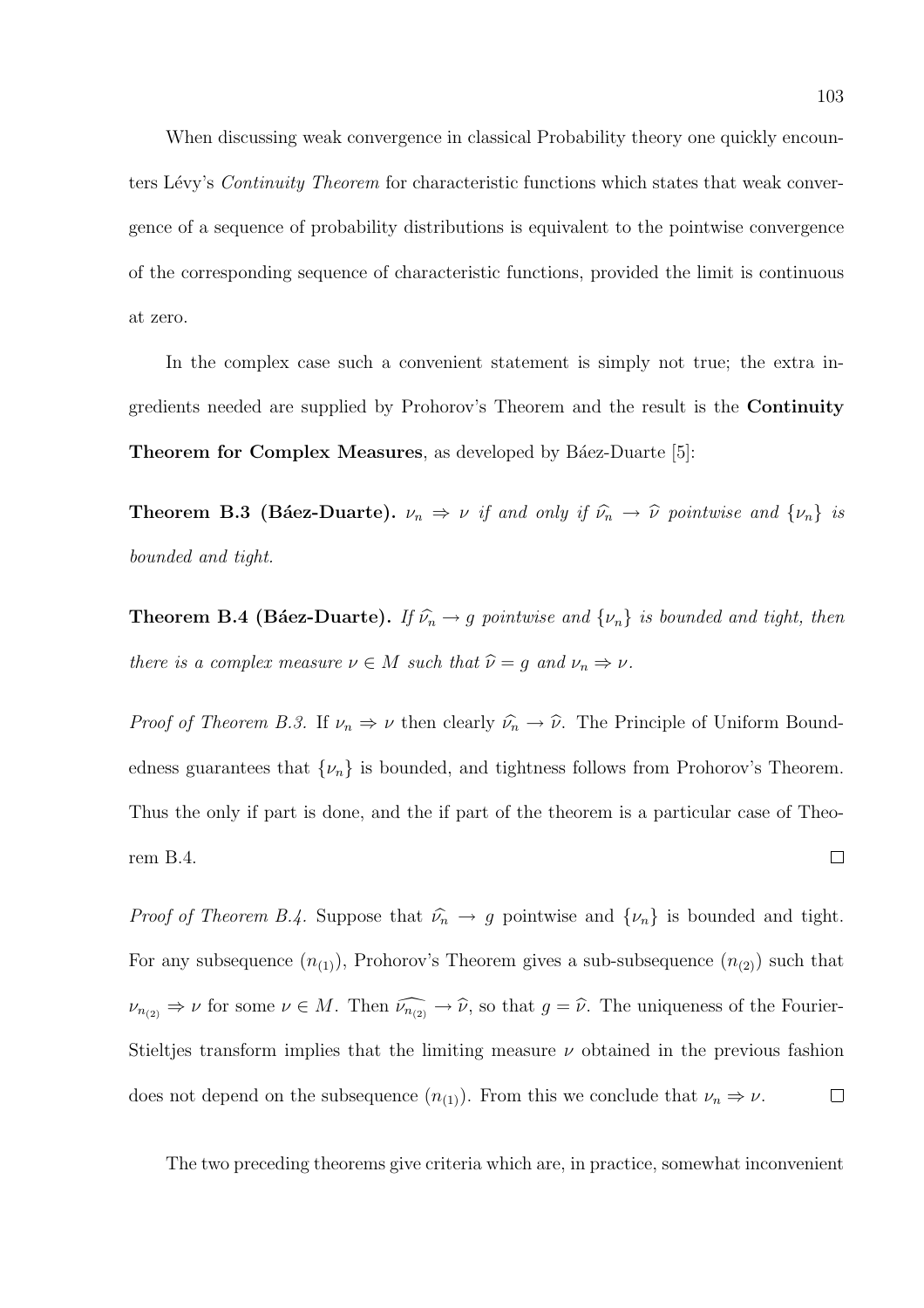to check. Next we give a theorem which has stronger hypotheses and yet will prove to be more useful in the context of our later discussions.

**Theorem B.5 (Báez-Duarte).** If  $\hat{\nu_n} \to \hat{\nu}$  pointwise and lim sup  $\|\nu_n\| \le \|\nu\|$ , then  $\nu_n \Rightarrow \nu$ . Furthermore, in this case also  $|\nu_n| \Rightarrow |\nu|$ , and, in particular,  $||\nu_n|| \rightarrow ||\nu||$ .

**Remark.**  $\nu_n^{\pm} \Rightarrow \nu^{\pm}$ , respectively, also follow.

*Proof.* We begin by establishing that  $\nu_n \stackrel{v}{\longrightarrow} \nu$ . To prove it for  $\phi \in \mathcal{S}$  take  $\psi \in \mathcal{S}$  such that  $\hat{\psi} = \phi$  (use Proposition A.3.1). Since  $|\psi \hat{\nu_n}| \le |\psi| \sup_n ||\nu_n||$ , Parseval's Identity A.3.2 and Dominated Convergence imply

$$
\int \phi \, \mathrm{d}\nu_n = \int \psi \widehat{\nu_n} \, \mathrm{d}x \to \int \psi \widehat{\nu} \, \mathrm{d}x = \int \phi \, \mathrm{d}\nu.
$$

Since  $\delta$  is uniformly dense in  $C_c$ , Lemma B.1 gives the vague convergence.

The convergence of the total variations follows immediately by taking  $O = \Omega$  in Proposition B.2. Now, for  $\epsilon > 0$  we find an open set O with compact closure such that  $|\nu|(O^c) < \epsilon$ , which, on account of Proposition B.2, implies

$$
||\nu|| - \epsilon < |\nu|(O) \le \liminf_{n} |\nu_n|(O) = \liminf_{n} (||\nu_n|| - |\nu_n|(O^c))
$$
  

$$
= ||\nu|| - \limsup_{n} |\nu_n|(O^c),
$$

that is,  $\limsup_n |\nu_n|(O^c) < \epsilon$ . Tightness of  $\{\nu_n\}$  follows, and Theorem B.3 then yields  $\nu_n \Rightarrow \nu.$ 

It remains to show that  $|\nu_n| \Rightarrow |\nu|$ . First discard the case  $\nu = 0$ , for then

$$
\left| \int \phi \, \mathrm{d} |\nu_n| \right| \leq ||\phi||_{\infty} ||\nu_n|| \to 0,
$$

by convergence of the total variations.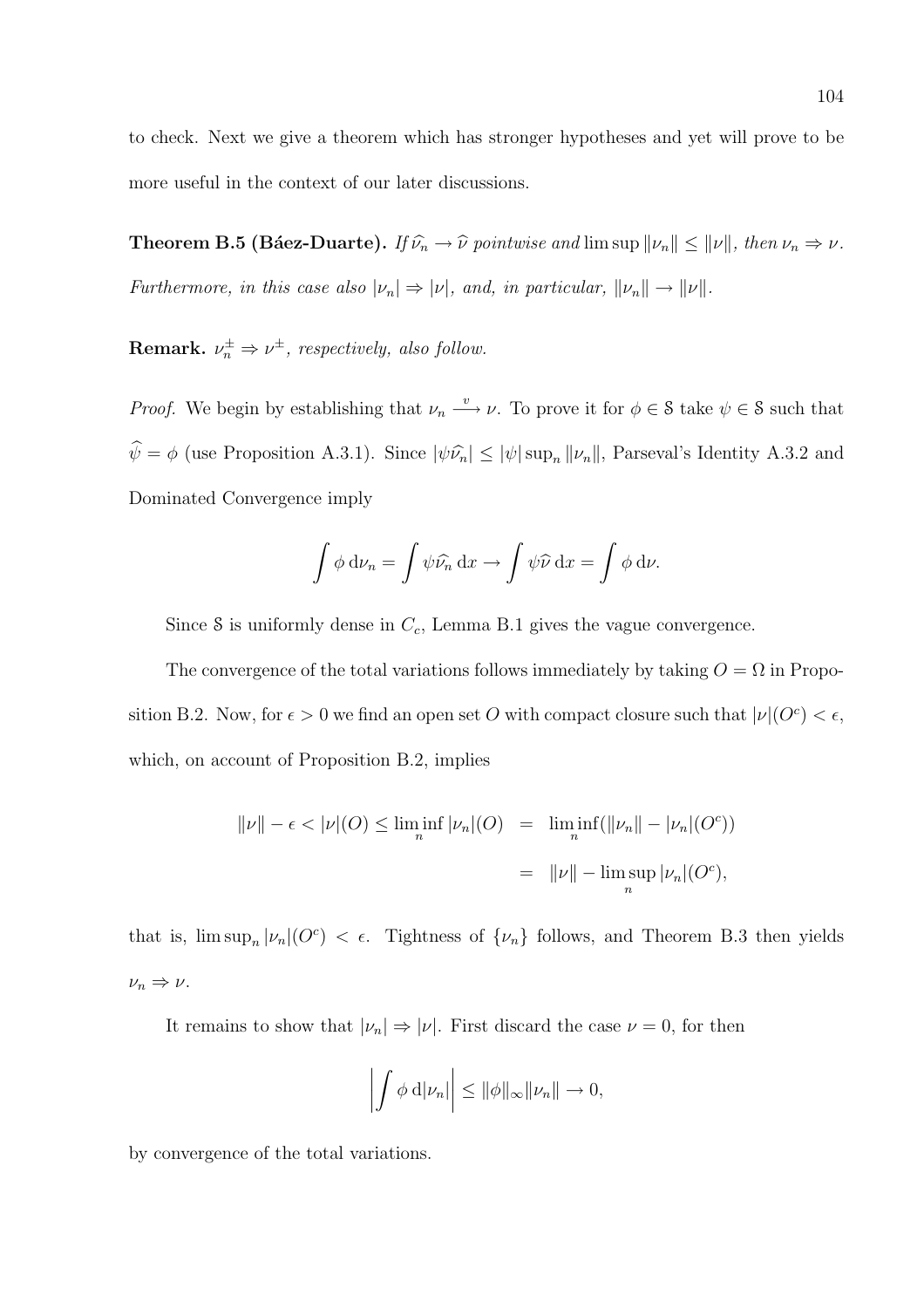Next we show that

$$
|\nu_n|(O) \to |\nu|(O), \quad (O \text{ open}, |\nu|(\partial O) = 0). \tag{B.0.1}
$$

To accomplish this write the disjoint union  $\Omega = O \cup \partial O \cup U$ . The assumption  $|\nu|(\partial O) = 0$ and Proposition B.2 imply

$$
||\nu|| = |\nu|(O) + |\nu|(U) \le \liminf_{n} |\nu_n|(O) + \liminf_{n} |\nu_n|(U)
$$
  

$$
\le \liminf_{n} |\nu_n|(O \cup U)
$$
  

$$
\le ||\nu||.
$$

Therefore

$$
\|\nu\| = \liminf_{n} |\nu_n|(O) + \liminf_{n} |\nu_n|(U)
$$
\n(B.0.2)

so that

$$
\|\nu\| - \liminf_{n} |\nu_n|(O) = \liminf_{n} |\nu_n|(U)
$$
  

$$
= \liminf_{n} (||\nu_n|| - |\nu_n|(O \cup \partial O))
$$
  

$$
\leq ||\nu|| - \limsup_{n} |\nu_n|(O).
$$

Thus  $\lim |\nu_n|(O)$  exists for every open set with  $|\nu|(\partial O) = 0$ , and  $\lim |\nu_n|(O) \ge |\nu|(O)$ . As this applies to both  $O$  and  $U$  in equation (B.0.2), we see that it is impossible to have  $\lim |\nu_n|(O) > |\nu|(O)$ . Therefore equation (B.0.1) has been established.

To conclude weak convergence of the v-measures we employ a standard argument included here for the sake of completeness. Choose  $f \in BC(\Omega)$  and  $\epsilon > 0$ . Let  $C =$  $\sup_n ||\nu_n||$ . Since the possible atoms of  $|\nu| \circ f^{-1}$  form a countable set it is possible to subdivide the bounded range of f by means of points  $a_1 < a_2 < \cdots < a_m$  such that  $\max(a_{k+1}-a_k) < \epsilon/(2C)$  and the open sets  $A_k = \{f < a_k\}$  have  $|\nu|(\partial A_k) = 0$ . Then for the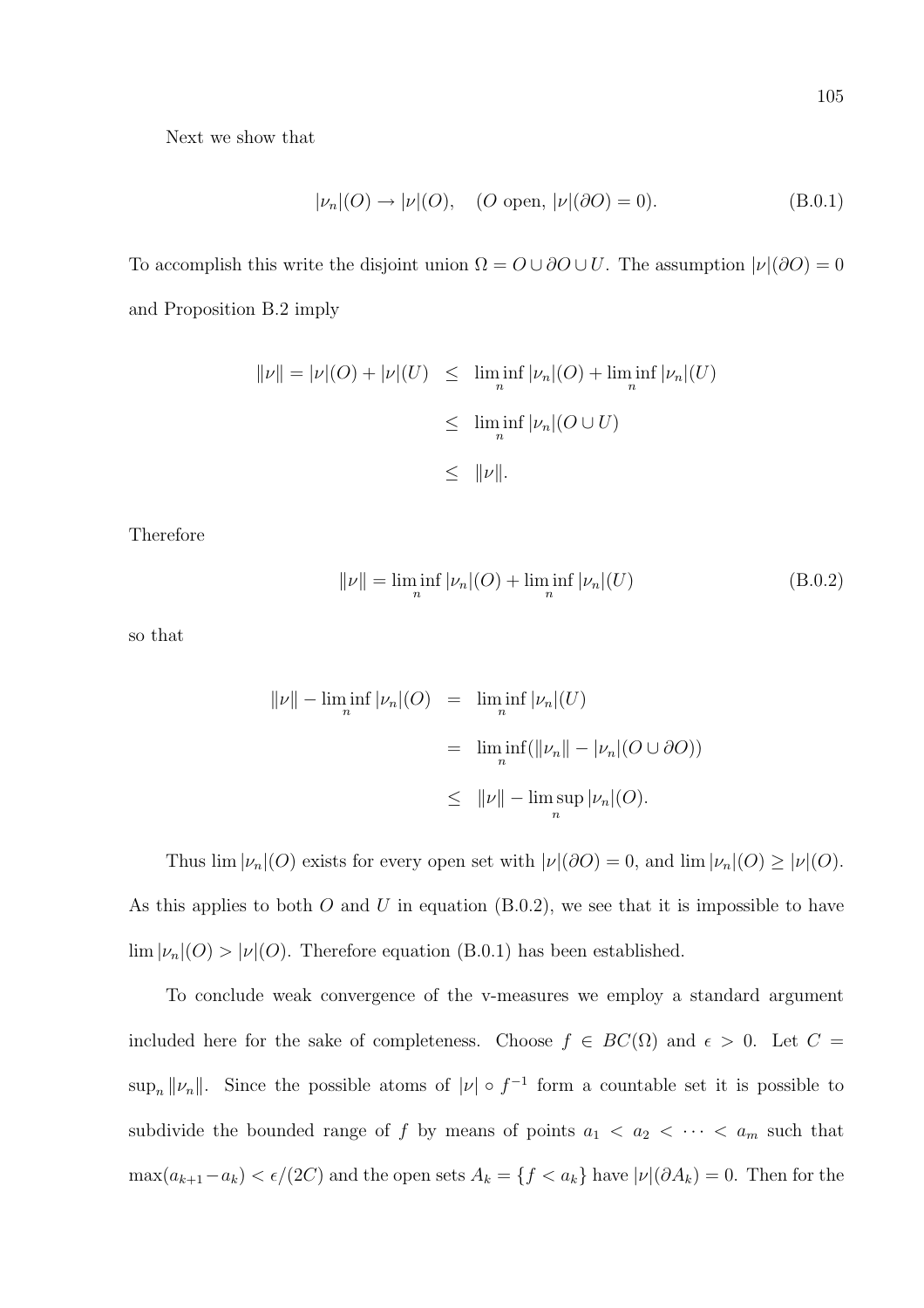simple function  $s = \sum a_k 1_{A_k}$  one has  $||f - s||_{\infty} < \epsilon/(2C)$ . It is clear from equation (B.0.1) that

$$
\omega_n = \left| \int s \, \mathrm{d} |\nu_n| - \int s \, \mathrm{d} |\nu| \right| \to 0,
$$

so that

$$
\left| \int f d|\nu_n| - \int f d|\nu| \right| \leq \left| \int (f - s) d|\nu_n| \right| + \omega_n + \left| \int (s - f) d|\nu| \right|
$$
  

$$
\leq 2 \|f - s\|_{\infty} C + \omega_n
$$
  

$$
\leq \epsilon + \omega_n.
$$

We have thus arrived at  $|\nu_n| \Rightarrow |\nu|$ .

It is very useful to have weak convergence of the v-measures, as the following theorem shows.

**Theorem B.6.** If  $|\nu_n| \Rightarrow |\nu|$  and for some  $\delta > 0$ ,  $\sup_n |E| |X_n|^{\delta} = M < \infty$ , then

$$
|\mathbb{E}| |X|^{\delta} \leq M
$$
, and for each  $p < \delta$ ,  $\lim_{n \to \infty} |\mathbb{E}| |X_n|^p = |\mathbb{E}| |X|^p < \infty$ .

**Remark.** If p above is a positive integer then we may replace  $|X_n|^p$  and  $|X|^p$  with  $X_n^p$  and  $X^p$ , respectively.

*Proof.* We prove the remark since the assertion of the theorem is similar. For  $A > 0$  define  $f_A$  on  ${\rm I\!R}$  as follows:

$$
f_A(x) = \begin{cases} x^p, & \text{if } |x| \le A, \\ A^p, & \text{if } x > A, \\ (-A)^p & \text{if } x < -A. \end{cases}
$$

Then  $f_A \in BC$  and by weak convergence

$$
\int f_A \, \mathrm{d} |\nu_n| \to \int f_A \, \mathrm{d} |\nu|.
$$

 $\Box$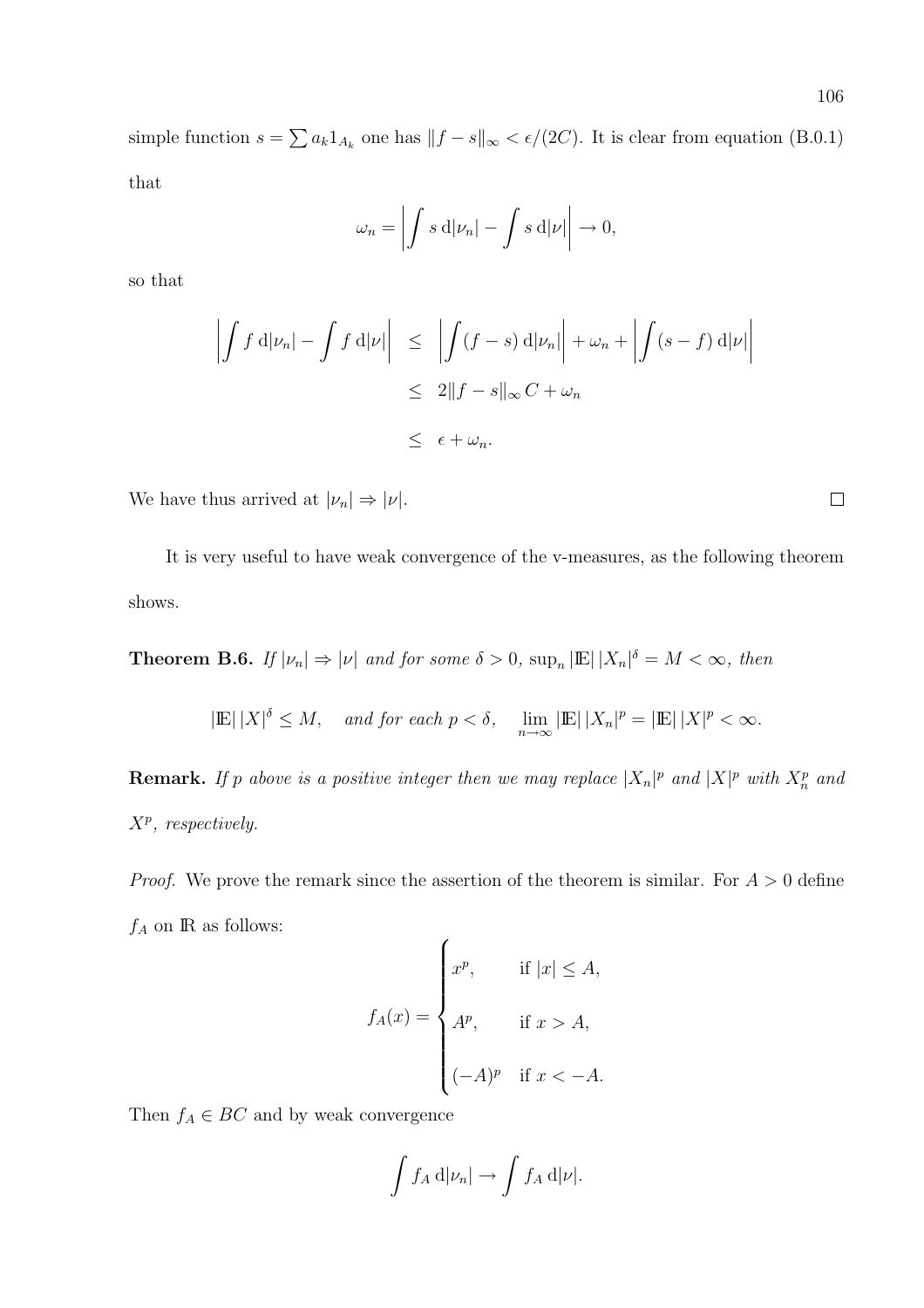Next we have

$$
\int |f_A(x) - x^p| \, d|\nu_n|(x) \leq \int_{|x| > A} |x|^p \, d|\nu_n|(x)
$$
  
\n
$$
\leq A^p |\mathbb{P}|(|X_n| > A)
$$
  
\n
$$
\leq A^p \left( \frac{|\mathbb{E}| |X_n|^{\delta}}{A^{\delta}} \right)
$$
  
\n
$$
\leq \frac{M}{A^{\delta - p}}.
$$

The last term does not depend on n, and converges to zero as  $A \to \infty$ . It follows that as  $A \rightarrow \infty$ ,  $\int f_A d|\nu_n|$  converges uniformly in n to  $\int x^p d|\nu|$ . Hence by a standard theorem on the inversion of repeated limits we have

$$
\int x^p \, \mathrm{d}|\nu| = \lim_{A \to \infty} \int f_A \, \mathrm{d}|\nu| = \lim_{A \to \infty} \lim_{n \to \infty} \int f_A \, \mathrm{d}|\nu_n|
$$

$$
= \lim_{n \to \infty} \lim_{A \to \infty} \int f_A \, \mathrm{d}|\nu_n| = \lim_{n \to \infty} \int x^p \, \mathrm{d}|\nu_n|.
$$

It remains to show the first assertion of the theorem. Similar to the above for  $A > 0$  we define  $g_A$  on  ${\rm I\!R}$  as follows:  $\overline{a}$ 

$$
g_A(x) = \begin{cases} |x|^{\delta}, & \text{if } |x| \leq A, \\ A^{\delta}, & \text{if } |x| > A. \end{cases}
$$

Then  $g_A \in BC$  and increases monotonically to  $|x|^\delta$  as  $A \to \infty$ . But then

$$
\int |x|^{\delta} d|\nu| = \lim_{A \to \infty} \int g_A d|\nu|, \text{ by the Monotone Convergence Theorem,}
$$
  
= 
$$
\lim_{A \to \infty} \lim_{n \to \infty} \int g_A d|\nu_n|, \text{ by weak convergence,}
$$
  

$$
\leq \lim_{A \to \infty} M, \text{ since } \int g_A d|\nu_n| \leq M \text{ for each } n,
$$
  
= 
$$
M.
$$

 $\Box$